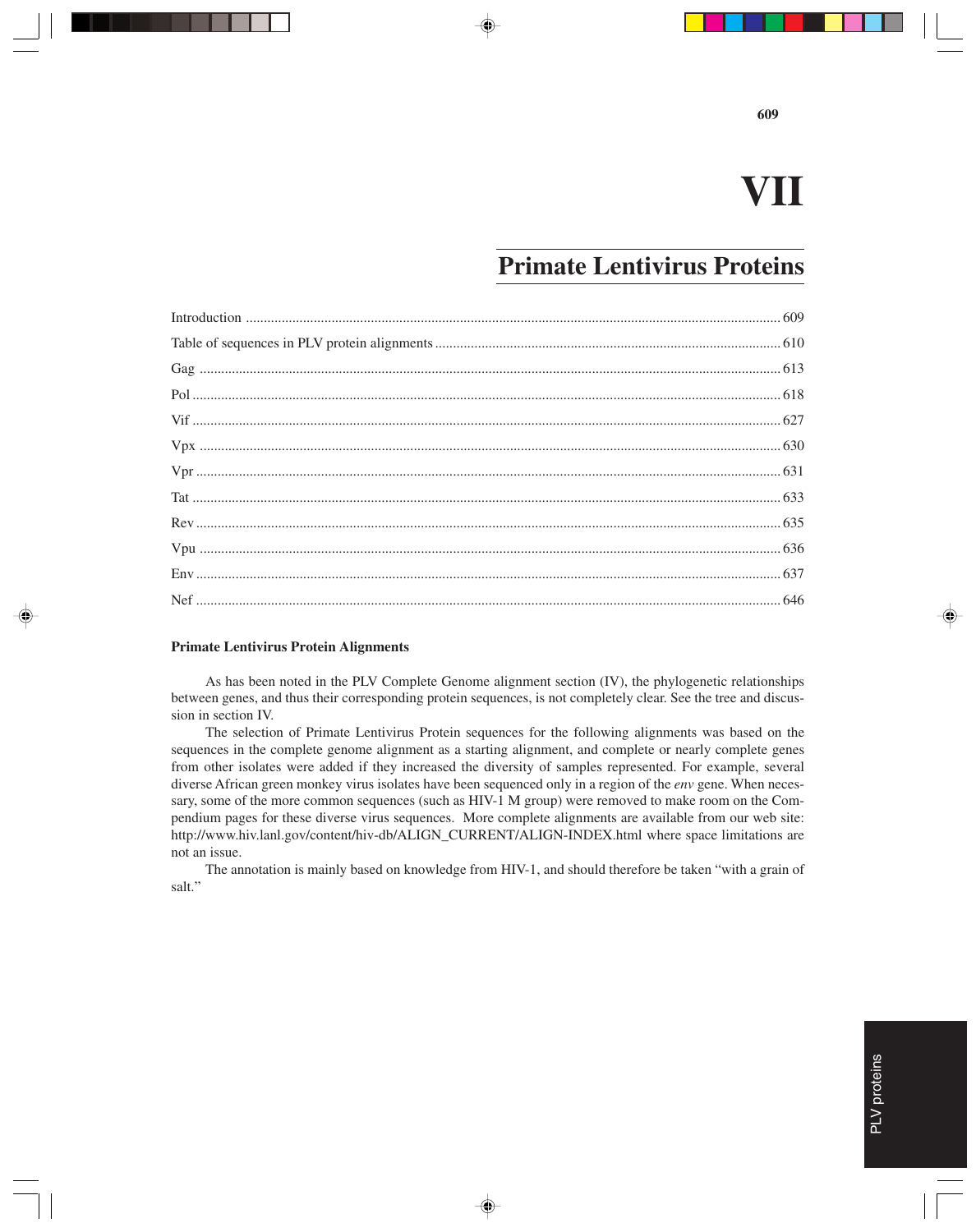#### **610 Primate Lentivirus Proteins**

⊕

#### **Table 1: Table of sequences in the Primate Lentivirus (PLV) complete genome alignments**

| <b>Name</b>                   | <b>Accession</b> | <b>Region</b>                                    | Author            | Reference                                               |
|-------------------------------|------------------|--------------------------------------------------|-------------------|---------------------------------------------------------|
| ASC .--- Qu                   | AJ551401         | POL                                              | Verschoor, EJ     | J Gen Virol 85:(1) 21-4 (2004)                          |
| BAB.TZ.85.2010E               | U10897           | <b>ENV</b>                                       | Jin, MJ           | J Virol 68(12):8454-60 (1994)                           |
| COL.CM.00.COL243              | AF478607         | POL                                              | Peeters, M        | Emerg Infect Dis 8(5):451-7 (2002)                      |
| COL.CM.01.COL247              | AF478606         | POL                                              | Peeters, M        | Emerg Infect Dis 8(5):451-7 (2002)                      |
| COL.CM.99.COL11               | AF478608         | POL                                              | Peeters, M        | Emerg Infect Dis 8(5):451-7 (2002)                      |
| COL.CM.-.CGU1                 | AF301156         | <b>ENV GAG NEF POL REV</b><br><b>TAT VIF VPR</b> | Courgnaud, V      | J Virol 75(2):857-66 (2001)                             |
| CPZ.CD.-.ANT                  | U42720           | <b>ENV GAG NEF POL REV</b><br>TAT VIF VPR VPU    |                   | Vanden Haesevelde Virology 221(2):346-50 (1996)         |
| CPZ.CM.98.CAM5                | AJ271369         | <b>VPU</b>                                       |                   | Muller-Trutwin, MC J Med Primatol 29(3-4):166-72 (2000) |
| CPZ.CM.-.CAM3                 | AF115393         | <b>VPU</b>                                       | Corbet, S         | J Virol 74(1):529-34 (2000)                             |
| CPZ.GA.88.GAB2                | AF382828         | <b>VPU</b>                                       | Gao, F            | Unpublished                                             |
| CPZ.GA.-.CPZGAB               | X52154           | <b>ENV GAG NEF POL REV</b><br>TAT VIF VPR VPU    | Huet, T           | Nature 345(6273):356-9 (1990)                           |
| CPZ.TZ.-.TAN1                 | AF447763         | <b>VPU</b>                                       | Santiago, ML      | J Virol 77(3):2233-2242 (2003)                          |
| CPZ.US.85.CPZUS               | AF103818         | <b>VPU</b>                                       | Gao, F            | Nature 397(6718):436-41 (1999)                          |
| DEB.CM.01.DEB1083             | AF478600         | POL                                              | Peeters, M        | Emerg Infect Dis 8(5):451-7 (2002)                      |
| DEB.CM.01.DEB1161             | AF478604         | POL                                              | Peeters, M        | Emerg Infect Dis 8(5):451-7 (2002)                      |
| DEB.CM.01.DEBS1014            | AF478602         | POL                                              | Peeters, M        | Emerg Infect Dis 8(5):451-7 (2002)                      |
| DEB.CM.99.CM40                | AY523865         | <b>ENV GAG NEF POL REV</b><br><b>TAT VIF VPR</b> | Bibollet-Ruche, F | J Virol 78(14):7748-7762 (2004)                         |
| DEB.CM.99.CM5                 | AY523866         | <b>ENV GAG NEF POL REV</b><br><b>TAT VIF VPR</b> | Bibollet-Ruche, F | J Virol 78(14):7748-7762 (2004)                         |
| DEB.CM.99.DEBCNE1             | AF478605         | POL                                              | Peeters, M        | <i>Emerg Infect Dis</i> 8(5):451-7 (2002)               |
| DEN.CD.-.CD1                  | AJ580407         | ENV GAG NEF POL REV<br>TAT VIF VPR VPU           | Dazza, MC         | Unpublished                                             |
| DRL .--- FAO                  | AY159321         | ENV GAG NEF POL REV<br>TAT VIF VPR VPX           | Hu, J             | J Virol 77(8):4867-4880 (2003)                          |
| GRV.ET.-.GRI_677              | M66437           | ENV GAG NEF POL REV<br><b>TAT VIF VPR</b>        | Fomsgaard, A      | Virology 182(1):397-402 (1991)                          |
| GRV.-.-.GRI2E                 | U03995           | <b>ENV</b>                                       | Jin, MJ           | EMBO J 13(12):2935-47 (1994)                            |
| GRV.-.-.GRI3E                 | U03994           | <b>ENV</b>                                       | Jin, MJ           | EMBO J 13(12):2935-47 (1994)                            |
| GSN.CM.99.CN166               | AF468659         | <b>ENV GAG NEF POL REV</b><br>TAT VIF VPR VPU    | Courgnaud, V      | J Virol 76(16):8298-309 (2002)                          |
| GSN.CM.99.CN71                | AF468658         | ENV GAG NEF POL REV<br>TAT VIF VPR VPU           | Courgnaud, V      | J Virol 76(16):8298-309 (2002)                          |
| GSN.CM.99.GSNCN7              | AF478589         | POL                                              | Peeters, M        | Emerg Infect Dis 8(5):451-7 (2002)                      |
| H101_AE.TH.90.CM240 U54771    |                  | <b>VPU</b>                                       | Laukkanen, T      | J Virol 70(9):5935-43 (1996)                            |
| H102_AG.NG.-.IBNG             | L39106           | <b>VPU</b>                                       | Howard, TM        | ARHR 10(12):1755-7 (1994)                               |
| H103_AB.RU.97.<br>KAL153_2    | AF193276         | <b>VPU</b>                                       | Liitsola, K       | AIDS 12(14):1907-19 (1998)                              |
| H104_cpx.CY.94.CY032 AF049337 |                  | <b>VPU</b>                                       | Gao, F            | J Virol 72(12):10234-41 (1998)                          |
| H1A1.UG.85.U455               | M62320           | <b>VPU</b>                                       | Oram, JD          | ARHR 6(9):1073-8 (1990)                                 |
| H1B.FR.83.HXB2                | K03455           | <b>ENV GAG NEF POL REV</b><br>TAT VIF VPR VPU    | Wong-Staal, F     | Nature 313(6000):277-84 (1985)                          |
| H1B.US.90.WEAU160             | U21135           | <b>VPU</b>                                       | Wei, X            | Nature 422(6929):307-312 (2003)                         |
| H1C.ET.86.ETH2220             | U46016           | <b>VPU</b>                                       | Salminen, MO      | ARHR 12(14):1329-39 (1996)                              |
| H1D.CD.84.84ZR085             | U88822           | <b>VPU</b>                                       | Gao, F            | J Virol 72(7):5680-98 (1998)                            |
| H1F1.BE.93.VI850              | AF077336         | <b>VPU</b>                                       | Laukkanen, T      | Virology 269(1):95-104 (2000)                           |
| H1G.SE.93.SE6165              | AF061642         | <b>VPU</b>                                       | Laukkanen, T      | Virology 247(1):22-31 (1998)                            |
| H1H.CF.90.056                 | AF005496         | <b>VPU</b>                                       | Murphy, E         | ARHR 9(10):997-1006 (1993)                              |
| H1J.SE.93.SE7887              | AF082394         | <b>VPU</b>                                       | Laukkanen, T      | ARHR 15(3):293-7 (1999)                                 |
| H1K.CM.96.MP535               | AJ249239         | <b>VPU</b>                                       | Peeters, M        | ARHR 16(2):139-51 (2000)                                |
| H1N.CM.95.YBF30               | AJ006022         | <b>VPU</b>                                       | Simon, F          | Nat Med 4(9):1032-7 (1998)                              |

 $\bigoplus$ 

⊕

 $\equiv$ 

PLV proteins PLV proteins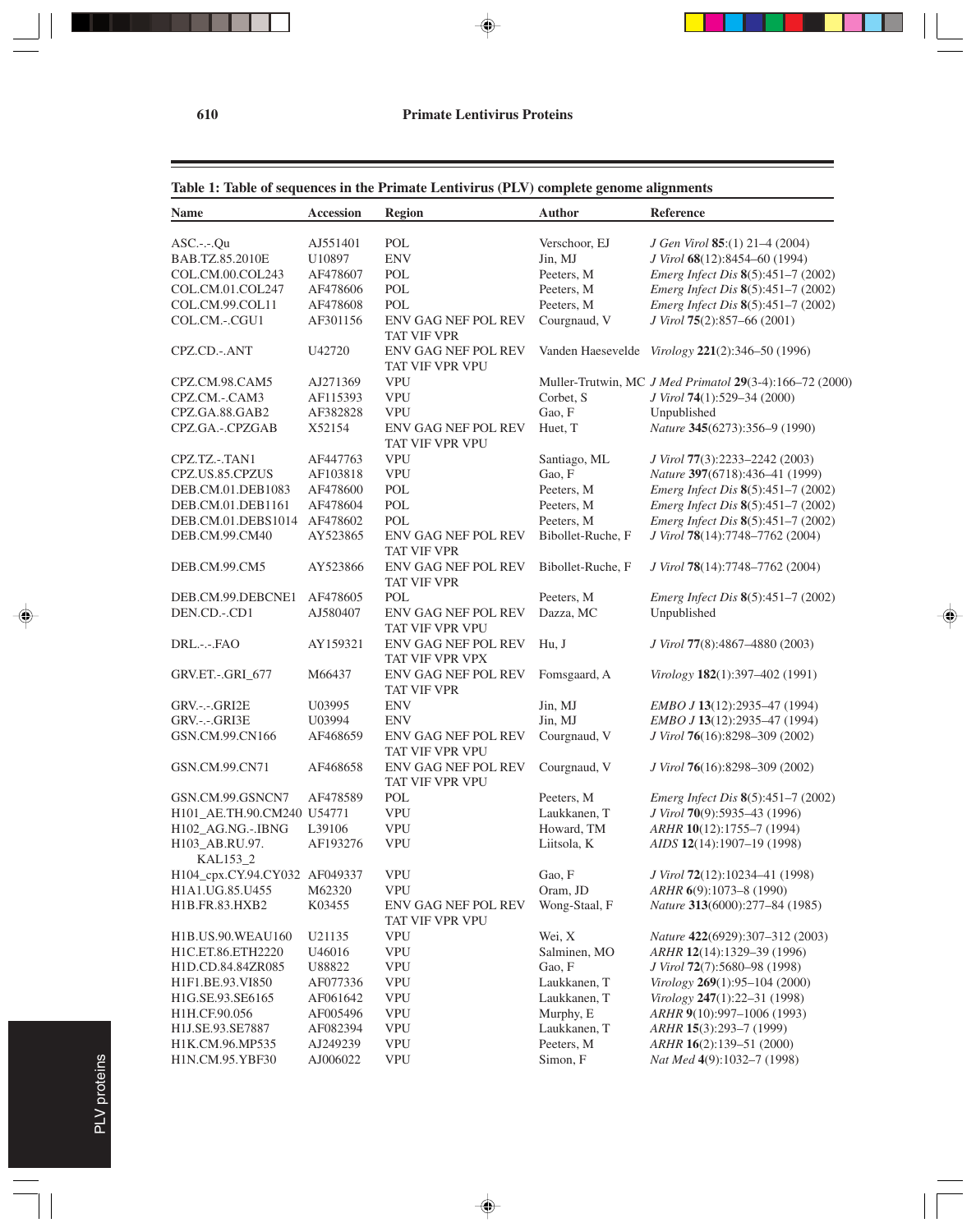#### **Primate Lentivirus Proteins**

H1O.BE.87.ANT70 L20587 VPU Vanden Haesevelde *J Virol* **68**(3):1586–96 (1994) H1O.CM.91.MVP5180 L20571 VPU Gurtler, LG *J Virol* **68**(3):1581–5 (1994) H2A.DE.-.BEN M30502 ENV GAG NEF POL REV Kirchhoff, F *Virology* **177**(1):305–11 (1990) TAT VIF VPR VPX H2A.GW.-.ALI AF082339 VPX Azevedo-Pereira Unpublished (1998) H2A.SN.-.ST M31113 VPX Kumar, P *J Virol* **64**(2):890–901 (1990) H2B.CI.-.EHO U27200 VPX Rey-Cuille, MA *Virology* **202**(1):471–6 (1994) H2B.GH.86.D205 X16109 VPX Dietrich, U *Nature* **342**(6252):948–50 (1989) H2G.CI.-.ABT96 AF208027 VPX Brennan, CA *ARHR* **13**(5):401–4 (1997) H2U.FR.96.12034 AY530889 VPX Damond, F *ARHR* **20**(6):666–672 (2004) LST.CD.88.447 AF188114 ENV GAG NEF POL REV Beer, BE *J Virol* **74**(8):3892–8 (2000) TAT VIF VPR LST.CD.88.485 AF188115 ENV GAG NEF POL REV Beer, BE *J Virol* **74**(8):3892–8 (2000) TAT VIF VPR LST.CD.88.524 AF188116 ENV GAG NEF POL REV Beer, BE *J Virol* **74**(8):3892–8 (2000) TAT VIF VPR LST.KE.-.lho7 AF075269 ENV GAG NEF POL REV Hirsch, VM *J Virol* **73**(2):1036–45 (1999) TAT VIF VPR MAC.US.-.239 M33262 ENV GAG NEF POL REV Kestler, H *Science* **248**(4959):1109–12 (1990) TAT VIF VPR VPX MND-1.GA.-.MNDGB1 M27470 ENV GAG NEF POL REV Tsujimoto, H *Nature* **341**(6242):539–41 (1989) TAT VIF VPR MND-2.-.-.5440 AY159322 ENV GAG NEF POL REV Hu, J *J Virol* **77**(8):4867–4880 (2003) TAT VIF VPR VPX MND-2.CM.00. AF478598 POL Peeters, M *Emerg Infect Dis* **8**(5):451–7 (2002) MND2S46 MND-2.CM.00.MND2S6 AF478599 POL Peeters, M *Emerg Infect Dis* **8**(5):451–7 (2002) MND-2.CM.01. AF478597 POL Peeters, M *Emerg Infect Dis* **8**(5):451–7 (2002) MND2S109 MND-2.CM.98.CM16 AF367411 ENV GAG NEF POL REV Takehisa, J *ARHR* **17**(12):1143–54 (2001) TAT VIF VPR VPX MND-2.CM.99.MND254 AF478596 POL Peeters, M *Emerg Infect Dis* **8**(5):451–7 (2002) MND-2.CM.-. AF328294 ENV Souquiere, S *J Virol* **75**(15):7086–96 (2001) MND302ENV MND-2.GA.-.M14 AF328295 ENV GAG NEF POL REV Souquiere, S *J Virol* **75**(15):7086–96 (2001) TAT VIF VPR VPX MNE.US.-.MNE027 U79412 ENV GAG NEF POL REV Kimata, JT *J Virol* **72**(1):245–56 (1998) TAT VIF VPR VPX MON.CM.99.L1 AY340701 ENV GAG NEF POL REV Courgnaud, V *J Virol* **77**(23):12523–12534 (2003) TAT VIF VPR VPU MON.NG.-.NG1 AJ549283 ENV GAG NEF POL REV Barlow, KL *J Virol* **77**(12):6879–88 (2003) TAT VIF VPR VPU MUS.CM.01.1085 AY340700 ENV GAG NEF POL REV Courgnaud, V *J Virol* **77**(23):12523–12534 (2003) TAT VIF VPR VPU MUS.CM.01.MUSS1239 AF478592 POL Peeters, M *Emerg Infect Dis* **8**(5):451–7 (2002) OLC.CI.-.SIVolc\_ AY138269 POL Courgnaud, V *J Virol* **77**(1):744–748 (2003) 97IC\_12<br>PAT.SN.-.PAMG31NEF PAT.SN.-.PAMG31NEF U26299 NEF Bibollet-Ruche, F *J Gen Virol* **77**:(4) 773–81 (1996) RCM.GA.-.GAB1 AF382829 ENV GAG NEF POL REV Gao, F *Science* **300**(5626); 1713 (2003) TAT VIF VPR VPX RCM.GA.-. AY336733 VIF Gaddis, NC Unpublished SIVrcmGB1c1 RCM.GA.-. AY336734 VIF Gaddis, NC Unpublished SIVrcmGB1c3 RCM.NG.-.NG411 AF349680 ENV GAG NEF POL REV Beer, BE *J Virol* **75**(24):12014–27 (2001) TAT VIF VPR VPX SAB.-.-C5 U59191 ENV Vidal, N Unpublished

## PLV proteins PLV proteins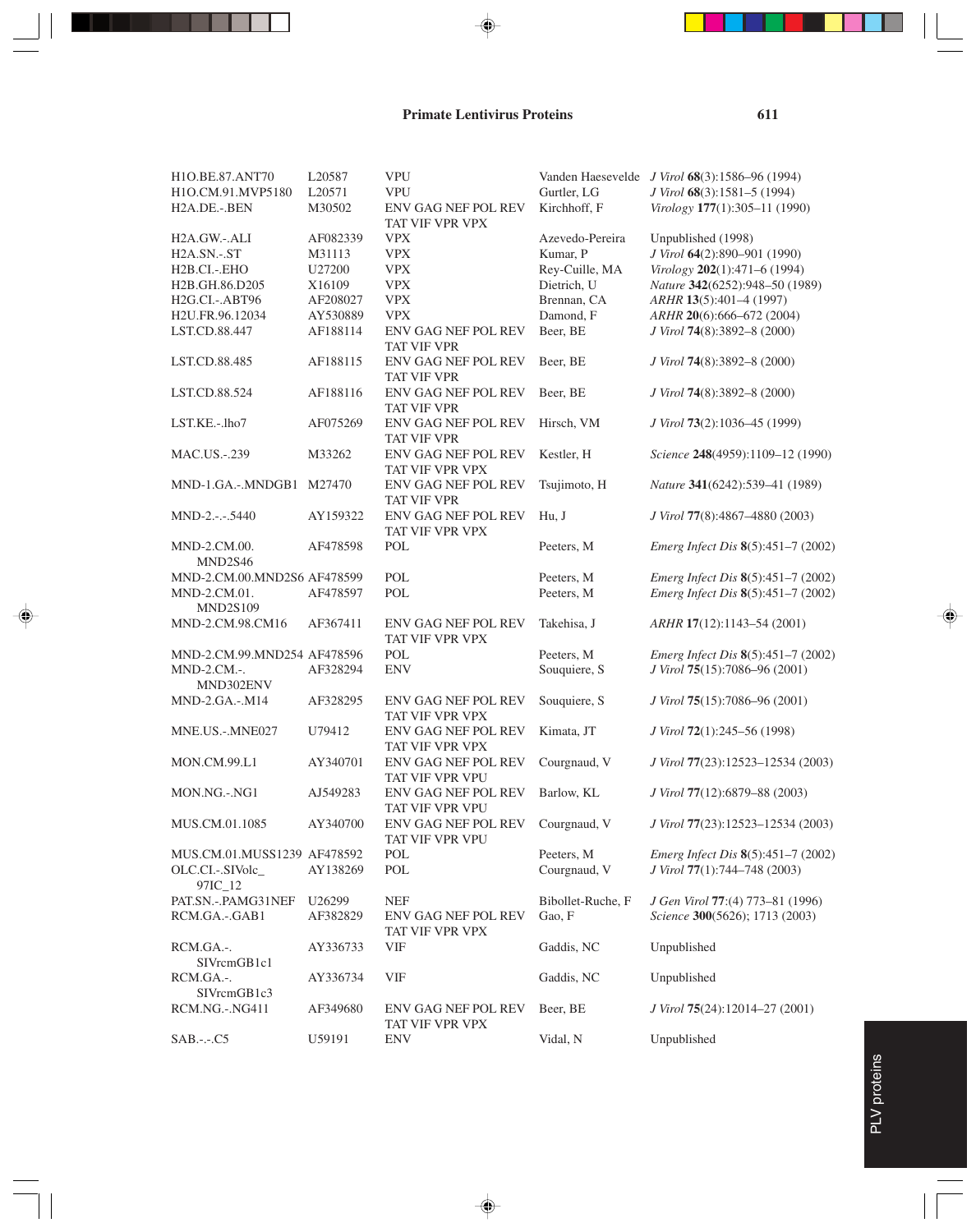#### **612 Primate Lentivirus Proteins**

◈

j.

 $\overline{\bigoplus}$ 

 $\overline{\phantom{0}}$ 

| SAB.-.-.SAB3E          | U03997   | <b>ENV</b>                                       | Jin, MJ       | EMBO J 13(12):2935-47 (1994)                      |
|------------------------|----------|--------------------------------------------------|---------------|---------------------------------------------------|
| SAB.-.-.SAB4E          | U03998   | <b>ENV</b>                                       | Jin, MJ       | EMBO J 13(12):2935-47 (1994)                      |
| SAB.SN.-.SAB1C         | U04005   | <b>ENV GAG NEF POL REV</b><br><b>TAT VIF VPR</b> | Jin, MJ       | EMBO J 13(12):2935-47 (1994)                      |
| <b>SMM.SL.92.SL92B</b> | AF334679 | ENV GAG NEF POL REV<br>TAT VIF VPR VPX           | Chen, Z       | J Virol 70(6):3617-27 (1996)                      |
| SMM.US.-.BPZ_m12       | AY603050 | <b>VIF</b>                                       | Glenn, AA     | Virology 325(2):297-307 (2004)                    |
| SMM.US.-.H9            | M80194   | ENV GAG NEF POL REV<br>TAT VIF VPR VPX           | Fultz, PN     | PNAS 83(14):5286-90 (1986)                        |
| SMM.US.-.PGM53         | AF077017 | <b>ENV GAG NEF POL REV</b><br>TAT VIF VPR VPX    | Novembre, FJ  | J Virol 72(11):8841-51 (1998)                     |
| STM.US.-.STM           | M83293   | ENV GAG NEF POL REV<br>TAT VIF VPR VPX           | Novembre, FJ  | Virology 186(2):783-7 (1992)                      |
| SUN.GA.98.L14          | AF131870 | <b>ENV GAG NEF POL REV</b><br>TAT VIF VPR        | Beer, BE      | J Virol 73(9):7734-44 (1999)                      |
| SYK.KE.-.KE51          | AY523867 | <b>ENV GAG NEF POL REV</b><br>TAT VIF VPR        |               | Bibollet-Ruche, F J Virol 78(14):7748-7762 (2004) |
| SYK.KE.-.SYK173        | L06042   | <b>ENV GAG NEF POL REV</b><br><b>TAT VIF VPR</b> | Hirsch, VM    | J Virol 67(3):1517–28 (1993)                      |
| TAL.CM.00.TAL266       | AF478595 | POL                                              | Peeters, M    | Emerg Infect Dis 8(5):451-7 (2002)                |
| TAL.CM.00.TAL271       | AF478594 | POL                                              | Peeters, M    | Emerg Infect Dis 8(5):451-7 (2002)                |
| TAN.CF.-.AGMB05        | M81070   | <b>ENV</b>                                       | Muller, M     | J Virol 67(3):1227-35 (1993)                      |
| TAN.CF.-.AGMTB14       | M80208   | <b>ENV</b>                                       | Nerrienet, E  | Unpublished (1992)                                |
| <b>TAN.-.-.TAN17E</b>  | U04000   | <b>ENV</b>                                       | Jin, MJ       | EMBO J 13(12):2935-47 (1994)                      |
| TAN.-.-.TAN40E         | U04001   | <b>ENV</b>                                       | Jin, MJ       | EMBO J 13(12):2935-47 (1994)                      |
| TAN.-.-.TAN49E         | U04002   | <b>ENV</b>                                       | Jin, MJ       | EMBO J 13(12):2935-47 (1994)                      |
| TAN.UG.-.TAN1          | U58991   | <b>ENV GAG NEF POL REV</b><br><b>TAT VIF VPR</b> | Stivahtis, GL | Virology 228(2):394-9 (1997)                      |
| VER.DE.-.AGM3          | M30931   | <b>ENV GAG NEF POL REV</b><br><b>TAT VIF VPR</b> | Baier, M      | Virology 176(1):216-21 (1990)                     |
| VER.ET.-. VER385E      | U10898   | <b>ENV</b>                                       | Jin, MJ       | J Virol 68(12):8454-60 (1994)                     |
| <b>VER.KE.-.9063</b>   | L40990   | ENV GAG NEF POL REV<br><b>TAT VIF VPR</b>        | Hirsch, VM    | J Virol 69(2):955-67 (1995)                       |
| VER.KE.-.AGM155        | M29975   | ENV GAG NEF POL REV<br><b>TAT VIF VPR</b>        | Johnson, PR   | J Virol 64(3):1086-92 (1990)                      |
| VER.KE.-.TYO1          | X07805   | <b>ENV GAG NEF POL REV</b><br>TAT VIF VPR        | Fukasawa, M   | Nature 333(6172):457-61 (1988)                    |
| VER.KE.-. VER266E      | U10896   | <b>ENV</b>                                       | Jin, MJ       | J Virol 68(12):8454-60 (1994)                     |
| VER .-.- VER1E         | U04003   | <b>ENV</b>                                       | Jin, MJ       | EMBO J 13(12):2935-47 (1994)                      |
| VER .--- VER2E         | U04004   | <b>ENV</b>                                       | Jin, MJ       | EMBO J 13(12):2935-47 (1994)                      |
| WRC.CI.97.14           | AY138268 | <b>POL</b>                                       | Courgnaud, V  | J Virol 77(1):744-748 (2003)                      |
|                        |          |                                                  |               |                                                   |

 $\Rightarrow$ 

. . .

 $\begin{array}{c} \hline \end{array}$ 

⊕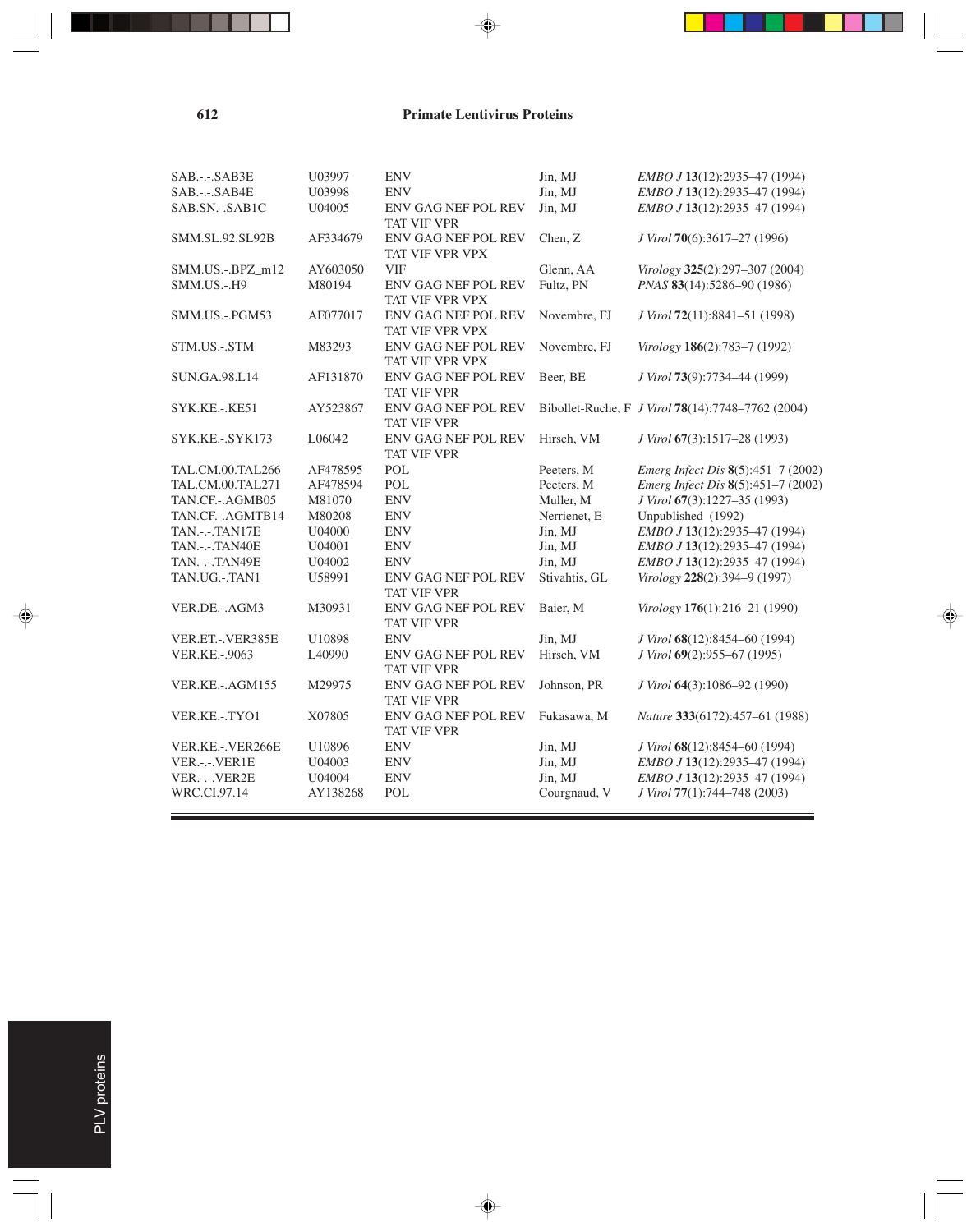|                                                                           | Gag p17 Matrix start                                                                                                                                                                                                                                                                                                                                                                                                                                                                                                        |                          |
|---------------------------------------------------------------------------|-----------------------------------------------------------------------------------------------------------------------------------------------------------------------------------------------------------------------------------------------------------------------------------------------------------------------------------------------------------------------------------------------------------------------------------------------------------------------------------------------------------------------------|--------------------------|
| SAB.SN.-.SAB1C                                                            | MGASNSV.LSGRKLDAFESVRLRPNGKKKYKLRHLVWASKELDRFSLSANLLETKEGVVKILSVLLPLVPTGSENLIALFNLCCVLACIHAEIKVKDTEEAKAKVKEEVPAEMTESATATSSGOTK                                                                                                                                                                                                                                                                                                                                                                                              | 125                      |
| H <sub>1</sub> B. FR. 83. HXB <sub>2</sub>                                | ---RA--.---GE--RW-KI----G-------K-I----R--E--AVNPG----S--CRO--GO-O-SLO----E-RS-Y-TVAT-Y-V-OR-EI---K--LD-IE--ONK-KKKAQOAAAD                                                                                                                                                                                                                                                                                                                                                                                                  | 121                      |
| $CPZ$ . $CD - ANT$<br>CPZ.GA. - . CPZGAB                                  | --GA--.-R-E---TW--I----G-----MIK-----RS--O--A--SS----S--CE-AIHO-S-SIEIR-PEI-S---TI---W-V-KGE-I----O-VKT--MK-MOTOAE-G-SOTASRGM<br>---RA--.-T-G---RW-K-----G-R-R-MMK-------R--E--ACDPG-M-S---CT-L-00-E-ALK----G-RS---TLA--W---SD-T-E--OK-LEOL-RHHGEOO-KTESNSGS                                                                                                                                                                                                                                                                | 125<br>121               |
| $H2A.DE. - .BEN$                                                          | ---R---.-R-K-A-EL-K-----G-----R-K-I---AN---K-G-AES---S---CO---R--D----------KS---TV--IW-L---E---------KLA.ORHLVAETGT                                                                                                                                                                                                                                                                                                                                                                                                        | 114                      |
| COL.CM.-.CGU1                                                             | --NEOGL.-GKKT-EDLOK---KKGK-GC--IK-VR-MCT-VS-CV-IFE--KSAT--AO--EKVT---D----V-RS-YG.-S-CY-L-RKWNIE--O--EK--E-AYKKOAMIEMA                                                                                                                                                                                                                                                                                                                                                                                                      | 116                      |
| DEB.CM.99.CM40<br>DEB.CM.99.CM5                                           | ---GR-AP-T-AA--R--K-----K-----MIK-----G------G-A-A---N---COE--TR-O--EA------KS-YGIV--IWAC--NLS-D------KA-YRRIKOVEO-EELEMALIOROKEK.<br>---GR-AP-T-AA--R--KI----K-----LIK------R-----G-AGA-------COE--TR-O--EAS---G-KS-YGIV--VWAC--NLS-E------KA-ARRIKOAEO-EELEMALIOKKAEK.                                                                                                                                                                                                                                                    | 129<br>129               |
| DEN.CD.-.CD1                                                              | --SGS--PMT-AA--R--K-----GS----MIK--I-SK--ME--G-GEO----Y--COT-IET-A--E-O---S-KS--RT---VW-C-RGLE-A-----LRE-RKRIG-KKKNIVIGNADOGDDOPPO                                                                                                                                                                                                                                                                                                                                                                                          | 130                      |
| $DRL - - -$ . $FAO$                                                       | ----A-G.-R-E------K-----S-------K----VA------G-HER---SQ--CQ---G--F---------S---T---WW-V-SKV--T-----VQ---QHCHLVDKNENA-SKNENGETA-S                                                                                                                                                                                                                                                                                                                                                                                            | 129                      |
| GRV.ET. - . GRI 677                                                       | --GGH-A.----S--T--KI----------OIK--I--G--ME--G-HEK-------CO--IE--T--E-----G-K-------IW-----O---------VVT--OHYHLVDKNEKA-                                                                                                                                                                                                                                                                                                                                                                                                     | 118                      |
| GSN.CM.99.CN166<br>GSN.CM.99.CN71                                         | ---RH-AM-T-T---RY-K-----K-----MIK--------E-YA--DA---NO--CRR--EIVF--E-----A-KS--GIVS--Y----D-O-E---O--OO-RIRCHL-E-KGKEKONKD<br>---RH-AM-T-T---RY-K-S---R-----AIK--------E-YA--GS---S---COOV-E-TS--E-N---S-KS-YGIVS--Y----D-W-E---O--KO-OIRCHLVG-KEKETONKD                                                                                                                                                                                                                                                                    | 123<br>123               |
| LST.CD.88.447<br>LST.CD.88.485<br>LST.CD.88.524<br>LST.KE.-.lho7          | --SG---.--ROIEGE-C-I----DS--T-OK------TR-----G-G-H----AD-CK---G-CW--YS---K--K--VGTV---C-C-LG---A--O--MO-I-I-PTO-ERO<br>--SG---.--ROIEGE-C-I----GS--T-OK--I---T-----G-G-H----AD-CKR--G-CW--YS---K--K--VGTV---C-C-LG--IAN-A--MO-I-I-PTO-DRO<br>--SG---.--ROIEKD-CN-----GS--T-OK--VD--T------G-G------A--CK---G-RW--Y----K--VGTV--IC-C-LG-R-N--Q--IN---I-ONKPV<br>--SG---.--ROIEKD-C------GS--T-OK--VE--T------G-GSO----A--CK-----CW--YA---K--KG-VGTV--IC-C-LGVRIS--O--IS---I-PAP-AAG                                          | 114<br>114<br>112<br>114 |
| MAC.US.-.239                                                              | --VR---.----K-A-EL-KI----------M-K-V---AN-----G-AES---N---CO------A----------KS-Y-TV--IW-----E---H-----OI-.ORHLVVETGT                                                                                                                                                                                                                                                                                                                                                                                                       | 114                      |
|                                                                           |                                                                                                                                                                                                                                                                                                                                                                                                                                                                                                                             | 117                      |
| $MND-2. - - - 5440$<br>MND-2.CM.98.CM16<br>$MND-2.GA.-.M14$               | ----A-G.-R-E---EL-KI----S-----O-K-VI-V-------G-HEK---SO--CE------F-----------S-Y-T--CIW-V--KV--T------E---ORYHLVVERENA-SEEEKGATA-P<br>----A-G.-R-E---EL-KI----S-----O-K-II-V-------G-HEK---S---CE------F----------S-Y-T--CW-V--KE--T------E---OKLHLVAEKENA-SEKEORAIV-P<br>----A-G.-R-E---EL-TI----S-----O-K-II-V-------G-HEK----O--CE------F---------L--Y-T--CIW-V--KV--T------K--EOCFHLAAKGESA-SEKEEKATA-P                                                                                                                 | 129<br>129<br>129        |
| MON.CM.99.L1<br>$MON.NG. - . NG1$                                         | ---RH-AM---T---KY-K-----R-----LIK-I---A-----G--DS----OD-CK---E-I---O-----SIKS--GIAS--Y----G-EIE---O--OO--IRCHLAGEOGEOKAAAAAA                                                                                                                                                                                                                                                                                                                                                                                                | 125<br>$\circ$           |
| MNE.US. - . MNE027                                                        | ---R---.---K-A-EL-KI----G-----M-K-V---AN-----G-ADS---N---CO----A-A---------KS-Y-TV--IW-----E---H-----OI-.ORHLVVETGT                                                                                                                                                                                                                                                                                                                                                                                                         | 114                      |
| MUS.CM.01.1085                                                            | ---RH-AM-T-N---RY-K-----K-----LIK-II---R-----G--DS---SRD-CQ--IE-I---E-A---S-KS--GIVS--W-----VH-E------KQIRARCHL-EKKGEKESQAQAA                                                                                                                                                                                                                                                                                                                                                                                               | 125                      |
| RCM.GA. - . GAB1<br>$RCM.NG. -.NG411$                                     | ---RA-L.---K----W------G-----M-K-----C-K-NK-G--DH----AT-CE---G----------G-KS--------W-V-K-V--------V-----CCHLVEKAEN-TEKEKGAT<br>---RA-I.---K----W-O----G-----M-K-----CR--E--G--DT---SA--IO--IG-I--------G-KS--------W-V-K-V---------V-H--KOCHLVDKDENAGEOEKGAT                                                                                                                                                                                                                                                               | 125<br>125               |
| SMM.SL.92.SL92B<br>$SMM. US. - . H9$<br>$SMM.US. - . PGM53$               | ---RG--.---K-A-EL-K-----G-R---M-K-II--AR-----GSAES---S---COR--A--M--------KS--STV--VW-L---M----------KT-.OSHLVVESGT<br>--VR---.---K-A-EL-KI----G-----M-K-I---AN-----G-AES---N---CO------A----------KS-Y-TVR--W-----E---H-----OI-.ORHLVVETGT                                                                                                                                                                                                                                                                                 | 114<br>114<br>114        |
| STM.US.-.STM                                                              | ---RS--.---K-A-EL-K-----G-----M-K-V---AN-----G-AES---S---CO--IT--E----------KS---TV--IW-----E---H-----OV-.KRHLVVETGT                                                                                                                                                                                                                                                                                                                                                                                                        | 114                      |
| SUN.GA.98.L14                                                             | ---G--T.VDREVVRS--R-A-K-G---T-QA--V---G------G-NKE--R-V--CQ-----CW--YAS--K--K--VGTV-----C-QG-P----Q--LK--RL-PAKNEE                                                                                                                                                                                                                                                                                                                                                                                                          | 113                      |
| $SYK.KE. - KE51$<br>$SYK.KE. - SYK173$                                    | ---GG-AI-T-----KY-KI----K---R-LV------G------G--DO---S---CEO-IKTI---EKH-----KS--GITA-VWAV---KD-E---O--O----ACNW-DE-TV-SSGOKENS<br>---AG-AI-T--E--RY-KI----K---R-LV------K----G--DO-M-S---CE---T-----EAN-----KS--GIIS-VWAV--KKE-E---O--O----ACNWKDDPP--SGGOSENS                                                                                                                                                                                                                                                              | 126<br>126               |
| TAN.UG. - . TAN1                                                          | ---GH-A.----N--T--KI----------O-K--I--G-KME--G-HEK-------CO--IE--S--E-----G-KS-------IW----O---------VVL--ORCHLVEK-KTA-AP--GOO                                                                                                                                                                                                                                                                                                                                                                                              | 125                      |
| VER.DE. - . AGM3<br>VER. KE. - . 9063<br>VER.KE.-.AGM155<br>VER.KE.-.TYO1 | ---AT-A.-NR-O--K--HI----T----OIK--I--G--ME--G-HER---SE--CK--IE--Y--E----G-KS----V---F-V-KDKE-------V-I-ROCCHLVEK-RNAERNTTE-S<br>---AT-A.-K--O--O--KI----------OIK--I--G--ME--G-HDR----ED-CK--IE--F--E-----G-KS----V----------V-T-ROCCHLVEK-KRATEP-SGE-<br>---AT-A.-NR-O--E--HI----------OIK--I--G-KM---G-HEK----E--CK--IE--S--E-----GMKS-Y--V---L-V-O-K--------L-I-ROCCHLVDK-KTAV-PP-GOO<br>---AT-A.-NR-O--O--KI----------OIK--I--G--ME--G-HER----E--CKR-IE--Y--E-----G-KS----V---Y-L-K-O---------V-T-ROHCHLVEK-KSATET-SGO- | 125<br>125<br>125<br>125 |

 $\overrightarrow{\bullet}$ 

 $\overline{\bullet}$ 

PLV proteins

 $\Rightarrow$ 

. . .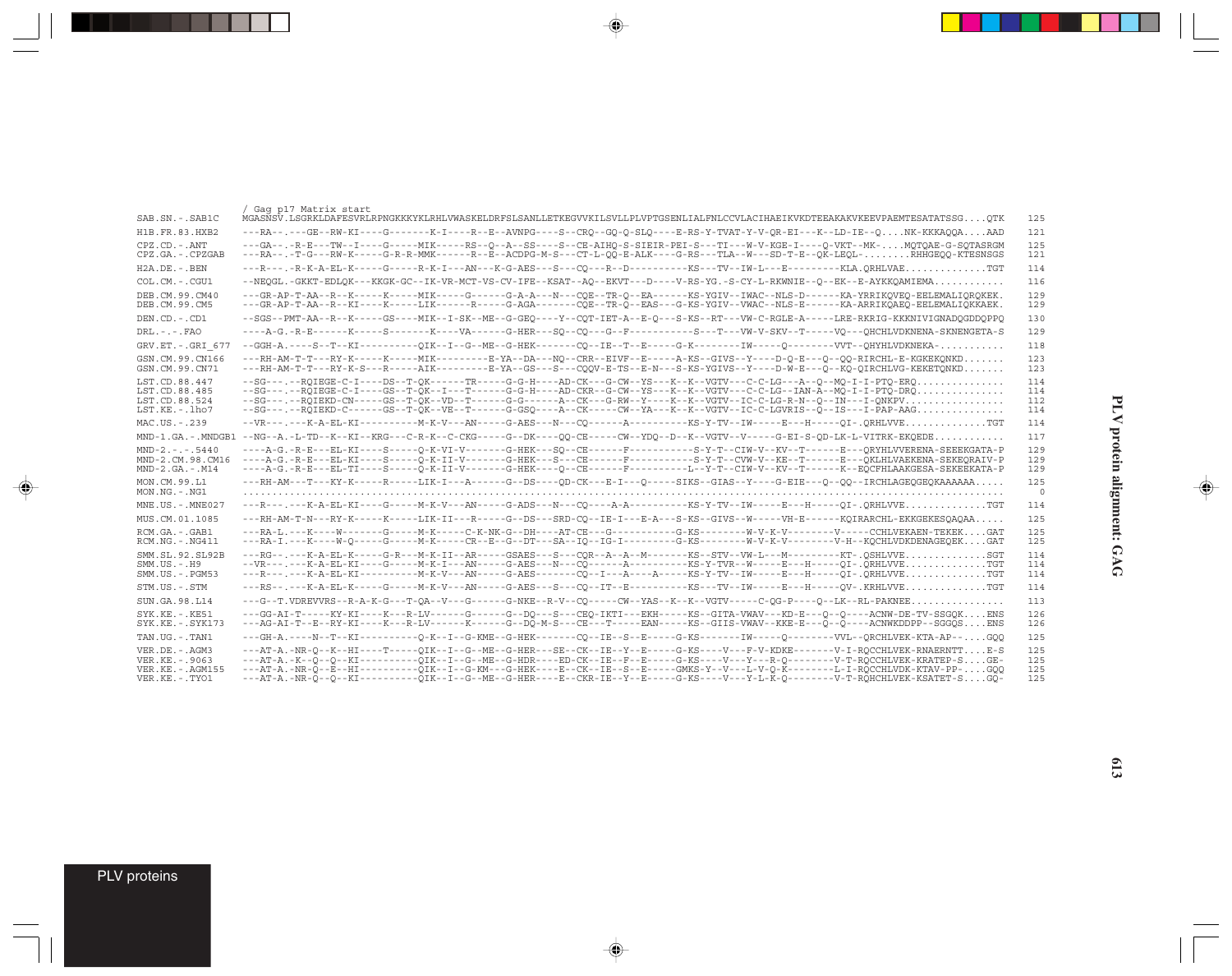$\bigoplus$ 

| SAB.SN.-.SAB1C                                                                 | Cyclophilin A binding site<br>Gag p17 Matrix $\backslash$ / p24 Capsid<br>ELQAKKKNEPTVTPS.GGS.RNY.PIVSVN.NQWVHQPLSPRTLNAWVKVIEEKKFSAEVVPMFSALAEGAIPYDINQMLNAVGEHQGALQIVKDVINEEAĀDWDLRHP.PPQQ                                                                                                                                                                                                                                                                         | 234                      |
|--------------------------------------------------------------------------------|----------------------------------------------------------------------------------------------------------------------------------------------------------------------------------------------------------------------------------------------------------------------------------------------------------------------------------------------------------------------------------------------------------------------------------------------------------------------|--------------------------|
| H1B.FR.83.HXB2                                                                 | $\ldots \ldots \ldots$ TG $\ldots \ldots \ldots \ldots \ldots$ HSN $\ldots$ QV- $\ldots$ Q-- $\ldots$ --QNIQG-M---AI-----------V---A--P--I------S--T-Q-L-T---T--G--A-M-ML-ET------E--RV-- $\ldots$ VHAG                                                                                                                                                                                                                                                              | 221                      |
| $CPZ$ . $CD - ANT$<br>CPZ.GA.-.CPZGAB                                          | LLRLLLLNK-WCORHLS-EG.---.--IVDAGGIAR----T--------CV---N-NP--I------S---T-H-L-T------D----M-VL-E-------E--RL--.THAG<br>REGGASQGAS-SAGI-.G--.-L-QNAQG-M---AI----------V---A--P--I------S---L-Q-V-T------G----M-VL-E-------E--RL--.THAG                                                                                                                                                                                                                                 | 237<br>229               |
| $H2A.DE. - .BEN$                                                               | AEKMPNTSRPTAP--.-KR.G--.-VQQAG.GNY--V-----------LV----G----G-Q--S--CT---------C--D--A-M--IREI----------SQ--.I-.G                                                                                                                                                                                                                                                                                                                                                     | 222                      |
| COL.CM.-.CGU1                                                                  | SKEEEKAKKEAEKLDM---TGP.QGP---------G---CV-.GGIAPSLA---L-YST---A--M-L---ILDT---FP-VL--E--KK-EEY--L--.V.--                                                                                                                                                                                                                                                                                                                                                             | 218                      |
| DEB.CM.99.CM40<br>DEB.CM.99.CM5                                                | EVEOKOOKOOEOROOEPOAAPOTTPSV--.--LROG.O-F--M-----IVKT-INAV------P-I--L-OV----CT-----GL---I-DL---M--I--------E---O--.OO-P<br>ELE-K.QKTQAAAADTQQKTNQPA-F.--LRQG.Q-Y--M-----IVKT-INAV------P-I--L-QV----CT----GL---I-DL---M--I---------E---Q--.QQ-P                                                                                                                                                                                                                      | 246<br>242               |
| DEN.CD. - .CD1                                                                 |                                                                                                                                                                                                                                                                                                                                                                                                                                                                      | 248                      |
| $DRL - - - FAO$                                                                |                                                                                                                                                                                                                                                                                                                                                                                                                                                                      | 224                      |
| GRV.ET. - . GRI 677                                                            | KKKNETTAP-G.-E-.---.-V-NQ-.-A---------------CV---RWG-------Q--S--CLS--V-----VI-D-------L-E-------E--RT-R.--AG                                                                                                                                                                                                                                                                                                                                                        | 223                      |
| GSN.CM.99.CN166<br>GSN.CM.99.CN71                                              | PPGAAGGQAVV-.Q--.-VIRNAQG-YQ--A-NS-I-KT--SIV-----AP-T-AL-Q--S--C----M------I-DY---V--I------Q--E---L--.V-AA<br>PPGAAGGQAVV-.Q--.---RNAQG-FQ--A-NS-V-KT--SIV-----AP-T-AL-Q--T--C----M-------DY---V--I-----Q--E---L--.Q-AA                                                                                                                                                                                                                                             | 227<br>227               |
| LST.CD.88.447<br>LST.CD.88.485<br>LST.CD.88.524<br>LST.KE.-.lho7               | PK-.G--.-L-RE-.QR---T------IQT---IV-DRGWKP-T-A-----T-K-L-D-L-V----I-D----M--I--H-V--G-E--RK--.00-P<br>QK-.G--.-LIRE-.QR---T-----IQT---IV-DRGWKP-T-A-----T-K-L-D-L-V----I-D--V-M--I--H-V--G-E--RT--.ÖÖ-P<br>KKQ.QTG.G--.-LIRE-.QR---T-----IQT---IV-DRGWKP-T-A-----T-K-L-D-L-V----I-D----M--I--H-V--G-E--RQ--.QQ-P                                                                                                                                                     | 208<br>208<br>206<br>211 |
| MAC.US.-.239                                                                   | TETMP-TSRPTAPS-.-RG.G--.-VQQIG.GNY--L-----------L-----G----G-Q--S--CT--------C--D--A-M--IR-I----------Q--.Q-A.                                                                                                                                                                                                                                                                                                                                                       | 222                      |
|                                                                                |                                                                                                                                                                                                                                                                                                                                                                                                                                                                      | 210                      |
| $MND-2. - - - 5440$<br>MND-2.CM.98.CM16<br>$MND-2.GA.-.M14$                    |                                                                                                                                                                                                                                                                                                                                                                                                                                                                      | 224<br>224<br>224        |
| MON.CM.99.L1<br>$MON.NG. - . NG1$                                              | P-TG-VPSG--.-V-RTQGGGFQ--AVE--L-KT--Q-------AP---AL-Q--S--M-------L---I-D-------I----------N---V--.Q-P-                                                                                                                                                                                                                                                                                                                                                              | 225<br>$\circ$           |
| $MNE. US.-. MNE027$                                                            | $\ldots \ldots \ldots \texttt{AETMP-TSR--A}.\ldots \ldots \ldots \texttt{PS-.-KR}.\texttt{G--.-VQQIG}.\texttt{GNYT-L--------L-----G-----G----G-O--S--C----------C-------A-M--IREI--------Q--.QQA}.$                                                                                                                                                                                                                                                                  | 222                      |
| MUS.CM.01.1085                                                                 |                                                                                                                                                                                                                                                                                                                                                                                                                                                                      | 218                      |
| RCM.GA. - . GAB1<br>$RCM.NG. - . NG411$                                        | VTS-.-QR.G--.---TI-.Q-PE---I------------------S-------S--C-----V------I---------E---D-----------NPG                                                                                                                                                                                                                                                                                                                                                                  | 222<br>222               |
| SMM. SL. 92. SL92B<br>$SMM. US. - . H9$<br>SMM.US.-.PGM53                      | ADKMPATSRPTAP--.-RG.G--.-VQQ-G.GNYT-L-----------LV-----G----G-Q--S--CT-X-------C-----A-M--IREI----------Q-X.Q-.G<br>ADKMPITSRPTAP--.-RG.G--.-VQQIG.GNYT-L-----------LV-----G-0--S--CT--------C-----A-M--IREI----------Q--.Q-.G                                                                                                                                                                                                                                       | 222<br>222<br>222        |
| STM.US.-.STM                                                                   | ANKMPATSRPTAP--.-RG.G--.-VQQ-G.GNY--L-----------LV----G----G-Q--S--CT------L--C-----A-M--I-EI----------MQ--.Q-PG                                                                                                                                                                                                                                                                                                                                                     | 223                      |
| SUN.GA.98.L14                                                                  |                                                                                                                                                                                                                                                                                                                                                                                                                                                                      | 208                      |
| $SYK.KE. - .KE51$<br>$SYK.KE. - SYK173$                                        | NDT-TSSGREG.KMOLPAAMPSSGGSG--.-LIRNPO---I-VGVNT---KT--EAVNS---D-SL--L-OI-T--F----L-D----I-D----H-VI-------GSE---O--.O---<br>SONMASETSSGOKVVOOEKOKAAT.PPPRG--.-LLRNPO---I-TGVPV---KT--EAVNS---D-SI--L-O--T--F---L-G-----D----M-VI--I----G-A---E--.O---                                                                                                                                                                                                                | 243<br>246               |
| TAN.UG. - . TAN1                                                               | $\ldots\ldots\ldots$ QNYNTAA - - - . -RH . G-- . -V-QQ- . -----T-----------TV---R-G--I---Q--S--CLS--------VI-D----M--I-E---D---Q--IT-- . --AG                                                                                                                                                                                                                                                                                                                        | 229                      |
| VER.DE. - . AGM3<br>VER.KE. - . 9063<br>VER.KE. - . AGM155<br>VER.KE. - . TYO1 | SG-K-NDKGV--P.---.O-F.-A000G.-A-I-V-----------AV-----G--I----O-S--CT---------VL-D----------EI------O--IA--.--AG<br>KSNRETTAP-G.-.-.Q-F.-AQQQG.-A---V-----------AV-----G--I----Q--S--CT---------VL-D----------EI------Q--VT--.--AG<br>KNNTGGTA--G.-.-.O-F.-A000G.-A---V------------AV-----G--I----O--S--CT----------VL-D---------EI------O--VT--.--AG<br>KNDKGIAAP-GC-.Q-F.-AQQQG.-A---V-----------AV----G--I----Q--S--CT---------VL-D-----------EI------Q--VT--.L-AG | 233<br>229<br>229<br>229 |
|                                                                                |                                                                                                                                                                                                                                                                                                                                                                                                                                                                      |                          |

 $\Rightarrow$ 

 $\color{red} \bigoplus$ 

**614**

 $\color{red} \bigoplus$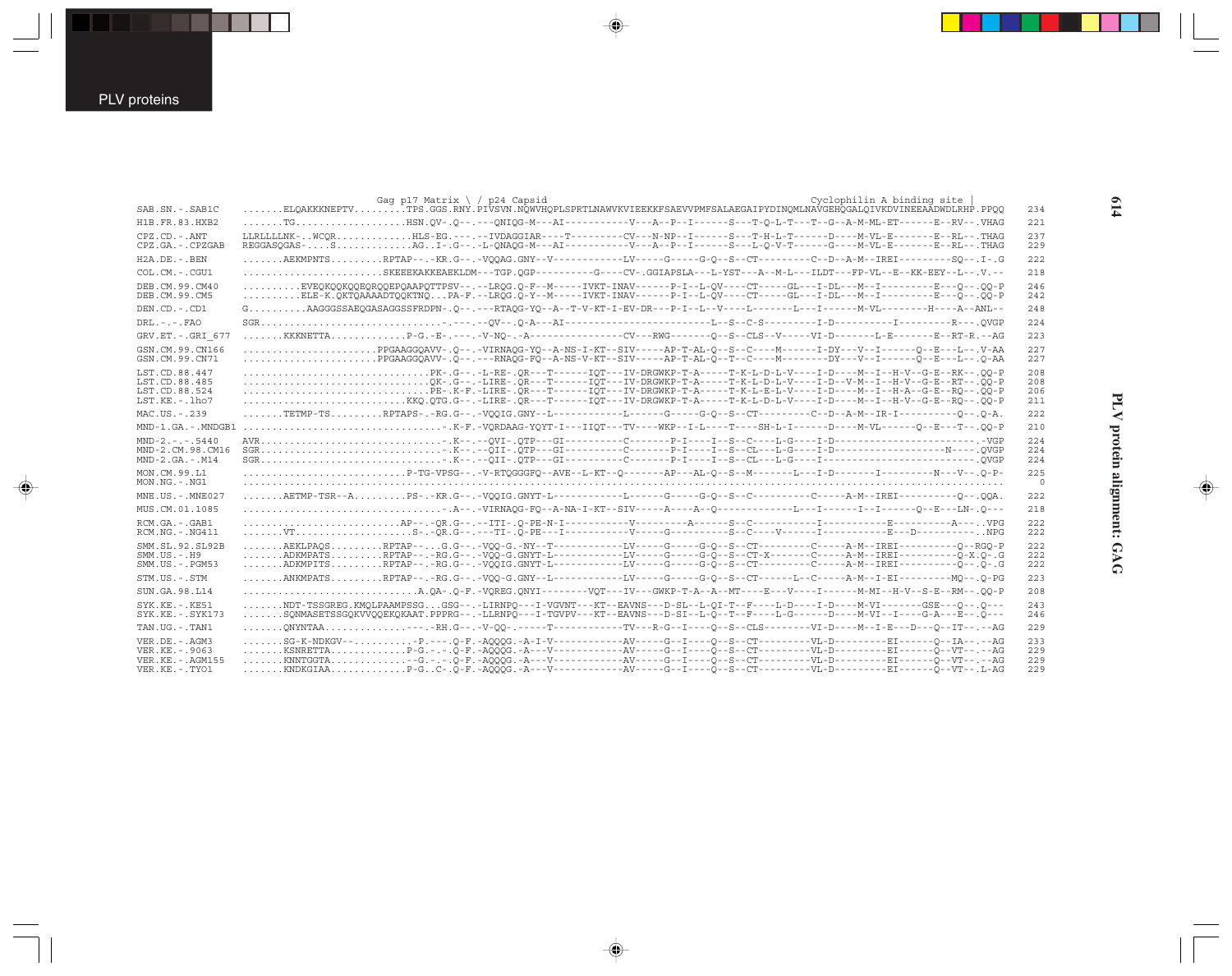| SAB.SN.-.SAB1C                           | PPAQGVLRDPQGSDIAGTTSTIQEQIEWTTRAQNAVNVGNIYKGWIILGLQKCVKMYNPVNILDIKQGPKEPFKDYVDRFYKALRAEQTDPAVKNWMTQSLLIQNANPDCKTVLKGLGMNPTLEEM                                                                                                                            | 360        |
|------------------------------------------|-----------------------------------------------------------------------------------------------------------------------------------------------------------------------------------------------------------------------------------------------------------|------------|
| H1B.FR.83.HXB2                           | -I-P-QM-E-R-----------L----G-M-NNPPIP--E---R------N-I-R--S-TS----R-------R-------T-----ASQE------ET--V---------I--A--PAA-----                                                                                                                             | 346        |
| $CPZ$ . $CD$ . - .ANT                    | -VQA-Q--E-T----------V---MQ-MSTPQQNGG-P--D---R---M--N-V-RX-S--S--E---------R--------TI----ASQP--A---ET-----------HI--A--TGAS----                                                                                                                          | 365        |
| CPZ.GA.-.CPZGAB                          |                                                                                                                                                                                                                                                           | 354        |
| H2A.DE.-.BEN                             |                                                                                                                                                                                                                                                           | 348        |
| COL.CM.-.CGU1                            | -QQ--A--Q-TA---T-N--SVA--VA-GEPIA---R---VQS-E-VIQIAR-SSV---R--S--D--S------S----PAAGEI-A--ANN----H------RI----QK.-S--D-                                                                                                                                   | 337        |
| DEB.CM.99.CM40<br>DEB.CM.99.CM5          |                                                                                                                                                                                                                                                           | 374<br>370 |
| DEN.CD.-.CD1                             |                                                                                                                                                                                                                                                           | 374        |
| $DRL - - - FAO$                          |                                                                                                                                                                                                                                                           | 349        |
| GRV.ET. - . GRI_677                      |                                                                                                                                                                                                                                                           | 349        |
| GSN.CM.99.CN166<br>GSN.CM.99.CN71        | $-QPVAG---S-A---V---PN---I--Q. N-P---AD--RK-----R-----C---S---E---E---P-C---A-Q------I--V---E--LI--AMPG.AS---A$                                                                                                                                           | 352<br>352 |
| LST.CD.88.447<br>LST.CD.88.485           | AQPG-G--T-NAT-V--V---VE--LA---ADTP-D--K---E-V-QAME-V-RIHQ--SVI----------E-A---F-----GGSHE--E--KEKM-V-------RM-I-A--EGA-----<br>AQPG-G--T-NAT-V--V--VE--LA---ADTP-D--K---E-V-QAME-V-RIHQ--SVM----------E-A---F-----GGSHE--E--KEKM-V-------RM-I-A--EGAS--D- | 333<br>333 |
| LST.CD.88.524<br>LST.KE.-.lho7           | $\verb AQPG-G--T-NAT-V--I---VE--QA---AD TPID--K---E-V-QAME-V-RIHQ--SWM---2---A---F----GGSHE--E--KEXM-V---M-I-A--EGA---A$<br>AQPG-G--T-NAT-V--V---VE--LA---ADTP-D--K---E-V-QAME-V-RIHQ--SVM----------E-A---F-----GGSHE--E--KEKM-V--------RL-I-A--EGAS----  | 331<br>336 |
| MAC.US.-.239                             | $-.Q-Q- E-S--\cdots-T- SVD--Q-MY-Q, \ldots-PIP---RR--Q--\cdots-R--T----V------Q--\cdots-S--\cdots-R--\cdots-R--\cdots-T--\cdots-T--\cdots-I--\cdots-P--\cdots-P-$                                                                                         | 347        |
|                                          |                                                                                                                                                                                                                                                           | 336        |
| $MND-2. - - - 5440$                      |                                                                                                                                                                                                                                                           | 349        |
| MND-2.CM.98.CM16                         |                                                                                                                                                                                                                                                           | 349        |
| $MND-2.GA.-.M14$                         |                                                                                                                                                                                                                                                           | 349        |
| MON.CM.99.L1<br>MON.NG.-.NG1             |                                                                                                                                                                                                                                                           | 350<br>19  |
| $MNE. US.-. MNE027$                      |                                                                                                                                                                                                                                                           | 347        |
| MUS.CM.01.1085                           | $\verb -QPNAG--N-T-----VS-P-----I---N-PI--AE--K-V-M--R-----1---1---1---F-C---S-Q-----S-T--V---E--LI--SMPG.A---S$                                                                                                                                          | 343        |
| RCM.GA. - . GAB1<br>$RCM.NG. - . NG411$  |                                                                                                                                                                                                                                                           | 348<br>348 |
| SMM. SL. 92. SL92B                       |                                                                                                                                                                                                                                                           | 348        |
| $SMM. US. - . H9$<br>SMM.US.-.PGM53      | $-IPA-Q-E-X-\cdots----XD--Q-MX-Q\ldots--PIP-\cdots-XR--Q-\cdots--R-\cdots-T-\cdots-S-\bar{Q}S-\cdots--S-\cdots-S-\cdots-X-\cdots-T-\cdots--L-\cdots-XI-\cdots--X$                                                                                         | 348        |
| STM.US.-.STM                             |                                                                                                                                                                                                                                                           | 348<br>349 |
| SUN.GA.98.L14                            |                                                                                                                                                                                                                                                           | 336        |
| $SYK.KE. - .KE51$                        |                                                                                                                                                                                                                                                           | 368        |
| $SYK.KE. - SYK173$                       |                                                                                                                                                                                                                                                           | 371        |
| TAN.UG.-.TAN1                            | -LPA-Q----R---------SVA------FN-NPR-D--R--R--V------------ISV---R--A-----------Q-------PQD------ET---------L-------IH------                                                                                                                               | 355        |
| VER.DE. - .AGM3                          |                                                                                                                                                                                                                                                           | 359        |
| VER. KE. - . 9063<br>VER. KE. - . AGM155 |                                                                                                                                                                                                                                                           | 355<br>355 |
| VER.KE. - . TYO1                         |                                                                                                                                                                                                                                                           | 355        |

 $\spadesuit$ 

 $\spadesuit$ 

 $\overline{\phantom{0}}$ 

▊

PLV proteins

 $\overrightarrow{\mathbf{\P}}$ 

 $\frac{1}{\sqrt{2}}$ 

. . .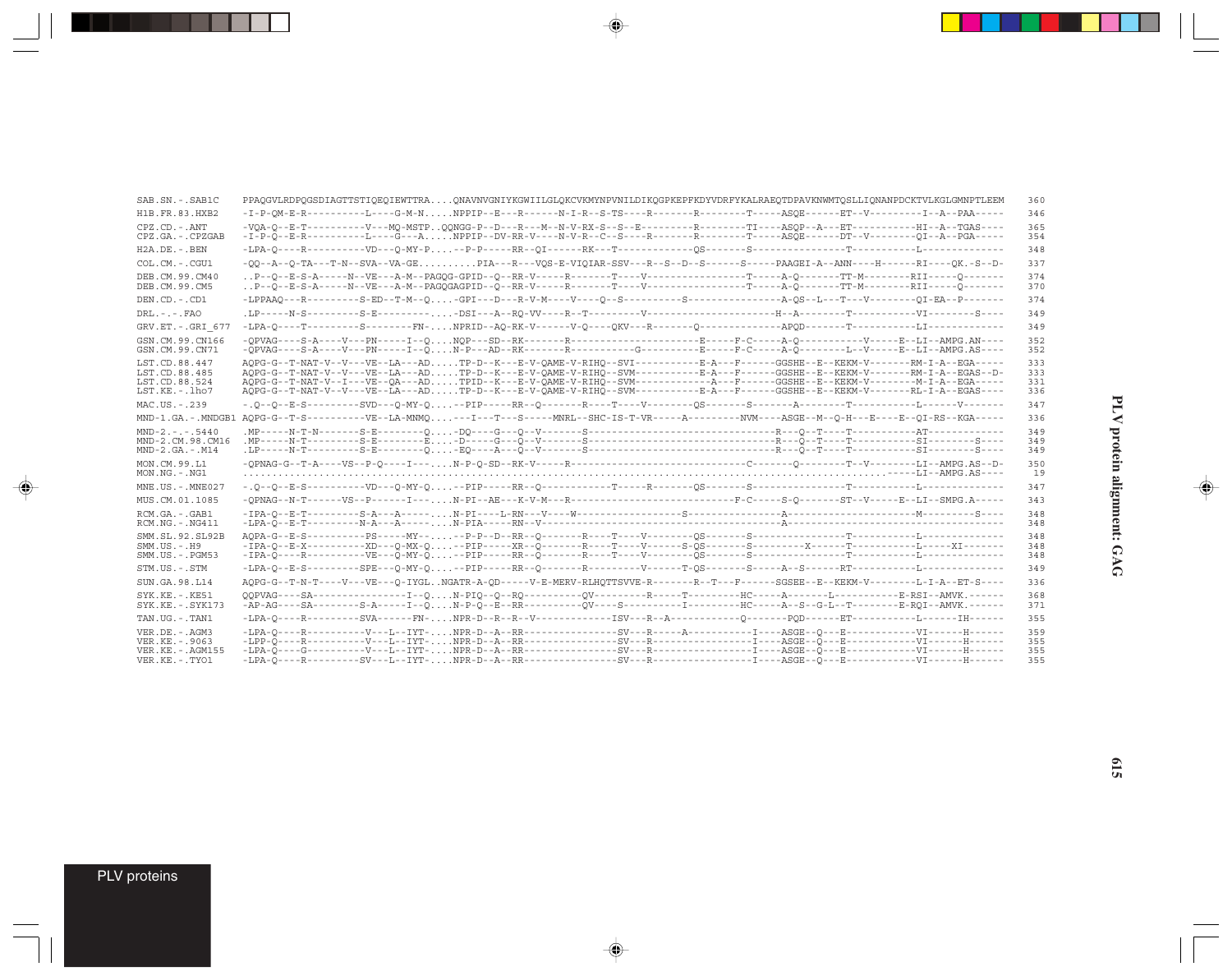| SAB.SN. - . SAB1C                                                               | Gag p24 Capsid $\sqrt{p^2+q^2}$<br>$p2 \sqrt{p7}$ NC<br>LTACOGIGGAOHKARLMAEAMTAAFOOOTVGNIFVOOGAR.PRGPLGGRGRPLNPNIKCYNCGKPGHLARFC.KAPRROGOWKCGSPDHOMKDCO                                                                                                                                                                                                                                                          | 453                      |
|---------------------------------------------------------------------------------|------------------------------------------------------------------------------------------------------------------------------------------------------------------------------------------------------------------------------------------------------------------------------------------------------------------------------------------------------------------------------------------------------------------|--------------------------|
| H1B.FR.83.HXB2                                                                  | M-----V--PG----VL----SQVTNSA--MM-R-NF.RNQRKIV--F----E--T--N-.R---KKEKG------T                                                                                                                                                                                                                                                                                                                                    | 427                      |
| $CPZ$ . $CD$ . - .ANT<br>CPZ.GA.-.CPZGAB                                        | ------V--PA----VL----AS-NNAOGTAV-L-R-NG.N--GKRPL--F---E--T--N-.-----K---R--OEG--L-N-P<br>M-----V--PS----VL----SMVQN-GRADV-F-K-QG.AGPKRK---F----B-----N-.-----K---R--OEG------T                                                                                                                                                                                                                                   | 449<br>437               |
| $H2A.DE. - .BEN$                                                                | ------V--PGO--------LKE-MGPSPIPFAAA--RKA-RYW----E--S--O-.R----------K-G-I-AN-P                                                                                                                                                                                                                                                                                                                                   | 426                      |
| $COL$ , $CM$ , $-$ , $CGUI$                                                     | -A----V--PD---KVL----OOFO-ERTNMIEVKTA--F--OGI-----M-P-R-IGGAGRGRGRGRGRERGAPRRPVR-FT-NOEG-MOR--P                                                                                                                                                                                                                                                                                                                  | 432                      |
| DEB.CM.99.CM40<br>DEB.CM.99.CM5                                                 | $-H---V-P-O-------AS-LKE.$ $AGSLGM---RRG.$ PPGSRRO-R-F--OI---OKD-.-R--KTK-F---OEG-IA-N-<br>-H----V--P-Q---------AS-LKEAGSLGM---RGGQGGGPRRQLR-F---QI--VQ-D-.-K--KVK-F---KEG-IA-N-                                                                                                                                                                                                                                 | 457<br>454               |
| DEN.CD. - .CD1                                                                  | -0----V--PG0---PT---LAS---K.OGLCHGSRKGA-PPVER.RGLR-F---OI----KD-.RK-K-VTOPGA-F---KLG--A-N-.RS                                                                                                                                                                                                                                                                                                                    | 463                      |
| $DRL - -  FRO$                                                                  | -L----V--PG----V-----REOOAAIMMOONPPRGPP-G----PPK-PR-P--OF--TL-O-.TK--KK-FR--AL--MLRN-P                                                                                                                                                                                                                                                                                                                           | 436                      |
| GRV.ET. - . GRI 677                                                             | $-1$ ----V--P----K--V-M-SNGQNM--V-PQ.KK--RGPL--F---F--MQ-E-.----QIK-F---KIG-MA---K                                                                                                                                                                                                                                                                                                                               | 427                      |
| GSN.CM.99.CN166<br>GSN.CM.99.CN71                                               | ------V--PT--S--L----AT-LKGTSSYNM--K--P-ROGKTP------OF-----D-.PK-KERK-F---RAG-FS-P-R.T                                                                                                                                                                                                                                                                                                                           | 436<br>435               |
| LST.CD.88.447<br>LST.CD.88.485<br>LST.CD.88.524<br>LST.KE.-.lho7                | MR----V--PA--G-IL----AT-M-S-MRQNM--.VTP.--NAQ-RFV-TGGGGPRKPLT-F------T--M-.RQ--QE---N---KE-RFAO-P<br>MK----V--PA--GKIL----AT-M-S-MRQNM--.VTP.--NEQ-RFV-TGGGGPRKPLT-F------T--M-.RQ--QE---N---KE-RFAQ-P<br>MK----V--PA--RKIL----AT-M-G-MKHLM--.QTP.--NAQ-RFV-TGGGGPRRPLT-F------S-KM-.RQ--QE---N--AK--R-AQ-P<br>MK----V--PA--GKIL----AS-I---VRONM--.VTP.L-NAO-RFV-TGGGGPRKPLT-F------T--M-.RO--OE---N---KE-RFAO-P | 428<br>428<br>426<br>431 |
| MAC.US.-.239                                                                    | ------V--PGO--------LKE-LAPVPIPFAAA--RGPRKP---W----E--S--O-.R----------KM--V-AK-P                                                                                                                                                                                                                                                                                                                                | 428                      |
|                                                                                 | MND-1.GA.-.MNDGB1 -E----V--P----------M-RTVVG-SQN---.QRGPQ---VRQPTGRKPI-F--N-E--V---F.-----K---N--AM---KAO-P                                                                                                                                                                                                                                                                                                     | 423                      |
| $MND-2. - - 5440$<br>MND-2.CM.98.CM16<br>$MND-2.GA.-.M14$                       | -L----V--PKY--OM-----OO-OAAVMMONSGGPPRGPP-O-PR-PR-P----F--VL-D-.R---KR--F--D-G-L-RN-P<br>PL----V--PKY--OM-----KE-OSAVMMONSGGPPRGP--O-PR-R-P----F-GL-D-.IS--KK--F---DLG-I-RN-P<br>-L----V--PKY--QM-----QKMQSEVMMQNSGGPPRGPP-Q-PR-PR-P---RY--VL-D-.RL--KK--F---DTG-M-RN-P                                                                                                                                          | 434<br>434<br>434        |
| MON.CM.99.L1<br>$MON.NG. - . NG1$                                               | -0----V--PM--S-IL----AG-IANMPMNM--.ARGPPORKG.OP--F----F--M-KN-.---O-RK-YN--O-G-LA---P<br>-Q----V--PA--S--L----AT-INSNMPMMM--GRGGXQPRRQGXQ-R-----F--V-KN-.T---KTFR--KEG-XS-N-P                                                                                                                                                                                                                                    | 432<br>105               |
| MNE.US.-.MNE027                                                                 | ------V--PGO--K-----LKE-LAPGPLPFAAA--KGPRKP---W----E--S--O-.R----------OMG-V-AK-P                                                                                                                                                                                                                                                                                                                                | 428                      |
| MUS.CM.01.1085                                                                  | -0----V--PT--S------LAS--K-AGTLNM--AKGARGRGNGSOGNRG-PR-----OY--V--D-.PK--NKK-F---REG-LARO-                                                                                                                                                                                                                                                                                                                       | 433                      |
| RCM.GA.-.GAB1<br>$RCM.NG. -.NG411$                                              | ------V--P-----VL----OMMOSN-MA--S-N.RGP-RRSG-NPNLR---------IS-Y-.----K---------LL---T<br>------A--P------VL----OMVOSN-MA---GPRKGP-KL-G-PRFL-------T--T--Y-.-TS-KK----R--EEG-L----P                                                                                                                                                                                                                               | 433<br>434               |
| SMM.SL.92.SL92B<br>$SMM.US.-.H9$<br>$SMM. US. - . PGM53$                        | ------VX-PGO-X------LKD-LT-GPLPFXA---KGOXKI-X-X--X-E--S--OF.R----X------KAG-V-AK-P                                                                                                                                                                                                                                                                                                                               | 432<br>429<br>429        |
| STM.US.-.STM                                                                    | ------V--PGQ--------LKEV--PDPLPFAAA--QGRRTV--W---A--T-KQ-.-G----QQG---AK-P                                                                                                                                                                                                                                                                                                                                       | 429                      |
| SUN.GA.98.L14                                                                   | MR----V--PS--GKIL----AS--R--VGROAM---NLP.--NSO-RFV-IGGGGPRKPMT-F--------NO-.RE-KKGPPGS-----KMG-KOAO-P                                                                                                                                                                                                                                                                                                            | 436                      |
| $SYK.KE. - KF51$<br>$SYK.KE. - .SYK173$                                         | -0----V--P-Y--K-L----VMTOHSLGMI-.-P-OGSNPRRGPTR-F---OL---OKD-.PR-KKLK-FN--GTG-IARO-ROP<br>$-\tilde{O}$ ----V--PL---K------VM- $\tilde{O}$ -SVNM--GPSK.GRSN------ $\tilde{O}$ I--MOKD-.-K-LKAK-FN--KTG-LARA-ROP                                                                                                                                                                                                   | 452<br>451               |
| TAN.UG. - . TAN1                                                                | ------V--PG---K--V---OOMOGVNM--GAP-.GGRGR-RGPPR-FK--OI--IOKD-.PRAGPNK-L---K-G-LA---R                                                                                                                                                                                                                                                                                                                             | 437                      |
| VER.DE. - . AGM3<br>VER.KE. - . 9063<br>VER. KE. - . AGM155<br>VER.KE. - . TYO1 | ------V--PSY--KV---M-ONMOS-NMM---GO.RGR-R-PV------F--MO-O-.PE--KMR-L---K-G-LA---R<br>------V--PSY---V---M-ŌNMŌT-NM-----Ā.GGVRROR-PL------F--MÕ-Õ-.TE--KIK-L---KLG-LA---R<br>------V--PSY--KV---M-ONLOS-NM----GG.RGR-R-PP-------F--MO-O-.PE--KIK-L---K-G-LA---R<br>------V--PSY--KV---M-OTMON-NM----GP.K-0R-PLR------F--MO-O-.PE--KTK-L---KLG-LA---R                                                              | 439<br>437<br>435<br>434 |

 $\overline{\blacklozenge}$ 

 $\overline{\blacklozenge}$ 

# PLV protein alignment: GAG **PLV protein alignment: GAG**

 $\Rightarrow$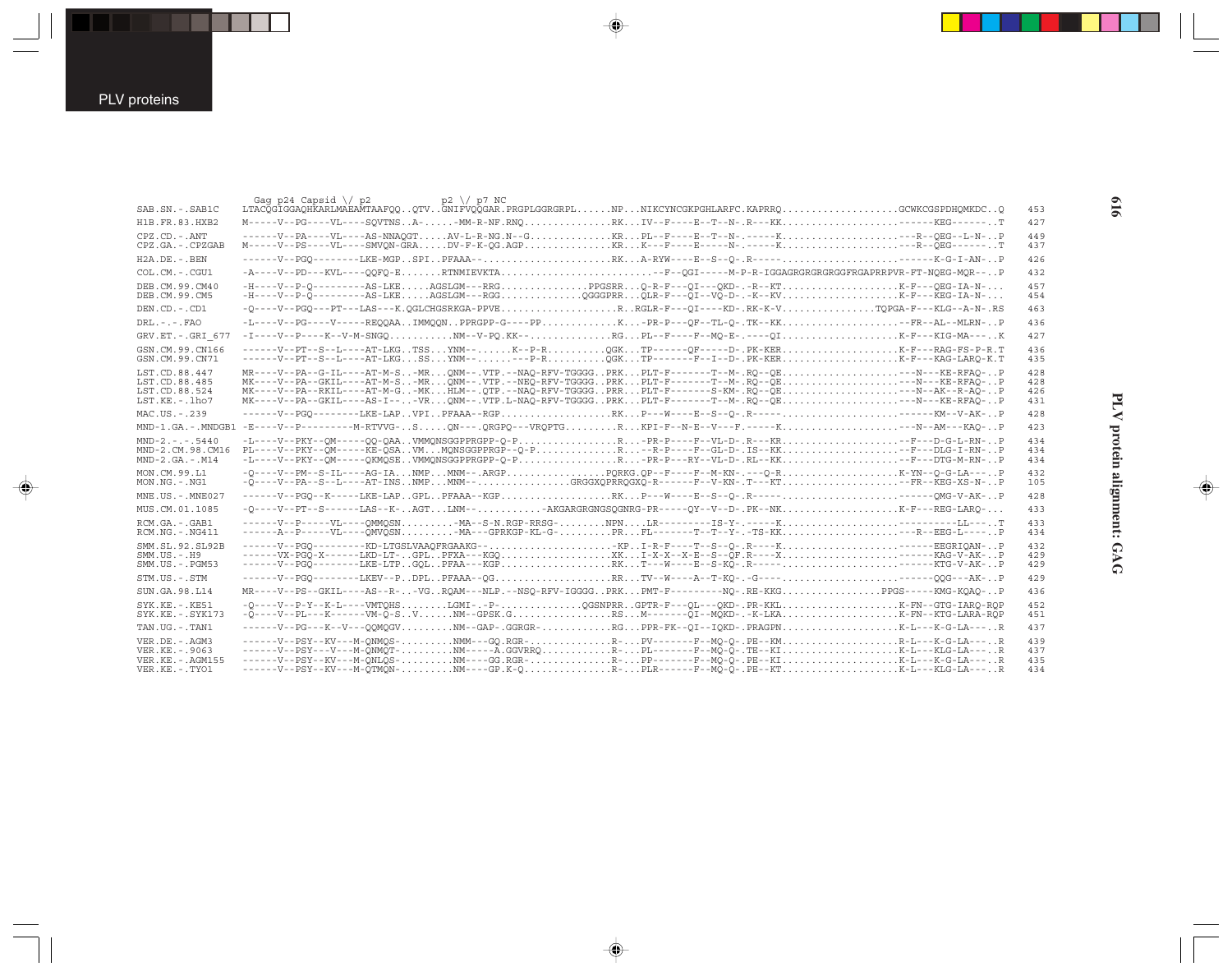|                                                                                  | $p7 \sqrt{p1}$ | p1)/p6 | PTAP motif<br>$\vert - \vert - \vert$                                                                                                                                      |                                                                                                                                                                                                                                                                                                                                                                                                                         | Vpr binding site |                          |
|----------------------------------------------------------------------------------|----------------|--------|----------------------------------------------------------------------------------------------------------------------------------------------------------------------------|-------------------------------------------------------------------------------------------------------------------------------------------------------------------------------------------------------------------------------------------------------------------------------------------------------------------------------------------------------------------------------------------------------------------------|------------------|--------------------------|
| SAB.SN. - . SAB1C                                                                |                |        |                                                                                                                                                                            | , pi, \, pi<br>KQVNFLGF.GPW.GRGKP.RNFPLTSIPTAPPMERDYSRPEENWYADRPPTRGPGPDDPATALLKQYAVQGKRQKQQWQNHSPQQSPYEEAYSSLRSLFGEDQ\$                                                                                                                                                                                                                                                                                                |                  | 554                      |
| H1B.FR.83.HXB2                                                                   |                |        |                                                                                                                                                                            | $\ldots \ldots$ .ER-A----K.IWPSYK-R-.G--LOS.RPE-----E-SFR-GV-TTTPPOKOEPIDKELYP.LT-------N-PSSOS                                                                                                                                                                                                                                                                                                                         |                  | 500                      |
| $CPZ$ , $CD - ANT$<br>CPZ.GA. - . CPZGAB                                         |                |        |                                                                                                                                                                            | ATNTGK-----KPT-TWWGCR-.G--VOKEEVVE----I-IYOEEHKRTOK-LKGEEELPP.SY--K----K----<br>GR------K.-WPSRS-R-.G--VONRTE----I-SYGYOEEEKŠOEKKEGES-L-PPT--K----S-PSSO\$                                                                                                                                                                                                                                                              |                  | 522<br>508               |
| $H2A$ . D $F -$ . BEN                                                            |                |        |                                                                                                                                                                            | $\ldots \ldots \ldots \texttt{ER-AG--L.--RG.}.K--\ldots \texttt{-V-QAPQGL}.\ldots \ldots \ldots \texttt{I---ADPAAELL}.\ldots \ldots \texttt{ERYMQQGRKQRERPYKEYTEDLLHLE-REFPHREETEDLLHL}.\ldots \texttt{N---K---L}$                                                                                                                                                                                                      |                  | 521                      |
| $COL$ , $CM$ , $-$ , $CGUI$                                                      |                |        |                                                                                                                                                                            |                                                                                                                                                                                                                                                                                                                                                                                                                         |                  | 482                      |
| DEB. CM. 99. CM40<br>DEB.CM.99.CM5                                               |                |        | GOTPRA----N.T--AS.RR-.---LEGIGKYI-ESTADOVYSTTRVPVOGOENN-O-EETTRRGKYPD-MGLKSLFGEDO\$<br>GOVPRA----N.A--AS.RR-.---LEGIGKYI-ESTADOVYSTTRVPVOGERNA-OEDTTTRRGKYPD-MGLKSLFGEDO\$ |                                                                                                                                                                                                                                                                                                                                                                                                                         |                  | 535<br>532               |
| DEN.CD. - . CD1                                                                  |                |        |                                                                                                                                                                            | NTNDOG------N.-LGRK.NP-.---VOYYPOMNODL-WS-VRVOOOPOY-ONFOE-GNROSCOED-RONKOSHOEDEETTRESLYPSLK----D----                                                                                                                                                                                                                                                                                                                    |                  | 558                      |
| $DRL - - -$ . $FAO$                                                              |                |        |                                                                                                                                                                            | K------N.T--GS.---.---OA-LT-S---LPGYLOEDAE-MLOKYMEOG-OO-ROOROO--KRGPYEEAYNSLS----S--LO\$                                                                                                                                                                                                                                                                                                                                |                  | 521                      |
| GRV.ET. - . GRI 677                                                              |                |        |                                                                                                                                                                            | NG-A----Y.-H-G-.A--.---VQYRGDTVGLE-------TA-DPAKK-L-QYAEKGQRLREEREQTRK-KEK-VEDV--S----G----                                                                                                                                                                                                                                                                                                                             |                  | 513                      |
| GSN.CM.99.CN166<br>GSN.CM.99.CN71                                                |                |        |                                                                                                                                                                            | $\ldots$ .GTPA-EL---DL.-RGRRA-.----V--LL-S--AE-VEPÕÕLNLSPPVGEP--KEÕKAEKRNTL-P--S---------                                                                                                                                                                                                                                                                                                                               |                  | 512<br>510               |
| LST.CD.88.447<br>LST.CD.88.485<br>LST.CD.88.524<br>LST.KE. - . lho7              |                |        |                                                                                                                                                                            | KPKGK-----Y.---RS.-P-.G----MGGNAGVV-S-----SPTOA-RALETY-NLGOOLRROO-.IP-KCVDEPCLSFFFFPDDO\$<br>KPKGK-----Y.---RN.-P-.G----MGGNAGVV-S------NSTKA-RALETY-NLGOOLRKOO-.VP-KCVDEPCLSFFFFPDDOS<br>$\ldots$ KPKGK-----Y.---RN.-PS.G---IMGGAAGVI-S-----KVPPTRA-RAIETYRNLGOOLRKO-O.-PO-CVDEPCL-FFFFPDDO\$<br>KPKGK-----Y.---SS.KP-.G-Y--LGGAAGRI-S-----SAPTKA-RALETY-TLGQQLKRQQ-QVP-KCVDEPCLNSLF.PDDQ\$                            |                  | 512<br>512<br>511<br>515 |
| MAC.US. - . 239                                                                  |                |        |                                                                                                                                                                            | $\ldots \ldots \ldots \text{DR-AG---L.---G. K--.---AAOVHOGL.}\ldots \ldots \ldots \text{M---EDPAVDLL}. \ldots \ldots \ldots \ldots \ldots \text{KNYMOLGKO-RESREKEYKEVTEDLLHL} \ldots \text{N---G---D}$                                                                                                                                                                                                                  |                  | 510                      |
|                                                                                  |                |        |                                                                                                                                                                            | MND-1.GA.-.MNDGB1 KPAOOOR-----Y.---GP.S--.G-Y-AOEVT-----L-EKPLOKTLST-OKLGRGLROKMKEEKREEDFHSLSTLFOEDOS                                                                                                                                                                                                                                                                                                                   |                  | 502                      |
| $MND-2. - - - 5440$<br>MND-2.CM.98.CM16<br>$MND - 2. GA - M14$                   |                |        |                                                                                                                                                                            | KM-----N.T--GS.---.----AMPLT-S----PGLEDPAEKMLLDYMKKGQQQRAAAGA--EEKKGPYEAAYNSLS----T--LQ\$<br>KM-----N.T--GS.---.---AMPLT-----PGMEDPAE-MLLDYMKKGQQQ-AES-QE-KE.RGPYEAAYNSLS----T--LQ\$<br>KM-----N.A--GS.---.---AMPLT-S----PGMEDPAEKMLLDYMRKGÖÖRAAKE.T-ÖE.KD.KGPYEAAYNSLS----T--LÖŠ                                                                                                                                       |                  | 518<br>517<br>518        |
| MON.CM.99.L1<br>$MON.NG. - . NG1$                                                |                |        |                                                                                                                                                                            | OP.PKO.N-G-----N.PFGP.KKG-.------VO-S--TLPAGTAE-VNLNOEIGS-KTG-PKETRRDLYPSLASLFGEDO\$<br>NGGONOPRNR-----N.PFGP-KRG-.----V--LO----AEPTXGXYKVNFSPPVG--ETPAPTAPKE-RKDLYPSLASLFGDD-SEQS                                                                                                                                                                                                                                      |                  | 510<br>192               |
| $MNE$ . U.S. - $MNE$ 027                                                         |                |        |                                                                                                                                                                            | DR-AG----.---GK--.---MAOMHOGLT-----EDPAVDLLKNYMOLGKOORESKRKPYKEVAEDLLHLNSLFGEDOS                                                                                                                                                                                                                                                                                                                                        |                  | 506                      |
| MUS.CM.01.1085                                                                   |                |        | RSDNT-A-----D.PFGLOKRR-.----O--LL----EOEGELVNLSPAVGPGEGKODRKSLY-SLSS-F-DDOSDOS                                                                                             |                                                                                                                                                                                                                                                                                                                                                                                                                         |                  | 509                      |
| RCM.GA.-.GAB1<br>$RCM.NG. - . NG411$                                             |                |        |                                                                                                                                                                            | KI----R.L--GQ.---.------LT-S--G--SN-DPAEEMLKNYLRRAGEQ-RQQRQEESKKREGAYQEALTSLN----S--LQ\$<br>E-----N.A--KO.---.--L----L----GR-EGWNPOYD-AEEMLRKYLALGROH--EOREN-EKVGRAYEDALSSLN----S-.L.S                                                                                                                                                                                                                                  |                  | 518<br>521               |
| SMM.SL.92.SL92B<br>$SMM.US.-.H9$<br>$SMM. US. - . PGM53$                         |                |        |                                                                                                                                                                            | $\ldots \ldots \ldots \text{NOKAG---L.---G.}.K-----.M. QITS.L.\ldots \ldots \ldots \text{--S---D. PARIV}\ldots \ldots \ldots \ldots \ldots \ldots \ldots \ldots \text{--E-LEKAQ-E-TRRSRPYKEYEBDLLHL}\ldots \text{N---N---D.}$<br>$\ldots \ldots$ .ER-AG---L.---GK--.---MAÕMPOGLT---X-EDPAVDLLN-MKV-R--RENRERPYKEVTEDLLHLN--------<br>ER-AG---L.---GK--.----MAQMPQGLT-----EDPAVDLLRN-MKM-RK-RENRERPYKEVTEDLLHLN----G---- |                  | 507<br>507<br>507        |
| STM.US.-.STM                                                                     |                |        |                                                                                                                                                                            | $\ldots \ldots$ . ER--G----,---G. . K--. H---MAO-POGLT----EDPAADLLRS-MOL--K-RESRKTPYKEVTEDLLHLN--------                                                                                                                                                                                                                                                                                                                 |                  | 507                      |
| SUN.GA.98.L14                                                                    |                |        |                                                                                                                                                                            | $0.\dots.$ G------Y.---NR.-P-.G---VM-S---L-DLTLGNRMTPPOSKAERALETYRLLGOG-RAO--RKERGECOEPCLNMLFPEDP\$                                                                                                                                                                                                                                                                                                                     |                  | 521                      |
| $SYK.KE. - KF51$<br>$SYK.KE. - .SYK173$                                          |                |        |                                                                                                                                                                            | RKGOGNPPP-A----K.-.-GN.R--PA---VMRET----A-DWPWOOOTWGNYAS-OOKHIAMAT-LOPOSSPKT-KDLLVPGKPSEKK-EMKEKGP-YPSL-SLFGDDO\$<br>KRNOGPPVA-A----K.-.-GVSRR-PA---V.RSE-S---L-DIEDG-WLT-S-OMSOOAOAKAONSPSKKPPTNREVLSPKESSGKEETKSLYPSL-SLFGEDO\$                                                                                                                                                                                       |                  | 557<br>554               |
| TAN.UG. - .TAN1                                                                  |                |        |                                                                                                                                                                            | SG-A----RMPT-.-.T--.--LEOGGAV-----PAHGFPTGSPA-GAYDP-RKLLE-YAKKGDOLRK-KEK-LEDY--S----G----                                                                                                                                                                                                                                                                                                                               |                  | 523                      |
| VER.DE. - . AGM3<br>VER. KE. - . 9063<br>VER. KE. - . AGM155<br>VER.KE. - . TYO1 |                |        |                                                                                                                                                                            | $\ldots \ldots$ .g------Y.-R-T-.T--.--LAATHGVE-S---PPTP-DPAKK-L-OYAEKGK-LREOGKRT-PTN-DWAEGY--N---------<br>$\ldots\ldots\ldots$ G------Y.-R-M-.T--.----AATLGAE-S---PPNNSTPYDPAKK-L-ÕYAEKGK-MRNÕNRNP-ANN-DWNEGY--N--------<br>$\ldots \ldots \ldots G------Y.$ -R-M-.A--.----AATLGAE-S---PPSGTTPYDPAKK-L-OYAEKGK-LREOKRNP-AMN-DWTEGY--N--------                                                                          |                  | 521<br>519<br>520<br>519 |

 $\begin{picture}(20,5) \put(0,0){\vector(0,1){10}} \put(15,0){\vector(0,1){10}} \put(15,0){\vector(0,1){10}} \put(15,0){\vector(0,1){10}} \put(15,0){\vector(0,1){10}} \put(15,0){\vector(0,1){10}} \put(15,0){\vector(0,1){10}} \put(15,0){\vector(0,1){10}} \put(15,0){\vector(0,1){10}} \put(15,0){\vector(0,1){10}} \put(15,0){\vector(0,1){10}} \put(15,0){\vector(0,$ 

 $\spadesuit$ 

 $\overline{\phantom{0}}$ 

▊

PLV proteins

 $\overrightarrow{\mathbf{\P}}$ 

 $\frac{1}{\sqrt{2}}$ 

. . .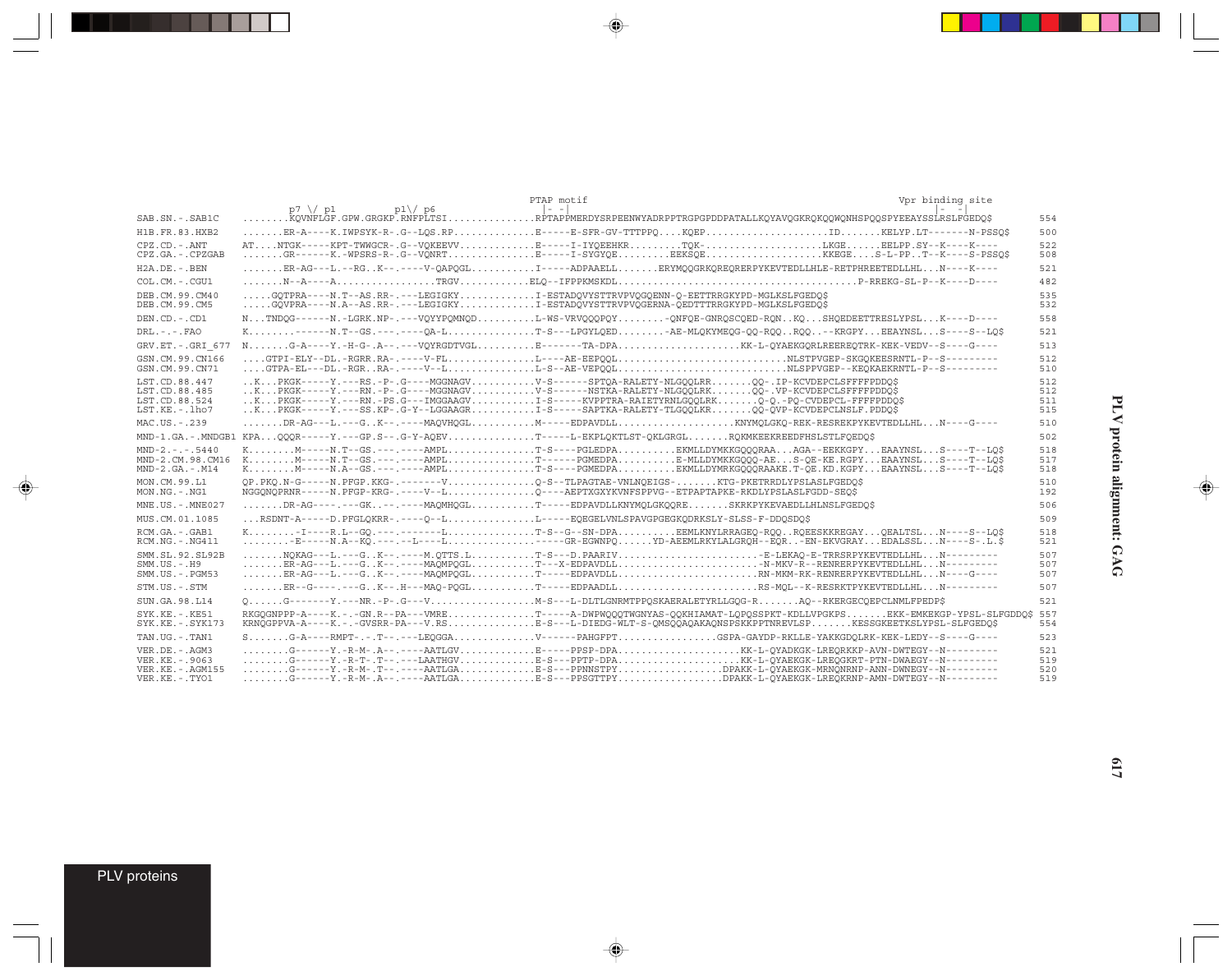| l<br>Ş                                                                |
|-----------------------------------------------------------------------|
| ֖֧ׅ֧֧ׅ֧֚֚֚֚֚֚֚֚֚֚֚֚֚֚֚֚֚֚֚֚֚֚֚֚֚֚֚֚֚֚֚֚֚֚֬֝֝֜֝֬֜<br>í<br>ĩ.<br>O<br>ì |
|                                                                       |
|                                                                       |

**618**

| SAB.SN. - . SAB1C                          | / Pol reading frame (-1 from Gag) p15<br>$Gaq-Pol TF \ \lor$ Pol Protease<br>FRVWPLGORET.OEFPSDLHOTNSSPNG.TGLOOAGGKLVCROTSDORTRARRSSNSPVKAVCCSGETAETAVAKPLATTEPLRGGLOLPOVSLWRRPMKTVYIEGO | 105                        |
|--------------------------------------------|------------------------------------------------------------------------------------------------------------------------------------------------------------------------------------------|----------------------------|
| H1B.FR.83.HXB2                             | --ED.-AFLQGK.AREF-SEQTRANSPTRRELQ-WGRDNNSPSEAGADRQGTVSFNF---T--Q--LV-IK-G--                                                                                                              | 73                         |
| CPZ.CD. - . ANT                            | --ET.DPHVV.GVOTRELCAEGGSS.GANSSTHRDLSGGAGGSGGGGTTS-VF-EIP--0---ME-L-0--                                                                                                                  | 73                         |
| CPZ.GA. - . CPZGAB                         | --ER.-AFPQ.REARQLCAEQNRTNGPTDRELW-PGGRE-PGEERGREQSI.STN---IT--Q--LIP-KV---                                                                                                               | 71                         |
| H2A.DE. - . BEN                            | ---G-T-KEAS.-LPRDPSPSGADTNSTSGRSSSG-VGEIYA--EKAEGAEGETIOR-DGGLA-PRAERD-SORGDR--AA--F---K--VV-A---D-                                                                                      | 98                         |
| $ASC. - . - . 0u$                          |                                                                                                                                                                                          | $\circ$                    |
| COL.CM. - . CGU1<br>COL.CM.00.COL243       | $\ldots \ldots \ldots \ldots \ldots$ .gN- $\dots \ldots \ldots \ldots \ldots \ldots \ldots \ldots \ldots \ldots \ldots \ldots$ .gggATDSHL.PPEDEORPATOEGEGGES-S-LE---R---IVI-EV---        | 53<br>$\mathbf 0$          |
| COL.CM.01.COL247<br>COL.CM.99.COL11        |                                                                                                                                                                                          | $\mathbf 0$<br>$\mathbf 0$ |
| DEB. CM. 01. DEB1083<br>DEB.CM.01.DEB1161  |                                                                                                                                                                                          | $\mathbb O$<br>$\mathbb O$ |
| DEB.CM.01.DEBS1014<br>DEB.CM.99.CM40       |                                                                                                                                                                                          | $\circ$<br>79              |
| DEB.CM.99.CM5<br>DEB.CM.99.DEBCNE1         |                                                                                                                                                                                          | 79<br>$\circ$              |
| DEN.CD. - . CD1                            | --E-SWEEESSOELCTVLPSDESGFAMEPSEGPAATTVPTKF-RGGKOTILSGRO-AEO-VPSGGRGDNEGES-SFVE------IGOIWVO--                                                                                            | 94                         |
| $DRL - - - FAO$                            | --EYSLGORETOEFSSGLADPISSSIARIPPGGSG-ED-PKVHGAGSS-EETTET-T-EEG---------F--RL--TTI-EV---                                                                                                   | 87                         |
| GRV.ET. - . GRI 677                        | $\verb -----R5--.KK-CATOR.HSWSGTNSPPNGNSL--KEAPP--RE-TAP-RGBRTDKE--GCE-SCFLELP---R-I--T-$                                                                                                | 89                         |
| GSN.CM.99.CN166                            | --P--GAPPSPQELSSNFPAANSPGG--RTPAA-SLDT-RGTPEQGTEGGEQEHS-S--VI---G----E-S-G--                                                                                                             | 76                         |
| GSN.CM.99.CN71<br>GSN.CM.99.GSNCN7         |                                                                                                                                                                                          | 75<br>$\circ$              |
| LST.CD.88.447                              | --L-T-EEWSS.RKLSF-GGECR--TISSPNGEEPNT-RESLR.NIO-PRT--EEATA.DPTEMC-RAMPEFLL-S---IENILVN--                                                                                                 | 85                         |
| LST.CD.88.485                              | --L-T-EEWSS.RKLSF-GGECR--TISSPNGKELNK-RESLR.NIQ-PRT-TEEATA.GSTEMC-RAMPEFLL-S---IENILVNR-                                                                                                 | 85                         |
| LST.CD.88.524<br>LST.KE.-.lho7             | ----S-EEWTF.RQLSNHGRGCR-DSFSA-HGESA--KSREGNRDIQ-PRT-TEEATT.SSTEVC-RALPEFLL-S---IEK-LVN--<br>--I-S-E-OTS.ROLS-TGRSCRENSISSPNGEC-NK-RESTG.DLODFRT--EKAAA-SPTEMC-RALPEFTL.S---IESILVN--     | 86<br>85                   |
| MAC.US.-.239                               | --P-SM-KEAP.-FPHGSSASGADANCSPRGPSCGSAKELHAVGQA-ERKAER-QREALQGGDR-FAA--F------VV-AH----                                                                                                   | 85                         |
| MND-1.GA.-.MNDGB1                          |                                                                                                                                                                                          | 78                         |
| $MND-2. - - - 5440$                        | --EYPLGOW-AOELPC-AIDPISTPDARVGRPGRKDAVRLYEERATTEGSSR-PERGKEGS--S-----F---N--TTV-E----                                                                                                    | 86                         |
| MND-2.CM.00.MND2S46                        |                                                                                                                                                                                          | $\circ$                    |
| MND-2.CM.00.MND2S6                         |                                                                                                                                                                                          | $\circ$                    |
| MND-2.CM.01.MND2S109<br>MND-2.CM.98.CM16   | --EY---OWOTOELPGDAIDPNGPSNARDGRP-RENAVRLHEERATAESGKOTGKEREGSI--S-----F---N--TTV-E----                                                                                                    | $\circ$<br>85              |
| MND-2.CM.99.MND254<br>$MND-2.GA.-.M14$     | --ECSLGOW-AQELSC-ATDPISTPDARDGGS-REDVIRLYEKGATTEGSKGDOAGEGQGS---S----F---N--TTV-E----                                                                                                    | $\Omega$<br>86             |
| MON.CM.99.L1<br>MON.NG. - . NG1            | --ESFRSQ-GAK-L--HLCAAQRTD-ASRDCGA-QSQPRDWFPEDGDPKGDEA-S-S-LSI---G--IRS-L-G--<br>--ESFWPRO-GAK-LS-N-LAA--PSGTNPXGXOGELLTSSGTTRDPSADS.PEGDEE-S-S-LSIP--G--VR--E-A--                        | 76<br>80                   |
| MNE.US. - . MNE027                         | --L--M-KEAP.-FPHGPNASGADTNCSPRGPSCGSAKKLHAVGO--ER-OKEALQGGGR-FAA--F------VV-AH----                                                                                                       | 81                         |
| MUS.CM.01.1085                             |                                                                                                                                                                                          | 72                         |
| MUS.CM.01.MUSS1239                         |                                                                                                                                                                                          | $\circ$                    |
|                                            |                                                                                                                                                                                          | $\circ$                    |
| RCM.GA. - . GAB1<br>RCM.NG. - . NG411      | --ET---SGEAE.ELSFDF-DSLC-RDGEOLRPCRRDAKELSEEGR-TKET-EAGREOEERGSIS-S-N---FA--K--TTIAO----<br>--EC.SLEAG--EEPSLDF-ETYC-RER-RMESPVRSS-RDAOEIPSIGETAOTGAEEREOGESG-S---CVV---F---K--VTW-E---  | 87<br>91                   |
| SMM.SL.92.SL92B                            | --P--M-KEAS.-LPHA-NIIDTV-TPRSSSPDSQGVSRES-EGKD-EEQALQGGD--FAA--F--R---VVRAL----<br>--A--M-KEAP.-FPHGPDASGADTNCSXRG-SCGSTEELH-GGOK-EGEORE-LÕGGN--FAA--F------VV-A---E-                    | 78                         |
| $SMM.US.-.H9$<br>SMM.US. - . PGM53         | --A--M-KEAP.-FPHGPDASGADANCSPRG-SCGSTEELH-DGOK-EGEORE-LOGGD--FAA--F------VVAA---E-                                                                                                       | 81<br>81                   |
| STM.US.-.STM                               | --L--M-KEAP.-LPHGPNTSGADANCPSRRPSCGSAEKLHAAGOE-EREOED-LOGGDR-FAA--F------VV-AH----                                                                                                       | 81                         |
| SUN.GA.98.L14                              | ------B-GAA.R-LS-HAFCSASRGSDIGEONDTTPVKGRESSGDLO-VR-GPOSTAEEEGKGGMSGAMLEYA-S---LEK-F-N--                                                                                                 | 87                         |
| SYK.KE. - . KE51                           | --ERVGE-ETPSKFSCDEGDTNSPT-GGLAMAATDMGKLCFTPTEAHSNGHPA-ATVL-KDSOGPLGPWETFREERRD-GEGTS-S--SI-------MEINV--T                                                                                | 105                        |
| $SYK.KE. - .SYK173$<br>TAL. CM. 00. TAL266 | --ERMG-L-EAPS-LPSEERAICSPSGHRRWAMAHMVSTDEPTST-EGTELSLEETPHOOGS-L-EGEOWEGGDOES-S-S-L-------IE-DV--D                                                                                       | 99<br>$\circ$              |
| TAL. CM. 00. TAL271                        |                                                                                                                                                                                          | $\circ$                    |
| TAN.UG. - . TAN1                           | --ENANLGNKA.AQ-FRARRSRSDG.SPD.ACARIPH-FA-CGSI-P-OETAG---QKGRSIEKA-GEGT-GLFLEFP------SKI--Q--                                                                                             | 89                         |
| VER.DE. - . AGM3                           | -VDGS--.-K-SRRYSWGGANCAPSTESI-PCKEAPA-I-RQ--AV-GTKE-TTSSESR-DR-IFFEL.P-----I-------V                                                                                                     | 86                         |
| VER. KE. - . 9063<br>VER. KE. - . AGM155   | ----TVDGDK-.EKLSRCHSWSGTERAPSTDTI-P-KEAPA---RE-K-V-GTREENTTNKSR-G-RIFFEL.P-----I---IV--V<br>-----VDGDK-.KK-SRSHSWGGTKCAPSTEO-YTL-P-KEAPA---RER--N-KSEO--PSEOSR-ER-IFFEL.P-----IR-CI-G-T  | 86<br>89                   |
| VER.KE. - . TYO1                           | ----TVDGGK-.EK-SRRYSWSGTECASSTERHHPI-P-KEAPA-I-RER--T-G-KEESTGNESG-DR-IFFEL.P----I-------V                                                                                               | 89                         |
| WRC.CI.97.14                               |                                                                                                                                                                                          | $\circ$                    |

◈

PLV proteins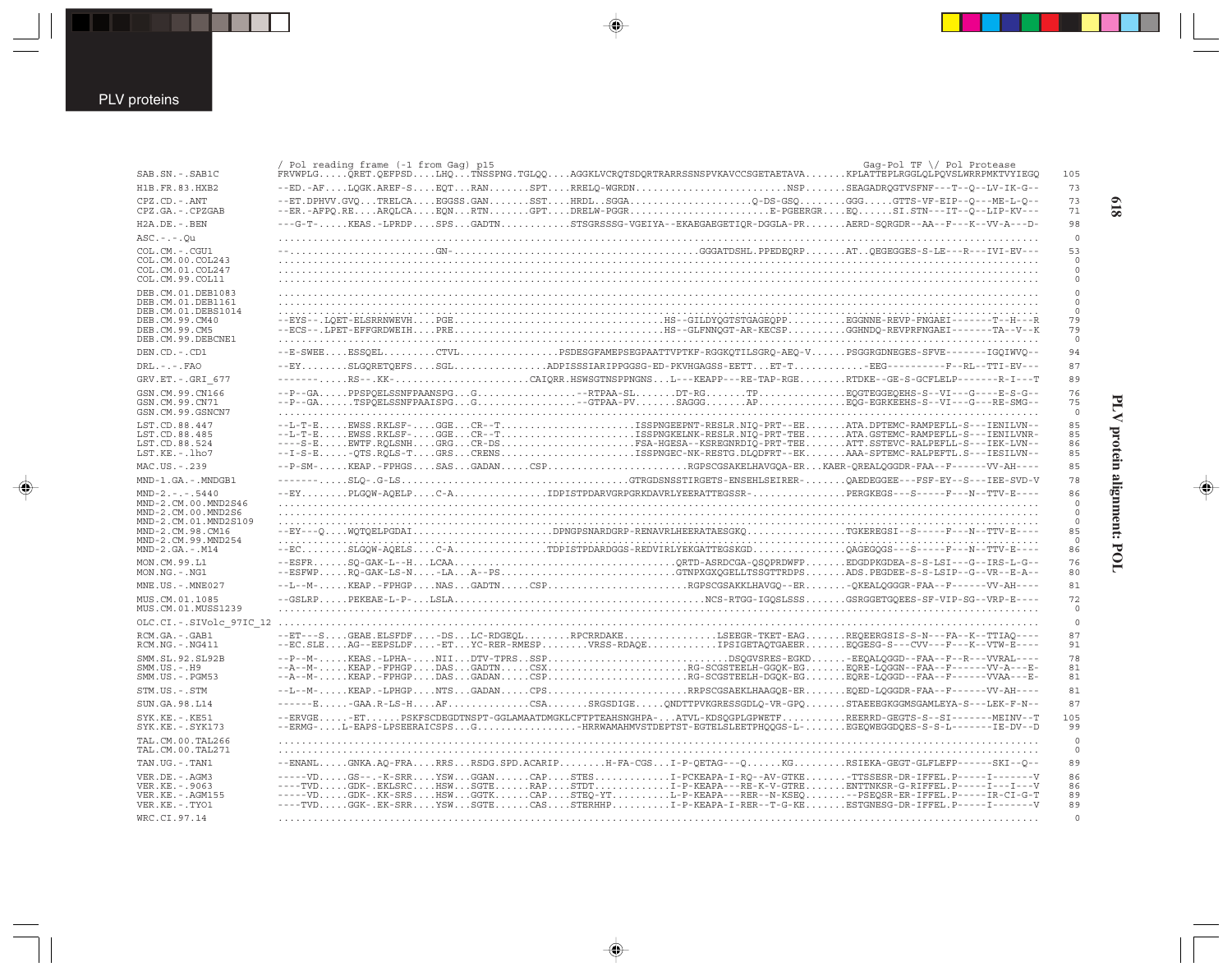|                                                                                                                                                        | Asp25 catalytic site                                                                                                                                                                                                                                                                                                                                                                                                                                                                                                 |                                                                    |
|--------------------------------------------------------------------------------------------------------------------------------------------------------|----------------------------------------------------------------------------------------------------------------------------------------------------------------------------------------------------------------------------------------------------------------------------------------------------------------------------------------------------------------------------------------------------------------------------------------------------------------------------------------------------------------------|--------------------------------------------------------------------|
| SAB.SN.-.SAB1C                                                                                                                                         | Protease $\setminus$ Pol p51 Reverse Transcriptase<br>KVTALLDTGADDSVIQGIELGDNWKPRIIGGIGGCINVKAYHNQEVKIEDKTCKATILVGETPVNIIGRNVLAQLGVTLNLTQREIEPIKVHLKPGQDGPRIRQWPLSKEKIEALKAI                                                                                                                                                                                                                                                                                                                                         | 223                                                                |
| H1B.FR.83.HXB2                                                                                                                                         | LKE--------T-LEEMS-PGR---KM------F-K-RQ-DQILIE-CGHKAIG-V---P--------L-T-I-C---FPISP--TVP-K----M---KVK----TE---K--VE-                                                                                                                                                                                                                                                                                                                                                                                                 | 191                                                                |
| CPZ.CD. - . ANT<br>CPZ.GA. - . CPZGAB                                                                                                                  | -CQ---------T-VE--H-QG----KT------F-S-QQ-NKVPIQ-G-R-VL--V-L-PN---------CL--C---FPISKV-TVP-K--E-M----VK-------------E-<br>LCE---------T--BR-Q-QGL---KM------F-K--QFD-VHIE--GRKVVG-V---P---------I-T---C--VFPISS--TVP-K----M---KVK-----A---K--TE-                                                                                                                                                                                                                                                                      | 191<br>189                                                         |
| H2A.DE. - . BEN                                                                                                                                        | P-EV---------IVA-------YT-K-V-----F--T-E-K-V-I-VLN-RVR---MT-D--I--F---I-TA--MS---PVAK------T----K----LK----T--------E-                                                                                                                                                                                                                                                                                                                                                                                               | 216                                                                |
| $ASC. - . - . Qu$                                                                                                                                      |                                                                                                                                                                                                                                                                                                                                                                                                                                                                                                                      | $\mathbf 0$                                                        |
| COL.CM. - . CGU1<br>COL.CM.00.COL243<br>COL.CM.01.COL247<br>COL.CM.99.COL11                                                                            | -CQ--------T-FKEEDVQLTGA-TAVQ-Q----A-R--Q-RDKIL-MGG-EYRGD--I-H--I--V---M-KEGKLVVAQLSDR-PVT--T--E-M---KVK---------G-QK-                                                                                                                                                                                                                                                                                                                                                                                               | 173<br>$\Omega$<br>$\circ$<br>$\circ$                              |
| DEB.CM.01.DEB1083<br>DEB.CM.01.DEB1161                                                                                                                 |                                                                                                                                                                                                                                                                                                                                                                                                                                                                                                                      | $\mathbf 0$<br>$\mathbf 0$                                         |
| DEB.CM.01.DEBS1014<br>DEB.CM.99.CM40<br>DEB.CM.99.CM5<br>DEB.CM.99.DEBCNE1                                                                             |                                                                                                                                                                                                                                                                                                                                                                                                                                                                                                                      | $\mathbf 0$<br>197<br>197<br>$\circ$                               |
| DEN.CD. - . CD1                                                                                                                                        | R-EV-I------TI-AEODINLGTEG.-I-KTV-----Y---Q--PGI-I-LM--VAVD-V---P--I--L---Y-SK------MAVQQMR-Q.VTP-K----F-----K----TT--LK--QQ-                                                                                                                                                                                                                                                                                                                                                                                        | 217                                                                |
| $DRL - - -$ . FAO                                                                                                                                      | --E---------T---L--TGK---O-------T---RO-F-C-I--AG-ITHSV---P----------CK--A---FPVSOV--V--T----M---K-K-------------E-                                                                                                                                                                                                                                                                                                                                                                                                  | 205                                                                |
| GRV.ET. - . GRI 677                                                                                                                                    | P-Q---------TI--EKD-HFPPHKP-RSKVV-----G-H--E-QGVQ-QL---IITGS--I-S--I------I---A-MK-VMGVLSSQIE.ET--Q--E-K---KLK-----R------TE-                                                                                                                                                                                                                                                                                                                                                                                        | 213                                                                |
| GSN.CM.99.CN166<br>GSN.CM.99.CN71<br>GSN.CM.99.GSNCN7                                                                                                  | V-SM--------TIV-DSAIELDTP-T-KMV-----L-O-REHKHV--IFNE-RI---V---P----L---C-SK------MV-OK----E----A-KE--K-K-----R------TO-<br>V-SM--------TIV-ESAIELDTP-T-KTV-----L-Õ--EHRHV--IFNE-RI---V---P-----L---C-SK------MV-ÕKL--VE----S-KE--K-K---------------TŨ-                                                                                                                                                                                                                                                               | 196<br>195<br>$\circ$                                              |
| LST.CD.88.447<br>LST.CD.88.485<br>LST.CD.88.524<br>LST.KE.-.lho7                                                                                       | -------TIFSENSVRIEGPYT--VV-----O-R--E-KDVFIE-AG--TVG-V-L-P---D-V---I-TNV-AR-V-S-LSDKIP.IT--K----C----VK---------G-O--<br>E----------TIFSENSVRIEGPYT--VV-----Q-K--EFRDVFIQ-AG--TVG-V-L-P---D-V---I-NP--AR-V-A-LSEKIP.IT-------C----VK---------G-Q--<br>P-S---------TIFSENSVRIEGPYT--VV-----O-R--E-RDVFIE-AG--TVG-V-L-P---D-V---I-TAM-AK-I-A-LSDKIP.IT--S----C----VK---------G-O--                                                                                                                                     | 207<br>207<br>208<br>207                                           |
| MAC.US.-.239                                                                                                                                           | P-EV---------IVT-----PHYT-K-V-----F--T-E-K-V-IEVLG-RI-G--MT-D--I--F---L-TA--MS--FPIAKV--V--A---K---KLK----------V--RE-                                                                                                                                                                                                                                                                                                                                                                                               | 203                                                                |
| MND-1.GA.-.MNDGB1                                                                                                                                      | TIR--------TIFNERNIKLKG--Q-K-------NLR--Q-D-VY-E-RG-GTFG-V-I-P--ID-----IMEK--GK-I-A-LSDKIP.IT--K----V-----K--------VG-QK-                                                                                                                                                                                                                                                                                                                                                                                            | 200                                                                |
| $MND-2. - - - 5440$<br>MND-2.CM.00.MND2S46<br>MND-2.CM.00.MND2S6<br>MND-2.CM.01.MND2S109<br>MND-2.CM.98.CM16<br>MND-2.CM.99.MND254<br>$MND-2.GA.-.M14$ | --E---------T--KDL--TG------------A-R-RO-F-CK-E-AG-ITH-AV---P-----------KK--C---FPISK--TV-T----T-----F---------L--OE-<br>--E---------T--KDLD-KG----O-------S----OFF-CK-T-AG--TH-SV---P-----V-----KK--C---FPVSKV-TV--T---T---K-K----------L--OE-<br>--E----------T--KDVD-TG----Q-------A-R--Q-F-CKITVAG-STH-SV---P----------KK--C---FPISK--TV--T----M-----K----------L--QT-                                                                                                                                           | 204<br>$\circ$<br>$\circ$<br>$\Omega$<br>203<br>$\mathbf 0$<br>204 |
| MON.CM.99.L1<br>MON.NG.-.NG1                                                                                                                           | --SM--------TI--DOHVNL-E--T-KVV-----M-E--O-KAIO-IF--REVW--V---P--I--L--------------MAAGGDLOPPSLE-T--A-KE--KLK-----R------TO<br>S-SM----X---TIV-XQDINL-E--T-KMV-----L-Q--QFKGVT-SFQG--VRX-V-L-X--I--L----SRM-I---MX-GIAQSP.SLT-T----K---KLK----------TT-                                                                                                                                                                                                                                                              | 199<br>202                                                         |
| MNE.US. - . MNE027                                                                                                                                     | PAEV---------IVA-----PHYT-K-V-----F--T-E-K-V-IEVLG-RI-G--MT-D--I--F---L-TA--MS--FPIAKV--V--T---K---KL-----------V--RE-                                                                                                                                                                                                                                                                                                                                                                                               | 199                                                                |
| MUS.CM.01.1085<br>MUS.CM.01.MUSS1239                                                                                                                   | V-SM--------TI--DAHIHLEGP-N-KSV-----N-S--E-RGVO-CFNG--IR--V---P--I--M--C-SKF-I---MI-GKL-----T--E-AK--MVK----TO---R--ED-                                                                                                                                                                                                                                                                                                                                                                                              | 192<br>$\Omega$                                                    |
| OLC.CI. - . SIVolc 97IC 12                                                                                                                             |                                                                                                                                                                                                                                                                                                                                                                                                                                                                                                                      | $\circ$                                                            |
| RCM.GA.-.GAB1<br>RCM.NG. - . NG411                                                                                                                     | --EV---------T--E-----ND-T-K-------Y----O-K-C-IE-AG-RTHHV---P-----------KK--A---FPISO--T---E--S------VK--------------TE-<br>--E--------GT---NLD--E----K------Y----QFNHCKIT-AG--TH-HV---P----------SK--AS--FPISKA-T---E--------VK----------TE-                                                                                                                                                                                                                                                                        | 205<br>209                                                         |
| SMM.SL.92.SL92B<br>$SMM.US. - . H9$<br>SMM.US. - . PGM53                                                                                               | PLEV---------IVA-----PGYT---V----F--T-E-RTVKIEVLG-VIRE-LMT-D--I--F--I--A---S--YPVAKV-YT--K--E-M----LK---------O--TE-<br>PIEV---------IVA-----P-YT-K-V-----F--T-E-KDVKI-VLG-VI-G--MT-D--I--F---L-TAM-MS---PIAKVX----T----KL-----------I--RE-<br>P-EV----------IVA-----P-YT-K-V-----F--T-E-KDVKI-VLG-VI-G--MT-D--I--F---L-TAM-MS---PVAKV-----T----KL------------V--RE-                                                                                                                                                 | 196<br>199<br>199                                                  |
| STM.US.-.STM                                                                                                                                           | P-EV---------IVA-----LOYT-KVV-----F--T-EFK-VNIEVLG-KI-G--MT-D--I--F---L-TA--MS--FPVAKV--V--T----K--K-K--------------E-                                                                                                                                                                                                                                                                                                                                                                                               | 199                                                                |
| SUN.GA.98.L14                                                                                                                                          | P---------TIVSEDSVSIEGH----VV-----Q-R--E-ADVF-E-R---ATG-V---P---D-----I-SA--GR-V-ATLSEKIP.IT--K--E-AA--KVK-----R----G-QK-                                                                                                                                                                                                                                                                                                                                                                                            | 209                                                                |
| SYK.KE. - . KE51<br>SYK.KE. - . SYK173                                                                                                                 | ---M-------TI-REQDIQLHQP-T-K-V--L--N-R-RQ-NQIRFQ--RPDGRIKEVEGSL---P----L--I-SK--AK-VMIAQKL--M--Q----KEL-KLK----TR--L---R-<br>L-QM-V------TI-REEDIQLHQP-S-K-V--L--N-T-RQ-R-IRFTVVKPSG-RKQVEG-L---P-----L---I-TK---K-VMV-TAL--V--S---DKEL--LK-----V--L-----                                                                                                                                                                                                                                                            | 230<br>224                                                         |
| TAL.CM.00.TAL266<br>TAL.CM.00.TAL271                                                                                                                   |                                                                                                                                                                                                                                                                                                                                                                                                                                                                                                                      | $\mathbf 0$<br>$\circ$                                             |
| TAN.UG.-.TAN1                                                                                                                                          | P-QV--------TI-KEEDIHLEGR-R-KVV-----G-S--Q-D-IL-N-DG-ETRGNV-I-P--I--V---I--P--AR-IMG-LNEKIP.IT--Q----MS--KLK-----E---K--TE-                                                                                                                                                                                                                                                                                                                                                                                          | 211                                                                |
| VER.DE. - . AGM3<br>VER.KE. - . 9063<br>VER. KE. - . AGM155<br>VER.KE. - . TYO1                                                                        | PIR--------TI-KEAD-OLSGT---K------GL---E-SDR--RL---ILRG---I-S--I------I--PA-AK-VMG-LSEOIP.ITP-K--E-AR--FLK---------K--OE-<br>P-KV--------TI-KETDIQLTGP-R-KV------GL---E-S-V-------ILRG-V-L-A--I------L--PA-AR-VMG-LSEQIP.ITP-K--D-AR--H-K---------K--TE-<br>A-K--------TI-KDTD-QLRGS-R-K-V-----GL---E-D-V--QL---ILRG-V-I-A--I------F--A-AK-VMG-LSQTIP.ITP-R--E-AR----LK---------I--OE-<br>PIK--------TI-KEND-OLSGP-R-K-------GL---E-NDR-------ILRG---L-A--I------L--PAVPR-VMG-LSEKIP.VTP-K--E-AR--CV-------------OE- | 208<br>208<br>211<br>211                                           |
| WRC.CI.97.14                                                                                                                                           |                                                                                                                                                                                                                                                                                                                                                                                                                                                                                                                      | $\Omega$                                                           |

 $\begin{picture}(20,5) \put(0,0){\vector(0,1){10}} \put(15,0){\vector(0,1){10}} \put(15,0){\vector(0,1){10}} \put(15,0){\vector(0,1){10}} \put(15,0){\vector(0,1){10}} \put(15,0){\vector(0,1){10}} \put(15,0){\vector(0,1){10}} \put(15,0){\vector(0,1){10}} \put(15,0){\vector(0,1){10}} \put(15,0){\vector(0,1){10}} \put(15,0){\vector(0,1){10}} \put(15,0){\vector(0,$ 

# PLV protein alignment: POL **PLV protein alignment: POL**

 $\spadesuit$ 

 $\overline{\phantom{0}}$ 

▋

**619**

PLV proteins

 $\overrightarrow{\mathbf{\P}}$ 

 $\frac{\overline{\phantom{m}}}{\overline{\phantom{m}}\phantom{m}}$ 

--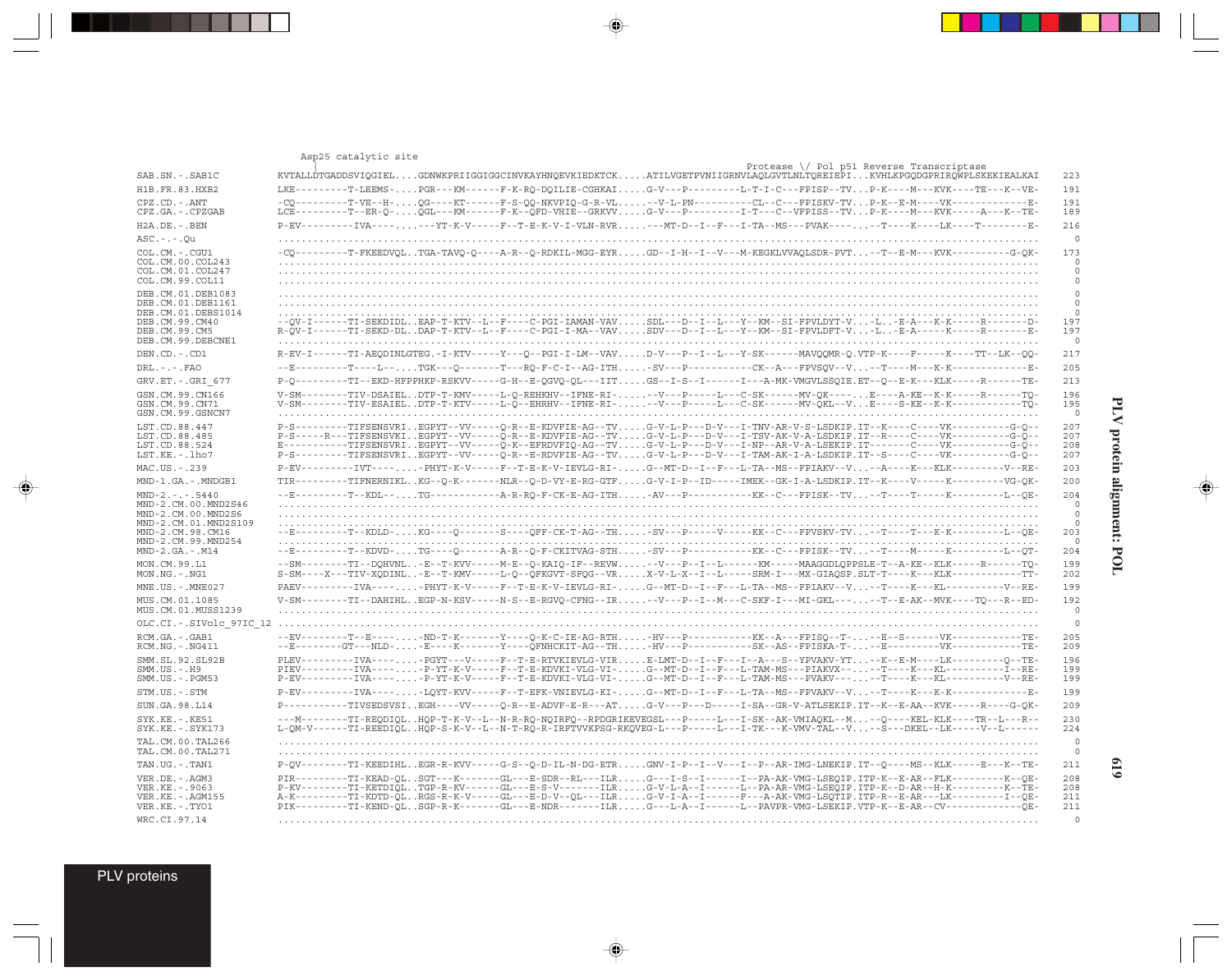$\overrightarrow{\mathbf{\P}}$ 

|                                                                   | drug resistance sites<br>M41L<br>A62V D67N K70R                                                                                                                                                                                                                                                                                                                                                                                                    | catalytic site<br>Asp110                                                                                        |
|-------------------------------------------------------------------|----------------------------------------------------------------------------------------------------------------------------------------------------------------------------------------------------------------------------------------------------------------------------------------------------------------------------------------------------------------------------------------------------------------------------------------------------|-----------------------------------------------------------------------------------------------------------------|
| SAB.SN.-.SAB1C                                                    | CEDLEKQGHLERIGPENPYNTPVFAIRKKDKTQWRILMDFRQLNKSTQDFQEVQLGIPHPAGLQQREQITVLDIGDAYFSCPLDPDFQKYTAFTIPSVNNREPGIRYQYKVLPQGWKGSPTIFQ                                                                                                                                                                                                                                                                                                                       | 347                                                                                                             |
| H1B.FR.83.HXB2                                                    |                                                                                                                                                                                                                                                                                                                                                                                                                                                    | 315                                                                                                             |
| CPZ.CD. - . ANT<br>CPZ.GA.-.CPZGAB                                | -QEM--E-KISK----------I---K--S-K--K-V---E---R----W-----------KKKKSV---V-----------K--R--------I--ET--V----N----------S---                                                                                                                                                                                                                                                                                                                          | 315<br>313                                                                                                      |
| H2A.DE. - . BEN                                                   | --KM--E-O--EAP-T------T---K----NK--M-I---E---V----T-I--------AKKKR-SI--V-----I--HE--RO-----L-A---M---K--I------------------A---                                                                                                                                                                                                                                                                                                                    | 340                                                                                                             |
| $ASC. - . - . Qu$                                                 |                                                                                                                                                                                                                                                                                                                                                                                                                                                    | 65                                                                                                              |
| COL.CM. - . CGU1                                                  | --R--AE-KI-KAELG-------I-C------NE--K-I---E---R----M---------G--IEKTH------------I-----Y-----------LA--T--V--------------------                                                                                                                                                                                                                                                                                                                    | 297                                                                                                             |
| COL.CM.00.COL243<br>COL.CM.01.COL247                              |                                                                                                                                                                                                                                                                                                                                                                                                                                                    | 0<br>$\Omega$                                                                                                   |
| COL.CM.99.COL11                                                   |                                                                                                                                                                                                                                                                                                                                                                                                                                                    | 0                                                                                                               |
| DEB.CM.01.DEB1083<br>DEB.CM.01.DEB1161                            |                                                                                                                                                                                                                                                                                                                                                                                                                                                    | $\mathbf 0$<br>$\circ$                                                                                          |
| DEB.CM.01.DEBS1014<br>DEB.CM.99.CM40<br>DEB.CM.99.CM5             | $\begin{small} \texttt{LKPMIER-QIVPAA-T---S---V-K---S-K---M-L-L-A---A--EVW---T---S A-P-M---\ldots\ldots--LA---T-A---V--A---V---U--E--EFR---S-A---E-R--A---S-A---E-R-W-1-L-A---E-P-M---\ldots\ldots--A---V-I---Q-AR---\ldots\\ \texttt{IRPMVEA-QIVPTE-T---S---V-K---N-K---N-K---N-L-L-A---A---N--P---S--P-M---\ldots\ldots--A---Q-AR---\ldots\\ \texttt{TRPMVEA-QIVPTE-T---S-S---V-K---N-K---N-K---N-L-L-A---V-W---T---S--P-M---\ldots\ldots--A---$ | $\Omega$<br>321<br>321                                                                                          |
| DEB.CM.99.DEBCNE1                                                 |                                                                                                                                                                                                                                                                                                                                                                                                                                                    | $\circ$                                                                                                         |
| DEN.CD. - .CD1                                                    | VTQM--E-R--KAP-T--------V-P------Y-M-I---K--EA----W------------K-H-----LK---Y-V------AQ-----V--I--EG--Q--IF-------V-------                                                                                                                                                                                                                                                                                                                         | 341                                                                                                             |
| $DRL$ . - . - . $FAO$                                             |                                                                                                                                                                                                                                                                                                                                                                                                                                                    | 329                                                                                                             |
| GRV.ET. - . GRI 677                                               | - KOM - EE - K - S - - - G -                                                                                                                                                                                                                                                                                                                                                                                                                       | ----K---------M-V---E---A----F-------------KKK----I------Y-I--CKE-R------------TG-------FNC-------------<br>337 |
| GSN.CM.99.CN166<br>GSN.CM.99.CN71<br>GSN.CM.99.GSNCN7             | TOEMLRL-O--K-------S----K---S---M-I---K--EA---LA----------IPHPAGLEOKEHVTII-MK---Y-I--YE--R-----SV-----OA-AE---F--------A-----                                                                                                                                                                                                                                                                                                                      | 326<br>319<br>$\circ$                                                                                           |
| LST.CD.88.447                                                     | $-{\tt DR---E-KISKADAG---N--N---K---N\\E--K-I----A{\tt I---N--+--N--+KKCK-V-}\dots\ .\ -{\tt V------T---YRQ---V-I--Q---R---N---N---N---C---C---S$                                                                                                                                                                                                                                                                                                  | 331                                                                                                             |
| LST.CD.88.485                                                     | $-{\tt DR---E-KISKADAG-----Y---N---K--N--K--1----AL---LH----1KKCK---\ldots.\\ -{\tt V-------YR\bar Q----V--I--\bar Q---R---N---\ldots.\\ -{\tt V--------X}$                                                                                                                                                                                                                                                                                        | 331                                                                                                             |
| LST.CD.88.524<br>LST.KE.-.lho7                                    |                                                                                                                                                                                                                                                                                                                                                                                                                                                    | 332<br>331                                                                                                      |
| MAC.US.-.239                                                      | --KM--D-Q--EAP-T------T---K----NK--M-I---E--RV----T----------AK-KR-----------I---EE-RQ-----L-----A---K--I------------------A---                                                                                                                                                                                                                                                                                                                    | 327                                                                                                             |
| MND-1.GA.-.MNDGB1                                                 |                                                                                                                                                                                                                                                                                                                                                                                                                                                    | 324                                                                                                             |
| $MND-2. - - - 5440$                                               |                                                                                                                                                                                                                                                                                                                                                                                                                                                    | 328                                                                                                             |
| MND-2.CM.00.MND2S46<br>MND-2.CM.00.MND2S6<br>MND-2.CM.01.MND2S109 |                                                                                                                                                                                                                                                                                                                                                                                                                                                    | $\circ$<br>$\circ$<br>$\circ$                                                                                   |
| MND-2.CM.98.CM16                                                  |                                                                                                                                                                                                                                                                                                                                                                                                                                                    | 327                                                                                                             |
| MND-2.CM.99.MND254<br>$MND-2.GA.-.M14$                            |                                                                                                                                                                                                                                                                                                                                                                                                                                                    | 0                                                                                                               |
| MON.CM.99.L1                                                      | TOEML-L-O--PTE-N----S-C---K----SK--M-I---E---A----F----------EKMDHV-IV-MK--FY-I--WEP-R-----S---L--A--AK---F-------------V--                                                                                                                                                                                                                                                                                                                        | 328<br>323                                                                                                      |
| $MON.NG. - . NG1$                                                 | XREMIEL-Q--EAE-T----S-C---------K--M-I---E---A----F--------------NMAN--IV-MK--FY-I---EN-R----S------A--AV---FR----X---------                                                                                                                                                                                                                                                                                                                       | 326                                                                                                             |
| MNE.US. - . MNE027                                                | --KM--D-Q--EAP-T------T---K----NK--M-I---E---V----T----------AK-KR-----V------I---EE-RQ-----L-----A---K--I-------------------A---                                                                                                                                                                                                                                                                                                                  | 323                                                                                                             |
| MUS.CM.01.1085                                                    | TOOML-V-OI-E--------S-C--------SK--M-I------EA--ELA------------IEH-HV-IV--K--FY-V------R-----SL-O---LG-AR---F-------------------                                                                                                                                                                                                                                                                                                                   | 316                                                                                                             |
| MUS.CM.01.MUSS1239                                                |                                                                                                                                                                                                                                                                                                                                                                                                                                                    | $\circ$                                                                                                         |
| OLC.CI. - . SIVolc 97IC 12                                        |                                                                                                                                                                                                                                                                                                                                                                                                                                                    | 69                                                                                                              |
| RCM.GA. - . GAB1<br>RCM.NG. - . NG411                             | -NAM--E-KIS-----------I-C-K---S-K--K-V---E---R-----F--------G--K-CR---------------YEP-R--------LAI--QG-------N--------------A---                                                                                                                                                                                                                                                                                                                   | 329<br>333                                                                                                      |
| SMM. SL. 92. SL92B<br>$SMM.US. - .H9$<br>$SMM.US. - . PGM53$      | --KM--E-Q---AP-T------T---K--N-DK--M-I---E---M--E-T-----------KEM-R-------------V---E-RQ----------Q---K--I------------------A---<br>--KM--D-Q--XAP-T------T---KXX-GNK--M-I---E---V----T--------------AX-RR-----V------I---EE-RQ-----L-----A--K--I------------------A-<br>--KM--D-O--EAP-T------T---K----NK--M-I---E--RV----T----------AK-RR----V-----I---EE-RO-----L-----A--K--I---------------A---                                                | 320<br>323<br>323                                                                                               |
| STM.US.-.STM                                                      | --KM--D-Q--EAP-T------T---K----NK--M-I---E---V----T-I---------AK-RR-----V------I---EG-RQ-----L-----A---K--I------------------A---                                                                                                                                                                                                                                                                                                                  | 323                                                                                                             |
| SUN.GA.98.L14                                                     |                                                                                                                                                                                                                                                                                                                                                                                                                                                    | 333                                                                                                             |
| SYK.KE. - . KE51<br>SYK.KE. - . SYK173                            | VS-MLEK-Q--KAS-T--------V-Q----LK--MP----K--EA----W--------G--STKR.M----LK---YTV---EE-RQ-----V--I--SS--E---F---------------                                                                                                                                                                                                                                                                                                                        | 353<br>347                                                                                                      |
| TAL.CM.00.TAL266<br>TAL.CM.00.TAL271                              |                                                                                                                                                                                                                                                                                                                                                                                                                                                    | $\circ$<br>$\circ$                                                                                              |
| TAN.UG. - . TAN1                                                  | $TOA---E-KTSKV-G------C$                                                                                                                                                                                                                                                                                                                                                                                                                           | 335                                                                                                             |
| VER.DE. - . AGM3                                                  | -DQ---E-KISK--G--A------C-K----S---M-V---E---A----F--------S-FEKMTE----------Y-I----E-R-----------QG--T---FNC-------------                                                                                                                                                                                                                                                                                                                         | 332                                                                                                             |
| VER. KE. - . 9063                                                 |                                                                                                                                                                                                                                                                                                                                                                                                                                                    | 332                                                                                                             |
| VER. KE. - . AGM155<br>VER.KE. - . TYO1                           | -KT--EE-K-S-V-GD-A------C-----S---M-V---E---A----F----------KKMK---II-V----Y-I----E-R-------T---EG------FNC-----------<br>-SQ--QE-KIS-V-G--A----I-C-K----S---M-V---E---A----F-----------RKMR------V----Y-I----N-R-------T---QG------FNC------------                                                                                                                                                                                                | 335<br>335                                                                                                      |
| WRC.CI.97.14                                                      |                                                                                                                                                                                                                                                                                                                                                                                                                                                    | -----RKNKN-S -V--------I----EYRO-----V-----ES--K--V-N----------C---<br>69                                       |

 $\begin{picture}(20,5) \put(0,0){\line(1,0){10}} \put(15,0){\line(1,0){10}} \put(15,0){\line(1,0){10}} \put(15,0){\line(1,0){10}} \put(15,0){\line(1,0){10}} \put(15,0){\line(1,0){10}} \put(15,0){\line(1,0){10}} \put(15,0){\line(1,0){10}} \put(15,0){\line(1,0){10}} \put(15,0){\line(1,0){10}} \put(15,0){\line(1,0){10}} \put(15,0){\line(1,$ 

 $\spadesuit$ 

### $620$

PLV protein alignment: POL

 $\begin{picture}(120,140)(-6.5,14.0) \put(0,0){\vector(0,1){10}} \put(15,0){\vector(0,1){10}} \put(15,0){\vector(0,1){10}} \put(15,0){\vector(0,1){10}} \put(15,0){\vector(0,1){10}} \put(15,0){\vector(0,1){10}} \put(15,0){\vector(0,1){10}} \put(15,0){\vector(0,1){10}} \put(15,0){\vector(0,1){10}} \put(15,0){\vector(0,1){10}} \put(15,0){\vector(0,1){10}}$ 

 $\overline{\phantom{0}}$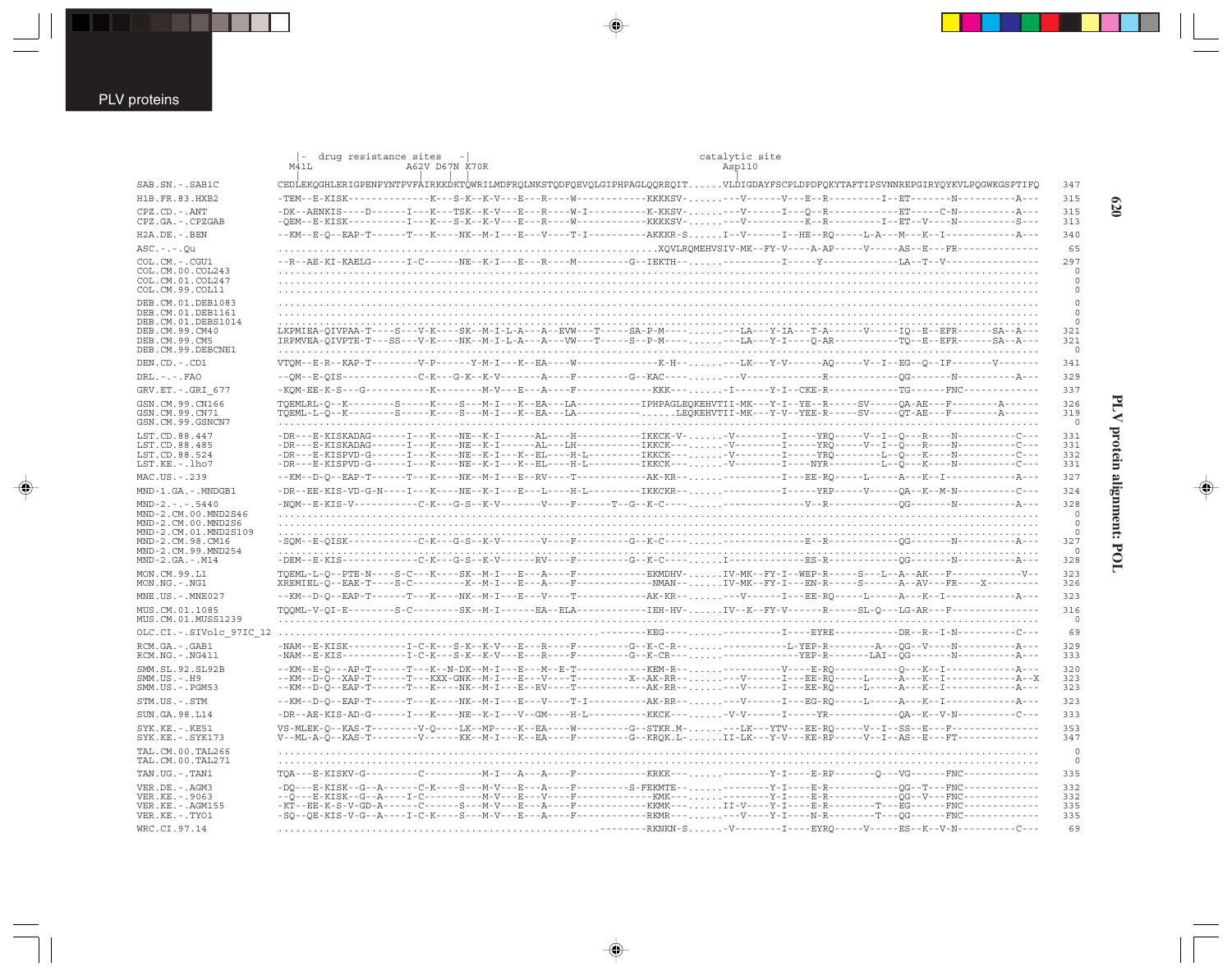|                                                                                                                                                        | polymerase motif                                                                                                                                                                                                                                                                                                                                                                                                                                                                                                                                      |                                                                       |
|--------------------------------------------------------------------------------------------------------------------------------------------------------|-------------------------------------------------------------------------------------------------------------------------------------------------------------------------------------------------------------------------------------------------------------------------------------------------------------------------------------------------------------------------------------------------------------------------------------------------------------------------------------------------------------------------------------------------------|-----------------------------------------------------------------------|
|                                                                                                                                                        | $ -$<br>drug resistance<br>T215Y K2190<br>catalytic site                                                                                                                                                                                                                                                                                                                                                                                                                                                                                              |                                                                       |
| SAB.SN.-.SAB1C                                                                                                                                         | Asp185   Asp186<br>TTANKILQEFRQKNPDVDIYQYMDDMLIASDRPKAEHLVMVQQLRDYLETWGFKTPEKKFQKDPPYLWMGYELYPKKWQLQEITLPEREEWTVNDIQKLVGKLNWASQIYTGIKTKHLCRLIRG.ARP                                                                                                                                                                                                                                                                                                                                                                                                   | 474                                                                   |
| H1B.FR.83.HXB2                                                                                                                                         | SSMT---EP--KQ---IV-------LYVG--LEIGQ-RTKIEE--QH-LR--LT--D--H--E--F-------H-D--TV-P-V---KDS---------------------P---VRO--K-L--.TKA                                                                                                                                                                                                                                                                                                                                                                                                                     | 442                                                                   |
| CPZ.CD. - . ANT<br>CPZ.GA. - . CPZGAB                                                                                                                  | ASMT---AP--D-Y-A-E-------LYVG--MEITA-RE-IEK--OH-OV--LE--D--H--E--FO------H-D--TV-K-K---PDD-------------------------Q-------.VKS<br>SSMT---EP--E----IT-------LYVG--LEIDQ-RKK-EE--QH-LK---T--D--H--E--F-------H-D--TV-P-Q---K-V---------I---------P---I-Q--K----.TKK                                                                                                                                                                                                                                                                                    | 442<br>440                                                            |
| H2A.DE. - . BEN                                                                                                                                        | Y-MROV-EP--KA----ILI-----I------TGL--DKV-L--KEL-NGL--S--DE------FO---C--W-T--K--KLO--OKDI-----------V---A---S-------------.KMT                                                                                                                                                                                                                                                                                                                                                                                                                        | 467                                                                   |
| $ASC. - . - . 0u$                                                                                                                                      | H--AG--EPL-AQYS-MT-I-----L--G-N--IES-RKA--AI-QT-TSQ-IA--LE-Y-E-F-VT-L----H--S-TISK-E--NQQ------L---I-------P-----Q--K-L--.-KG                                                                                                                                                                                                                                                                                                                                                                                                                         | 192                                                                   |
| COL.CM.-.CGU1<br>COL.CM.00.COL243<br>COL.CM.01.COL247<br>COL.CM.99.COL11                                                                               | G-VAR--EP--KRGOL.O-A-----LYLG--L-LE--RRA--E---A-LYY-LE-----Y-A----K-----H--O-K--KVKI--ODK------------A---L-P--R--EISKCTK-.KKH                                                                                                                                                                                                                                                                                                                                                                                                                         | 423<br>$\circ$<br>$\circ$<br>$\circ$                                  |
| DEB.CM.01.DEB1083<br>DEB. CM. 01. DEB1161<br>DEB.CM.01.DEBS1014<br>DEB.CM.99.CM40<br>DEB.CM.99.CM5<br>DEB.CM.99.DEBCNE1                                | ASVGRQ--I--E---ELI-V-----L-VG--LR-DQ--KK-A---QF-LER-LR--PE-Y-E---FH------H----R-MPV---DE-----HK------Q--------S----------A---.VPG<br>A-VGRO-KL-KE-Y--LI-V-----L-VG-NLD-VS--EO-K---KF-LEK-LR--PE-Y-E----H------H----H-LP-E---E-----HK------O--------S---------KA---.VPG                                                                                                                                                                                                                                                                                | $\circ$<br>$\circ$<br>0<br>448<br>448<br>$\mathbf 0$                  |
| DEN.CD. - . CD1                                                                                                                                        | A--D-M-SO--KAH---ILI-----L-V----SLEO-RK--KE---F-AV---E--DA---ET--IO------H--H--I-K-D--LP-DGO----A------V-----L-S-----E--KS---. VKD                                                                                                                                                                                                                                                                                                                                                                                                                    | 470                                                                   |
| $DRL$ . - . - . $FAO$                                                                                                                                  | A--D----P--E-----I-------LFVG-----HL-EQ-IKE--TH-KF--LE--D----DN---E----Q-H----TV---R--DK-I----------V--------S-----E--K-----.K-                                                                                                                                                                                                                                                                                                                                                                                                                       | 456                                                                   |
| GRV.ET. - . GRI 677                                                                                                                                    | N--AN--E-IKRHT-GLE-V-----LWL---HDETR-NQQ-DIV-KM-LEK-LE--D--V-RE--WE----K-H-N--TINK-E--PL-G.E----K---V--V-------P------T-AML--.KKN                                                                                                                                                                                                                                                                                                                                                                                                                     | 465                                                                   |
| GSN.CM.99.CN166<br>GSN.CM.99.CN71<br>GSN.CM.99.GSNCN7                                                                                                  | NIVASL-RQI-DQE---VLI-----L--G---KLG--RQV-HKI-NL-TSYNIQ---A-H-P-Y-VK-L----H--G-R--PVE--DQDT----------------V---HP--R--Q--KC---.-KG<br>A-VASL-YQI-DQE---V-I-----L--G---KL---RQV-HKI-NL-TSYNIQ---A-H-Q-Y-VR-L----H--G-R--PVE--DQDI----------------V---HP--R--Q---C---.-KG                                                                                                                                                                                                                                                                                | 453<br>446<br>$\circ$                                                 |
| LST.CD.88.447<br>LST.CD.88.485<br>LST.CD.88.524<br>LST.KE. - . lho7                                                                                    | A-VAGL-S---KL---IIL------LF-G---D-KG-DQA-KE---L-V--NL--------AE---H----V-H-DR-EIEKTK--DIDLQKT---N------V----A-L-E--R--E--K----.VKA<br>A-VAGL-S---KL---IIL------L--G---D-KG-DQA-KE--EL-M--NLE-------AE---H----V-H-DR-EIEKVK--DIDLQKT---N------V----A-L-E--R--E--K----.VKA<br>E-VSGL-A---KL---ILL------LF-G---E-EG-SQA-KE--EL-I--NLE-------DK---H----V-H-DR-EIERVK---IDTRKT---E------V----A-L-D--R--E--K----.VK-<br>G-VAGL-S---KL---MI-------LF-G---ERKG-DQA-KE--EL-M--NLE-------AE---H----V-H-DR-EIEK-K---MDLTKT---Q------V----A-L-D--R--E--K-----.VK- | 460<br>460<br>461<br>460                                              |
| MAC.US.-.239                                                                                                                                           | Y-MRHV-EP--KA----TLV-----I------TDL--DRV-L-SKEL-NSI--S---E-------FQ------W-T--K--K-B--Q--T---------V----A---P---------------.KMT                                                                                                                                                                                                                                                                                                                                                                                                                      | 454                                                                   |
| MND-1.GA.-.MNDGB1                                                                                                                                      | G-VASL-EV--KNH-T-QL------LFVG--YTAE--EKAIVE--AL-M--NLE-----Y--E--FH------H-D--KIEKVQ---LA-Q.P---E-------------A-L-P-----Q--K----.GLN                                                                                                                                                                                                                                                                                                                                                                                                                  | 452                                                                   |
| $MND-2. - - - 5440$<br>MND-2.CM.00.MND2S46<br>MND-2.CM.00.MND2S6<br>MND-2.CM.01.MND2S109<br>MND-2.CM.98.CM16<br>MND-2.CM.99.MND254<br>$MND-2.GA.-.M14$ | A--D---KT-KEEY-E-L-------LFVG--LSAS--NK--NR--EH-RF--LE--D-----E--FE----V-H-Q--TV-K-Q---K-T-----                                                                                                                                                                                                                                                                                                                                                                                                                                                       | 455<br>$\circ$<br>$\mathbf 0$<br>$\mathbf 0$<br>454<br>$\circ$<br>455 |
| MON.CM.99.L1<br>$MON.NG. - . NG1$                                                                                                                      | H--AELP--I-K-Y-E-TLI-----L--G-NHSLP--RKI-GVI-AT-LRK-IO--PE--D-Y-VO-L----H-SH-KIAK-E--DO-O----E----I------A--S-----N--KS---.-S<br>YS-SELXKXI-R-Y-E-TLI-----L--G--HSLP--RKI-TAI-TX-SEK-IQ--IE-Y-DKY-LQ-L----H-TH-TV-K-E---QDQ----G-------------A---P---------XC-X-.XKA                                                                                                                                                                                                                                                                                  | 450<br>453                                                            |
| MNE.US. - . MNE027                                                                                                                                     | H-MRNV-EP--KA----TLV-----I-V----TDL--DRV-L--KEL-NSI--S---E-------FO------W-T--K--K-E--OK-T---------V----A---P----------------.KMT                                                                                                                                                                                                                                                                                                                                                                                                                     | 450                                                                   |
| MUS.CM.01.1085<br>MUS.CM.01.MUSS1239                                                                                                                   | F--A-L-E-IKKA----TLI-----L--G-N-ELSS-RKV-A-I-NM-LKL-IO--OE---E-Y-VO-L----H-RG-KI-PVA--OO-V-----V----------A-A-P-----O--KC---.VKS                                                                                                                                                                                                                                                                                                                                                                                                                      | 443<br>$\circ$                                                        |
|                                                                                                                                                        | OLC.CI.-.SIVolc 97IC 12 S-VAHLMEPW-KE--EI-L------LYVG--L-R----EK-K---EL-RSYNLE--P--Y-E----E----T----R-KIAR-K---K---------------Q--------S-V---A--K--K-.PKG                                                                                                                                                                                                                                                                                                                                                                                            | 196                                                                   |
| RCM.GA.-.GAB1<br>$RCM.NG. - . NG411$                                                                                                                   | AS------P--EE----I-------LFVG---T-L--DK-IK----H-LF---E--D----DK-----------H--S-TV---K---K--, --------------------S-LR--E--K-----. -KA<br>-------EP--KE----V-------LFVG---TAH--SQ-IKR--EH-L----E--D----DK--FE----V-H-D--TV---K-L-K--------------------------E--K----.VKA                                                                                                                                                                                                                                                                               | 456<br>460                                                            |
| SMM.SL.92.SL92B<br>$SMM.US.-.H9$<br>$SMM.US. - . PGM53$                                                                                                | A-MROV-EP--KA----LLV-----L--G-N-GLT--DK--T----M-NNL--S---D----N-LO----L------K--K-E---K-R------------V---A---P-----N--KMT<br>H-XRNV-EP--KA----TLI-----I------TDL--DRV-L--KEL-NSI--S---E-------FQ------W-T--K--K-E--Q--T----N------V----A---P----------------XM<br>H-MRNV-GP--KA----TLI-----I------TDL--DRV-L--KEL-NSI--S---E-------FQ------W-T--K--K-E--Q--T---------V----A---P--------K-----KWT                                                                                                                                                      | 447<br>450<br>450                                                     |
| STM.US.-.STM                                                                                                                                           | Y-MRN--EP--RA----TLI-----I------TDL--DRV-L--KEL-NNL--S---E-------FQ-----W-T--K--K-E--Q-DV----------V----A---P---------K----.KMA                                                                                                                                                                                                                                                                                                                                                                                                                       | 450                                                                   |
| SUN.GA.98.L14                                                                                                                                          | G-VASL-EK--ROY-E-OL------L--G--YE-KK-EEI-K---OL-ME-NLE-----Y-GE---K----I-H-DR-EIEK-K--PL--E.P-------I--VI-----L-E-LR--E--K----.NK-                                                                                                                                                                                                                                                                                                                                                                                                                    | 461                                                                   |
| SYK.KE. - . KE51<br>SYK.KE. - . SYK173                                                                                                                 | A-V-Q---PI-E--S-II-V-----L-VG-N-SEK--GQI-SEIVKS-LAV--SI-PE-W-DKF-LQ-L--T-H-D--S--KVQ---IT-S.P---EL--II-V--------P---C-A-SKC---. -KA<br>S-I-O---P--K-YS-LTLI-----L--GT--SEKA-OEI---IVTA-LKV---V-KE-W-DOY-MO-L--T-H-D-----K-E--NIDDE.I---OL---I-V-------S-----E--KC---.TKO                                                                                                                                                                                                                                                                              | 481<br>475                                                            |
| TAL. CM. 00. TAL266<br>TAL. CM. 00. TAL271                                                                                                             |                                                                                                                                                                                                                                                                                                                                                                                                                                                                                                                                                       | $\circ$<br>$\circ$                                                    |
| TAN.UG. - . TAN1                                                                                                                                       | H--ORV-K-IGK-VO-LE-I------W-G--L-EK--DEK-EEV-KL-LLR--E--D--V--R---D----K---SH-S-NK-EI--O-H----------------L-P-----A--K-L--.-OD                                                                                                                                                                                                                                                                                                                                                                                                                        | 462                                                                   |
| VER.DE. - . AGM3<br>VER.KE. - . 9063<br>VER. KE. - . AGM155<br>VER.KE. - . TYO1                                                                        | N--AS--E-IKKELKPLT-V-----LWVG-QEDEYT-DRL-E---MK-SA--LE--D--V--K---E----K-W-H---ISS-E-EDK--------R-------A-L-P-LR--N--K----.KKN<br>N--A---EKIKEELKPLT-V-----LWVG-OEDEYT-DKL-E---VK-K---LE--D--V--K---E----K-W-O----NS-N-E-K-O------------------A-L-P-LR--OI------.KKN<br>N--S---E-IKKELKOLT-V-----LWVG-OEEGPK-DOL--T--NR-OE--LE-----V-RE--FE----K-W-H--K--S-E-EKK-O-----L----------A-L-P-LR--NI-K-L--.KKN<br>N--AS--E-IKRNL-ALT-V-----LWVG-QENEHT-DKL-E---TK-QA--LE----M--E---E----K-W-H--E-SR-Q-E-KD-----------------A-L-P-L--R.I-K--T-GKKN           | 459<br>459<br>462<br>462                                              |
| WRC.CI.97.14                                                                                                                                           | S-VASL-EIY-G---NIQVL-----LY-G--LD-T---NK-EE--EL-L--NLE-----L-LE--CN----I-H-D---I---K---EVK----V------------A-L-E--Q--0-------.NK-                                                                                                                                                                                                                                                                                                                                                                                                                     | 195                                                                   |

 $\begin{picture}(20,5) \put(0,0){\vector(0,1){10}} \put(15,0){\vector(0,1){10}} \put(15,0){\vector(0,1){10}} \put(15,0){\vector(0,1){10}} \put(15,0){\vector(0,1){10}} \put(15,0){\vector(0,1){10}} \put(15,0){\vector(0,1){10}} \put(15,0){\vector(0,1){10}} \put(15,0){\vector(0,1){10}} \put(15,0){\vector(0,1){10}} \put(15,0){\vector(0,1){10}} \put(15,0){\vector(0,$ 

PLV protein alignment: POL **PLV protein alignment: POL**

 $\spadesuit$ 

 $\overline{\phantom{0}}$ 

▋

**621**

PLV proteins

 $\overrightarrow{\mathbf{\P}}$ 

 $\frac{1}{\sqrt{2}}$ 

---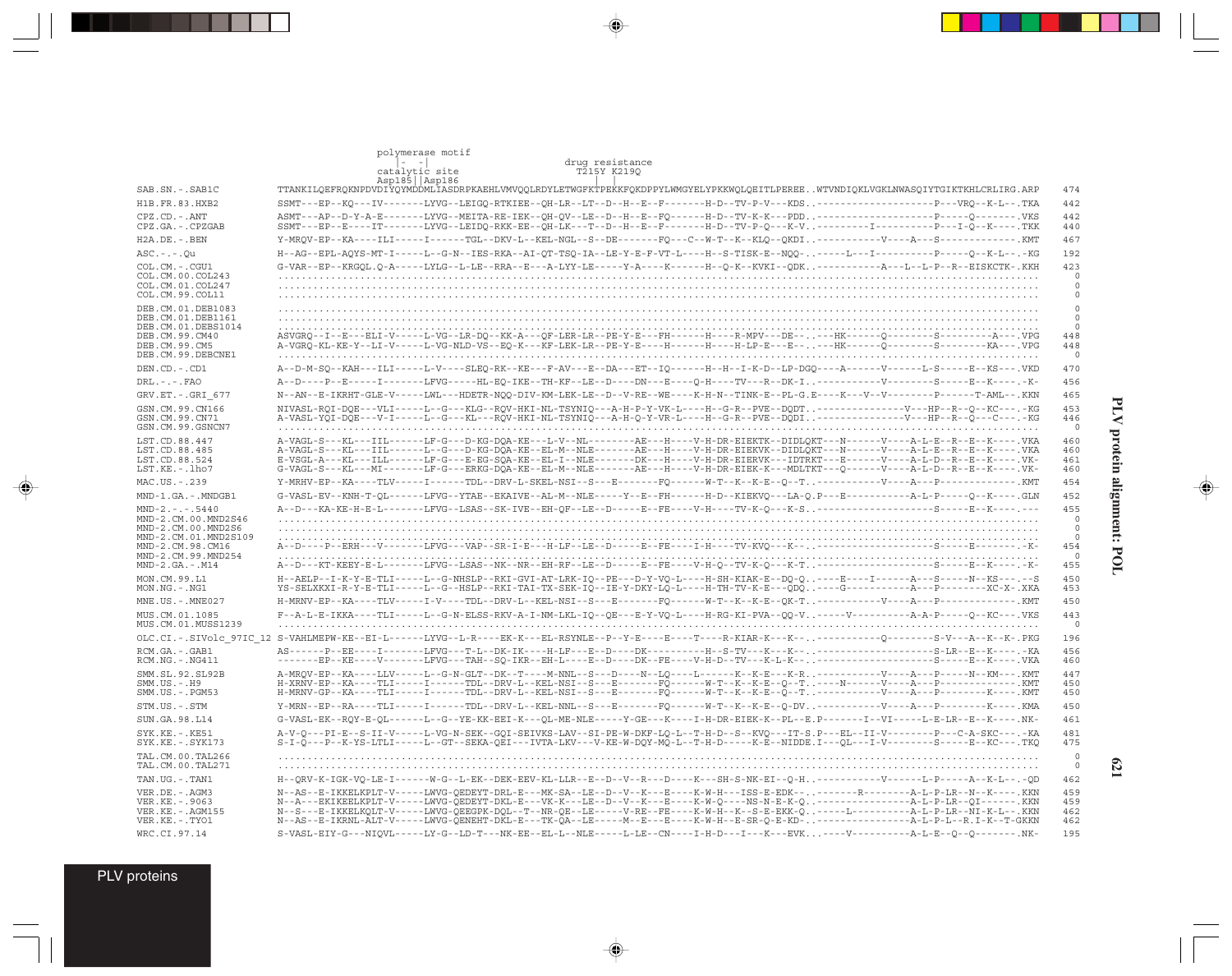⊕

| SAB.SN.-.SAB1C                                                                                                                                  | LTEIVQWTEEAELELEENRQILRQKQQGQYYDPALPLRAKVLKLGDGQWGYQIYQPE.NKILKVGKYAKIKTAHTNELRMLAGLVQKIGKESIVIWGQI.PIMELPVERELWEQWWSDYWQVTWIPEWEM                                                                                                                                                                                                                                                                                                                                                                                                    |
|-------------------------------------------------------------------------------------------------------------------------------------------------|---------------------------------------------------------------------------------------------------------------------------------------------------------------------------------------------------------------------------------------------------------------------------------------------------------------------------------------------------------------------------------------------------------------------------------------------------------------------------------------------------------------------------------------|
| H1B.FR.83.HXB2                                                                                                                                  | ---VIPL--------A---E--KEPVH-V----SKD-I-EIO-O-O---T-----EP.F-N--T----RMRG----DVKO-TEA----TT-------KT.-KFK--IOK-T--T--TE---A--------F                                                                                                                                                                                                                                                                                                                                                                                                   |
| CPZ.CD.-.ANT<br>CPZ.GA.-.CPZGAB                                                                                                                 | --DR--M-R--------K---Q--IE-Y--Q-G---K-TIQ-Q-S---T-----N-.G-L--A----RPTGT----V-Q---V-----L------EV.-KFQ--IT--T-DA-------A------F<br>--DV-PL-P------A---E-VSTPVH-V----DKE-I-EIQ-Q-NC--T---F-EP.H-N--T----RQRS----DI-Q--EA----AT-------KT.-KFR---QK-S--A--AE---A--------F                                                                                                                                                                                                                                                                |
| H2A.DE.-.BEN                                                                                                                                    | ---E------L--A-----KI--S-E-E-Y--QEEKE-E-TIQ-SQGH--T-K-H-EE------------NT---GV-L--QV-------AL----R-.-KFH------T-----DN---------DF                                                                                                                                                                                                                                                                                                                                                                                                      |
| ASC.-.-.Ou                                                                                                                                      | -LDK-ELS-D--A--R--QE--S-EHT-G--RED---EVE-VS---T----MFK-DKQV--T--F--VRSV-V-QYGQ--DALTRL-R--L-Y--RLPE.FRI--VQ-Q-NT--AEH--AN----VKA                                                                                                                                                                                                                                                                                                                                                                                                      |
| COL.CM.-.CGU1<br>COL.CM.00.COL243<br>COL.CM.01.COL247<br>COL.CM.99.COL11                                                                        | -L-E--LSA---E--QD-K--IKEEV--V--I-HEDIWVDIFR--K-----AVC-KHGT-RR--HNTG-NQ-F-SMQE--SVI----R-A--T--KV.-K-KV-AK--D----------SA----I-F                                                                                                                                                                                                                                                                                                                                                                                                      |
| DEB.CM.01.DEB1083<br>DEB.CM.01.DEB1161                                                                                                          |                                                                                                                                                                                                                                                                                                                                                                                                                                                                                                                                       |
| DEB.CM.01.DEBS1014<br>DEB.CM.99.CM40<br>DEB.CM.99.CM5<br>DEB.CM.99.DEBCNE1                                                                      |                                                                                                                                                                                                                                                                                                                                                                                                                                                                                                                                       |
| DEN.CD.-.CD1                                                                                                                                    | -G-TISL--G--A--K-AQE--KESIS-S--R-EK--I-EIS---EN----T-K-EKHL--T---H-D-GS-Y-PYQQ--KVMA---R-AL----RL.-TFR---SKVD-DA---E----N---D---                                                                                                                                                                                                                                                                                                                                                                                                      |
| DRL.-.-.FAO                                                                                                                                     | -D-E-E--R------Y---KL-IKEOMH-V--O-EK--K--IO---N---S---E-DD.--P--T-----V-NS---DM---------A--AL----RL.--FY------V-----OE-------D--F                                                                                                                                                                                                                                                                                                                                                                                                     |
| GRV.ET.-.GRI 677                                                                                                                                | -L-EIV------A-YKN-QG-VQET-E-T----LKE-I-T-Q-Q-E---T--FT-EGAV----R---QRET---D--T--H-----C--ALT---RL.-RVQ---DKKT-DM--Q-----S------F                                                                                                                                                                                                                                                                                                                                                                                                      |
| GSN.CM.99.CN166<br>GSN.CM.99.CN71<br>GSN.CM.99.GSNCN7                                                                                           | --DQ-EL----QI--A---E--K-SSE-G---AEK--VVEITS--EQ----MFS-EG-M--SA-F--TRN--I-SYQQF-DALT-V-R--Q-T--KVPDKFRI--VK-Q-DA--MN---A----TI-A<br>---Q-EL----QI--A---E--K-SSE-S---AEK--VVEITS--EQ----MFS-DS-M-RS--F--TR---I-SYQQ--DAMT-V-R--Q-T--KVPDKFRI--VK-Q-DT--MN---A----TI-A                                                                                                                                                                                                                                                                  |
| LST.CD.88.447<br>LST.CD.88.485<br>LST.CD.88.524<br>LST.KE.-.lho7                                                                                | -D-V-T--DA-LE-Y-Q-Q---KE-L--A----TKE-VVR-QQSKK-IITF-WR-G-S--RA-R-QRQ-S----P-QK--EA-------------HV.-KIQV--T--V-D-----H-------L-F<br>-E-V-T--DA-LE-Y-Q-Q---KE-L--A----TKE-VVR-QQNKK-VITF-WR-G-S--RA-R-QRQ-A----P-QK--EA-----------HV.-KIQV--T--V-D-----H-------L-F<br>-EQL-T-----LE-Y-T-KT--KE-V--A----SKE-VVR-QQNKK-VITF-WR-G-A--RA-R-QRQ-S--M-P-QQ--EA------------FV.-KIQV--T--T--N--INF-------DL-F<br>-E--IN-----LE-YGQ-KEV-KE-M--A----EKE-IVR-QQNKK-IITF-WR-G-N--RA-R-QRQ-A----P-QK-VEAI-----------FV.-KIQV--T--V--H----H------DL-F |
| MAC.US.-.239                                                                                                                                    | ---E------M--A-Y---KI--S-E-E-C--QEGK--E-T-I-SQ-N--S-K-H-ED-------F----NT---GV-L--HVI------A------V.-KFH----KDV-----T---------DF                                                                                                                                                                                                                                                                                                                                                                                                       |
| MND-1.GA.-.MNDGB1                                                                                                                               | I--K-TM----R--Y-Q-KE--AEE-E-S----NKE-YVRFQ-TTG-DISF-WK-G--V-RA---G-Q----S-D-MK---AT--V-R-------FV.-K-QI-TT--I--D--HE---C-----V-F                                                                                                                                                                                                                                                                                                                                                                                                      |
| MND-2.-.-.5440<br>MND-2.CM.00.MND2S46<br>MND-2.CM.00.MND2S6<br>MND-2.CM.01.MND2S109<br>MND-2.CM.98.CM16<br>MND-2.CM.99.MND254<br>MND-2.GA.-.M14 | -DK--E--R-----Y---KL-VQEEVH-V--Q-EK--M---Q--TQ---S---E-ED.--P--------RT-N-------VA---VA--CL----KL.-KFY--L---V-D---H---------DF<br>-D-K-E--R------Y---KL-VQEEVH-V--Q-EK--M---Q--TQ---S---E-ED.--P--------RT-N-------V-------A--AL----KL.-KFY--I---V-D---PE---A-------F<br>-D-V-E--R------Y---KL-VQEEVH-V--Q-GK--M---Q--TQ---S---E-E-.--P--------RT-H-------V---------A--C-----EL.-KFY--L---V-D---H----A-------F                                                                                                                        |
| MON.CM.99.L1<br>MON.NG.-.NG1                                                                                                                    | --DT-VLSDL-OA--A---E--KEEST-G----NE--KVELTS-AEN----RFF-EKSV--T--F---RST-S-TYQQ--DALA-L---A--T--RL.--FR---VK-Q-DA--A-N--IN-V-DI-A<br>--D--ELSDL-QA--A---E--S-QST-G----Q-D-KVEITS-XE-----XYF-EXRV--T--F----N--S-TYQQ--DA-T-L---AL----KL.--FR---NK-Q-DT--A-N---------I-P                                                                                                                                                                                                                                                                 |
| MNE.US.-.MNE027                                                                                                                                 | ---E------M--A-Y---KI--S-E-E-C--OEGK--E-T-I-NO-N--S-K-H-ED-------F----NT---GV-L--HVI------A------V.-KFH----KDV-----T--------DF                                                                                                                                                                                                                                                                                                                                                                                                        |
| MUS.CM.01.1085<br>MUS.CM.01.MUSS1239                                                                                                            | ---E--L----OA--A--OE--O-TV--A----EO--V-EIVS---S----NFT-SKGV-RT--F--VRSV---SYOO--DAMA---R--L----KPPDKVRI--IK-O-D---IAH---S---TI-A                                                                                                                                                                                                                                                                                                                                                                                                      |
|                                                                                                                                                 | OLC.CI.-.SIVolc 97IC 12 -LDK-E-----KE-----E--KEE-E-VM-KEEE--QCTLCYTKGTVAYRIWQKHGT--T-RFQRKM-----KF-QMT-AIE-----------KL.--FQV-TT-KD--A-AF-D---H---DD-F                                                                                                                                                                                                                                                                                                                                                                                |
| RCM.GA.-.GAB1<br>RCM.NG.-.NG411                                                                                                                 | -D-K-EM-K---I-Y---KM--KE-LH-V---EKK--V-NIQ--EG---S---E-ES.G-P--T-----Q-------I-----------------RL.-TFR--I---V-D\$-R-Q-------D--F<br>-DDK-EF-R-----Y---KAV-KE-IH-V--N-EK--I---Q--EG---S---E-GD.S-P--T-----Q--------I---------C--A-----KL.-KF---I---V-----------S------F                                                                                                                                                                                                                                                                |
| SMM.SL.92.SL92B<br>SMM.US.-.H9<br>SMM.US.-.PGM53                                                                                                | ---E-----L--A--A--I--N-E-E-R--REDE--E-T---NQ-N--S-K-H-GDR------F----NT---GI-L--NV--------L----KT.-FFH------V-D---T----A------DF<br>---E-----M--A-Y---KI-PS-EPE-C--QEGK--E-P-I-SQ-N--S-K-H-ED-------F----NT---GVSL--HV-------A-I----V.-RFH----X-I-----T---------DF<br>---E------M--A-Y---KI--S-E-E-C--QEGK--E-T-I-SQ-N--S-K-H-ED-------F----NT---GV-L--HV-E-----A-----V.-KFH------I-----T---------DF                                                                                                                                   |
| STM.US.-.STM                                                                                                                                    | ---E------M--A-YA--KI--S-E-E----REDK--E-T-V-DQ-N--S-K-H-ED-------F----NT---GV-L--HVI------A-------.KFH------V-----A---------DF                                                                                                                                                                                                                                                                                                                                                                                                        |
| SUN.GA.98.L14                                                                                                                                   | -A-K-KM----RE-YQS-QEV-QESVS-S--E-DKE-ICR-Q-VKQ-ILTF-WL-GKQV-R--R-Q-RGA--E-PCQQ--AAL----R------FV.-KIQV-IQ--I-S---A----C-----L-F                                                                                                                                                                                                                                                                                                                                                                                                       |
| SYK.KE.-.KE51<br>SYK.KE.-.SYK173                                                                                                                | --D--EL-----A-MA---E--KVE-T-S--Q-EK--E-HIS---QQ----I-K-GPQE-P-IT--TG-AYAT-H-DYQA--Q-MN---IQALW---K-.-EFH---K--E--K--T-H--A--L--VKC<br>---VLTL--A--A--------KEE-A-S----KK--E-HIT---SQ----M-K-EQKGPP-IT--T--TFA--S-DYQS--Q-LN---IQ-LWY--KV.-TFH---K--E--K--T----A--V--VKF                                                                                                                                                                                                                                                               |
| TAL.CM.00.TAL266<br>TAL.CM.00.TAL271                                                                                                            |                                                                                                                                                                                                                                                                                                                                                                                                                                                                                                                                       |
| TAN.UG.-.TAN1                                                                                                                                   | --AV-----Q--V-FRQ-QE--KEE---A----SKS---TIT--D-------FK-EG-V--T---T-S-NT----F-V---M--RVC--A-TF--KL.----V-----V-------------L--I-F                                                                                                                                                                                                                                                                                                                                                                                                      |
| VER.DE.-.AGM3<br>VER.KE.-.9063<br>VER.KE.-.AGM155<br>VER.KE.-.TYO1                                                                              | -L-T-T------A-YA--KE--KTE-E-T--K-GR-I--A-Q--EG---S--FK-EGOV------T-Q-NT----F-V-------LC---L----EL.-VL---I---V-----A----S---D--F<br>-L-E--------A-YA--KE--KTE-E-T--A-GK----A-Q--E----S--FK-EG----------Q-NT------T-------C--AL----EL.--F------V-----A-----S------F<br>-LDV-E--P---A-Y---KE--KTE-E-T--A-EK-----A-Q-------S--FK-EG-------F--Q-AT------V----V-----AL-----L.-TF------DT-----A-----S----DF<br>-L-L-A--P---A-YA--AE--KTE-E-T--K-GI-I--A-Q--EG---S--FK-EGQV------T-Q-NT------T------C--AL----IL.-VL---I---V-----A-----S----DF |

 $\color{red}\blacklozenge$ 

WRC.CI.97.14 ---E-E-----LE---I-K---KEE-S-A--K.GKD-I-ELI-T-P---A-T-REIGEK-P------GRQRHT-S----SM-HAM----T-------RV.-KFRI-I-KDI-DS--------S---DT-H 323

 $\Rightarrow$ 

**622**

PLV protein alignment: POL **PLV protein alignment: POL**

 $\clubsuit$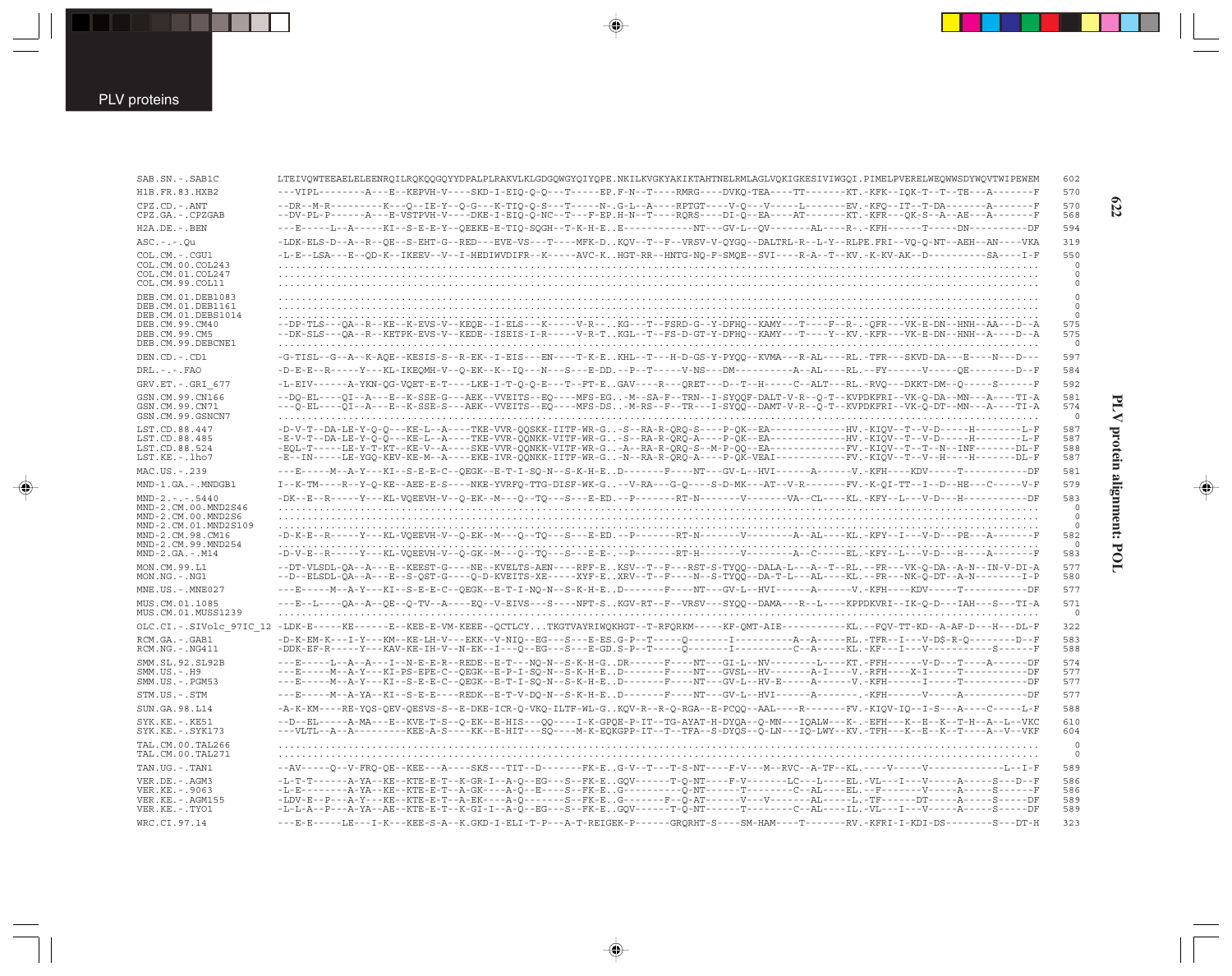| SAB.SN.-.SAB1C<br>VSTPOLIRLWYKLVKDPIPGEAVYYVDGAANRNSKEGKAGYLTDRGDOKVVALENTTNOKAELEAILLALRDSGSKVNIITDSOYAMGIIAGEPTESDNNIVOOIIEELIKKEAVYIAWVPAHKGVGGNE<br>H1B.FR.83.HXB2<br>-N--P-VK---Q-E-E--V-AETF--------ET-L------V-N--R----T-TD-----T--Q--Y---Q---LE---V------L---QAQ-DQ-ESEL-N----Q-----K--L---------I----  | 732                   |
|-----------------------------------------------------------------------------------------------------------------------------------------------------------------------------------------------------------------------------------------------------------------------------------------------------------------|-----------------------|
|                                                                                                                                                                                                                                                                                                                 | 700                   |
| CPZ.CD. - . ANT<br>-N--P------N-LA----EAETF---------QL-----V----RSR-KH-QK----Q---M--E--TGP---V------L-VLQ-T-DQ-ESPL-EE--QK---R-QI-LS-------I----<br>IN--P-VK---S-ETE---TTDT---------ET-T-----V--K-K--IIS-------Q---K-L----Q--DQQ---V-----VL---QSQ-DH-ESEL-N-----------KI-LS-------I----<br>CPZ.GA.-.CPZGAB      | 700<br>698            |
| ----P-V--TFN--G-----AETF-T--SC--O--------V----KD--KV--O----O----VFRM--A---P-----V----V---V--O----E-R--N------M-------V--------I---O<br>$H2A.DE. - .BEN$                                                                                                                                                         | 724                   |
| $ASC. - . - . Qu$<br>-H--P-L-S-FT-ATA-LD.APTF-T-----E--L-----V-NT-KRACIG------------VK---KEGPR-M-LV-----VLN-F--A-EV--HPL-ED--QL-LG--S--LT-------I----                                                                                                                                                           | 448                   |
| COL.CM. - . CGU1<br>--SSYVVK-VWN--LE-LKEAPT-WT--GCS-KLGA----WINSK-EEE--N-HEGS--Q---TGV----KHGPKRM-LV---L--L--T-Q-YDQLPSSRGE--QAGMA---IHV--C-----I----                                                                                                                                                           | 680                   |
| COL.CM.00.COL243<br>COL.CM.01.COL247                                                                                                                                                                                                                                                                            | 0<br>$\circ$          |
| COL.CM.99.COL11                                                                                                                                                                                                                                                                                                 | $\circ$               |
| DEB.CM.01.DEB1083<br>DEB.CM.01.DEB1161                                                                                                                                                                                                                                                                          |                       |
| DEB.CM.01.DEBS1014<br>IH--H-VK---E--SE---DADT---------E--L-----V-EW-K-S-KC-----------------EEGP--M--V------L---LEH-S-TEHK--EKV-QA-QG--QI-L--------I---D<br>DEB.CM.99.CM40                                                                                                                                       | 705                   |
| -H----V---E--SE---DADT---------E--M-----ISEW-K-G-KS---------------EEGP--M--V------LL--LLEH---TEHE--EK--QA-QE--Q--LN-------I---D<br>DEB.CM.99.CM5                                                                                                                                                                | 705                   |
| DEB.CM.99.DEBCNE1                                                                                                                                                                                                                                                                                               | 0                     |
| ----P-L-NF-N--SE--DKAPT--T------QT-Q-R---VATN-K----T--E--------IGV-M--Q--PN----V------L----T--EHQ--E---QAMQG--EI--T------I---T<br>DEN.CD. - .CD1                                                                                                                                                                | 727                   |
| $DRL - - - FAO$<br>I---H--K---N-LS------E----------V--------V-S--KE--I-I-E--------Q------K---P----V---------SSS-EI---P--N----QM-S-----LN-------I----                                                                                                                                                            | 714                   |
| ----L-VK---S---E--K--D--------SKVT-L------SE--KSRIRE-------Q---T-VKM--E---EN---V-N--ITAC-Q--NSPL-E---QA-M--RQ--LQ-------I---T<br>GRV.ET. - .GRI 677                                                                                                                                                             | 722                   |
| IH--H-L-Q--T--SE-LEDAVT---------T--L-----V-NT-KHRAIE--E----Q---H-V----KEGPP-M-LV-----V---LQSQ-EV-TSAL-E---Q--L----I-LS-------I---T<br>GSN.CM.99.CN166                                                                                                                                                           | 711                   |
| -H--H-L-Q--T--SE-LENAVT---------T--L-----V-NT-KYRAIE--G----Q-V-----KEGPPRM-LV-----V---LQSQ-EV-TSPL-E---Q--LG-----LS-------I---T<br>GSN.CM.99.CN71<br>GSN.CM.99.GSNCN7                                                                                                                                           | 704<br>$\circ$        |
| LST.CD.88.447<br>I-----EQE--S-EAE--E-VDT-------EKVG-T-----V-QS-KE--KE-TD----Q------V--------K-R---V-I---VIKVLSQR---TEHPV-K-----CK--DQ--LG-------I---Q                                                                                                                                                           | 717                   |
| I-----EQE--S-EAE--E-VDT-------EKVG-T-----V-QS-KE--KE-TD----Q-----V----K--K--V-----V-KVLSQR---TEHPV-K----CK--DQ--LG------I---Q<br>LST.CD.88.485                                                                                                                                                                  | 717                   |
| I-----EOE--S-EAE--E-TDT-------E-VG-T-----I-OS-KE-IKE-OD----O-----V----O--K-T---V-----V-KVLSOR---TEHP--KN--K--O--D---LG-------I---O<br>LST.CD.88.524<br>I-----EQE--IWEAE--I-VDT-------EKVG-T-----I-QS-KE--KE-TD----Q-----V-M--Q--N-----V-----V-K-LSQR---TEHP--KD---QCKQ-DQ--LG-------I---Q<br>LST.KE.-.lho7      | 718<br>717            |
| MAC.US.-.239<br>I---P-V--VFN------E--ET--T--SC-KO--------I----KD--KV--O----O----F-M--T---P-A---V----T-C----ESRL-N-----M---SEI-V-------I---O                                                                                                                                                                     | 711                   |
| MND-1.GA.-.MNDGB1<br>I---M-E-E--S-SPE-LE-VET---------D--M-----I----F-R-EEYL-----OT--H-VK---E----Y-----VV--L-SR---T-HP--KE---LMKG--KI-LS-L-----I----                                                                                                                                                             | 709                   |
| $MND-2. - - - 5440$<br>I---P------N-L-------D------------------Y-S--KS------E--------T--KM--Q---PR---V------L--LSAA-DQ---P--RE---LM-G--EI-LS-------I----                                                                                                                                                        | 713                   |
| MND-2.CM.00.MND2S46                                                                                                                                                                                                                                                                                             | 0                     |
| MND-2.CM.00.MND2S6                                                                                                                                                                                                                                                                                              | $\circ$<br>$\circ$    |
| MND-2.CM.01.MND2S109<br>----H--G---N-LRE-V---D--------------------V-A-NKSR-I---------------KM--Q---P----V---------LSAA-DQ---P--RE---LM-H-----L---------I----<br>MND-2.CM.98.CM16                                                                                                                                | 712                   |
| MND-2.CM.99.MND254<br>$MND-2.GA.-.M14$<br>I---P------N-L-E-----D------------------Y-A--KS--I--------------------K---PRA--V------L--LSAT-DR---P--RE--NQM-A-----L----------I-----                                                                                                                                 | 713                   |
| MON.CM.99.L1<br>-YS-H-L-Q--T--Q---E-APT---------T-------V-NF-AR-A-T--Q---------V------GPPQM--------VL--L-SC-EI-ESP--EA--Q--L--DQ-FLS-------I----                                                                                                                                                                | 707                   |
| MON.NG.-.NG1<br>-HS-H-L-Q--T--QX--EHAPT---------A--------V-ST-QR--IP--Q----------V----QNGPASM--V-----V---L-SK-EV-ESP--EK--QQ-LG-KQ--LS-------I----                                                                                                                                                              | 710                   |
| MNE.US.-.MNE027<br>I---P-V--VFN------E--ET-----SC-KQ--------I----KD--RV--Q----G----F-M--T---P-A---V----T-C----ESRL-N-----M---TEI-V--------I---Q                                                                                                                                                                 | 707                   |
| -H-TH-LKQ-FT--PE-LKEAPT---------V--L-----V-NT-KE--IS--S----------V----KEGPPRM-LV-----VL--V-SQ-Q--TSPL-E---Q--LS---I-LS-------I----<br>MUS.CM.01.1085<br>MUS.CM.01.MUSS1239                                                                                                                                      | 701<br>- 0            |
| OLC.CI.-.SIVolc 97IC 12 --NSENQ-TFWE--PA-M.EVETF-----Y--K--------VSSG-KH-IIHIQESS-----IR--IE-----K-E---V---L-----VLEK-EV-EEPLI-EL-K--E---RI--G-------L---Q                                                                                                                                                      | 451                   |
| ----P----G-N---------E--------------I-----V-N--KE--KE--E----------V----K---P----VY---LEAQ-DT--SGL-TE--NQM-G-----LS-------I----<br>RCM.GA.-.GAB1<br>$RCM.NG. - . NG411$<br>----P------N---------E-----------L-----V----KE--KE---------G-V----K---KR---V---RHVF--L--S-DT-ESPL------OM-G--E--LS-------I----        | 713<br>718            |
| SMM.SL.92.SL92B<br>I---P----VFN------EK-E---I--SC-----------V----KE--LP--QA---Q---Q-L----K--P----VV-----VLN--T-Q-S---SD--A----Q-VQ------G-------I---N                                                                                                                                                           | 704                   |
| ----P-V--VFN---E--O-AETF---RSC--O-R------V----RG-TKL--O----O-----FY---A---P-A---V----V---V--O----ESRL-N-----KM------I-V-------XI-E-O<br>$SMM. US. - . H9$                                                                                                                                                       | 707                   |
| SMM. US. - . PGM53<br>----P-V--VFN---E--Q-AETF----SC--Q-R------V----RD-AKP--Q----G----FY---A---P-A---V-----V-----Q----ESRL-N-----M-----I-V--------I---Q                                                                                                                                                         | 707                   |
| STM.US.-.STM<br>----P-V--VFN---E-LE-TETF----SC--O--------I----KN--K---O-----FAM--A---P-A--VV----V----T-O----ESKL-N-----M-----I-V-------I---O                                                                                                                                                                    | 707                   |
| SUN.GA.98.L14<br>----K-EOE--T-ATE-V--.DT-------EKLE-R-----I-OG-RSR-KK-------O------KM--E--R-S---V------LRLLSKR---T-SEL-KE-V-LIRO-DO--LG-------I---O                                                                                                                                                             | 717                   |
| SYK.KE. - . KE51<br>-H--I-V-WY-N--SE-V.EAETF------------Q---I----K-TLKR-------------V-M--Q---PE---V------L--LMNC--S-EHPV-E--MQKAME--KI--T-------I---Q<br>I---P-V-WY-N--PE---EAVTF-------D--T-N---VASD-T-R-QY--Q----GL-M--Q--KD----VV----SY--LMTC--NTEHP--E---Q-A----I-VT-------I----<br>$SYK.KE. - .SYK173$     | 739<br>734            |
| TAL.CM.00.TAL266<br>TAL.CM.00.TAL271                                                                                                                                                                                                                                                                            | $^{\circ}$<br>$\circ$ |
| I---P--K---N-------KAK---C---C------E---F--NT-ESO-IE--D----O--O-V----KH-K-----V-----V---LTAO--O--SVL-N-----M-N-D-I-LT-------I---O<br>TAN.UG.-.TAN1                                                                                                                                                              | 719                   |
| ----P-VK---T-T-E---K-D-------C----R------I-QY-K-R-EK-------Q---M--KM--E---PN---V---------LTAQ--Q--SPLIE---ALMVQ-HQI-LQ----D--I----<br>VER.DE. - . AGM3                                                                                                                                                          | 716                   |
| VER.KE. - . 9063<br>--V-P-VK---T-T-E-----D-------C---------I-OY-K-R-EK--O----O---V--KM--E---E----V--------LTAO--O--SPL-E---ALMV--R-I-LO-------I----<br>VER. KE. - . AGM155<br>--V-P-VT---T-T-E-----D-------C--O--------I-OO-K-R-OO-------O---T--KM--E---P----V--------LTAO--O--SPL-E---AOMVO---I-LO-------I---- | 716<br>719            |
| VER.KE. - . TYO1<br>----P-LK---T-T-E---K-D----.--C----------ISQY-K-R-ET-------Q-K-T--KM--E---PN---V--------LTAQ--Q--SPL-E---ALM-Q-QQI-LQ-------I----                                                                                                                                                            | 718                   |
| WRC.CI.97.14<br>----F-A-E-----LE-L-EVET--I--S---D-------- .WSKSKE---SVQ-----QT--I-LK---E-G-Q-M--------V---VKDH--M-ESPL--E---L-KG--EI--D-------I---T                                                                                                                                                             | 452                   |

 $\begin{picture}(20,5) \put(0,0){\vector(0,1){10}} \put(15,0){\vector(0,1){10}} \put(15,0){\vector(0,1){10}} \put(15,0){\vector(0,1){10}} \put(15,0){\vector(0,1){10}} \put(15,0){\vector(0,1){10}} \put(15,0){\vector(0,1){10}} \put(15,0){\vector(0,1){10}} \put(15,0){\vector(0,1){10}} \put(15,0){\vector(0,1){10}} \put(15,0){\vector(0,1){10}} \put(15,0){\vector(0,$ 

 $\begin{picture}(20,5) \put(0,0){\line(1,0){10}} \put(15,0){\line(1,0){10}} \put(15,0){\line(1,0){10}} \put(15,0){\line(1,0){10}} \put(15,0){\line(1,0){10}} \put(15,0){\line(1,0){10}} \put(15,0){\line(1,0){10}} \put(15,0){\line(1,0){10}} \put(15,0){\line(1,0){10}} \put(15,0){\line(1,0){10}} \put(15,0){\line(1,0){10}} \put(15,0){\line(1,$ 

 $\overline{\phantom{0}}$ 

**623**

PLV proteins

 $\overrightarrow{\mathbf{\P}}$ 

 $\overline{\overline{\phantom{a}}}%$ 

. . .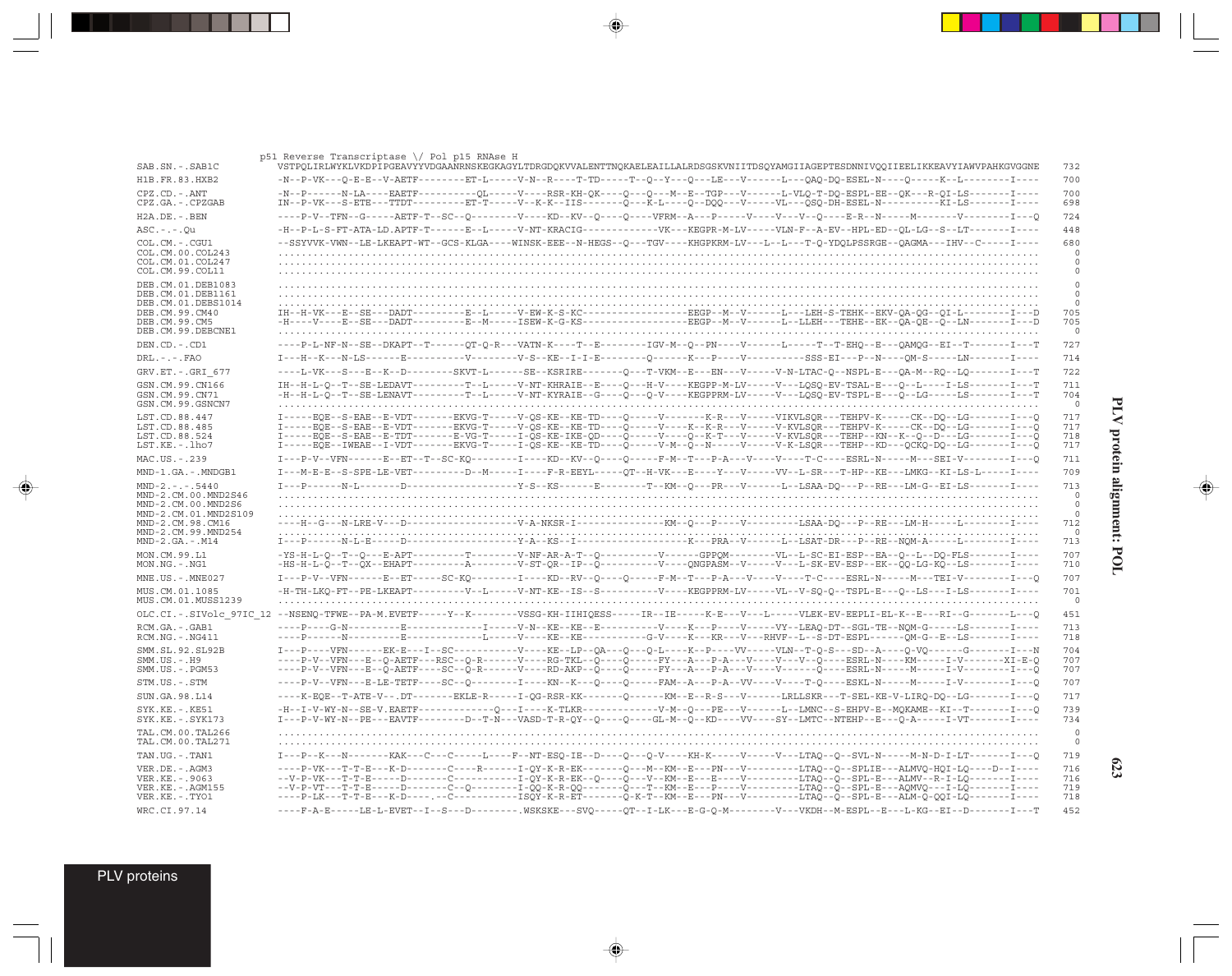$\bigoplus$ 

|                                            | Pol p15 RNAse H \/ Pol p31 Integrase                                                                                                                                                                                                                                     |
|--------------------------------------------|--------------------------------------------------------------------------------------------------------------------------------------------------------------------------------------------------------------------------------------------------------------------------|
| SAB.SN.-.SAB1C                             | EIDKLVSQG.IRQVLFLDRIE.EAQEEHDK.YHANWRSMQQEFGLPAIVAKEIVAACPKCQIKG.ESVHGQVDASPGVWQMDCTHLEGKIIIVAVHVASGFIEAEVIPQETGKATAHFLLKLASRWPI                                                                                                                                         |
| H1B.FR.83.HXB2                             | QV-----A-.--K-----G-D.K--D--E-.--S---A-ASD-N--PV-------S-D---L--.-AM-----C---I--L--------V-L---------------A---QE--Y------G---V                                                                                                                                          |
| CPZ.CD. - . ANT<br>CPZ.GA.-.CPZGAB         | $QV---A-1--1. K---G-D.R---B-R---B-R--S-KA-ASD-N-P---I-D---V--1. AM---C---I--V---I--V---V---V---V---Y---S---A--QE-Y---G---V$                                                                                                                                              |
| H2A.DE. - .BEN                             |                                                                                                                                                                                                                                                                          |
| ASC. - . - . Qu                            |                                                                                                                                                                                                                                                                          |
| COL.CM.-.CGU1                              | L--QK--.V---MWI-K--.A-E-D-Q-.F-S-VQYLKEQ----TV----WER-SE--N--.QA----L-Y-Y-L--L----E---V-L-----CTL-CW-TILKR---EE-GRA-I----Q-EV                                                                                                                                            |
| COL.CM.00.COL243                           | XWI-K--.A-E-D-Q-.F-S-VQYLKEQ----TV----WER--D--NR-.QA----L-Y-Y-L--L----E---V-L-----CTL-CW-PILKR---EE-GRA-I----Q-EV                                                                                                                                                        |
| COL.CM.01.COL247<br>COL.CM.99.COL11        | XW-NK--.--EVD-Q-.F-G-IQY-KEQY---TL-----WER--E--NR-.QPI---L-Y-Y-L------E---V-L----CTL-CW-TILKR---EE-GRA-I----Q-EV<br>XWIEK--.A-E-D-Q-.F-S-VQYLKEQY---TL-----WER--E--NR-.QP----L-Y-Y-I--L----E---V-L-----CTL-CW-IILRR---EE-GRA-I----Q-EV                                   |
| DEB.CM.01.DEB1083                          | X--E-V-.----D-E-.--G--KQLRD--Q--TLI--Q-ITQ-----T--.-PM--------M-I--I-----M-N-----------Y--TKIL-A----E--L---Q-GA---V                                                                                                                                                      |
| DEB.CM.01.DEB1161                          |                                                                                                                                                                                                                                                                          |
| DEB.CM.01.DEBS1014<br>DEB.CM.99.CM40       | X--E-V-.----D-E-.--G--KQLRD--Q--TLI--Q-I-Q--------.PT-------M-I--------N-----------Y--TK-MAS----E--L---Q-GA---V<br>QV-----K-.--RI---E-V-.----D-E-.--G--KQLRD-YQ--TLI--Q-ITQ-----TR-.-PT--------M-I---------N------------Y--TKIL-A----E--L---Q-GA---V                     |
| DEB.CM.99.CM5                              |                                                                                                                                                                                                                                                                          |
| DEB.CM.99.DEBCNE1                          | X--E-V-.----D-E-.--G--KQLRD-YQ--TLI--Q-I-Q------R-.-PT-------M-I---------N-V----------YM-TK-LSA----E--L---Q-GA----                                                                                                                                                       |
| DEN.CD. - .CD1                             | --------K-.---I---EQ-P.Q-------.--S--KEIRDKY---TM-----INV-----TH-.-PIR------L-T---------N-V----NA---YL-TKIL-A----E--L---QI-A----                                                                                                                                         |
| $DRL. - . - . FAO$                         |                                                                                                                                                                                                                                                                          |
| GRV.ET. - . GRI 677                        |                                                                                                                                                                                                                                                                          |
| GSN.CM.99.CN166                            | -V-----K-.-------EN--.P-V-D-E-.--S--KYLRDQYKI--LL-----NK-S---VH-.-PK----N-EL-M----------V-L-------YVW-RI------RQ--LK--E--AT--V                                                                                                                                           |
| GSN.CM.99.CN71                             |                                                                                                                                                                                                                                                                          |
| GSN.CM.99.GSNCN7                           | X-EN--.P-I-D-E-.--S-YKYLRDQYQI--LL-----NK-H---TH-.-PK----N-EL-L-----------V-L--------YW-RI------RQ--LK--E--AT---                                                                                                                                                         |
| LST.CD.88.447                              | -V-H---K-.--QK-----GK--.P----YS-.F-N-AKDLEEK-HI-PM---Q--NS-N---T--.-AIT----T---I--I----M--QV--N--------MV-----D----T--------C----V<br>-V-H---K-.--OI-----EK--.P-----S-.F-N-AKDLEEK-H--PM---O--NS-N---T--.-AIT----T---I--I----M--OV--N-I---C--MV-----D----T--N-----C----V |
| LST.CD.88.485<br>LST.CD.88.524             | ---Q--IK-.--TK--M--EK--.P-V---G-.F-N-AKDLEEKY-I-PM---Q--NE-A---Q--.-AIT----V-V-I--L-------Q--MN---M----DV----D----T--N----C----V                                                                                                                                         |
| LST.KE.-.lho7                              | -V-H---K-.--QK--M--EK--.P-V---S-.F-N-AKDLEEK-N--PM---Q--ND-AN--K--.-AIT----V-V-I--L------QV--N-------------MV-----D----T-S------C----V                                                                                                                                   |
| MAC.US.-.239                               | ---H-----------EK--.P-------.--S-VKELVFK----R---RQ--DT-D--HQ--.-AI---ANSDL-T----------------------------------RQ--L------G----                                                                                                                                           |
| MND-1.GA.-.MNDGB1                          |                                                                                                                                                                                                                                                                          |
| $MND-2. - - - 5440$                        |                                                                                                                                                                                                                                                                          |
| MND-2.CM.00.MND2S46                        |                                                                                                                                                                                                                                                                          |
| MND-2.CM.00.MND2S6<br>MND-2.CM.01.MND2S109 |                                                                                                                                                                                                                                                                          |
| MND-2.CM.98.CM16                           | QV-----R-.V------EG-D.K-------.--N---ALA-D-CI-N--------Q-----T--.-PI-----T---------M---V--A------RYL------T----E---------G---V                                                                                                                                           |
| MND-2.CM.99.MND254                         | X--EG-D.K-------.--N---ALA-D-CI-N-------Q-----T--.-PI-------A--T-------M---V---------YL------T----E--------G---V                                                                                                                                                         |
| $MND-2.GA.-.M14$                           |                                                                                                                                                                                                                                                                          |
| MON.CM.99.L1<br>$MON.NG. - . NG1$          | -V-R--G--.------MENL-.P-R-D-E-.--S--KYLRDTYHI-TLL-----NH-H---NH-.-PKS---N-EV-----------S--L-------YVW-KIL-R----C-GIA--E--AM--V                                                                                                                                           |
| MNE.US. - . MNE027                         |                                                                                                                                                                                                                                                                          |
| MUS.CM.01.1085                             | -V----NS-.------MEO--.P-K-D-E-.--S--KYLRDKYOI--LL-----NH-----TH-.-PKT---N-EI---------------L-------YMW-KIL-R---RO--LG--E---L-A                                                                                                                                           |
| MUS.CM.01.MUSS1239                         |                                                                                                                                                                                                                                                                          |
|                                            | OLC.CI.-.SIVolc 97IC 12 -V-Q---K-.--TK--M--AD--.P---S-N-.--Q-AQ-L----QI-LV---R--DE-EE-KG--.VPR--I-AVGVYR--I--------V-CL-A-TG---LYG-ILRA-D-EN-VK-V-R---Q--V                                                                                                               |
| RCM.GA. - . GAB1<br>RCM.NG. - . NG411      |                                                                                                                                                                                                                                                                          |
| SMM.SL.92.SL92B                            |                                                                                                                                                                                                                                                                          |
| $SMM.US. - . H9$<br>SMM.US.-.PGM53         | -V-H----E.-------EK--.P-----E-.--S-VKKLVFK-X--RL---Q--DT-D--HL--.-XI----NXXL-T--------------G--------------X---RQ--L-----------                                                                                                                                          |
| STM.US.-.STM                               |                                                                                                                                                                                                                                                                          |
| SUN.GA.98.L14                              | ---Q-----.--KR--M-IEK--.P-V---G-.F-N-AA-L-EM-DI-LV---Q--NE-AQ--Q--.-AIT------V-I--I-----M-E-V---------YMV---L-N-Q--T--TW----CAM--V                                                                                                                                       |
| SYK.KE. -. KE51                            | -V-0---K-.--KI----N-P.K-----E-.--T-VEYIR---H--RO---A--EM------R-.-PK-----TDL-T-----------V-C---NT---YT-TKILKR---OE-GL---OI-A----                                                                                                                                         |
| SYK.KE. - . SYK173                         | AV-----K-.--KI---E--P.Q---D-ER.--S-MEYLR---H--RQ---A-IQQ-----NR-.-PK-----VDIYN-------E---V-C---NT---Y--TKILKR---DE--L--MQI------                                                                                                                                         |
| TAL. CM. 00. TAL266<br>TAL. CM. 00. TAL271 | X-MEQ-P.------ER.--N---DLKAR-K--T----A-IES-----VH-.-PRT--TN-DV-T---------QV-C--------Y--TKIL-R---RE--L---QI-G---                                                                                                                                                         |
| TAN.UG.-.TAN1                              |                                                                                                                                                                                                                                                                          |
| VER.DE. - . AGM3                           |                                                                                                                                                                                                                                                                          |
| VER.KE. - . 9063                           |                                                                                                                                                                                                                                                                          |
| VER.KE. - . AGM155<br>VER.KE. - . TYO1     |                                                                                                                                                                                                                                                                          |
| WRC.CI.97.14                               | ---R---A-.--SK.-MV-EN-T.P-I-S-T-.--QG-KAL-E--H--QLI--R-IEE-ST--G--GAPM--M--YEV-T---------------------YL--KI-SA-DAYQ--L-T-Q-------                                                                                                                                        |
|                                            |                                                                                                                                                                                                                                                                          |

 $\color{red}\blacklozenge$ 

 $\color{red}\blacklozenge$ 

**624**

PLV protein alignment: POL **PLV protein alignment: POL**

◈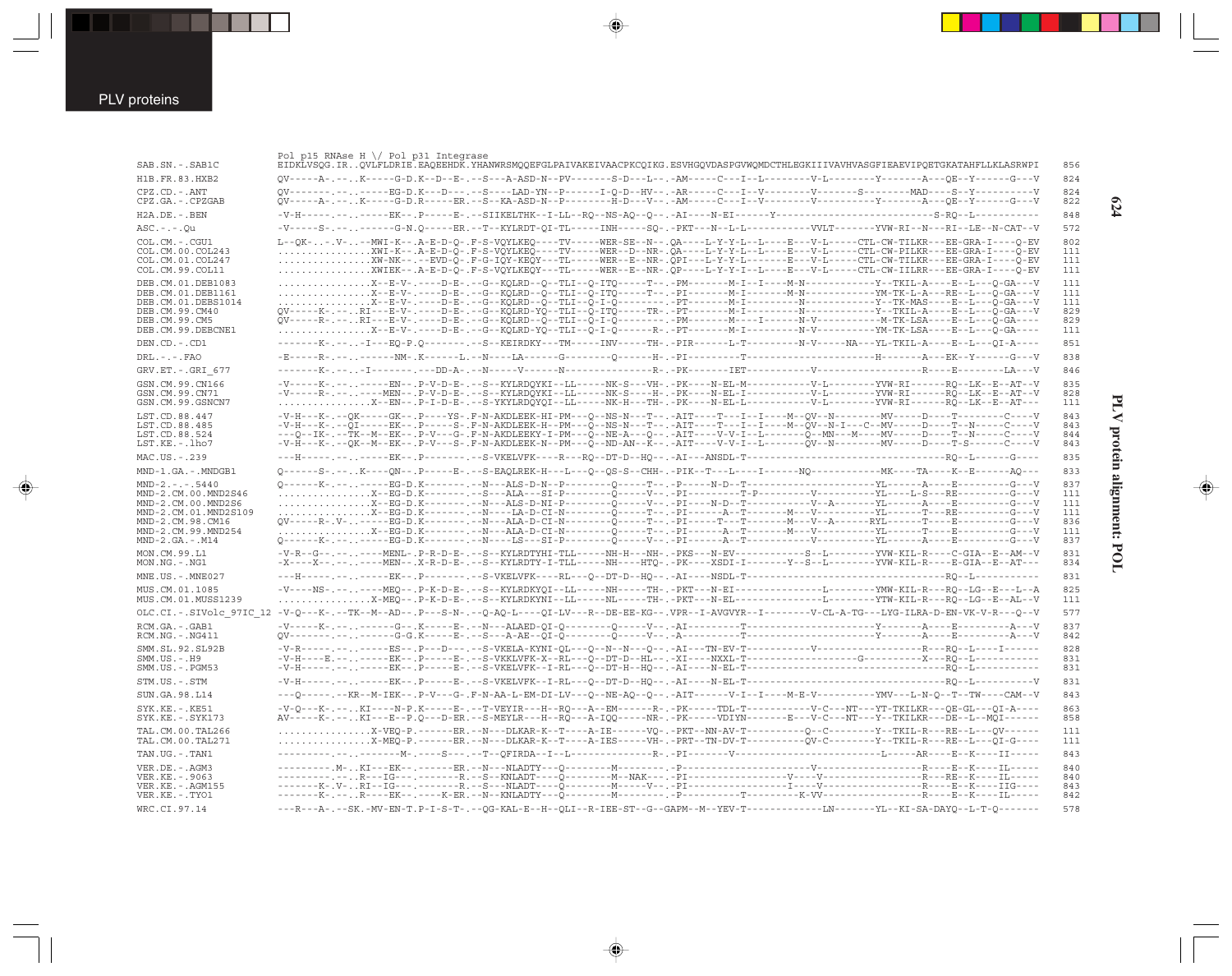| SAB.SN.-.SAB1C                                                                                                                                         | TQLHTDNGTNFTSQQVAAICWWGKIEHTFGVPYNPQSQGVVESMNKQLKEIIGQIRDDAERLETAVIMAVHIHNFKRKGGIGGYSAAER.LINIIHTELETKTLQQKISKIQNFRVYYREGRDPVWKG                                                                                                                                                                                                                                                                                                                                                                                                                                                                                              | 983                                           |
|--------------------------------------------------------------------------------------------------------------------------------------------------------|-------------------------------------------------------------------------------------------------------------------------------------------------------------------------------------------------------------------------------------------------------------------------------------------------------------------------------------------------------------------------------------------------------------------------------------------------------------------------------------------------------------------------------------------------------------------------------------------------------------------------------|-----------------------------------------------|
| H1B.FR.83.HXB2                                                                                                                                         | KTI-----S---GAT-R-A---AG-KOE--I----------------E--K----V--O--H-K---O---F--------------G--,IVD--A-DIO--E--KO-,,T---------DS-N-L---                                                                                                                                                                                                                                                                                                                                                                                                                                                                                             | 951                                           |
| CPZ.CD. - . ANT<br>CPZ.GA. - . CPZGAB                                                                                                                  | KTI-----P----AA-K-A---AD-KQE--I------------L--E--K----V--Q--H-K---Q---F------------T-G--.I-D--A-DIQ-SE--KQ-L-V-K-----DS---I---                                                                                                                                                                                                                                                                                                                                                                                                                                                                                                | 951<br>949                                    |
| H2A.DE. - .BEN                                                                                                                                         | -H------P----E-KMVA--VG--QS--------------A--HH--NQ-SR--EQ-NTI--I-L----CM----R----DMTP---.----M-T--Q-IQF--R-N-NFK--Q---------QL---                                                                                                                                                                                                                                                                                                                                                                                                                                                                                             | 975                                           |
| $ASC. - . - . 0u$                                                                                                                                      | HHI-----P--I--EF--AV--AN----T-----------I-NV-----KT-AKV--EVO                                                                                                                                                                                                                                                                                                                                                                                                                                                                                                                                                                  | 632                                           |
| COL.CM. - . CGU1<br>COL.CM.00.COL243<br>COL.CM.01.COL247<br>COL.CM.99.COL11                                                                            | R-V-----P--V--HFK-AV--LG-A--T-H----------OR--DV-RK-KKMK-O--T--SK-A---YAL------L--K-PW--OVERA-IE.-D-ON-.T-LONO-FK--KA-WK-H.TGE-O-<br>R-V-----P--V--HFK-AV--LG-A--T-T--------I--OR--MI--SLRKMK-O--TF\$<br>K-V-----P--I--HFK-AV--LG----T-A--------I--OR--MI--S-KKMK-O--T--<br>K-V-----P-----HFK-AV--LG----T-T--------I--OR--MI--S-RKMK-O--T--                                                                                                                                                                                                                                                                                    | 929<br>173<br>174<br>174                      |
| DEB.CM.01.DEB1083<br>DEB.CM.01.DEB1161<br>DEB.CM.01.DEBS1014<br>DEB.CM.99.CM40<br>DEB.CM.99.CM5<br>DEB.CM.99.DEBCNE1                                   | K-I-----P--I--P-K-A---LGV---T--------------NK-RV--DT-K---E-----<br>K-I-----P--I--P-K-A---LG----T---------------K-RV---T-K---E------<br>--I-----P--I--P-K-A---LG----T-------------K-RI--DT-K--------------A--TY-I----R---DM-PI--.-V-M-T--I------------LLG-K------A--T---<br>K-I-----P--I--P-K-A---LG-D--T-------------K-RV---T-K---E------------A--TF-I----R----DMA-I--.-V-M-T-D---O--------LLGYK-------A--T---<br>--I-----P--I--P-K-A---LG-D--T----------------K-RV--DT-K---E------                                                                                                                                           | 174<br>174<br>174<br>956<br>956<br>174        |
| DEN.CD. - .CD1                                                                                                                                         | -K------P--I--AMO-A---AN-K--T---------I--NK------V-ALV-E-------LA--TL-L----R--L-DMT----.Y--MLN-H--IOHTK.OP-FS--K------AN-O-O-                                                                                                                                                                                                                                                                                                                                                                                                                                                                                                 | 976                                           |
| DRL.-.-.FAO                                                                                                                                            |                                                                                                                                                                                                                                                                                                                                                                                                                                                                                                                                                                                                                               | 965                                           |
| GRV.ET. - .GRI 677                                                                                                                                     | KH-------P-----N---V----N----T-I--------S-----R-----S-----C--------0--T------------I-S---. V-MLT-0--LN---N0-0--L--K-----------------                                                                                                                                                                                                                                                                                                                                                                                                                                                                                          | 973                                           |
| GSN.CM.99.CN166<br>GSN.CM.99.CN71<br>GSN.CM.99.GSNCN7                                                                                                  | -H------P--V-KELE-A---AD-O--T--------------N------T-TK--EEVTY-----AO-CY----------DMCPT--.IV-M-------OH-NTON--F-K------O-AN-L-O-<br>-H------P--I-KELE-A---AN-O-ST--------------N------T-OK---EVTY-----AO-CY---------DMCPT--.-V-M-------OH-NTOS--F-K------O-AN-H-O-<br>-H------P--I-KELE-A---ANVO--T--------------N------T--K--EEVAY--                                                                                                                                                                                                                                                                                          | 962<br>955<br>174                             |
| LST.CD.88.447                                                                                                                                          | Q-V-----P--V-KE-Q-VI--LG----T-I-----------AK--A--Q--ERV-E--QQ-K---L--T------QR--L--L-P---.F--M-NAD---QY--KLN---LK-K----Q---Q---                                                                                                                                                                                                                                                                                                                                                                                                                                                                                               | 970                                           |
| LST.CD.88.485<br>LST.CD.88.524<br>$LST.KE. - Lh07$                                                                                                     | Q-V-----P--V-KE-Q-VT--LG---ST-I-----------AK--V--Q--ERV-E--QQ-K---L--------QR--L--L-P---.F--M-NAD---QY--KLN---LK-K----Q----Q---<br>K-I-----P--V-KD-Q-VT--LS----T-I-----------AK--V--Q--ERV-E--QQ-K---L---------QR--L-P---.Y--M-NAD---QYI-KLN---LK-K----Q----Q-R-<br>K-I-----P--V-KE-O-VT--IG----T-I----------AK--V--S--ERV-E--OO-K---L--------OR--L--LTP--- .F--M-NA----OY--KLN---LK-K----O----O---                                                                                                                                                                                                                           | 970<br>971<br>970                             |
| MAC.US.-.239                                                                                                                                           | -H------A--A--E-KMVA--AG------------------A--HH--NO-DR--EO-NSV--I-L----CM----R----DMTP---.---M-T--O-IOFO-S-N--FK----------OL---                                                                                                                                                                                                                                                                                                                                                                                                                                                                                               | 962                                           |
| MND-1.GA.-.MNDGB1                                                                                                                                      | SK------P----E-ETM---LG------T---------NK--Y---L-EK--E-CKE-K---A--TF-----OR--L--MT-G--.IV-M-N----YOYO-NO---NL--K--F-----OL---                                                                                                                                                                                                                                                                                                                                                                                                                                                                                                 | 960                                           |
| $MND-2. - - - 5440$<br>MND-2.CM.00.MND2S46<br>MND-2.CM.00.MND2S6<br>MND-2.CM.01.MND2S109<br>MND-2.CM.98.CM16<br>MND-2.CM.99.MND254<br>$MND-2.GA.-.M14$ | KH------P--V-EK--TV---AO----T--------------AK-HH--K--E-V--O--------O---L-----------E--PG--. IVD--T-DIL-TK-R-N-------O---------OO---<br>KH------P--V-EK--TV---AQ----T-I------------AK-HH--K--E-V--Q-----<br>KH------P--V-EK--TV---AQ----T---------------AK-HH--K--E-V--O-----<br>KH------P----EK--TV---AQ----T-I---------I-AK-HH--Q----V--Q--K-----Q---L-----------E--PG--.IVD--A-D-L-TK--HN-Q-----------------QQ---<br>KH------P----EK--TV---AQ----T--A----------AK-HH--K--E-V--Q--K--<br>KH------P--V-EK--TV---AO----T-I------------AK-HH--V--E-V--O--------O---L-----------E--PG--.IVD--T-DIL-TK---N-----------------EOL--- | 964<br>174<br>174<br>174<br>963<br>174<br>964 |
| MON.CM.99.L1<br>MON.NG.-.NG1                                                                                                                           | --I-----P----EFE-AA--AN-H--T------------N--R----T-KK---EV-Y-P--LAO-LF-L--------DMAPVD-.F--M------LO-SNNO-T-FSK----F-T-A--O---<br>HHV-----P----EF-XAA--AN---ST-------------N----I-TTL-K---EVQF-S--LAQTLY-L----X----DI-PI--.-V-M---D--LQHSNNQ-T-FSK----F-T-A--S---                                                                                                                                                                                                                                                                                                                                                              | 958<br>961                                    |
| MNE.US. - . MNE027                                                                                                                                     | -H------A-----E-KMVA--AG-----------------A--HH--NO-DR--EO-NSM--I-L----CM----R----DMTP--- .-L-M-T--O-IOFO-S-N--FK----------OL---                                                                                                                                                                                                                                                                                                                                                                                                                                                                                               | 958                                           |
| MUS.CM.01.1085<br>MUS.CM.01.MUSS1239                                                                                                                   | --I-----A--I-AEFE-A---AS----T-------------NK-----A-HK--EEVTY-----AO--F-L---K---V-DL-N---.I--ML-----LOH---OKY-F---------T-S--S---<br>--I-----A--I-EEFG-A---AS-D--T---------------NK------T-QK--EEVTY--                                                                                                                                                                                                                                                                                                                                                                                                                         | 952<br>174                                    |
|                                                                                                                                                        | OLC.CI.-.SIVolc 97IC 12 KII--------VN-KMQ-V---LG---ET-I-W------II-AK-RV----L-R--EQ-TY----LA--IF------R-                                                                                                                                                                                                                                                                                                                                                                                                                                                                                                                       | 656                                           |
| RCM.GA. - .GAB1<br>$RCM.NG. - . NG411$                                                                                                                 |                                                                                                                                                                                                                                                                                                                                                                                                                                                                                                                                                                                                                               | 964<br>969                                    |
| SMM.SL.92.SL92B<br>$SMM. US. - . H9$<br>SMM.US.-.PGM53                                                                                                 | KH------A-----E-KMVA--LGV-OS----------------A-DLH--KN-DK--EO--SV--L-L--A-CM----R----DMTP---.IV-M-T-----OY-NSON--F-------------OL---<br>-H------A-----E-KMVA--AX--O--X--------X---A--HH--TO-DR--EO-NSI--I-L--I-CI----R----DMTP---.-V-M-T--O-IOFO-S-N--FK----------OL---<br>-H------A-----E-KMVA--AG--Q----------------A--HH--TQ-DR--EQ-NSI--I-L----CM----R----DMTP---.-V-M-T--Q-IQFQ-S-N--FK-----------QL---                                                                                                                                                                                                                   | 955<br>958<br>958                             |
| STM.US.-.STM                                                                                                                                           | -H------A-----E-KMVA--AG--Q-----------------A--HH--TQ-DR---Q-NTV--V-L----CM---KR--L-DMTP---.-V-M-T--Q-IQFQ-S-N--FK-----------QL---                                                                                                                                                                                                                                                                                                                                                                                                                                                                                            | 958                                           |
| SUN.GA.98.L14                                                                                                                                          | K-I-----P--I-KD-E-V---LG-O--T-I-----------AK--V--O--SR--E--OE-K---L--L------OR--L--MT----.F--M-NAD---OY--KIN---LK-K---------O---                                                                                                                                                                                                                                                                                                                                                                                                                                                                                              | 970                                           |
| SYK.KE. -. KE51<br>SYK.KE. - . SYK173                                                                                                                  | KHI-----P--I-DAF--A---AGV---T-I--------I--NK-R----T-N---EEV-------A--TF-L---------TTP-D-.Y--MLY---OLO.NTHTO-FS--K----H-.TSD-O-<br>K-I-----P--V-DKFK-A---CG----T-I--------I---K-RY---A-S-----VTH-O---A--TF-L----------I-PG--.Y--MLY---OLOONTTSP-FS-------O.GKNE---                                                                                                                                                                                                                                                                                                                                                             | 987<br>983                                    |
| TAL. CM. 00. TAL266<br>TAL.CM.00.TAL271                                                                                                                | $SH---P--V-AEMO-MV-L---ST------A--NK---KT-T---EWOY-S$<br>$SH---P--V--EM--MW--L---T------N--NN---NK---KT----KT-0---EWOV-S$                                                                                                                                                                                                                                                                                                                                                                                                                                                                                                     | 174<br>174                                    |
| TAN.UG. - . TAN1                                                                                                                                       | -K------P--V--E-OT-----OV---T-I---------S-----R----T-EK--E-CAF-----L--C--------------MTP---.----M-T-O--IOHI-TOOO--S--K-------E-----                                                                                                                                                                                                                                                                                                                                                                                                                                                                                           | 970                                           |
| VER.DE. - . AGM3<br>VER.KE. - . 9063<br>VER.KE. - . AGM155                                                                                             | -H------P----E---M-----V---T---------SI-----------K----COYT----L--C-----------LT----.---M-T-O--IN---T--O--L-------------------------                                                                                                                                                                                                                                                                                                                                                                                                                                                                                          | 967<br>967<br>970                             |
| VER.KE. - . TYO1                                                                                                                                       |                                                                                                                                                                                                                                                                                                                                                                                                                                                                                                                                                                                                                               | 969                                           |
| WRC.CI.97.14                                                                                                                                           | KKI--------K--KMO-----LG--OE--I---------I--K-RR--D--HR--E---K----LA--LF------R-                                                                                                                                                                                                                                                                                                                                                                                                                                                                                                                                               | 657                                           |

 $\begin{picture}(20,5) \put(0,0){\line(1,0){10}} \put(15,0){\line(1,0){10}} \put(15,0){\line(1,0){10}} \put(15,0){\line(1,0){10}} \put(15,0){\line(1,0){10}} \put(15,0){\line(1,0){10}} \put(15,0){\line(1,0){10}} \put(15,0){\line(1,0){10}} \put(15,0){\line(1,0){10}} \put(15,0){\line(1,0){10}} \put(15,0){\line(1,0){10}} \put(15,0){\line(1,$ 

# PLV protein alignment: POL **PLV protein alignment: POL**

 $\Rightarrow$ 

**625**

PLV proteins

 $\Rightarrow$ 

--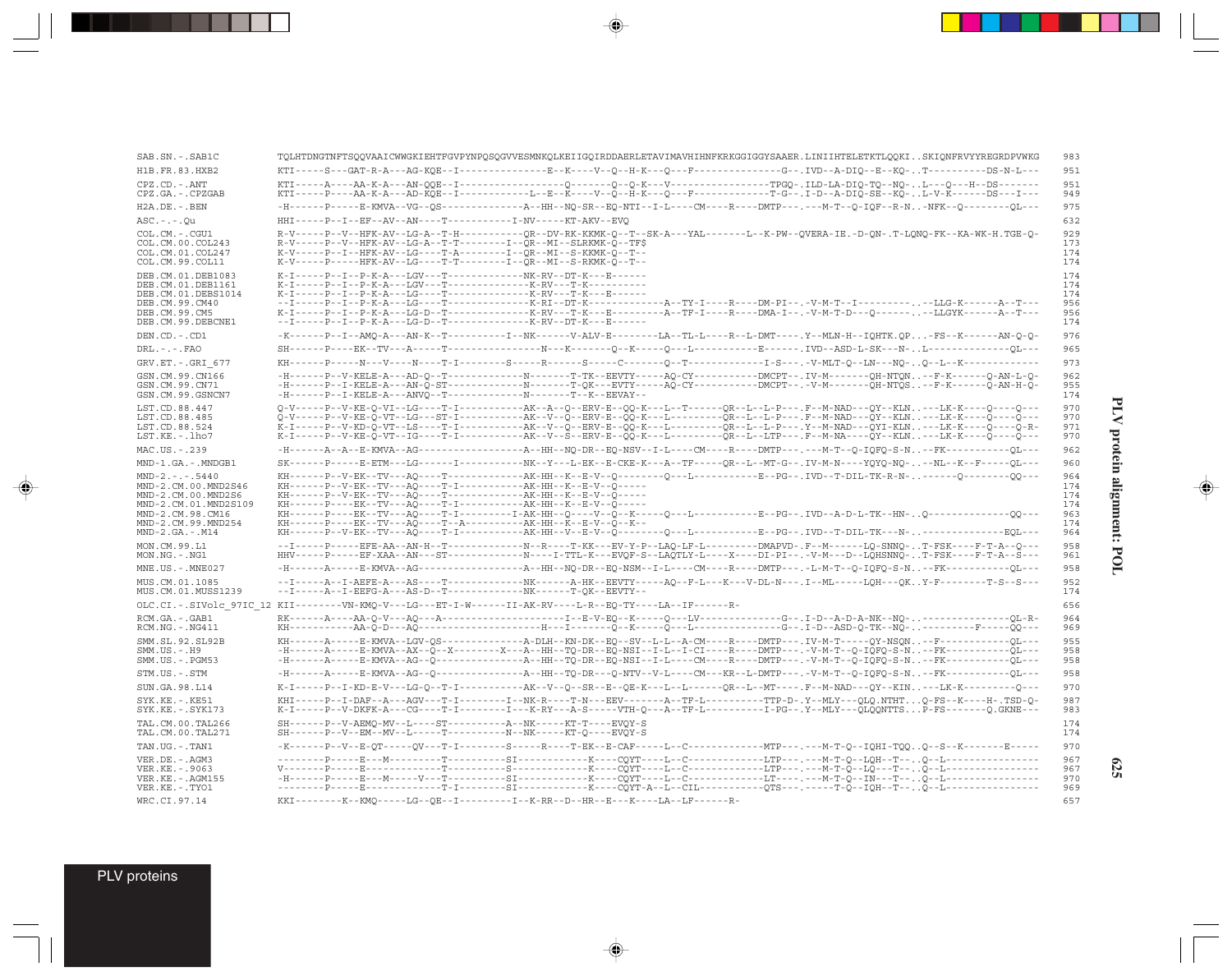| SAB.SN. - . SAB1C                                                               | Pol p31 Integrase end \<br>PAKLIWKGEGAVVIQEQG.ELKTIPRRKAKIIKDYGKALDSQAPLEGNGRTAGEVDS                                                                                                                                                                                     | 1038                         |
|---------------------------------------------------------------------------------|--------------------------------------------------------------------------------------------------------------------------------------------------------------------------------------------------------------------------------------------------------------------------|------------------------------|
| H1B.FR.83.HXB2                                                                  | ----L----------DNS.DI-VV--------R----O.M-G-DCVASRODED\$                                                                                                                                                                                                                  | 1002                         |
| $CPZ$ . $CD$ . - .ANT<br>CPZ.GA. - . CPZGAB                                     | -- 0-L --------- KD-E.-I-VV---------- E-R-K. I EDRDDLAGRO-EDS<br>--T-I----------D--.---VV---------R----O.M-G-DCVASRO-ED\$DL-\$                                                                                                                                           | 1002<br>1003                 |
| $H2A.DE. - .BEN$                                                                | -GE-L-------IVKVGT.DI-VV--------R---GR.OE---SPH---ARED.--MAC.PCOVPEIO                                                                                                                                                                                                    | 1040                         |
| COL.CM. - . CGU1                                                                | -GE-V--------RNSOGT-FVK----V--TRLOYGEDVGSENLLSNGOKEAETVKGMD\$                                                                                                                                                                                                            | 989                          |
| DEB. CM. 99. CM40<br>DEB.CM.99.CM5                                              | --T-L--------CKTEVGDI-VV-------V--E---DM--KVNTONSNE\$<br>--T-L--------CKTEVGDI-VV------V------GV--KTDTONPSE\$                                                                                                                                                            | 1006<br>1006                 |
| DEN.CD. - . CD1                                                                 | --E-L---------KT-AGDIFPV---------P-NAESRKGEONKGMDSETDI\$                                                                                                                                                                                                                 | 1030                         |
| $DRL - - -$ . $FAO$                                                             | --E-V---------K-GT.D--V---------------N.VDSHTNMESS                                                                                                                                                                                                                       | 1011                         |
| GRV.ET. - . GRI 677                                                             | --R----------K-GE.DI-VV-------------ER.KTM--EGSM--VREANKOMEGDSDLODOE\$                                                                                                                                                                                                   | 1039                         |
| GSN.CM.99.CN166<br>GSN.CM.99.CN71                                               | --V-L--------V-T-AG-II-V---------P--EA.KTE-VGGATHT-NDSEEGRLVAS<br>--V-L--------V-T-AG-II-V---------P--EA.K-E-VGSAAHTSNDREEGRMAD\$                                                                                                                                        | 1021<br>1015                 |
| LST.CD.88.447<br>LST.CD.88.485<br>LST.CD.88.524<br>$LST.KE. - Lh07$             | $-$ -O-L--------VK-GD.TIFSV------LV-----E.GPK--EGG-HN-S<br>--OIL--------VK-GD.TIFSV------LV----EGPK--EGS-DN-\$<br>--O-L--------VK-GE.NIFS-------LV----EGPK---SSMDNO\$<br>--0-L--------VK-GE.NIFSV------LV----EGPK--ESS-DN-\$                                             | 1018<br>1018<br>1019<br>1018 |
| MAC.US.-.239                                                                    | -GE-L-------ILKVGT.DI-VV-----------GG.KEV--SSHM-DT-EA.R--A--                                                                                                                                                                                                             | 1018                         |
| MND-1.GA.-.MNDGB1                                                               | $-GI-L$ --------LKY-E.-I-IV----C-------ESGKN--VN--SVS                                                                                                                                                                                                                    | 1008                         |
| $MND-2. - - - 5440$<br>MND-2.CM.98.CM16<br>$MND-2.GA.-.M14$                     | --E-----------K-GV.D--VV------------T.VDSNPHMGR\$<br>--R-----------K-GT.D--VV--------R----T.VDS-PNVEASS<br>--E-----------K-GT.D--VV---------R----T.VDSNPHMEDROETAS                                                                                                       | 1010<br>1009<br>1015         |
| MON.CM.99.L1<br>$MON.NG. - . NG1$                                               | --R-L--------KTEEGDIL-V--------P--TT.ENVGGDTNOYNLRKOD-LAN--<br>--H-L------L--KTDOG-VI-V--------RP--SK.E-VGSKPSAHOIREVDGMAD\$                                                                                                                                             | 1016<br>1019                 |
| $MNE. US.-. MNE027$                                                             | $-GE-L---I LKVGT.DI-VV------GG.KEV--SSHM-DT-EA.R--PHKISEI$$                                                                                                                                                                                                              | 1021                         |
| MUS.CM.01.1085                                                                  | --V-L-R-------KTDSG-VI-V---------P--AK.E-VGSKSDTGDLRKEDRLDN\$                                                                                                                                                                                                            | 1010                         |
| RCM.GA. - . GAB1<br>$RCM.NG. - . NG411$                                         | ---------------ETGD--VV---------E--RK.DVDSEANLAGROEEN.\$<br>------E-------D-E.D--VV----C-------RKEVDRETNMEGROEES\$                                                                                                                                                       | 1017<br>1021                 |
| SMM. SL. 92. SL92B<br>$SMM. US. - . H9$<br>$SMM.US. - . PGM53$                  | --E-L--------KVGT.-I-VV------------GR.OEMG-S-SM-DO\$KNS-ALA--<br>-GE-L-------ILKVGT.-I-VV------------GG.KE---GSH--DT-EA.R--A--<br>-GE-L-------ILKVGT.-I-VV------------GG.KE---GPH--DT-EA.R--A--                                                                          | 1011<br>1014<br>1014         |
| STM.US.-.STM                                                                    | -GE-L-------IVKVGT.DI-VV------------GG.KEV--GSH--DTREA.---A--                                                                                                                                                                                                            | 1014                         |
| SUN. GA. 98. L14                                                                | ----L---------KOGE.NILVV------LV----GESSSV-MV-\$                                                                                                                                                                                                                         | 1015                         |
| $SYK.KE. - . KE51$<br>SYK.KE. - . SYK173                                        | --S-L----------TPDOOVIAV--------SSD-ERV--GTH--ITSKSNSS<br>--R-L--------V-TEEGDIFAV--------T-H-ERM--GSHV-NDPK-D\$\$                                                                                                                                                       | 1039<br>1035                 |
| TAN.UG. - . TAN1                                                                | --T-L---------K-GE.---VV---------E--ER.KTVGDKTNM--\$                                                                                                                                                                                                                     | 1018                         |
| VER.DE. - . AGM3<br>VER. KE. - . 9063<br>VER.KE. - . AGM155<br>VER.KE. - . TYO1 | -GO-----------KGGV.---EY----------EPR.KRMGDESN---A-GADN\$<br>-- 0-----------K-GE.---IV----------- EPR. KRMGDEGNM--LRGPDNQMAR. NSQILDD\$<br>--R----------LK-GE.---VV-----------EPR.KT-GDETH---A-GSDHOMAG.DS\$<br>--O---------LKDGS.D--VV----------EPK.ORVGNEGDV--TRGSDN\$ | 1021<br>1032<br>1030<br>1023 |

 $\Rightarrow$ 

 $\Rightarrow$ 

PLV protein alignment: POL **PLV protein alignment: POL**

 $\Rightarrow$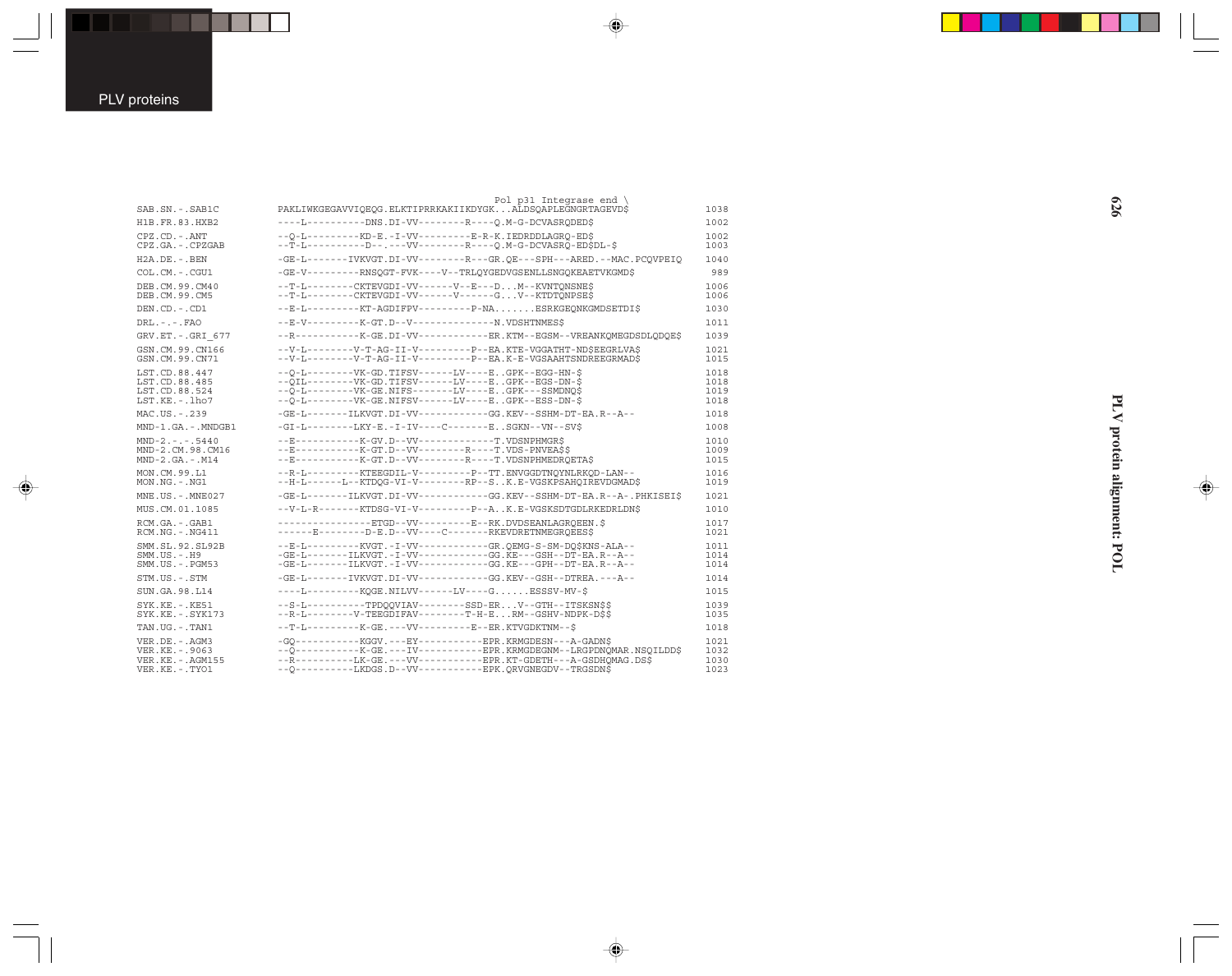| MEKHWIVRPLWKVTGGOOERWTSLVKYHMHVS.KOCVHW.RYTPH.TKIRWNW.YSYOEWVIPLKD.GALIKVT.NYWH.LTPEKGWLETYA<br>SAB.SN. - . SAB1C<br>85<br>$- \ldots \ldots \ldots \ldots \ldots \ldots \vdots$ $\text{NR-O-MI} \ldots \text{V-O-DRM} \ldots \text{RRT-K---H--Y--} \ldots \text{GRARG--} \ldots \text{RFR--} \ldots \text{YESPHP} \ldots \text{RISS--VH---G\_} \ldots \text{D-R} \ldots \text{L=ITT--GLH-G-RD-H} \ldots \ldots \ldots \ldots \ldots \ldots \ldots \ldots \ldots \ldots \text{RHS--} \ldots \text{RHS--} \ldots \text{RHS--} \ldots \text{RHS--} \ldots \text{RHS--} \ldots \text{RHS--} \$<br>H1B.FR.83.HXB2<br>80<br>CPZ.CD. - . CPZANT<br>74<br>CPZ.GA. - . CPZGAB<br>81<br>$- \ldots \ldots \ldots \ldots \ldots \text{EEDRN} - - \text{V} - \ldots \ldots \text{T-R-P-R} \ldots \text{M-K-HA---LKYRT. -DLEEVRYVPH- \ldots \text{VG-A}- \text{WTCSRVIF--Q}. - \text{KSHLEIQA--N.------SSH- \ldots \ldots \ldots \ldots \ldots \ldots$<br>$H2A.DE. -.BEN$<br>86<br>---M-A--I.CYPMG-RKPKPLRE-I-KOFPE-QYYYLGKTESPE-.-TEGKIEFY-G.SAIKLSII-LGT---DRYHRGPPV<br>COL.CM. - . COLCGU1<br>80<br>86<br>DEB.CM40<br>--E---LTHKIPVNKLDKWCSAIKR.G--KT-ELQAIK.WIH-YELRRAF-TQTKI-F-VTEEG--VVEIFWS-A-----MPSM-V<br>DEB.CM5<br>86<br>-.QNLGRENRT-E----LTYKIGETKLEHWMSTLKSIIYKTNELKGTVIIPHFR-T-E-.-TMTKIH---R-AYMEVKL---.------Y-SQV-ISIAYV<br>98<br>DEN.CD. -. CD1<br>$DRL - - - FAO$<br>---M---I-T-R-ERYMV---N--C---K-KGE-YLER-HYAPHFOCS.G-.WTHSO-T--F-.DKSK.I-VTVL-N.---D----SK--I<br>86<br>-ER--O----VV-R-SER-IS--RGI-T-KIRNK.OLPWEYRH-WOVOWOF-T-SOFI---SKDDYIEVNI-HN.----R---SS<br>83<br>GRV.ET. - . GRI 677<br>-ERORO-M-V-O-IOIM-ERKVD.-LLRATK-HIWSGKTPFV-VH-YOLOHORFTONKIRLAMDTRKVGEE.VEATY.IEIT.IL-DT-S.HGPASLSRSTYYOOAVI<br>GSN.CM.99.CM166<br>103<br>-ERORO-M-V-O-IOVM-ERKV-.-LIRATK-HIWSGKTPFV-IH-YOLOHORFTONKIRLA-DTROVGEE.VEATY.IEIT.IL-DT-S.HGPASLSRSTYYOOAVT<br>GSN.CM.99.CM71<br>103<br>LST.CD.88.SIVlhoest447<br>82<br>LST.CD.88.SIVlhoest485<br>-ERDOR.---VA-IT-RNLI-KFLDIRRA-KET-VDWVSLHGT.GVG-EF.-T-NKI----EIGTL.-VRC-A-L.AAGR--ISOW-<br>82<br>LST.CD.88.SIVlhoest524<br>82<br>$- \ldots \ldots \ldots \ldots \ldots \text{ERDOR.}--V \ldots \ldots \text{A-IT-RS.}\ldots \text{LI-KFLDI-RLNT.}\ldots \text{EAKENWVGL.}\ldots \text{HGT. GVG-EF.}-\text{T-HKL---E.}\ldots \text{GSTL.-VRL-A-L.}\text{AAGR--ISOW--}\ldots \ldots \ldots \ldots \ldots \ldots \ldots \ldots \ldots \text{A-IT-RS.}\ldots \text{HGT.}\ldots \text{HGT.}\ldots \text{HGT.}\ldots \text{HST-L.}\ldots \text{HST-L.}\ldots \text{HST-L.}\ldots \text{HST-L.$<br>LST.KE. - . SIVlhoest<br>82<br>MAC.US.-.MM239<br>86<br>$\verb --{\dots}  \verb ERVER---LT---SSORI-K-HW--RRO-A \verb MAXRNNEEG.CW--YPHEMANNEWYTCSKVVIIIN$<br>65<br>MND-1.GA.-.MNDGB1<br>87<br>$MND-2. - - - 5440$<br>MND-2.CM.98.98CM16<br>86<br>MND-2.GA.-.MND14CG<br>86<br>86<br>MNE.US.-.MNE027<br>MON.CM.-.SIVmon 99CMCML1 -APR-M-V-T-TNIISESKMD.-LIRCTKWHILTGSAPFV-VH-YOLH-ORF-ONKIKL--DLGITOEGESWATY.LEIT.IY-DL-N.VGPSALSPTVYNKOAYT<br>102<br>-APR-M-V-S-VHIRSERWM-.-LIRATKYNIYTGKVPFV-VH-YQLTHQRF-QCKIKL--EMGITQXXEQWATY.XEIT.IL-DX-N.VGPASLSPSVKWKQAYI<br>MON.NG.-.NG1<br>102<br>MUS.CM.-.SIVmus 01CM1085 -APR-M-V-S-IOETSERKID.-IIRATKYYILSGRAAFT-VH-YOLYHORF-OSKIR---TONTRESGAVESTY.IELT.VL-DV-N.VGPASCSKSTWWKOSFI<br>102<br>RCM.GA. - . GAB1<br>87<br>RCM.GB1c1<br>$\circ$<br>RCM.GB1c3<br>$^{\circ}$<br>-A--R--E--I---DRRKV-O-H------OYKGK-EAKD-EYVPHF-VP-G-.W-RS-VH---G.NNTK.IKVTT--SL.-I------.GTYG<br>RCM.NG. - . RCMNG411<br>87<br>SMM. FGB<br>86<br>-EEG-R-VAV-V-RISRRIV---H-CI-F-KYKT.RELEKACYVPH--VG-A-.-TASRVIF--EEGSHLEVOV--N.--------SS--<br>SMM. SL. 92. SL92B<br>87<br>SMM.US.-.SIVSMMH9<br>86<br>-EE--N---V-T--IP-RL-K-H--I--LKFRT.-DLOKACYVPH--VG-A-.WTCSRVIF--RDESHLEVOG--N.-A------S---<br>SMM.US.-.SMMPGM<br>86<br>-EE--R---V-T-RIP-RL---H--I-HLKYNT.-ELSKACYVPH--VG-A-.WTCSRVIF--O-EAHLEVOG--N.--------SE--<br>STM.US.-.STM<br>86<br>-EENPPOWRWWDEREW-DRROYKI.VRIV-LIDRIAV-KFLD-RRM-RETKDDWVSMYGT.GTG-E-.-T-NKII--VTYGTV.-VRI-G-L.--A--LINOWG<br>99<br>SUN.GA.98.SIVSUN<br>SYK.KE. - . SYK173<br>$-1, \ldots, \ldots, \ldots, -E---V-TWRMTPROIDR \ldots L-HIIKT .H--KS \ldots, -ELEXAT . -KH-Y. Q-E-O-1-F-CO-T--VG \ldots DGTIWITF-HNLA .--R---HMOGI \ldots, \ldots, \ldots, \ldots, \ldots$<br>85<br>$- \ldots \ldots \ldots \ldots \ldots - E---VLTWKLHPNOIDK \ldots M-HILKV.H--KS \ldots \ldots -LEKAT \ldots HH-Y.O-T-E-. WTRAO-E--VG \ldots OGVLIIKF-HNLT.---L-R-EGV \ldots \ldots \ldots \ldots \ldots \ldots \ldots$<br>SYK-KE51<br>85<br>-ER--L-VT-LT-R-S-EHIDK-KGI-----R.NRLOD-TYLMHYOCG-A-.-TCSRFL---G-EGKI-VDC---.----O---S---<br>TAN.UG. - TAN1<br>85<br>$- N \ldots \ldots \ldots \ldots Q \cdot - E - V M - V \ldots \cdot T \cdot - - P E E \ldots \text{LITK-QGI-R-W-}\ldots R \cdot \text{TRKLD-KYRMHY} \ldots Q \cdot T \cdot A \cdot \ldots \cdot \text{MRSYE---G} \ldots Q \text{HGSIHVDL---}\ldots \cdot \text{N-1} \cdot \text{N-1} \cdot \text{N-1} \cdot \text{N-1} \cdot \text{N-1} \cdot \text{N-1} \cdot \text{N-1} \cdot \text{N-1} \cdot \text{N-1} \cdot \text{N-1} \cdot \text{N-1} \cdot \text{N-$<br>85<br>VER.DE. - . AGM3<br>-S0----WM-LT---OEEVITK-OGI-R-W-N.-RNLK-EYKMHY0-T-A-.-TMSRY----PSGEIHVDI---.-A-KO---S---<br>85<br>VER. KE. - . AGM155<br>VER.KE. - . AGM VER 9063<br>85<br>$-N$ PN-E-VM-VT---P-DLITK-OGI-R-W-R.ORNLK-NY-MHYO-T-A-.-TMSRY---IGKHGEICVDL---.----O---S---<br>85<br>VER.KE. - . TYO1 |  |  |
|----------------------------------------------------------------------------------------------------------------------------------------------------------------------------------------------------------------------------------------------------------------------------------------------------------------------------------------------------------------------------------------------------------------------------------------------------------------------------------------------------------------------------------------------------------------------------------------------------------------------------------------------------------------------------------------------------------------------------------------------------------------------------------------------------------------------------------------------------------------------------------------------------------------------------------------------------------------------------------------------------------------------------------------------------------------------------------------------------------------------------------------------------------------------------------------------------------------------------------------------------------------------------------------------------------------------------------------------------------------------------------------------------------------------------------------------------------------------------------------------------------------------------------------------------------------------------------------------------------------------------------------------------------------------------------------------------------------------------------------------------------------------------------------------------------------------------------------------------------------------------------------------------------------------------------------------------------------------------------------------------------------------------------------------------------------------------------------------------------------------------------------------------------------------------------------------------------------------------------------------------------------------------------------------------------------------------------------------------------------------------------------------------------------------------------------------------------------------------------------------------------------------------------------------------------------------------------------------------------------------------------------------------------------------------------------------------------------------------------------------------------------------------------------------------------------------------------------------------------------------------------------------------------------------------------------------------------------------------------------------------------------------------------------------------------------------------------------------------------------------------------------------------------------------------------------------------------------------------------------------------------------------------------------------------------------------------------------------------------------------------------------------------------------------------------------------------------------------------------------------------------------------------------------------------------------------------------------------------------------------------------------------------------------------------------------------------------------------------------------------------------------------------------------------------------------------------------------------------------------------------------------------------------------------------------------------------------------------------------------------------------------------------------------------------------------------------------------------------------------------------------------------------------------------------------------------------------------------------------------------------------------------------------------------------------------------------------------------------------------------------------------------------------------------------------------------------------------------------------------------------------------------------------------------------------------------------------------------------------------------------------------------------------------------------------------------------------------------------------------------------------------------------------------------------------------------------------------------------------------------------------------------------------------------------------------------------------------------------------------------------------------------------------------------------------------------------------------------------------------------------------------------------------------------------------------------------------------------------------------------------------------------------------------------------------------------------------------------------------------------------------------------------------------------------|--|--|
|                                                                                                                                                                                                                                                                                                                                                                                                                                                                                                                                                                                                                                                                                                                                                                                                                                                                                                                                                                                                                                                                                                                                                                                                                                                                                                                                                                                                                                                                                                                                                                                                                                                                                                                                                                                                                                                                                                                                                                                                                                                                                                                                                                                                                                                                                                                                                                                                                                                                                                                                                                                                                                                                                                                                                                                                                                                                                                                                                                                                                                                                                                                                                                                                                                                                                                                                                                                                                                                                                                                                                                                                                                                                                                                                                                                                                                                                                                                                                                                                                                                                                                                                                                                                                                                                                                                                                                                                                                                                                                                                                                                                                                                                                                                                                                                                                                                                                                                                                                                                                                                                                                                                                                                                                                                                                                                                                                                                                            |  |  |
|                                                                                                                                                                                                                                                                                                                                                                                                                                                                                                                                                                                                                                                                                                                                                                                                                                                                                                                                                                                                                                                                                                                                                                                                                                                                                                                                                                                                                                                                                                                                                                                                                                                                                                                                                                                                                                                                                                                                                                                                                                                                                                                                                                                                                                                                                                                                                                                                                                                                                                                                                                                                                                                                                                                                                                                                                                                                                                                                                                                                                                                                                                                                                                                                                                                                                                                                                                                                                                                                                                                                                                                                                                                                                                                                                                                                                                                                                                                                                                                                                                                                                                                                                                                                                                                                                                                                                                                                                                                                                                                                                                                                                                                                                                                                                                                                                                                                                                                                                                                                                                                                                                                                                                                                                                                                                                                                                                                                                            |  |  |
|                                                                                                                                                                                                                                                                                                                                                                                                                                                                                                                                                                                                                                                                                                                                                                                                                                                                                                                                                                                                                                                                                                                                                                                                                                                                                                                                                                                                                                                                                                                                                                                                                                                                                                                                                                                                                                                                                                                                                                                                                                                                                                                                                                                                                                                                                                                                                                                                                                                                                                                                                                                                                                                                                                                                                                                                                                                                                                                                                                                                                                                                                                                                                                                                                                                                                                                                                                                                                                                                                                                                                                                                                                                                                                                                                                                                                                                                                                                                                                                                                                                                                                                                                                                                                                                                                                                                                                                                                                                                                                                                                                                                                                                                                                                                                                                                                                                                                                                                                                                                                                                                                                                                                                                                                                                                                                                                                                                                                            |  |  |
|                                                                                                                                                                                                                                                                                                                                                                                                                                                                                                                                                                                                                                                                                                                                                                                                                                                                                                                                                                                                                                                                                                                                                                                                                                                                                                                                                                                                                                                                                                                                                                                                                                                                                                                                                                                                                                                                                                                                                                                                                                                                                                                                                                                                                                                                                                                                                                                                                                                                                                                                                                                                                                                                                                                                                                                                                                                                                                                                                                                                                                                                                                                                                                                                                                                                                                                                                                                                                                                                                                                                                                                                                                                                                                                                                                                                                                                                                                                                                                                                                                                                                                                                                                                                                                                                                                                                                                                                                                                                                                                                                                                                                                                                                                                                                                                                                                                                                                                                                                                                                                                                                                                                                                                                                                                                                                                                                                                                                            |  |  |
|                                                                                                                                                                                                                                                                                                                                                                                                                                                                                                                                                                                                                                                                                                                                                                                                                                                                                                                                                                                                                                                                                                                                                                                                                                                                                                                                                                                                                                                                                                                                                                                                                                                                                                                                                                                                                                                                                                                                                                                                                                                                                                                                                                                                                                                                                                                                                                                                                                                                                                                                                                                                                                                                                                                                                                                                                                                                                                                                                                                                                                                                                                                                                                                                                                                                                                                                                                                                                                                                                                                                                                                                                                                                                                                                                                                                                                                                                                                                                                                                                                                                                                                                                                                                                                                                                                                                                                                                                                                                                                                                                                                                                                                                                                                                                                                                                                                                                                                                                                                                                                                                                                                                                                                                                                                                                                                                                                                                                            |  |  |
|                                                                                                                                                                                                                                                                                                                                                                                                                                                                                                                                                                                                                                                                                                                                                                                                                                                                                                                                                                                                                                                                                                                                                                                                                                                                                                                                                                                                                                                                                                                                                                                                                                                                                                                                                                                                                                                                                                                                                                                                                                                                                                                                                                                                                                                                                                                                                                                                                                                                                                                                                                                                                                                                                                                                                                                                                                                                                                                                                                                                                                                                                                                                                                                                                                                                                                                                                                                                                                                                                                                                                                                                                                                                                                                                                                                                                                                                                                                                                                                                                                                                                                                                                                                                                                                                                                                                                                                                                                                                                                                                                                                                                                                                                                                                                                                                                                                                                                                                                                                                                                                                                                                                                                                                                                                                                                                                                                                                                            |  |  |
|                                                                                                                                                                                                                                                                                                                                                                                                                                                                                                                                                                                                                                                                                                                                                                                                                                                                                                                                                                                                                                                                                                                                                                                                                                                                                                                                                                                                                                                                                                                                                                                                                                                                                                                                                                                                                                                                                                                                                                                                                                                                                                                                                                                                                                                                                                                                                                                                                                                                                                                                                                                                                                                                                                                                                                                                                                                                                                                                                                                                                                                                                                                                                                                                                                                                                                                                                                                                                                                                                                                                                                                                                                                                                                                                                                                                                                                                                                                                                                                                                                                                                                                                                                                                                                                                                                                                                                                                                                                                                                                                                                                                                                                                                                                                                                                                                                                                                                                                                                                                                                                                                                                                                                                                                                                                                                                                                                                                                            |  |  |
|                                                                                                                                                                                                                                                                                                                                                                                                                                                                                                                                                                                                                                                                                                                                                                                                                                                                                                                                                                                                                                                                                                                                                                                                                                                                                                                                                                                                                                                                                                                                                                                                                                                                                                                                                                                                                                                                                                                                                                                                                                                                                                                                                                                                                                                                                                                                                                                                                                                                                                                                                                                                                                                                                                                                                                                                                                                                                                                                                                                                                                                                                                                                                                                                                                                                                                                                                                                                                                                                                                                                                                                                                                                                                                                                                                                                                                                                                                                                                                                                                                                                                                                                                                                                                                                                                                                                                                                                                                                                                                                                                                                                                                                                                                                                                                                                                                                                                                                                                                                                                                                                                                                                                                                                                                                                                                                                                                                                                            |  |  |
|                                                                                                                                                                                                                                                                                                                                                                                                                                                                                                                                                                                                                                                                                                                                                                                                                                                                                                                                                                                                                                                                                                                                                                                                                                                                                                                                                                                                                                                                                                                                                                                                                                                                                                                                                                                                                                                                                                                                                                                                                                                                                                                                                                                                                                                                                                                                                                                                                                                                                                                                                                                                                                                                                                                                                                                                                                                                                                                                                                                                                                                                                                                                                                                                                                                                                                                                                                                                                                                                                                                                                                                                                                                                                                                                                                                                                                                                                                                                                                                                                                                                                                                                                                                                                                                                                                                                                                                                                                                                                                                                                                                                                                                                                                                                                                                                                                                                                                                                                                                                                                                                                                                                                                                                                                                                                                                                                                                                                            |  |  |
|                                                                                                                                                                                                                                                                                                                                                                                                                                                                                                                                                                                                                                                                                                                                                                                                                                                                                                                                                                                                                                                                                                                                                                                                                                                                                                                                                                                                                                                                                                                                                                                                                                                                                                                                                                                                                                                                                                                                                                                                                                                                                                                                                                                                                                                                                                                                                                                                                                                                                                                                                                                                                                                                                                                                                                                                                                                                                                                                                                                                                                                                                                                                                                                                                                                                                                                                                                                                                                                                                                                                                                                                                                                                                                                                                                                                                                                                                                                                                                                                                                                                                                                                                                                                                                                                                                                                                                                                                                                                                                                                                                                                                                                                                                                                                                                                                                                                                                                                                                                                                                                                                                                                                                                                                                                                                                                                                                                                                            |  |  |
|                                                                                                                                                                                                                                                                                                                                                                                                                                                                                                                                                                                                                                                                                                                                                                                                                                                                                                                                                                                                                                                                                                                                                                                                                                                                                                                                                                                                                                                                                                                                                                                                                                                                                                                                                                                                                                                                                                                                                                                                                                                                                                                                                                                                                                                                                                                                                                                                                                                                                                                                                                                                                                                                                                                                                                                                                                                                                                                                                                                                                                                                                                                                                                                                                                                                                                                                                                                                                                                                                                                                                                                                                                                                                                                                                                                                                                                                                                                                                                                                                                                                                                                                                                                                                                                                                                                                                                                                                                                                                                                                                                                                                                                                                                                                                                                                                                                                                                                                                                                                                                                                                                                                                                                                                                                                                                                                                                                                                            |  |  |
|                                                                                                                                                                                                                                                                                                                                                                                                                                                                                                                                                                                                                                                                                                                                                                                                                                                                                                                                                                                                                                                                                                                                                                                                                                                                                                                                                                                                                                                                                                                                                                                                                                                                                                                                                                                                                                                                                                                                                                                                                                                                                                                                                                                                                                                                                                                                                                                                                                                                                                                                                                                                                                                                                                                                                                                                                                                                                                                                                                                                                                                                                                                                                                                                                                                                                                                                                                                                                                                                                                                                                                                                                                                                                                                                                                                                                                                                                                                                                                                                                                                                                                                                                                                                                                                                                                                                                                                                                                                                                                                                                                                                                                                                                                                                                                                                                                                                                                                                                                                                                                                                                                                                                                                                                                                                                                                                                                                                                            |  |  |
|                                                                                                                                                                                                                                                                                                                                                                                                                                                                                                                                                                                                                                                                                                                                                                                                                                                                                                                                                                                                                                                                                                                                                                                                                                                                                                                                                                                                                                                                                                                                                                                                                                                                                                                                                                                                                                                                                                                                                                                                                                                                                                                                                                                                                                                                                                                                                                                                                                                                                                                                                                                                                                                                                                                                                                                                                                                                                                                                                                                                                                                                                                                                                                                                                                                                                                                                                                                                                                                                                                                                                                                                                                                                                                                                                                                                                                                                                                                                                                                                                                                                                                                                                                                                                                                                                                                                                                                                                                                                                                                                                                                                                                                                                                                                                                                                                                                                                                                                                                                                                                                                                                                                                                                                                                                                                                                                                                                                                            |  |  |
|                                                                                                                                                                                                                                                                                                                                                                                                                                                                                                                                                                                                                                                                                                                                                                                                                                                                                                                                                                                                                                                                                                                                                                                                                                                                                                                                                                                                                                                                                                                                                                                                                                                                                                                                                                                                                                                                                                                                                                                                                                                                                                                                                                                                                                                                                                                                                                                                                                                                                                                                                                                                                                                                                                                                                                                                                                                                                                                                                                                                                                                                                                                                                                                                                                                                                                                                                                                                                                                                                                                                                                                                                                                                                                                                                                                                                                                                                                                                                                                                                                                                                                                                                                                                                                                                                                                                                                                                                                                                                                                                                                                                                                                                                                                                                                                                                                                                                                                                                                                                                                                                                                                                                                                                                                                                                                                                                                                                                            |  |  |
|                                                                                                                                                                                                                                                                                                                                                                                                                                                                                                                                                                                                                                                                                                                                                                                                                                                                                                                                                                                                                                                                                                                                                                                                                                                                                                                                                                                                                                                                                                                                                                                                                                                                                                                                                                                                                                                                                                                                                                                                                                                                                                                                                                                                                                                                                                                                                                                                                                                                                                                                                                                                                                                                                                                                                                                                                                                                                                                                                                                                                                                                                                                                                                                                                                                                                                                                                                                                                                                                                                                                                                                                                                                                                                                                                                                                                                                                                                                                                                                                                                                                                                                                                                                                                                                                                                                                                                                                                                                                                                                                                                                                                                                                                                                                                                                                                                                                                                                                                                                                                                                                                                                                                                                                                                                                                                                                                                                                                            |  |  |
|                                                                                                                                                                                                                                                                                                                                                                                                                                                                                                                                                                                                                                                                                                                                                                                                                                                                                                                                                                                                                                                                                                                                                                                                                                                                                                                                                                                                                                                                                                                                                                                                                                                                                                                                                                                                                                                                                                                                                                                                                                                                                                                                                                                                                                                                                                                                                                                                                                                                                                                                                                                                                                                                                                                                                                                                                                                                                                                                                                                                                                                                                                                                                                                                                                                                                                                                                                                                                                                                                                                                                                                                                                                                                                                                                                                                                                                                                                                                                                                                                                                                                                                                                                                                                                                                                                                                                                                                                                                                                                                                                                                                                                                                                                                                                                                                                                                                                                                                                                                                                                                                                                                                                                                                                                                                                                                                                                                                                            |  |  |
|                                                                                                                                                                                                                                                                                                                                                                                                                                                                                                                                                                                                                                                                                                                                                                                                                                                                                                                                                                                                                                                                                                                                                                                                                                                                                                                                                                                                                                                                                                                                                                                                                                                                                                                                                                                                                                                                                                                                                                                                                                                                                                                                                                                                                                                                                                                                                                                                                                                                                                                                                                                                                                                                                                                                                                                                                                                                                                                                                                                                                                                                                                                                                                                                                                                                                                                                                                                                                                                                                                                                                                                                                                                                                                                                                                                                                                                                                                                                                                                                                                                                                                                                                                                                                                                                                                                                                                                                                                                                                                                                                                                                                                                                                                                                                                                                                                                                                                                                                                                                                                                                                                                                                                                                                                                                                                                                                                                                                            |  |  |
|                                                                                                                                                                                                                                                                                                                                                                                                                                                                                                                                                                                                                                                                                                                                                                                                                                                                                                                                                                                                                                                                                                                                                                                                                                                                                                                                                                                                                                                                                                                                                                                                                                                                                                                                                                                                                                                                                                                                                                                                                                                                                                                                                                                                                                                                                                                                                                                                                                                                                                                                                                                                                                                                                                                                                                                                                                                                                                                                                                                                                                                                                                                                                                                                                                                                                                                                                                                                                                                                                                                                                                                                                                                                                                                                                                                                                                                                                                                                                                                                                                                                                                                                                                                                                                                                                                                                                                                                                                                                                                                                                                                                                                                                                                                                                                                                                                                                                                                                                                                                                                                                                                                                                                                                                                                                                                                                                                                                                            |  |  |
|                                                                                                                                                                                                                                                                                                                                                                                                                                                                                                                                                                                                                                                                                                                                                                                                                                                                                                                                                                                                                                                                                                                                                                                                                                                                                                                                                                                                                                                                                                                                                                                                                                                                                                                                                                                                                                                                                                                                                                                                                                                                                                                                                                                                                                                                                                                                                                                                                                                                                                                                                                                                                                                                                                                                                                                                                                                                                                                                                                                                                                                                                                                                                                                                                                                                                                                                                                                                                                                                                                                                                                                                                                                                                                                                                                                                                                                                                                                                                                                                                                                                                                                                                                                                                                                                                                                                                                                                                                                                                                                                                                                                                                                                                                                                                                                                                                                                                                                                                                                                                                                                                                                                                                                                                                                                                                                                                                                                                            |  |  |
|                                                                                                                                                                                                                                                                                                                                                                                                                                                                                                                                                                                                                                                                                                                                                                                                                                                                                                                                                                                                                                                                                                                                                                                                                                                                                                                                                                                                                                                                                                                                                                                                                                                                                                                                                                                                                                                                                                                                                                                                                                                                                                                                                                                                                                                                                                                                                                                                                                                                                                                                                                                                                                                                                                                                                                                                                                                                                                                                                                                                                                                                                                                                                                                                                                                                                                                                                                                                                                                                                                                                                                                                                                                                                                                                                                                                                                                                                                                                                                                                                                                                                                                                                                                                                                                                                                                                                                                                                                                                                                                                                                                                                                                                                                                                                                                                                                                                                                                                                                                                                                                                                                                                                                                                                                                                                                                                                                                                                            |  |  |
|                                                                                                                                                                                                                                                                                                                                                                                                                                                                                                                                                                                                                                                                                                                                                                                                                                                                                                                                                                                                                                                                                                                                                                                                                                                                                                                                                                                                                                                                                                                                                                                                                                                                                                                                                                                                                                                                                                                                                                                                                                                                                                                                                                                                                                                                                                                                                                                                                                                                                                                                                                                                                                                                                                                                                                                                                                                                                                                                                                                                                                                                                                                                                                                                                                                                                                                                                                                                                                                                                                                                                                                                                                                                                                                                                                                                                                                                                                                                                                                                                                                                                                                                                                                                                                                                                                                                                                                                                                                                                                                                                                                                                                                                                                                                                                                                                                                                                                                                                                                                                                                                                                                                                                                                                                                                                                                                                                                                                            |  |  |
|                                                                                                                                                                                                                                                                                                                                                                                                                                                                                                                                                                                                                                                                                                                                                                                                                                                                                                                                                                                                                                                                                                                                                                                                                                                                                                                                                                                                                                                                                                                                                                                                                                                                                                                                                                                                                                                                                                                                                                                                                                                                                                                                                                                                                                                                                                                                                                                                                                                                                                                                                                                                                                                                                                                                                                                                                                                                                                                                                                                                                                                                                                                                                                                                                                                                                                                                                                                                                                                                                                                                                                                                                                                                                                                                                                                                                                                                                                                                                                                                                                                                                                                                                                                                                                                                                                                                                                                                                                                                                                                                                                                                                                                                                                                                                                                                                                                                                                                                                                                                                                                                                                                                                                                                                                                                                                                                                                                                                            |  |  |
|                                                                                                                                                                                                                                                                                                                                                                                                                                                                                                                                                                                                                                                                                                                                                                                                                                                                                                                                                                                                                                                                                                                                                                                                                                                                                                                                                                                                                                                                                                                                                                                                                                                                                                                                                                                                                                                                                                                                                                                                                                                                                                                                                                                                                                                                                                                                                                                                                                                                                                                                                                                                                                                                                                                                                                                                                                                                                                                                                                                                                                                                                                                                                                                                                                                                                                                                                                                                                                                                                                                                                                                                                                                                                                                                                                                                                                                                                                                                                                                                                                                                                                                                                                                                                                                                                                                                                                                                                                                                                                                                                                                                                                                                                                                                                                                                                                                                                                                                                                                                                                                                                                                                                                                                                                                                                                                                                                                                                            |  |  |
|                                                                                                                                                                                                                                                                                                                                                                                                                                                                                                                                                                                                                                                                                                                                                                                                                                                                                                                                                                                                                                                                                                                                                                                                                                                                                                                                                                                                                                                                                                                                                                                                                                                                                                                                                                                                                                                                                                                                                                                                                                                                                                                                                                                                                                                                                                                                                                                                                                                                                                                                                                                                                                                                                                                                                                                                                                                                                                                                                                                                                                                                                                                                                                                                                                                                                                                                                                                                                                                                                                                                                                                                                                                                                                                                                                                                                                                                                                                                                                                                                                                                                                                                                                                                                                                                                                                                                                                                                                                                                                                                                                                                                                                                                                                                                                                                                                                                                                                                                                                                                                                                                                                                                                                                                                                                                                                                                                                                                            |  |  |
|                                                                                                                                                                                                                                                                                                                                                                                                                                                                                                                                                                                                                                                                                                                                                                                                                                                                                                                                                                                                                                                                                                                                                                                                                                                                                                                                                                                                                                                                                                                                                                                                                                                                                                                                                                                                                                                                                                                                                                                                                                                                                                                                                                                                                                                                                                                                                                                                                                                                                                                                                                                                                                                                                                                                                                                                                                                                                                                                                                                                                                                                                                                                                                                                                                                                                                                                                                                                                                                                                                                                                                                                                                                                                                                                                                                                                                                                                                                                                                                                                                                                                                                                                                                                                                                                                                                                                                                                                                                                                                                                                                                                                                                                                                                                                                                                                                                                                                                                                                                                                                                                                                                                                                                                                                                                                                                                                                                                                            |  |  |
|                                                                                                                                                                                                                                                                                                                                                                                                                                                                                                                                                                                                                                                                                                                                                                                                                                                                                                                                                                                                                                                                                                                                                                                                                                                                                                                                                                                                                                                                                                                                                                                                                                                                                                                                                                                                                                                                                                                                                                                                                                                                                                                                                                                                                                                                                                                                                                                                                                                                                                                                                                                                                                                                                                                                                                                                                                                                                                                                                                                                                                                                                                                                                                                                                                                                                                                                                                                                                                                                                                                                                                                                                                                                                                                                                                                                                                                                                                                                                                                                                                                                                                                                                                                                                                                                                                                                                                                                                                                                                                                                                                                                                                                                                                                                                                                                                                                                                                                                                                                                                                                                                                                                                                                                                                                                                                                                                                                                                            |  |  |

 $\begin{picture}(20,5) \put(0,0){\vector(0,1){10}} \put(15,0){\vector(0,1){10}} \put(15,0){\vector(0,1){10}} \put(15,0){\vector(0,1){10}} \put(15,0){\vector(0,1){10}} \put(15,0){\vector(0,1){10}} \put(15,0){\vector(0,1){10}} \put(15,0){\vector(0,1){10}} \put(15,0){\vector(0,1){10}} \put(15,0){\vector(0,1){10}} \put(15,0){\vector(0,1){10}} \put(15,0){\vector(0,$ 

 $\spadesuit$ 

 $\overline{\phantom{0}}$ 

▊

### PLV proteins

 $\overline{\blacklozenge}$ 

 $\frac{1}{\sqrt{2}}$ 

--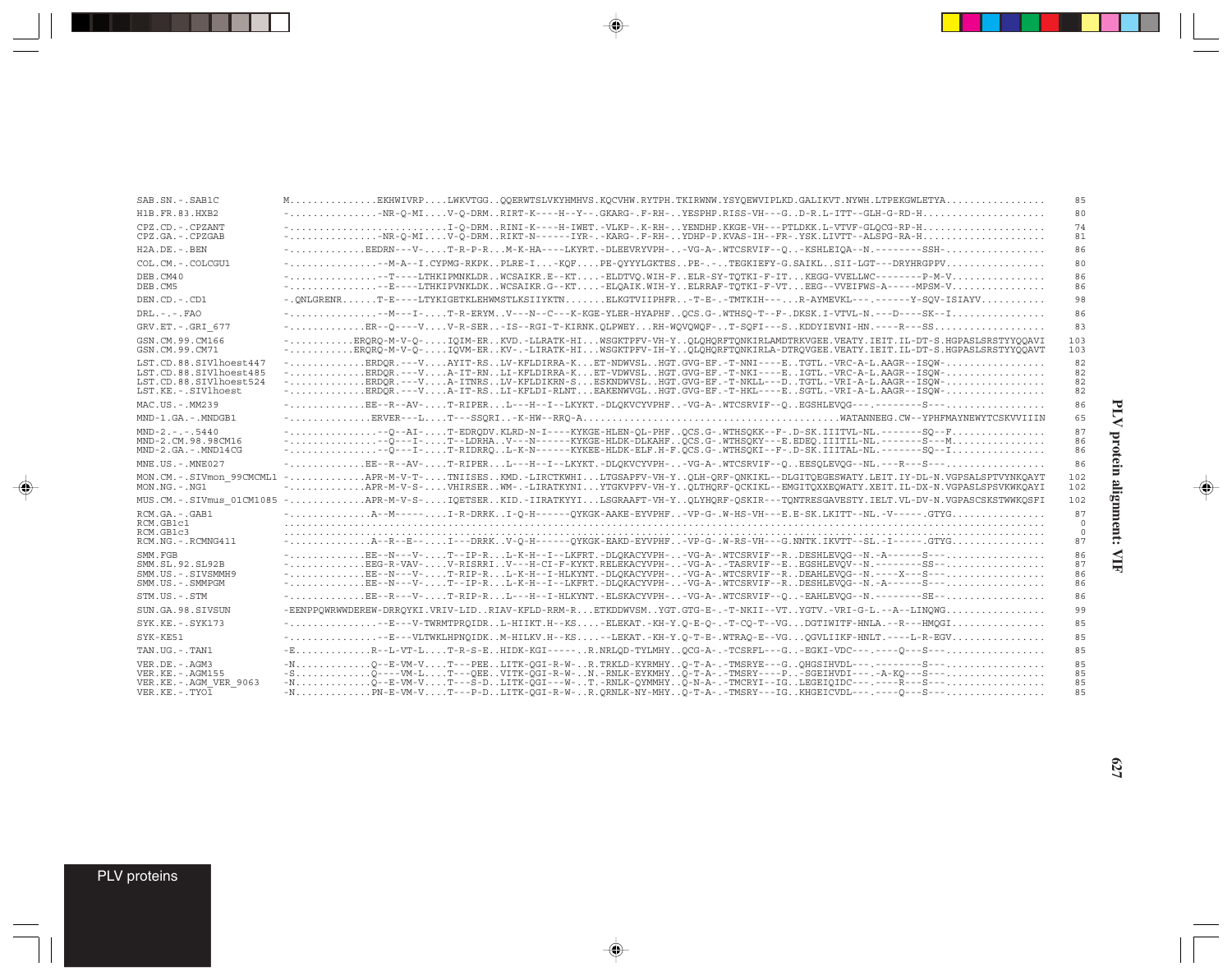|                                                                                                     | phosphorylation site<br>involved in inhibition of APOBEC 3G<br>$\vert - \vert$<br>Thr96<br>Cys114<br>Cvs133                                                                                                                                                                                                                                                                                                                                                                                                                                      |                          |
|-----------------------------------------------------------------------------------------------------|--------------------------------------------------------------------------------------------------------------------------------------------------------------------------------------------------------------------------------------------------------------------------------------------------------------------------------------------------------------------------------------------------------------------------------------------------------------------------------------------------------------------------------------------------|--------------------------|
| SAB.SN. - . SAB1C                                                                                   | $\ldots \ldots \ldots \ldots \ldots \ldots \ldots \ldots \ldots$ . TGIGYSKGEWF. TELDPWTADHIIHWSYFPCFTDRA. VOOAIRGEKYLW. CKHOVGHOPTGOVPSLOYLALRVYTNGLRRVAPTSRRGS                                                                                                                                                                                                                                                                                                                                                                                  | 171                      |
| H1B.FR.83.HXB2                                                                                      |                                                                                                                                                                                                                                                                                                                                                                                                                                                                                                                                                  | 156                      |
| CPZ.CD. - . CPZANT<br>CPZ.GA.-.CPZGAB                                                               | $\ldots \ldots \ldots \ldots \ldots \ldots \ldots$ LGHGVS-EWRC-KYI .-OV--E---OM--OY-----S-O-.-R---L--RI-TY-HYKK--S--GT-----FCKILEFRGYP                                                                                                                                                                                                                                                                                                                                                                                                           | 154<br>157               |
| H2A.DE. - . BEN                                                                                     |                                                                                                                                                                                                                                                                                                                                                                                                                                                                                                                                                  | 173                      |
| COL.CM. - . COLCGU1                                                                                 |                                                                                                                                                                                                                                                                                                                                                                                                                                                                                                                                                  | 153                      |
| DEB.CM40<br>DEB.CM5                                                                                 | AIAM.ETKTWK---T-DL---L--LR-----SQQ-.-R-----IL-QQ-QQY-RGPEGKGP-----I----AVKHGKVPTLTPT-FHLKN<br>GISW.EQT-WQ--T-DL---L--LR----SQQ--T--LK----L-QQ-QQYRGPEGKGP--------TAVKYGKVSTLTPT-FHIKN                                                                                                                                                                                                                                                                                                                                                            | 175<br>175               |
| DEN.CD. - . CD1                                                                                     | HLSTGWA--V--V---E---KDH-S---RO-.-R--L---VV-ST-ARKKA-YHPRTGPGREP-----IV-QAAIRYGKVTTITPTSISFKN                                                                                                                                                                                                                                                                                                                                                                                                                                                     | 189                      |
| $DRL - - -$ . FAO                                                                                   |                                                                                                                                                                                                                                                                                                                                                                                                                                                                                                                                                  | 172                      |
| GRV.ET. - . GRI 677                                                                                 | $\ldots\ldots\ldots\ldots\ldots\ldots\ldots\ldots$ HGV-LS-YHOKGYK--V--G---RM--LY--N-------. I--------T-.-TFKE--KG--0---L---VAYTNGIRK-SKR                                                                                                                                                                                                                                                                                                                                                                                                         | 165                      |
| GSN.CM.99.CM166<br>GSN.CM.99.CM71                                                                   | IEWVYNRSKLGAR.EGD-IWYS-N-T-GV-MO---GK-----ONED.IRR-----OI-GN-E-PEA-LOV-TPOT-EO--FFA-VKHYGKNPTOSSYALAOP<br>IEWVYNRSKLGAR.E-D-TWYS-N-T-DV-MO---TR-----ONED.-RR-----OL-GY-D-PEA-POV-TPHT-ER--FFA-VRYYGKNPTKS-STLDOP                                                                                                                                                                                                                                                                                                                                 | 203<br>203               |
| LST.CD.88.SIVlhoest447<br>LST.CD.88.SIVlhoest485<br>LST.CD.88.SIVlhoest524<br>LST.KE. - . SIVlhoest | $\ldots\ldots\ldots\ldots\ldots\ldots\ldots\ldots\ldots$ V $\ldots\ldots$ S-EWIY-NYO.--I--IL--OM--CK--N--ST-D.IRK-LW---IMAI-AMPT--KGC-L---F-C--OLOHVOSKAAKESRKTS--L<br>$\ldots\ldots\ldots\ldots\ldots\ldots\ldots\ldots\ldots\ldots$ . V $\ldots\ldots$ S-EWIY-NYQ.--V--IL--OML-VK--D-WVH-D.IVR------I-HS--MPT--KGC-L----C--OLOHVOTKTAAQPRKAP--L<br>$\ldots\ldots\ldots\ldots\ldots\ldots\ldots\ldots\ldots$                                                                                                                                    | 170<br>170<br>170<br>169 |
| MAC.US.-.MM239                                                                                      |                                                                                                                                                                                                                                                                                                                                                                                                                                                                                                                                                  | 172                      |
| MND-1.GA.-.MNDGB1                                                                                   | RDIRLIVRSYWHLOIEVGCLSTYAVSIEAVVRPPPFEK--C.--IT-EV---L--LHFYD--M-S-.-MK-----EV-KV-RFPA--KAOG-L---F-C---IYGPEE-SASIRRSRTSOR                                                                                                                                                                                                                                                                                                                                                                                                                        | 183                      |
| $MND-2. - - - 5440$<br>MND-2.CM.98.98CM16<br>MND-2.GA.-.MND14CG                                     | $\ldots \ldots \ldots \ldots \ldots \ldots \ldots \ldots \ldots \ldots$ TVE-O-ENY- . -YI--V---R---GE-------O- . IRK-LF--RLVA . -YFPW--RG --GT--F---OA-LR-RKHGREGTRGA--SR<br>T-E-KFTNYY.-HI--O---RM---K-L----EO-.IR--LL-KRLTV.-YFHW--KGK-G------LS--AYCNNGRRGPRDP--SR<br>$\ldots \ldots \ldots \ldots \ldots \ldots \ldots \ldots \ldots$ . TAE-N--DYY.-HI--V---RM---E------AA-.-RKVLY--RIVA.-YSPW--KG--GT--L----A-IKFC-NGRKSTRGTTG-R                                                                                                             | 173<br>172<br>172        |
| MNE.US.-.MNE027                                                                                     | $\ldots \ldots \ldots \ldots \ldots \ldots \ldots$ V $\ldots$ R-TWYSRNFW.-DVT-DY--ILL-ST------AGE.-RR-----OL-SC-RFPRA-KN-----------VSYVRSORENPTWKOW-RD                                                                                                                                                                                                                                                                                                                                                                                           | 174                      |
| $MON.NG. - . NG1$                                                                                   | MON.CM.-.SIVmon 99CMCML1 IEWVYWMQKVERVPLDPVWNPNP.RDREVRTWYA-H-T-DL-NO-V-TH--A--QOLD.-RR------L-GO-O-LAT-Y-KV-TPLT-EK--FLALVRYGATPTKSSAPLDLPD<br>IEWVYWROPRVPOOEGVVDRVWFPSPRRPDR.EIDRVWYA-Y-T-DV--O---TR--S--OASD.-RR-----AX-GN-H-IOT-YNKV-TP-T-EK--FLACFKYGKCTTEPSS-LDLPR                                                                                                                                                                                                                                                                        | 215<br>221               |
|                                                                                                     | MUS.CM. -.SIVmus 01CM1085 LEWVYLRRHPODREODYIWYS-Y-S-TL-MR---TO--S--YSODIPRVIRGOHTLGDCEHPDAHTKV-PP----V---LALKKHGKLAPOPPSALALO-                                                                                                                                                                                                                                                                                                                                                                                                                   | 202                      |
| RCM.GA. - . GAB1<br>RCM.GB1c1<br>RCM.GB1c3<br>RCM.NG. - . RCMNG411                                  | $\ldots \ldots \ldots \ldots \ldots \ldots \ldots$ . VGIAYIDNRCDPCY-.-DI--TV--KLV-NO-------K-.IR---L--OV-L.-GFEK--RD--G------IKAWAROOLKDGRGORK-A--P                                                                                                                                                                                                                                                                                                                                                                                              | 172<br>67<br>67<br>178   |
| SMM. FGB<br>SMM. SL. 92. SL92B<br>SMM.US.-.SIVSMMH9<br>SMM.US.-.SMMPGM                              | $\ldots \ldots \ldots \ldots \ldots \ldots \ldots \ldots \ldots$ V $\ldots$ R-TWYSRKFW.-DVT-DY--TLL-GT-----SEGE.-RR------L-SC--FPKA-KN---------T-VSHV-SORED--WKOWR                                                                                                                                                                                                                                                                                                                                                                               | 172<br>174<br>172<br>172 |
| STM.US.-.STM                                                                                        |                                                                                                                                                                                                                                                                                                                                                                                                                                                                                                                                                  | 172                      |
| SUN.GA.98.SIVSUN                                                                                    |                                                                                                                                                                                                                                                                                                                                                                                                                                                                                                                                                  | 186                      |
| $SYK.KE. - .SYK173$                                                                                 |                                                                                                                                                                                                                                                                                                                                                                                                                                                                                                                                                  | 170                      |
| SYK-KE51                                                                                            | $\ldots \ldots \ldots \ldots \ldots \ldots \ldots$ .GLIWAHPS-W- $\ldots \ldots -VT$ -O---ALV-SO-----S--- .----L----LTSH-WNF-KE--L-------OK-LSKDGTGFLOSLPAAARG                                                                                                                                                                                                                                                                                                                                                                                    | 171                      |
| TAN.UG. - . TAN1                                                                                    | $\ldots \ldots \ldots \ldots \ldots \ldots \ldots \ldots \ldots \ldots \ldots$                                                                                                                                                                                                                                                                                                                                                                                                                                                                   | 179                      |
| VER.DE. - . AGM3<br>VER. KE. - . AGM155<br>VER.KE. - . AGM VER 9063<br>VER.KE. - . TYO1             | $\ldots \ldots \ldots \ldots \ldots \ldots$ . EGI.OYLSNRDPWYR.-----A---SL--TH--T---E--. IRK-LL-ORFTF.-OFPE--KK-----------LAHONGLRORSORSKTG<br>$\ldots \ldots \ldots \ldots \ldots \ldots \ldots$ VGI.OYVSLVNDKYR.-----N---SM--CH--T------.I---L--NRFIF.-OFPG--KL-----------LAHONGLRKRSORGETR<br>$\ldots\ldots\ldots\ldots\ldots\ldots\ldots\ldots$ . IGI.OYL-AVG.NFR.----A---GM--LH--S---E--. I-K-----RFVF.-OFPE--KT--K---------LAHONGIRERSORKOAR<br>VGI.OYVSNLESKYR.----A---S---GH--N--KE--.I---L--HRFVF.-OFPE--KS------------LAHONGLRERSKRGKTR | 173<br>173<br>172<br>173 |

 $\begin{picture}(20,5) \put(0,0){\vector(0,1){10}} \put(15,0){\vector(0,1){10}} \put(15,0){\vector(0,1){10}} \put(15,0){\vector(0,1){10}} \put(15,0){\vector(0,1){10}} \put(15,0){\vector(0,1){10}} \put(15,0){\vector(0,1){10}} \put(15,0){\vector(0,1){10}} \put(15,0){\vector(0,1){10}} \put(15,0){\vector(0,1){10}} \put(15,0){\vector(0,1){10}} \put(15,0){\vector(0,$ 

 $\spadesuit$ 

## **628**

J

# PLV protein alignment: VIF **PLV protein alignment: VIF**

 $\Rightarrow$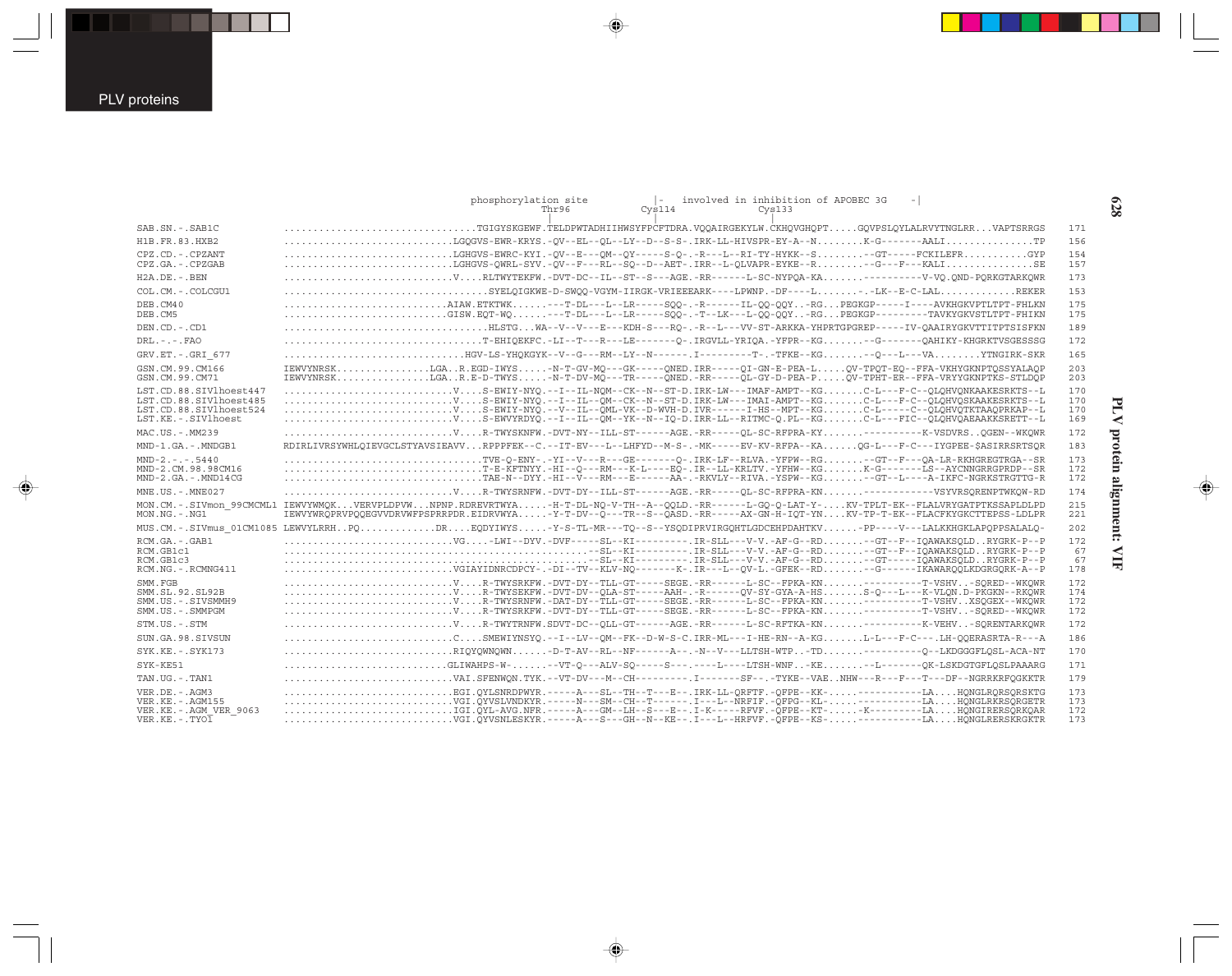|                                                                                                     | Vif end $\setminus$                                                                                                                                                                                                                                                     | Thr188 phosphorylated      |
|-----------------------------------------------------------------------------------------------------|-------------------------------------------------------------------------------------------------------------------------------------------------------------------------------------------------------------------------------------------------------------------------|----------------------------|
| SAB.SN. - . SAB1C                                                                                   | SOGSPOESORRDTRMARNMGFAORAVRRMAPRHVTGPOFRGPVPLPKESPFPSLVEYCGRTS                                                                                                                                                                                                          | 234                        |
| H1B. FR. 83. HXB2                                                                                   |                                                                                                                                                                                                                                                                         | 192                        |
| CPZ.CD. - . CPZANT<br>CPZ.GA. - . CPZGAB                                                            |                                                                                                                                                                                                                                                                         | 185<br>193                 |
| $H2A.DE. - .BEN$                                                                                    |                                                                                                                                                                                                                                                                         | 215                        |
| COL.CM. - . COLCGU1                                                                                 |                                                                                                                                                                                                                                                                         | 171                        |
| DEB.CM40<br>DEB.CM5                                                                                 | NTHDKARVAAGHA-SK-GSPKTFHQRRTIWSLESLCRLTRPTRLDGRTSM-CIG--<br>-TNDKASTTTSHAGSK-GSFKTLHKRRVMGSLESLCR-SCPTRLDRRTSM-GV-                                                                                                                                                      | 230<br>230                 |
| $DEN$ . $CD$ . $-$ . $CD1$                                                                          | GRNHSKAATGSSMGYH-GGKKTLOOR-DHWNMGSLLVITSA-TLDRRTSHGSRRHRFHKNHAERNMEAL-                                                                                                                                                                                                  | 258                        |
| $DRL - - -$ . $FAO$                                                                                 | AN--RRGRV--MATEESLKNOPGGSITLP-RVPLPSLEH-HGALP-                                                                                                                                                                                                                          | 217                        |
| GRV.ET. - . GRI 677                                                                                 | TFTRMAGNLGSROGAMGR-ATRHAOGSKRRSOKALWNEHAN-SMELLCRGGKET-                                                                                                                                                                                                                 | 219                        |
| GSN.CM.99.CM166<br>GSN.CM.99.CM71                                                                   | KGAHNHGYRSKRSVGNKRGG-ETLLKGRAPWNL<br>KGAHNHG-CSKRHVGNKRRG-KTLLKGRAPWNL                                                                                                                                                                                                  | 237<br>237                 |
| LST.CD.88.SIVlhoest447<br>LST.CD.88.SIVlhoest485<br>LST.CD.88.SIVlhoest524<br>LST.KE. - . SIVlhoest | WATKGAMGSMASRHHGG-KRGGOTPFPRNNFGPSLRI-COOYRVRGESLHEIHYH.SK-<br>WTTKRAMGSMVSRHHGG-K-GGÖTPFPRSHFGPSLGI-CÖÖYRVRGGSLHEIHYH.SK-<br>WSSKRAMGSMASRHNGG-O-RGKTPFPRSNFGPSLGI-COOYRVRRGGLHEIHHF.S.-<br>WTTKGAMGSVVSRHHGG-KRGGKTPFPRSNVGPSLAI-CROYRVRRGGLHEIHHP.SO-                | 227<br>227<br>226<br>226   |
| MAC.US.-.MM239                                                                                      | RDNRRGLRMAKONSRGDKORGGKP-TKGANFPGLAKVLGIL                                                                                                                                                                                                                               | 214                        |
| MND-1.GA.-.MNDGB1                                                                                   |                                                                                                                                                                                                                                                                         | 2.2.2                      |
| $MND-2. - - - 5440$<br>MND-2.CM.98.98CM16<br>$MND-2.GA. - MND14CG$                                  | RGRTGAMAGNVTGENOPGGPVTLP-RVPFPSLEHMCRTLA-<br>RG--KYLVGKISGENOSGGKITLP-RVPFPSLERMHRTL<br>RS-TRTVAGKIIGTSEORGSITLP-RVPFPSLEH-CRTLA-                                                                                                                                       | 213<br>212<br>212          |
| MNE.US. - MNE027                                                                                    | NRR-LRMAKONSRGDKORGSKP-TKGADFPGLAKVLGILA-                                                                                                                                                                                                                               | 214                        |
| $MON.NG. -.NG1$                                                                                     | MON.CM. -. SIVmon 99CMCML1 GSHRKTGPTG-HLGAK-RSPKTLLKGRAPWHLGTGNGAAC-<br>GSHRARR-AG-HMGPK-GGPXALLKGRAPWHLGSG                                                                                                                                                             | 255<br>257                 |
|                                                                                                     | MUS.CM. -. SIVmus 01CM1085 GPNHHAPGT-SHVGSK-RG-KTLFORRAPWNLE-                                                                                                                                                                                                           | 235                        |
| RCM.GA.-.GAB1<br>RCM.GB1c1<br>RCM.GB1c3<br>RCM.NG. - . RCMNG411                                     | HW-WRSRVPALA-GH--KGOLGSOVTLSSRVHFPSVAH-CGTL<br>HW-WRSRVPALA-GH--KGOPGSOVTLSSRVHFPSVAH-CGTLA-<br>HW-WRSRVPALA-GH--KGQPGSQVTLSSRVHFPSVAH-CGTLA-<br>HW-WRCRVCPLASON-NRSOLRSOVALSSRVHFPSVAY-CGTLA-                                                                          | 216<br>111<br>111<br>222   |
| SMM. FGB<br>SMM. SL. 92. SL92B<br>SMM.US.-.SIVSMMH9<br>SMM.US.-.SMMPGM                              | RNNRRGIRMA-KNSRRDKQGSSES-AEGANFPGLAKVLGILA-<br>RNNRRGLRMVTOYSGGPESNSSTT-TKRVNFPGLEKVLGILGR-<br>RNXRRGXRLATONXRRNKQGSSESFAXGANFPGLAKXLGIL                                                                                                                                | 214<br>217<br>2.14<br>2.14 |
| STM.US.-.STM                                                                                        | RGNRGSIRVATONGRGHKPRGSKPSTEGTDFPGLAKVLGILA-                                                                                                                                                                                                                             | 214                        |
| SUN.GA.98.SIVSUN                                                                                    | .TER.AICTMAGRYHG--O-RSGKAFPSSNSCPSLAI-CGLYRVRKGRVYESNHF.AO-                                                                                                                                                                                                             | 2.41                       |
| $SYK.KE. - .SYK173$                                                                                 | MVLHSKKCRVDPK-DOCHCKGRTGSDRSIOAFYS-RNIWSL-SILKRRGRD                                                                                                                                                                                                                     | 2.2.1                      |
| SYK-KE51                                                                                            | TTILHSKKCOLGRGRSNKCHCOSRTGSPRSMOAFYSGRNIWSL-SML-GGSRSRRNTHHGLD-                                                                                                                                                                                                         | 233                        |
| TAN.UG. - .TAN1                                                                                     | MVRNLGSO-GAVG--IKRH-SRTOSGS-T-F.WERT---SMELLSGRRGK.EWGTNDRKGL-                                                                                                                                                                                                          | 238                        |
| VER.DE. - . AGM3<br>VER. KE. - . AGM155<br>VER.KE. - . AGM VER 9063<br>$VER.KE. - . TVOI$           | GTRNMGFE-GAVG---KRHA-RYQSGSQDAF.WARA-V-SMELLSGGGRK.ESH-HARKGL-<br>RTRNLGSO-GAVG---ORY--RNOORSOTAF.WPRT-I-SMELLSGGRGE.TGKTHSGKGI-<br>RSRDLGSK--TMG---KGHV-RSQSGSQITF.WQRA---SLELLSGGRRE.TGSPNDGEGL-<br>RSRNLGSK-GAVGO--KRYVTRSOPGGEAAF.WERT-V-SMELLSGGRRK.TWY-HDGKGLOIL- | 232<br>232<br>231<br>235   |

 $\spadesuit$ 

 $\begin{picture}(20,5) \put(0,0){\vector(0,1){10}} \put(15,0){\vector(0,1){10}} \put(15,0){\vector(0,1){10}} \put(15,0){\vector(0,1){10}} \put(15,0){\vector(0,1){10}} \put(15,0){\vector(0,1){10}} \put(15,0){\vector(0,1){10}} \put(15,0){\vector(0,1){10}} \put(15,0){\vector(0,1){10}} \put(15,0){\vector(0,1){10}} \put(15,0){\vector(0,1){10}} \put(15,0){\vector(0,$ 

 $\begin{picture}(20,5) \put(0,0){\line(1,0){10}} \put(15,0){\line(1,0){10}} \put(15,0){\line(1,0){10}} \put(15,0){\line(1,0){10}} \put(15,0){\line(1,0){10}} \put(15,0){\line(1,0){10}} \put(15,0){\line(1,0){10}} \put(15,0){\line(1,0){10}} \put(15,0){\line(1,0){10}} \put(15,0){\line(1,0){10}} \put(15,0){\line(1,0){10}} \put(15,0){\line(1,$ 

### PLV proteins

 $\Rightarrow$ 

. . .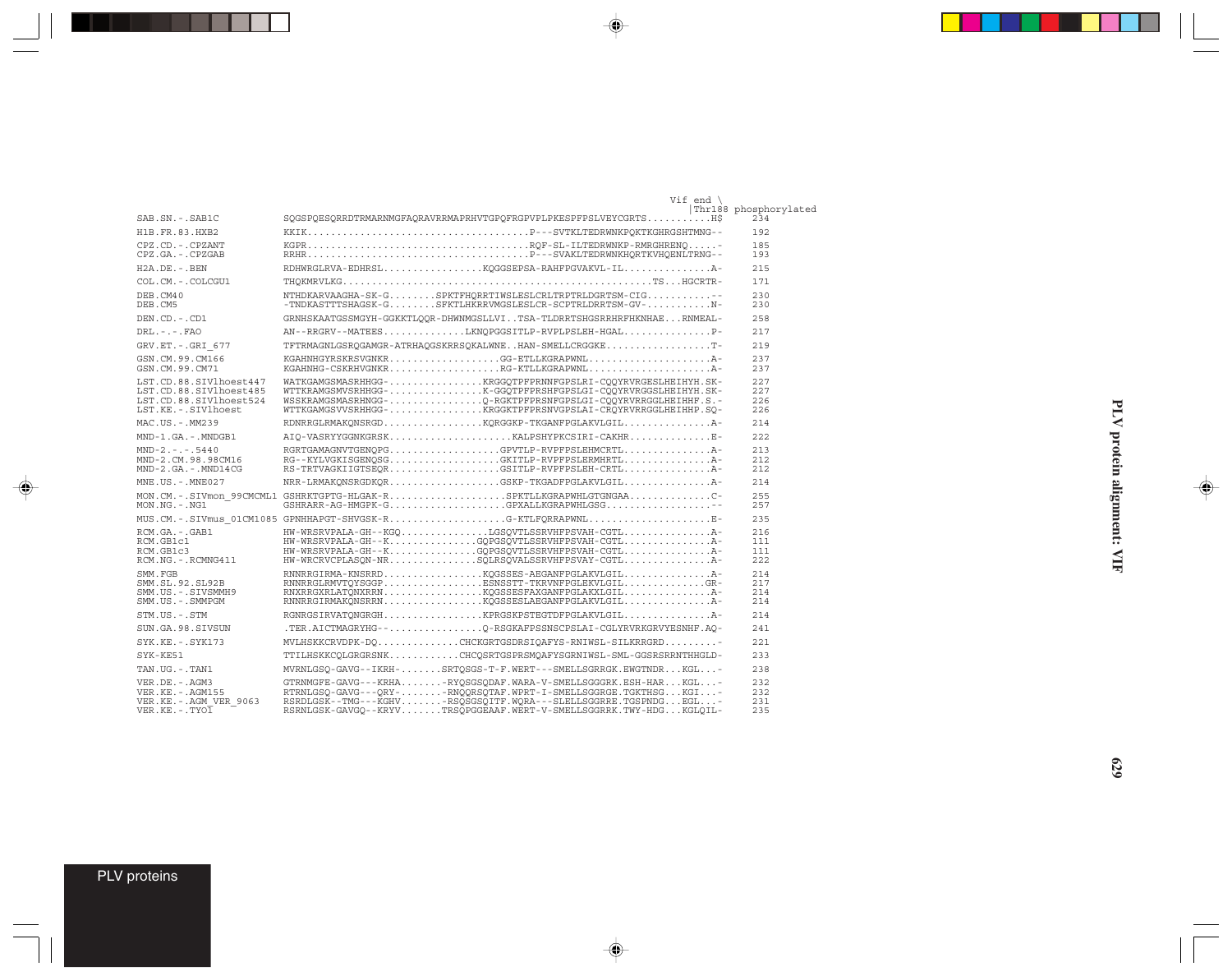$\overrightarrow{\mathbf{\P}}$ 

|                                                             | Vif CDS \                                                                                                                                                                                                                                                                                                          |                   |
|-------------------------------------------------------------|--------------------------------------------------------------------------------------------------------------------------------------------------------------------------------------------------------------------------------------------------------------------------------------------------------------------|-------------------|
| $H2A.DE. - .BEN$<br>$H2A.GW. - .ALI$<br>$H2A.SN.-.ST$       | MTDPRERVPPGNSGEETIGEAFEWLERTIEALNREAVNHLPRELIFOVWORSWRYWHDEOGMSASYTKYRYLCLMOKAIFTHFKRGCTCWGEDMGREGLEDOGPPPPPPGLV\$                                                                                                                                                                                                 | 113<br>112<br>112 |
| $H2B.CI. - . EHO$<br>H2B.GH.86.D205                         |                                                                                                                                                                                                                                                                                                                    | 111<br>111        |
| $H2G.CI.-ABT96$                                             |                                                                                                                                                                                                                                                                                                                    | 111               |
| H2U.FR.96.12034                                             | -G. .-----I-----E---V----S-----VRDI--A--O--------------O--R------E---------I---L-M-C-K--O-L--GH-PG-W.RS----------I-                                                                                                                                                                                                | 112               |
| MAC.US.-.239                                                |                                                                                                                                                                                                                                                                                                                    | 112               |
| MNE.US.-.MNE027                                             |                                                                                                                                                                                                                                                                                                                    | 112               |
| SMM.SL.92.SL92B<br>$SMM. US. - . H9$<br>$SMM.US. - . PGM53$ | -------I----------------HN-V----QT--Q-----------R-C-E--V----Y-P--A----VQ-----M-Q--RK----R--GHSQG-WRT----------A-<br>-X X---XI---------XX--X-D--H--X-EI--A-----X---------R-X-E-----M---V----X-----I---L-M-C-K--R-L-GEH-AG-W RP------------A-                                                                        | 112<br>112<br>112 |
| STM.US.-.STM                                                | -S-----I---------A-E------H--V-DI------------------R---E--------PG--V-------I---L-M-S----R-L--GH-AG-WRP----------A-                                                                                                                                                                                                | 112               |
| $MND-2. - - - 5440$<br>MND-2.CM.98.CM16<br>$MND-2.GA.-M14$  | -A-A-E.APEGAGEVGLEO---TSL-RI----RL-FHP-FL-RL-NTCVEH---RHOR-LD-A-----L--H--MY--MOO--P-RNGRPRG-----MA-<br>-A-GA-E.IPEGAGEVDLNT----SL-KI-O--RL-FHP-FL-RL-NACIEH---RHOR-L--A----L--N--M--MOOE-P-RSGHPRG-----M--<br>-A-A-E.APOGAGEVGLEO----SL-OV----OL-FHP-FL-RL-NTCVEH---RLRRTLN-A-----L-----M-V-MOO--P-RSGHSRG-----A- | 99<br>99<br>99    |
| $DRL - - - FAO$                                             | -AERQSV--A-A.EPMGAGEV-LE---Q-SLLRI-Q--RL-FHP-FL-RL-NTCMEHY--ALQL-FT-S-----L-L---M-M--QQ--S-LOGRHPPPLRPAG-RL------\$---                                                                                                                                                                                             | 115               |
| RCM.GA.-.GAB1<br>$RCM.NG. - .NG411$                         | -A-A-E.VPTGAGEA-FOP--RDML-KV-L--RL-FHP-F--RL-RTCVEH---VHOR-LE-AA----L-----L-I-COT--SORHGPNPRAV-ERITIL--M\$<br>-AEG-----E.APTGAGDV-FAP--H-MLTEV-L--RL-FHP-F--RL-RTCVEH---RL-R-LE-AG----L-----L-I-COS--SORHGOGOAREA-ERIOIL--MŚ                                                                                       | 104<br>108        |

 $\overrightarrow{\mathbf{\P}}$ 

 $\spadesuit$ 

 $\begin{picture}(20,5) \put(0,0){\line(1,0){10}} \put(15,0){\line(1,0){10}} \put(15,0){\line(1,0){10}} \put(15,0){\line(1,0){10}} \put(15,0){\line(1,0){10}} \put(15,0){\line(1,0){10}} \put(15,0){\line(1,0){10}} \put(15,0){\line(1,0){10}} \put(15,0){\line(1,0){10}} \put(15,0){\line(1,0){10}} \put(15,0){\line(1,0){10}} \put(15,0){\line(1,$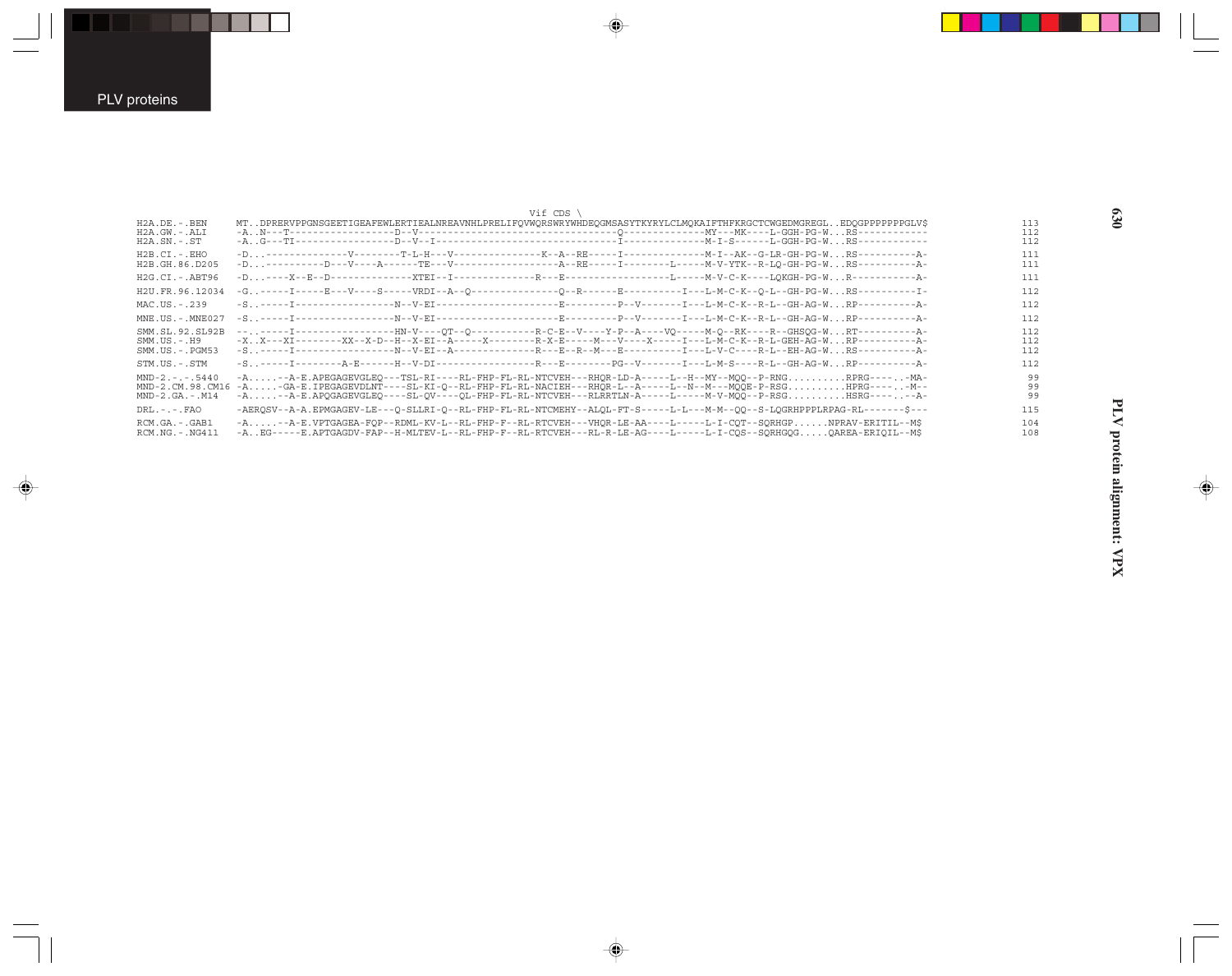| $SAB.SN.-.SAB1C$                                                              | frameshift in HXB2<br>MASGGWLPPVGGDPPKDPPKNPREEIPGWLETWDLPREPFDEWLRDMLODLNSEAOCHF.PRNLLFRLWWNIVEEPAIDHGOTRLEGW.YKYCRILOKALFVH.MKGRCCKPKTHPAYG                                                                                                                                                                                                                                                                                                    | 116                  |
|-------------------------------------------------------------------------------|--------------------------------------------------------------------------------------------------------------------------------------------------------------------------------------------------------------------------------------------------------------------------------------------------------------------------------------------------------------------------------------------------------------------------------------------------|----------------------|
|                                                                               |                                                                                                                                                                                                                                                                                                                                                                                                                                                  |                      |
| H1B.FR.83.HXB2                                                                | -EOAP-DOGPO---HN--TLEL-EE-KN--VR--.--IW-HG-GOH-Y-TYGDTWA-V.EAII----OL--I-XFRIG-RHSR.IGVTR.                                                                                                                                                                                                                                                                                                                                                       | 86                   |
| $CPZ$ . $CD$ . - .ANT<br>$CPZ.GA. - .CPZGAB$                                  |                                                                                                                                                                                                                                                                                                                                                                                                                                                  | 85<br>85             |
| $H2A.DE. - .BEN$                                                              |                                                                                                                                                                                                                                                                                                                                                                                                                                                  | 89                   |
| $COL$ , $CM$ , $-$ , $CGUI$                                                   | $-R$ VLKGTSX--O-OVENITR--RR--PLTHISVIM-GCTRRHW-RPW.TAG.LA-V--MEC--YL-                                                                                                                                                                                                                                                                                                                                                                            | 65                   |
| DEB.CM.99.CM40<br>DEB.CM.99.CM5                                               |                                                                                                                                                                                                                                                                                                                                                                                                                                                  | 104<br>104           |
| DEN.CD. - .CD1                                                                | -ERLPPSHPPALVSRMA-TTQRQ-QEAVW-ITE--RK--.SKEEITGI-D.HCWSLPALPHWTEGQVMAAAVIDFI--M--EIWK-.YRVG-FHREAERVRH-P                                                                                                                                                                                                                                                                                                                                         | 101                  |
| $DRL - - -$ . FAO                                                             | $- \ldots \ldots \ldots \ldots \ldots \ldots \ldots \text{E-PPEDEGP} \ldots \ldots \ldots \ldots \text{Y--Y--VET-VEIQE--LK--DR-L.-HNVGSWVY-RYGD} \ldots \ldots \ldots \text{S--V.HQLIII--R---L-.FRYG-QESR.LG} \ldots \ldots \text{PAP-L}$                                                                                                                                                                                                        | 84                   |
| GRV.ET. -. GRI 677                                                            | ----RD---PL-----I---D---W----O---R---E--RR--.GM-M-I-V-N.YCV-EGRRHNT.PWN-IG.---Y--V--SM---.FRCG-RRRG.-FSP-.                                                                                                                                                                                                                                                                                                                                       | 99                   |
| GSN.CM.99.CN166<br>GSN.CM.99.CN71                                             | -ERIPPSHPMPWLSRRVPTTMAIAONA-WEI-E--EK--.S-DE-RGI-H.D-T-LPADPDWTVDOAAIACAID-I-.V-TL--R-.F-DG-FHRVN.LSGR-P<br>-ERTPPSHPLPWISRRVPTTMAVAOSAMWEI-E--EK--.S-EE-RGI-H.D-T-LPADPDWTVDOAAIACAID-V-RV-TL--R-.FRDG-FHRYNRIVRR-P                                                                                                                                                                                                                             | 99<br>101            |
| LST.CD.88.447<br>LST.CD.88.485<br>LST.CD.88.524<br>LST.KE.-.lho7              | -SRTROO-SPEKPP-DFGP----WGO--A-TMEEIKE--RR--.-ETI-AOVSEYC-SSTGSEEKAC.M-FIT-VNR---I-.LP.T-PSYA.AARAGT-HP<br>-SRAROO-SPERPP-DFGP----WGO--A-TMEEIKE--RR--.-EAI-AOVSEYC-SSTGSEE-AC.MRFIT-VNR---I-.LP.T-PSYA.ATRAGT-HP<br>-SROROO-SPERPP-DFGP----WGO--A-TMEEIKE--RR--.-EVM-AOVSOYC-DSTGSEE-AC.M-FITLVNR---L-.LP.T-PSYA.AARAGT-HP                                                                                                                       | 97<br>97<br>97<br>97 |
| MAC.US.-.239                                                                  |                                                                                                                                                                                                                                                                                                                                                                                                                                                  | 86                   |
|                                                                               | MND-1.GA.-.MNDGB1 -GQKRDEQVS-DQGP----YNQ--A-TMEEIKE--RK--.-LII-NAVSEYC-QNTGSEE-AC.E-FITLMNR-IW--.LAQG-DGTF.RERRP.                                                                                                                                                                                                                                                                                                                                | 90                   |
| $MND-2. - - - 5440$<br>MND-2.CM.98.CM16<br>$MND-2. GA. - . M14$               | $-1$ EOPPEDEAPO---YN---I-T-AEVOE--LK--DR-L.-HAVGSW-YKTYGDT---V.ROLIS------SM-.YRYG-RESR.IGOE-<br>$-1$ EOPPEDEAPO---YN---I-T-AEIOE--LK--DR-L.-HAVGSW-Y-TYGDT---V.O-LITL--R---L-.FRHG-RESR.IGOE-                                                                                                                                                                                                                                                   | 85<br>85<br>85       |
| $MNE$ . US. $-$ . $MNE$ 027                                                   | $-1, \ldots, \ldots, \ldots, \text{EE-PPEDEGP}, \ldots, 0--W--VVEV-EE-KE--LK--D--L.-TA-GNY-YDRHGD, \ldots, \ldots, T--A. GELIK--R--M--M-.FR-G-NHSR. IGO, \ldots, S--D.$                                                                                                                                                                                                                                                                          | 86                   |
| MON.CM.99.L1<br>$MON.NG. - . NG1$                                             | -VPIERQA-QAAIWE--E--LK--.S-EE-RG.I-EQ-T-LPADPAWNADQAWAACAID-T-WV-TI-YR-.YREG-YHRYAEOIRRYPVLRP<br>-HXPSHPPHWTSRVVPIERAA-QAAIW---E--LX--.SKEE-RG.I-DQ-T-LPADPGWNADQAWAAXAID-T-RV-TXI-R-.-RDG-YHR.HARVXRR-P                                                                                                                                                                                                                                         | 90<br>99             |
| MUS.CM.01.1085                                                                |                                                                                                                                                                                                                                                                                                                                                                                                                                                  | 85                   |
| RCM.GA.-.GAB1<br>$RCM.NG. - . NG411$                                          |                                                                                                                                                                                                                                                                                                                                                                                                                                                  | 84<br>85             |
| SMM. SL. 92. SL92B<br>$SMM. US. - . H9$<br>$SMM. US. - . PGM53$               | $-1, \ldots, \ldots, \ldots, \text{TE-PPEDEAP}, \ldots, 0--W--XVEV-EEXKE--LNX-D--L.-XA-GNY-YDRHGD, \ldots, \text{T---A. GELI---G---I-. FR-G-RHSR. IGO, \ldots, S--D--L--A. GELI--G--L--G--L--R, \ldots, 0--S--D--L--A. GELI--G--L--G--L--R-RISR.$                                                                                                                                                                                                | 85<br>86<br>86       |
| STM.US.-.STM                                                                  | $-1, \ldots, \ldots, \ldots, \text{TH-PPEDEGP}, \ldots, 0--W--VVEV-EEIKO--LR--D--L.-SA-GNY-YDRHGD, \ldots, \text{T---A.} GELIK---R--M-.FR-G-RHSR. IGO, \ldots, P--D--L--S-CEK.$                                                                                                                                                                                                                                                                  | 86                   |
| SUN. GA. 98. L14                                                              | ---RREPVEOPP-DEGP-----AO--A-TMEEIRD--ER--.-AAIVAOVLOYCADSTGSEK--C.MRAITL-NR---I-.LP.M-PSYIRIRSGSGNVNPR                                                                                                                                                                                                                                                                                                                                           | 98                   |
| $SYK.KE. - KE51$<br>$SYK.KE. - SYK173$                                        | --OAFFRVYORO-G-PLFYIPRNVNWD-AGVISATAKAEOVAO--CK--.TAEEI-GV-NOCL-VE-GPEETPTMAWIRCM.LDMH-A-NFM--E-.FAAG-PORT.KYARH.<br>--EAFFNPSOHVOGTPWFFIPRNVELTP.NVINVTVKAELVVT--SK--.TPOEIY.GV--OSLNEEAGTDSPTMAWERTM.LDMV-A-NLM--E-.FAAG-PORT.RYARH.                                                                                                                                                                                                           | 108<br>106           |
| TAN.UG. - . TAN1                                                              | --E-RDS--RR---LEIWDLS---W--\$----VAE--O---R--.G-E--OV-N.FCO-EGERN-APMI-RA.-R-Y-LV-------.FRCG-RRRT.-FEP-.                                                                                                                                                                                                                                                                                                                                        | 98                   |
| VER. KE. - . AGM155<br>VER.KE. - . 9063<br>VER.DE. - . AGM3<br>VER.KE. - TYO1 | ----RD----R--G--I---S---W-------VEEI-N--KL--.G-E--YOV-N.YCO-EGERO-RPIA-RA.---Y-LV--------.FRCG-RRRO.-FEP-.<br>-RG---NR--EV-I---N----W--------E---O--KL--.G-E---QV-N.YCQ-EGERR-APMT-RA.-R-Y-LV-------- FRCG-RRRQ.-FEP-.<br>----RD---AR--E--I---S---W-------E-I-O--KM--.G-E---OV-N.YCO-EGERNRTPM--RA.---YKLV-------.FRCG-RRRO.-FEP-.<br>----RD---AR--EV-I---S---W-K-----------O--RL--.G-E---OV-N.YCO-EGER--TPMM-RA.---Y-LV-------.FRCG-RRRO.-FEP-. | 99<br>99<br>99<br>99 |

 $\begin{picture}(20,5) \put(0,0){\vector(0,1){10}} \put(15,0){\vector(0,1){10}} \put(15,0){\vector(0,1){10}} \put(15,0){\vector(0,1){10}} \put(15,0){\vector(0,1){10}} \put(15,0){\vector(0,1){10}} \put(15,0){\vector(0,1){10}} \put(15,0){\vector(0,1){10}} \put(15,0){\vector(0,1){10}} \put(15,0){\vector(0,1){10}} \put(15,0){\vector(0,1){10}} \put(15,0){\vector(0,$ 

PLV protein alignment: VPR **631 PLV protein alignment: VPR**

 $\spadesuit$ 

 $\overline{\phantom{0}}$ 

▋

PLV proteins

 $\overrightarrow{\mathbf{\P}}$ 

 $\frac{\overline{\phantom{m}}}{\overline{\phantom{m}}\phantom{m}}$ 

--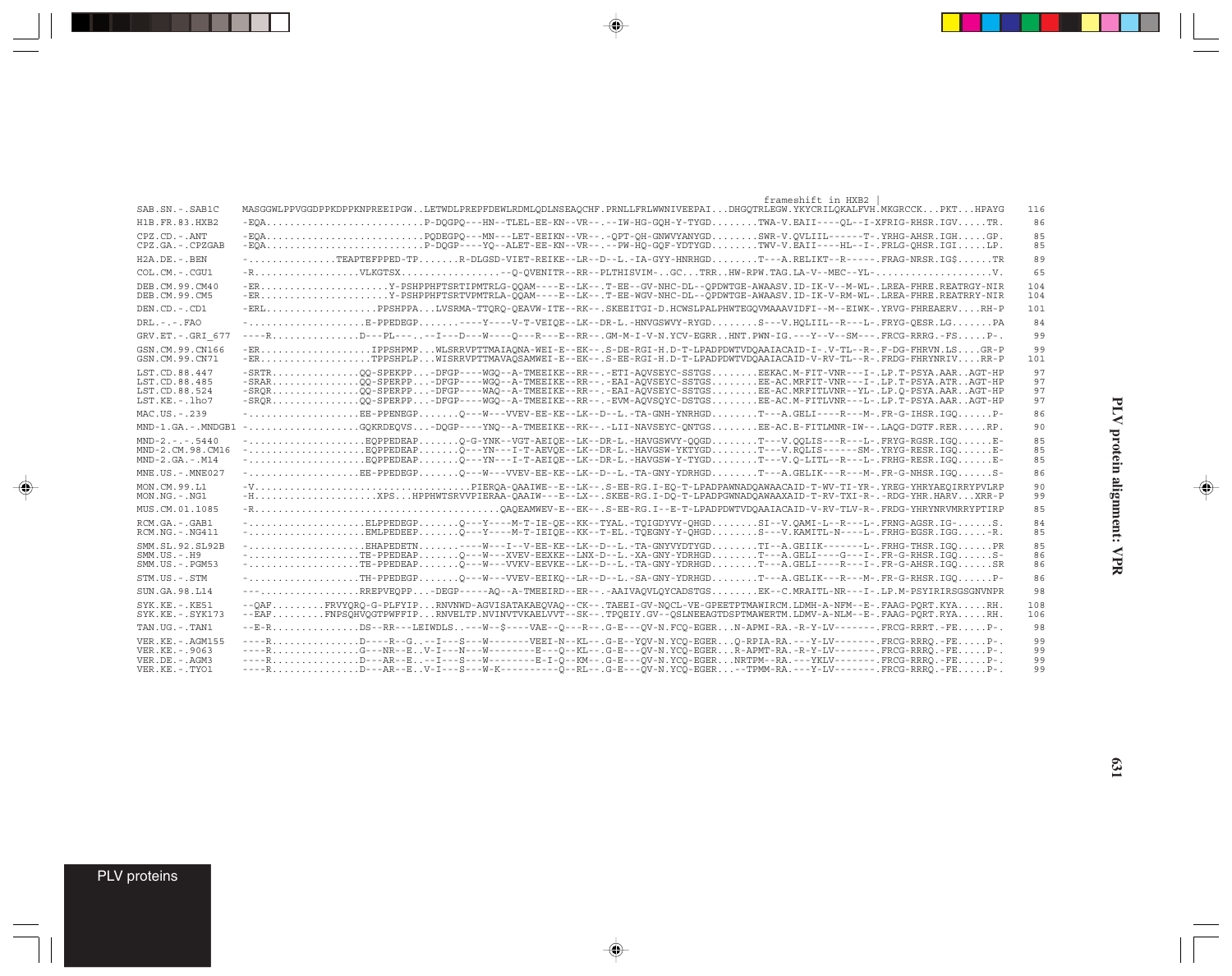$\overline{\blacklozenge}$ 

| SAB.SN. - . SAB1C                                                               | PGAGGPPPGLGGASGGAASAAPGL\$                                                                                           | 140                      |
|---------------------------------------------------------------------------------|----------------------------------------------------------------------------------------------------------------------|--------------------------|
| H1B.FR.83.HXB2                                                                  | ORRARN---RS-                                                                                                         | 97                       |
| $CPZ$ . $CD$ . - .ANT<br>CPZ.GA. - . CPZGAB                                     | ORRRSN-SNRS-                                                                                                         | 88<br>96                 |
| $H2A$ . DE. - . BEN                                                             | RR.TPC-AAPTPRAMH                                                                                                     | 104                      |
| COL.CM. - . CGU1                                                                | H.A-OCRFPSTONP                                                                                                       | 78                       |
| DEB.CM.99.CM40<br>DEB.CM.99.CM5                                                 | $-LT-RNREV$ RDGE-<br>$-LT-RNREV \ldots \ldots \ldots \ldots \ldots \ldots \ldots \ldots \text{RDGE}$                 | 117<br>117               |
| DEN.CD. - .CD1                                                                  | NIRPLR-RREEP                                                                                                         | 113                      |
| $DRL - - -$ . FAO                                                               | GRWNPFRTFPRANOOL                                                                                                     | 100                      |
| GRV.ET. -. GRI 677                                                              | $\ldots$ . EERRN-QGG-.-PPPP---A                                                                                      | 118                      |
| GSN.CM.99.CN166<br>GSN.CM.99.CN71                                               | AIRPSRGTAPPDSNSVSHADPEOPRRPSRYRMDE-<br>VIRPLRGTAPPDSNSVPHADPEOPRRPSRYRMDE-                                           | 133<br>135               |
| LST.CD.88.447<br>LST.CD.88.485<br>LST.CD.88.524<br>LST.KE. - . lho7             | $TE-APPR-TKRDIOR-RY$<br>TE-APK-TERDIOR-RY<br>$TE-APPR-T-RDIOR-HY$<br>TE-APR-NEGDIOR-SD                               | 114<br>114<br>114<br>114 |
| MAC.US. - . 239                                                                 | G-.NPLSAIPPSR-ML                                                                                                     | 101                      |
| MND-1.GA.-.MNDGB1                                                               | OL-PS-FRPR-DRL                                                                                                       | 104                      |
| $MND-2. - - 5440$<br>MND-2.CM.98.CM16<br>$MND-2.GA.-.M14$                       | GRYNPLRSFPSPNNPL<br>G-CYPLRSFPRSDNPL<br>GKYNPLRSFPRPNNPL                                                             | 101<br>101<br>101        |
| $MNE. US. - . MNE027$                                                           | $G-$ . NPLSTIPPSR-ML                                                                                                 | 101                      |
| MON.CM.99.L1<br>$MON.NG. - . NG1$                                               | MRGTA-G-TSSVPOADPDNPRRPSRYRMDE-<br>XLRPLRGTAP-PT-SVPHADPERPLHPSRYHHDE-                                               | 120<br>133               |
| MUS.CM.01.1085                                                                  | LRGTO---SNSTPNADPVPPLSPSRYRMDE-                                                                                      | 115                      |
| RCM.GA.-.GAB1<br>RCM.NG. - . NG411                                              | R-SN-LRSIPOTRNI<br>--N-LRSILH-RNI                                                                                    | 99<br>99                 |
| SMM.SL.92.SL92B<br>$SMM. US. - . H9$<br>$SMM. US. - . PGM53$                    | GP.NPLGSIPSARDVL<br>GX.NPLSTIPPXRGVL<br>$G$ -.NPLSTIPPSRGVL                                                          | 100<br>101<br>101        |
| STM.US.-.STM                                                                    | G-.NPLATIPPTRGVL                                                                                                     | 101                      |
| SUN.GA.98.L14                                                                   | $-$ PTRPR-GQGDIRR-LQD                                                                                                | 116                      |
| $SYK.KE. - .KE51$<br>$SYK.KE. - .SYK173$                                        | RGYPHPS<br>RGYPHPS                                                                                                   | 115<br>113               |
| TAN.UG. - . TAN1                                                                | EERRN-VGG-RDG                                                                                                        | 111                      |
| VER. KE. - . AGM155<br>VER.KE. - . 9063<br>VER.DE. - . AGM3<br>VER.KE. - . TYO1 | $\ldots$ . EERRN-OGG-RPGRVP---D<br>$\ldots$ . EERRD-OGG-R-NR-P---D<br>EERRD-OGG-R-GRVP---D-<br>EERRD-OGG-R-NRVP---E- | 119<br>119<br>119<br>119 |

 $\spadesuit$ 

 $\overline{\blacklozenge}$ 

PLV protein alignment: VPR **PLV protein alignment: VPR**

 $\begin{picture}(20,5) \put(0,0){\line(1,0){10}} \put(15,0){\line(1,0){10}} \put(15,0){\line(1,0){10}} \put(15,0){\line(1,0){10}} \put(15,0){\line(1,0){10}} \put(15,0){\line(1,0){10}} \put(15,0){\line(1,0){10}} \put(15,0){\line(1,0){10}} \put(15,0){\line(1,0){10}} \put(15,0){\line(1,0){10}} \put(15,0){\line(1,0){10}} \put(15,0){\line(1,$ 

 $\overline{\phantom{0}}$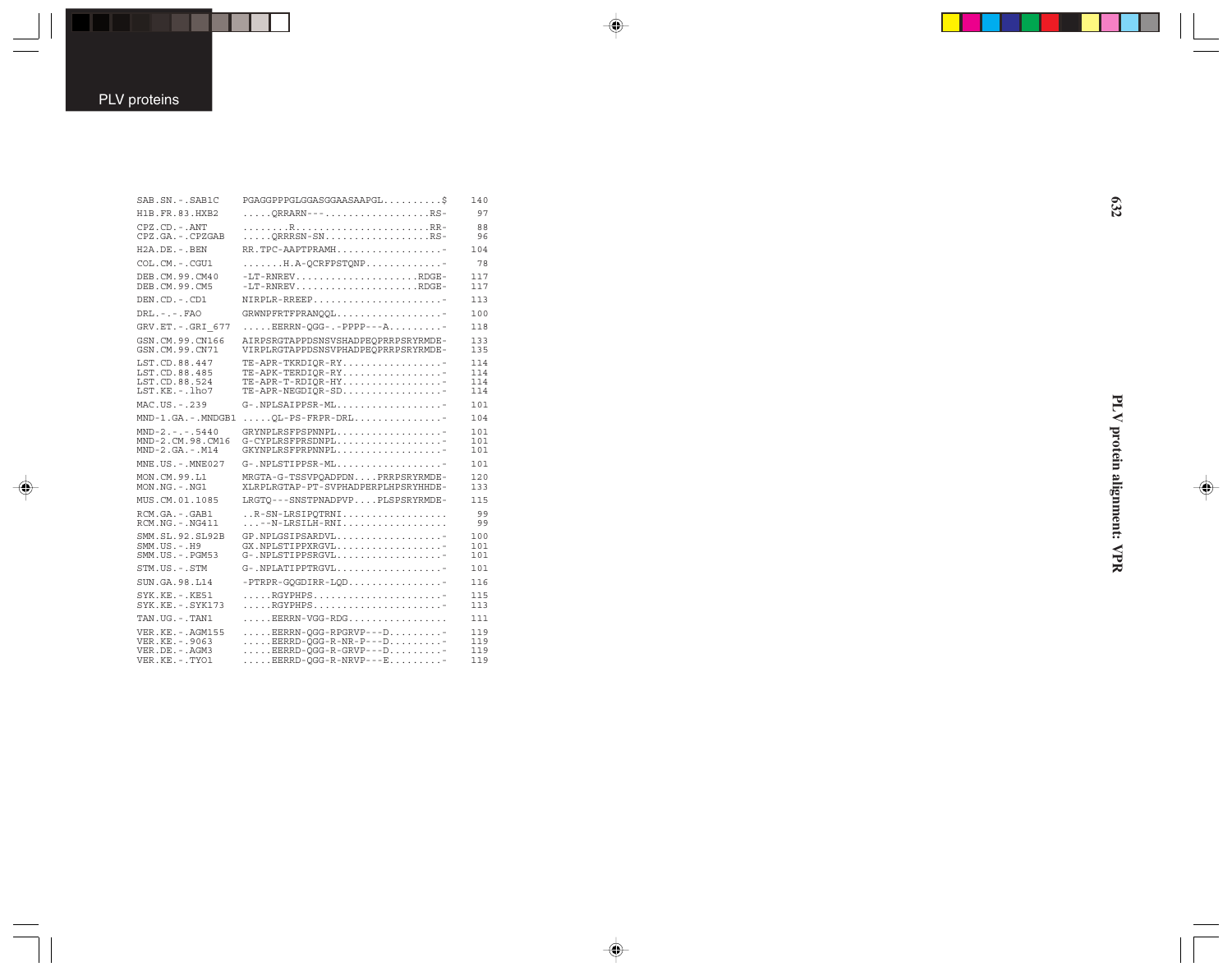|                                                                                 | Cys-rich domain Lys acetylated                                                                                                                                                                                                                                                                                                                                                                                |                        |
|---------------------------------------------------------------------------------|---------------------------------------------------------------------------------------------------------------------------------------------------------------------------------------------------------------------------------------------------------------------------------------------------------------------------------------------------------------------------------------------------------------|------------------------|
| SAB.SN. - . SAB1C                                                               |                                                                                                                                                                                                                                                                                                                                                                                                               | 87                     |
| H1B. FR. 83. HXB2                                                               | -EPVDPRL-PWKHPGSO-KT--.TN-Y--K-----OV--IT----S-GRKKRRO-RRAHONSOT-OASLSKOPT-OPRGDP-GPKE\$                                                                                                                                                                                                                                                                                                                      | 86                     |
| $CPZ$ , $CD - ANT$<br>CPZ.GA.-.CPZGAB                                           | --PVDAETPPWLHPPAT-ATP-.-N-Y--C--Y--P---T--G---S-GRK-RAR.-NRRTTAESSENNODPVSKS-LPKTSRIOSSOKKS<br>--PIDPDL-PWKHPGSO-RTV-.-N-Y--A--Y--T--G---S-GRKKRTT.--RTAPAGSKNNODSIPKOPL-OSRGNKEGSEKST-E                                                                                                                                                                                                                      | 87<br>91               |
| $H2A.DE. - .BEN$                                                                | -ETPLKAPESSLKPYNEPSSCTSERDVTAQELAKQG---LAQ-----EP-T-K-Y--R-S---Q---S--G---S-ERKGRR-TPR-TKTPSPSAPD-----.RTGD.SQPTKEQKKTSEAT                                                                                                                                                                                                                                                                                    | 121                    |
| $COL$ , $CM$ , $-$ , $CGUI$                                                     |                                                                                                                                                                                                                                                                                                                                                                                                               | 73                     |
| DEB.CM.99.CM40<br>DEB.CM.99.CM5                                                 | -ESIDPFEERANTPHPA-M--A-IL--Q---IQ-G---S-GPR-RKRKC-REYTPAAESNQPDQDFVPEQPLPQ.RRRK.CFDSQKKEAEVEET<br>-EEIDPFKETANTPHPN-M--A-TM--Q----MO-G---Y-GSR-RKR.--G-SFAANDKDHOEFIPEHCVEDIPLCRPLPORRWKCFNSEE-                                                                                                                                                                                                               | 92<br>91               |
| DEN.CD. - .CD1                                                                  |                                                                                                                                                                                                                                                                                                                                                                                                               | 83                     |
| $DRL - - -$ . $FAO$                                                             |                                                                                                                                                                                                                                                                                                                                                                                                               | 102                    |
| GRV.ET. - . GRI 677                                                             |                                                                                                                                                                                                                                                                                                                                                                                                               | 91                     |
| GSN.CM.99.CN166<br>GSN.CM.99.CN71                                               | -PILSSLGDPODIAWMNRDPEECLLPNW-OPGAA-ATP-S.A-Y--K-AL--O---LR-G--LSLHGRSRKRK-PKATEPD.PSVSSNODSASVO-L-HKOWNAVROT-P--A<br>-LILSSPEDLODTAWMNRDPAECLLPKW-OPGAA-NTP-S.A-Y--R-A---O---LR-G--LSLHGRSRKRK-SEASEPA.PSVPTNODPIOIO-LPHSKWNAIROTEOE-T                                                                                                                                                                        | 110<br>111             |
| LST.CD.88.447<br>LST.CD.88.485<br>LST.CD.88.524<br>LST.KE.-.lho7                | -OOOEOEOLTROKOHODPLK-TYK-AVTK--S--N-K-C--K--------OO-G-------H-RRK-VAOVFEDK-DPVDGKER-KNSOTKKER\$<br>-OOOEOEOLTROKOHONPLK-IYK-AVTK--SV---K-C--R--------OO-G-------H-RR--VTOVFEDK-DPVDGKER-ONSOTKKER\$<br>$\verb -----  1, 00PEOBORT-OKOHLD-LE-IYK-AITD---S-O-K-H-------OO-------H-TR\ldots-IVYIL\ldots. ETE-DPVDRTERAKNSOTKKERORKTERSTSTT$                                                                     | 95<br>95<br>106<br>106 |
| MAC.US.-.239                                                                    | -ETPLREOENSLESSNERSSCISEADASTPESANLG--ILSO-Y---E--Y---Y--X--Y--OF--L--G---C-EOS-KR--TP--AKANTSSASN-P--N.RTRH.COPEKAKKETVE-A                                                                                                                                                                                                                                                                                   | 121                    |
|                                                                                 | MND-1.GA.-.MNDGB1 -EPSGKEDHNCPP-DSGOEEIDYKO-L--YYO-----E-K-W--K-----M---O--G-----H-Y-KRVPGTN-KIPGSGEEAIRRA-DLSFHRTASRTYTANGOT-E--                                                                                                                                                                                                                                                                             | 111                    |
| $MND-2. - - - 5440$<br>MND-2.CM.98.CM16<br>$MND-2.GA.-.M14$                     | --VGEVASDKKEEDITHFDPFRARTTP-.-K-------Y--O---LO----VH-H-Y-OR-PRRGLLEKVPSNS-AA-GRLSPAPOPOTARORRRR-ARLR-T.<br>--AGKAVSDKKEGDVTPYDPFRDRTTP-.D--Y--R--Y--O---LO----VH-HAY-NR-SRORLLEKISEDSAAPVGRLSPSPOPOTARORKRR-ARLR-T.<br>--AGKAELDKKEANITPLDPFOGRTTP-.-K-Y--K--Y--OC--LO-----H-H-Y-TR-TRKRLLGKISODSEAAVGRLSP-SOPOTARRRKRR-AOLRRT.                                                                              | 102<br>102<br>102      |
| MNE.US. - . MNE027                                                              | -ETPLREOENSLKSSNGRSSCTSEAAATTLESANLE--ILSO-Y---E--Y--Y--K--Y--OF--L--G---C-EOS-RR--TP--VKANTSSASN-P--D.RTKH.COPKKEOKETVETA                                                                                                                                                                                                                                                                                    | 121                    |
| MON.CM.99.L1<br>$MON.NG. - . NG1$                                               | -EPVDPDLPKE-HPPAT-RTP-T.N---R-----QI--LT-G---S-GRK-KR---TSPVPGLSSSKNPARKQ-L-HPTRDSQRPTEQAQAVA-AAT<br>-NSAXIVNPALPPE-HPSAT--TP-.-N----I-AL-XOV--LO-G---S-GRG-KR-GPRH.PTIGDRSYODNPGV--LPKSLGNOEROKKOEKAVES-AG                                                                                                                                                                                                   | 97<br>101              |
| MUS.CM.01.1085                                                                  | --PSVEELPKE-RPGAA-ATP-T.S----K-A---V---O-----S-GRRFRKR-RADSSLPS-SDPVOI--L-DRRRDOKROKEOKETVEAEAE                                                                                                                                                                                                                                                                                                               | 95                     |
| $RCM.GA. - .GAB1$<br>$RCM.NG. -.NG411$                                          |                                                                                                                                                                                                                                                                                                                                                                                                               | 98<br>102              |
| SMM. SL. 92. SL92B<br>$SMM.US.-.H9$<br>$SMM. US. - . PGM53$                     | --APIOGLDSOGDOIPWD-Y---ET-Y-S----K-----O---LR-G---T-AK--RRVKKKA-ANPFDTSNO---S.GTRN.COPKKEOKEKVETE<br>-ETPLKEOESSLESSREHSSSISEVDADTPESASLEX-ILSO-Y-XVE--Y-KXY--K--Y--OH--X--G---C-EOO-RRTPKKT-ANTFSASD--LXX.RARN.COPKKEKKETVEXE<br>-ETPLKEQENSLGSSNERSSYTSEEDVLTPESAK-E--ILCO-Y---E--S---Y--K--Y--O---L--G---C-EOO-RR--TP--AKANTFSAPNE-L--.RARN.SQPKKEKKETVETE                                                 | 95<br>119<br>121       |
| STM.US.-.STM                                                                    | -ETPLKEQESSLRSSSEPSSCTSEAVAATPGLANQE--ILWO-Y---EE-C-K----K--Y--O---VT-G---T-ERS-RRVKKKA-TYPISASN--L--.RARN.SQPKKEQKKEVETE                                                                                                                                                                                                                                                                                     | 119                    |
| SUN.GA.98.L14                                                                   | -STOGH-ODOD-GKGT-E-AYKTN-E----K-W-RR-----O---LO-G---H---Y-GROHO-ISKDK-EAVRRKPAPNPOTKKKKKROR.KKESTST                                                                                                                                                                                                                                                                                                           | 98                     |
| SYK.KE. - . KE51<br>SYK.KE. - . SYK173                                          | -STEDKVR-TOGI-TSFL-GTFLSNG-OTP-.SR-Y--K--Y--YR--LO-G---T-VRE-KRRHARTTAEDFAA-SSTTR-R-PLPSTTRPOOGOKKES<br>$-S$ STDOICOTORV-PSFL-GTFLEKG-PTP-.-K----N--Y--O---LO-G---T-AR--KRA-RSISEDDSAPTGTLPRAGRTOANPOTKKKAVE-E-D                                                                                                                                                                                              | 98<br>100              |
| TAN.UG. - . TAN1                                                                | -ESEGDGMA-S-LOD-----TP-T-K----R--Y--OV--LO-G---T-H-S-I--PK-NH-N-ONLVSOO---A-GGNSOTTOEE-                                                                                                                                                                                                                                                                                                                       | 87                     |
| VER.DE. - . AGM3<br>VER. KE. - . 9063<br>VER.KE. - . AGM155<br>VER.KE. - . TYO1 | --KGEDEOGAYHOD-I-O-KA--KR-T-K-Y--C--Y--O---LO-G--VT-HA--I--KKIAPLDRFPEOKO----R.GRDSO-TOK.GOEKVETS<br>--KGE-E-TVLHOD-IROYKK--TT-R-K----K--Y--O---LO-G--VT-HA--T-KKSVOPNRLSOODO----R.GRDGOATOE.SOKKVERE<br>--KGE-DODVSHOD-IKOYRK--ET-T-K---K--Y--OF--LR-G---T-HAF-T-KKIASADRIPVPOO---IR.GRDSO-TOE.SOKKVEEO<br>--KGEAEOIVSHOD-S-DYOK---T-K-K----K--Y--O---LO-G--VT-HA--T--KKIRSLNLAPLO-O----KWGRDGO-TPT.SOEKVETT | 95<br>95<br>95<br>96   |

 $\Rightarrow$ 

 $\Rightarrow$ 

PLV proteins

 $\Rightarrow$ 

. . .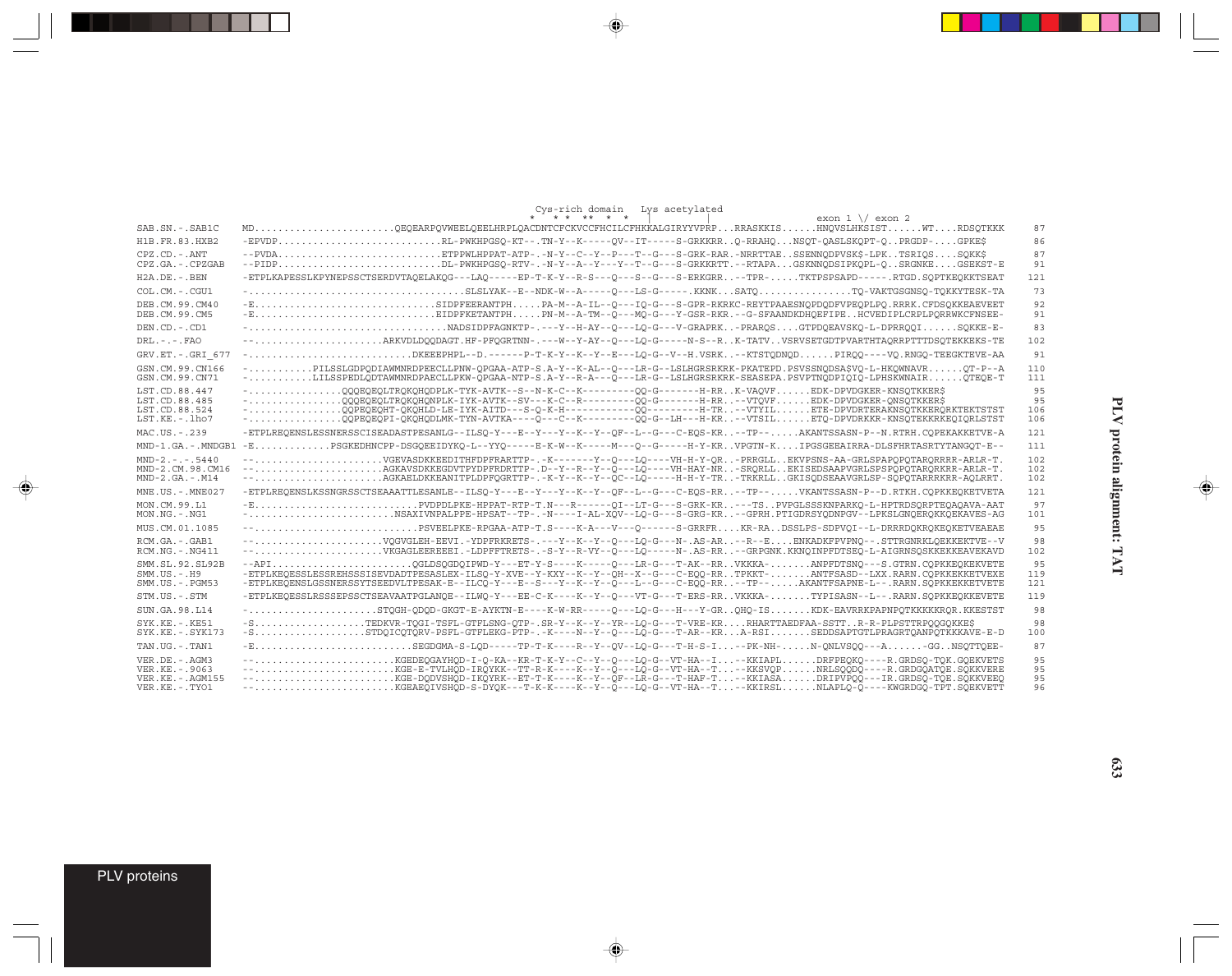$\overrightarrow{\mathbf{\P}}$ 

| SAB.SN. - . SAB1C                                                                | SKAAVG\$                                                                                               | 93                       |
|----------------------------------------------------------------------------------|--------------------------------------------------------------------------------------------------------|--------------------------|
| CPZ.GA. - . CPZGAB                                                               | <b>VASKTEADOS</b>                                                                                      | 100                      |
| $H2A$ . DE. $-$ . BEN                                                            | VVTTC-LGO\$                                                                                            | 130                      |
| $COLCM. -.CGU1$                                                                  | AADFGD--                                                                                               | 79                       |
| DEB.CM.99.CM40<br>DEB.CM.99.CM5                                                  | AGPGGOHCREDSSVSSGRISNNCS<br>ETKVEKASRAGGRHRPEDS\$                                                      | 115<br>110               |
| $DEN$ . $CD$ . $-$ . $CD1$                                                       | VETATGSSGGNIREDS\$                                                                                     | 99                       |
| $DRL - - -$ . $FAO$                                                              | ASGTSDONPPSODPPKLGAKKO\$                                                                               | 124                      |
| GRV.ET. -. GRI 677                                                               | AAN\$                                                                                                  | 94                       |
| GSN.CM.99.CN166<br>GSN.CM.99.CN71                                                | LARKARSGP\$<br>VARKATSGPSDISODSRVSCGTT\$                                                               | 119<br>134               |
| LST.CD.88.524<br>$LST.KE. - Lho7$                                                | \$<br>\$                                                                                               | 106<br>106               |
| MAC.US.-.239                                                                     | $VAT - P - LGRS$                                                                                       | 130                      |
| MND-1.GA.-.MNDGB1 KAT-\$                                                         |                                                                                                        | 115                      |
| $MND-2. - - - 5440$<br>MND-2.CM.98.CM16<br>$MND-2.GA.-.M14$                      | EHOVRELOTRIS<br>EYOIROLOSRIWEALEORANORLAEDFKGLRVAEESTSSNS<br>EHOVRELOERIWOTLEARANKELVEGVNNLHLAEESAGSNS | 113<br>142<br>142        |
| $MNE. US. - . MNE027$                                                            | VATVP-LGRS                                                                                             | 130                      |
| MON.CM.99.L1<br>$MON.NG. - . NG1$                                                | PDROHI--<br>TGXOSMREDF\$                                                                               | 103<br>111               |
| MUS.CM.01.1085                                                                   | <b>TDPS</b>                                                                                            | 98                       |
| RCM.GA.-.GAB1<br>$RCM.NG. - .NG411$                                              | ATSTTIG\$<br>TNITT-REDIFIS\$                                                                           | 105<br>115               |
| SMM. SL. 92. SL92B<br>$SMM. US. - . H9$<br>$SMM. US. - . PGM53$                  | VDTDC-LGR\$<br>VATDL-LXR\$<br>VATDL-LGR\$                                                              | 104<br>128<br>130        |
| STM.US.-.STM                                                                     | VESTP-LGK\$                                                                                            | 128                      |
| SUN.GA.98.L14                                                                    | \$                                                                                                     | 98                       |
| $SYK.KE. - .SYK173$                                                              | -TSLPSAENL\$                                                                                           | 110                      |
| TAN.UG.-.TAN1                                                                    | T-IPAAAETSRRPOS                                                                                        | 101                      |
| VER.DE. - . AGM3<br>VER. KE. - . 9063<br>VER. KE. - . AGM155<br>VER.KE. - . TYO1 | ART-PSLGRKNLAQQSGRATGASD\$<br>TTT-OILGRKDLERDKREAVGANA\$<br>A--NLRISRKNLGDETRGPVGAGN\$<br>AGSN\$       | 119<br>119<br>119<br>100 |
|                                                                                  |                                                                                                        |                          |

 $\spadesuit$ 

 $\overline{\blacklozenge}$ 

PLV protein alignment: TAT **PLV protein alignment: TAT**

 $\begin{picture}(20,5) \put(0,0){\line(1,0){10}} \put(15,0){\line(1,0){10}} \put(15,0){\line(1,0){10}} \put(15,0){\line(1,0){10}} \put(15,0){\line(1,0){10}} \put(15,0){\line(1,0){10}} \put(15,0){\line(1,0){10}} \put(15,0){\line(1,0){10}} \put(15,0){\line(1,0){10}} \put(15,0){\line(1,0){10}} \put(15,0){\line(1,0){10}} \put(15,0){\line(1,$ 

 $\overline{\phantom{0}}$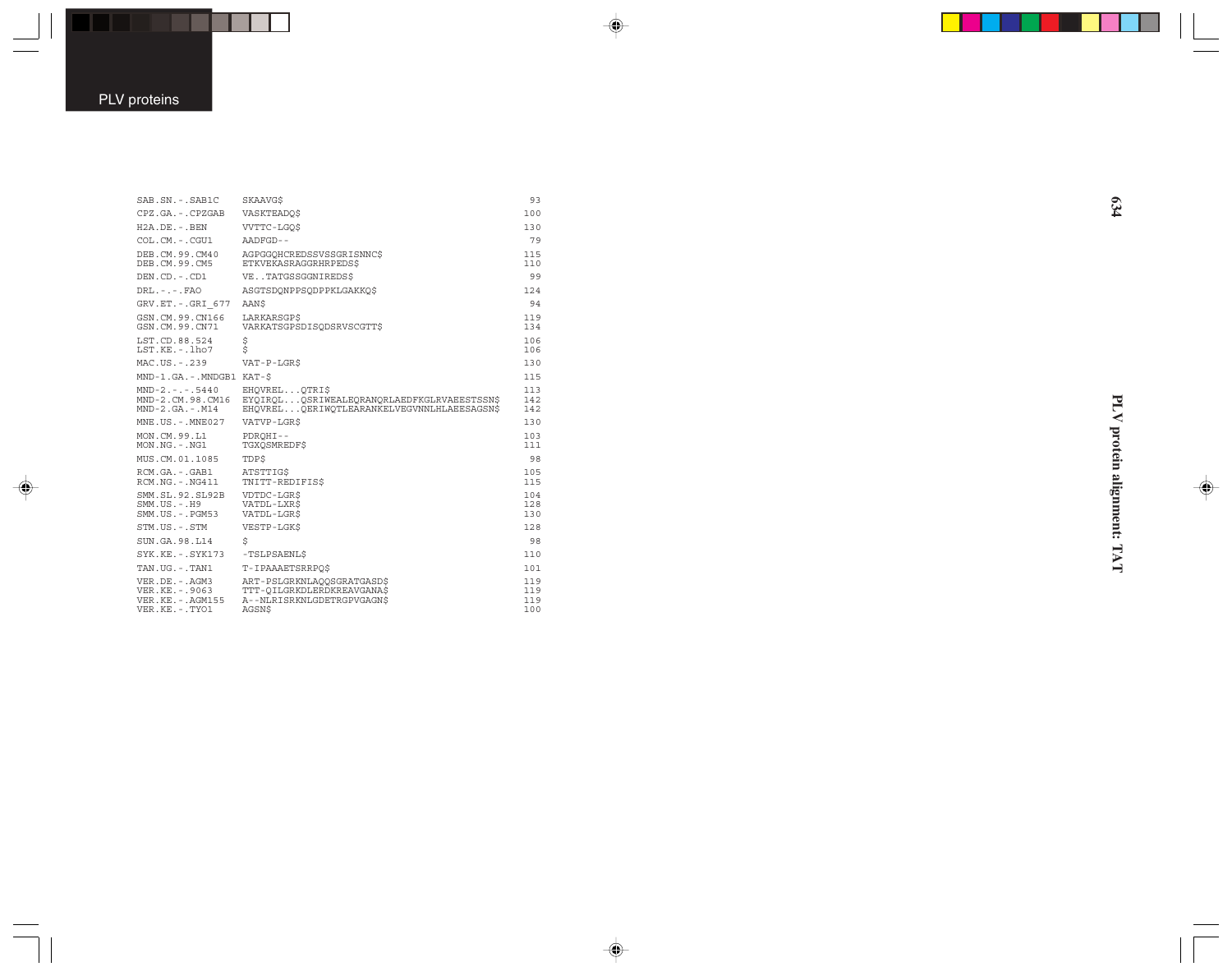|                                                                                                     | exon $1 \sqrt{\ }$ exon 2                                                                                                                                                                                                                                                                                                                                                                                                                                                                                                                                                                                                                                                                                   |                          |
|-----------------------------------------------------------------------------------------------------|-------------------------------------------------------------------------------------------------------------------------------------------------------------------------------------------------------------------------------------------------------------------------------------------------------------------------------------------------------------------------------------------------------------------------------------------------------------------------------------------------------------------------------------------------------------------------------------------------------------------------------------------------------------------------------------------------------------|--------------------------|
| SAB.SN. - . SAB1C                                                                                   | MSLGQEELLRRF.RIIKFLYT.TN.PYPPGQGTARQ.RRRARQRWAKQRQQVIHLAERILETPVSQIDHLAQEFDQLVLDNLQQPPSLPPGHPTENQTANSSS\$                                                                                                                                                                                                                                                                                                                                                                                                                                                                                                                                                                                                   | 99                       |
| H1B.FR.83.HXB2                                                                                      | $\verb -.  \ldots \verb .AGRSGDSDEELIRTV-L--L--0.S-.-P-NPE--.-A--NR-R--REROR-IHSIS---G-YLGRSAEPVPLOLDPDERLTLDCNEDCGTSG. TO .GV.$                                                                                                                                                                                                                                                                                                                                                                                                                                                                                                                                                                            | 97                       |
| CPZ.CD. - . CPZANT<br>CPZ.GA.-.CPZGAB                                                               | $-$ AGREEL.EGTDEOLLKAVK---I--O.S-.---KPA-S.-AA--NK-R--K-ROD--EG--A-V-R-L-GGP-EHNPVDLPDLONLSLE-LGS--TPLONYFOTVOP-GE<br>-AGRSEPO.DDARLLOAVK---I--O.S-.---SPE--.-KA--NR-R--RAROK-ISEISG-V-A-YLGRPPKPGDLELPELDKLSL-CVETTODVG-S-TSOPOTATGETVPAG                                                                                                                                                                                                                                                                                                                                                                                                                                                                  | 107<br>112               |
| $H2A.DE. - .BEN$                                                                                    | --ERADE-G-OGKL-LLRL-HO.--.---O.GPGT.-S-.--NR-R-RRR-WLRLVA--NKLCAV-DPPT-SPLDRAI-HLORLTI-E.LPD-PTDLPESNS-OGLAET\$                                                                                                                                                                                                                                                                                                                                                                                                                                                                                                                                                                                             | 103                      |
| COL.CM. - . COLCGU1                                                                                 | -TNAGVRPVAFTVSYAFFOKGWESAI-R-RV-HK.H-.-W-RPG.V-----.---NT--AR--O--ILAIDG-VV-OL-ASLOOWDPYCPASTSA-NLROEEECLADSSVSIGTOG-KPSDS\$                                                                                                                                                                                                                                                                                                                                                                                                                                                                                                                                                                                | 118                      |
| DEB.CM40<br>DEB.CM5                                                                                 | -AHAGGRGSA-ENT-OLLKVISL--I--O.S-.---K.G-GS.-ST.---R--K-RRROG--DSI-----OSHLGGSPTT-DVALPDLSOLHLADS<br>-AHAGGR.GDADOALLRMIRIIKSLYOS-.---KGG-S-ST.---R--K-RRROE--DDI-O----AHLGRHLTASDVALPNLEELRLADS                                                                                                                                                                                                                                                                                                                                                                                                                                                                                                             | 90<br>87                 |
| DEN.CD. - . CD1                                                                                     | -AGLOERDOE-VKAV-L--K--O.S-.---TPE-SKS----R-RK-RR-OA--VAIS-----YHLGRSLTA-DVELPDLEKLSVSD\$                                                                                                                                                                                                                                                                                                                                                                                                                                                                                                                                                                                                                    | 84                       |
| $DRL - - -$ . $FAO$                                                                                 | --A-PER-PPPWFOEYL-LVTR-.WOGRI--.RDDOLPOTA-O-K-R-AROR-VEHOIRTLOARILOSLERRNSRDLVEGIERIH-AEERESSS\$                                                                                                                                                                                                                                                                                                                                                                                                                                                                                                                                                                                                            | 92                       |
| GRV.ET. - . GRI 677                                                                                 | ----KEEKOA-K---T--G.S-.---QFS-----.------R--Q--IDKI-G-V-N-FED-QLVAQLQEL--ENKD-VLQHLPD-P-IHQDSSGIPAVWAPATPRGSNRA                                                                                                                                                                                                                                                                                                                                                                                                                                                                                                                                                                                             | 110                      |
| GSN.CM.99.CM166<br>GSN.CM.99.CM71                                                                   | -ADHARGNDOK-ONLILAC-L--T-HR.S-.---TSS-TRS---NR-R--RAROG--REISN----SL-GRPEEPGDLDLPDLGOLSLDS-WDREVPVGTAAES-PE-NPASETAOGSSS<br>-ADPANGRDOK-ONLLLAC-L--T--K.S-.---TAS-TRS---NKKR--RAROR--ROISH----SL-GRPEESGNLDLPDLGHLSLDS-EDROVPVGAAAEGVPT-ETAGGSGSOSSS                                                                                                                                                                                                                                                                                                                                                                                                                                                        | 118<br>118               |
| LST.CD.88.SIVlhoest447<br>LST.CD.88.SIVlhoest485<br>LST.CD.88.SIVlhoest524<br>LST.KE. - . SIVlhoest | -T-GEK-SPRYLK-SKILW.-GLOVGEKREPR----.---D-E-OR-HLH-LRTVO---FHST-ERGLER-FTRLTVCDSPEVDOGLWNSSPOPCVAVPFVARPFSDPFLPTWAT<br>-T-GEE-LPRYLK-SKILW.-GLOVGERREPR----.--D-E-ORRHLH-LRTVO---FHST-ERGLER-FTGLTVCDSPEVDOGIWNSSPOPCVAVPFVARPLSDPFLPTWAT<br>-T-PEG-LPTYLKLSRILM.-GLOVGERREPR----.--D-E-OR-HLH-LRAVO---FOAT-ERGLER-FTGLTVCDSPEVAEGVGNTAPHPRVAIPHLAGTYSDPFLPPWAT<br>-T-NGD-LPRYLRLSRILW.-GLOVGERREPR----.---E-S-YRDYLH-LRAVO---FOAT-ERGLER-FTRLAVSDSPEVAOGRGNTPPI-SVAEPOLAVAFVDPFLPKWAT                                                                                                                                                                                                                      | 114<br>114<br>114<br>114 |
| MAC.US.-.MM239                                                                                      | --NHERE---RK-L-L-HL-HO.--.---T.GPGT.-N-.--ORKR--RRRW--LLA--D--YSF-DPPT-TPLDLAI-OLONLAIES.IPD-PTN-PEALCDPTEDSRSPOD\$                                                                                                                                                                                                                                                                                                                                                                                                                                                                                                                                                                                         | 107                      |
| MND-1.GA.-.MNDGB1                                                                                   | $ -T-NV. Y0--I--$ YLVVVKKLY.EE. $-I-O.$ $---$ . $-K-OLRTR-A-LRE-EG--KOLLDRGPDOLCOGVTNLALAEKSES-N$$                                                                                                                                                                                                                                                                                                                                                                                                                                                                                                                                                                                                          | 83                       |
| $MND-2. - - - 5440$<br>MND-2.CM.98.98CM16<br>MND-2.GA.-.MND14CG                                     | --TDRGDLDEGFWRKYOA-VKOLW.EG.RLS-APOPO----.---R-A-LR-TEH--RE-OT--\$<br>-PTETGDLDRDFWKKYQK-VQRLW.EG.RLS-SPQPQ----.-K-R-A-LR-TEY-IRQ-QS--W-ALEQRANQRLA-DFKGLRVAEESTS-N\$<br>--TEPGELGRDFWEXYHR-VKOLW.EG.RLS-TSOPO---R.-K-R-AOLRRTEH--RE-O---WO-LEARANKELV-GVNNLHLAEESAG-N\$                                                                                                                                                                                                                                                                                                                                                                                                                                    | 61<br>90<br>90           |
| MNE.US.-.MNE027                                                                                     | --SHAEE---R--L-L-HL-HO.--.---T.GPST.-N-.--NR-R--RORW--FLA--D-VYSF-DPPT-TPLDLAI-OLONLAIES.IPD-PTNIPEILHDPTESPRSPOD\$                                                                                                                                                                                                                                                                                                                                                                                                                                                                                                                                                                                         | 107                      |
| MON.CM.-.SIVmon 99CMCML1<br>MON.NG.-.NG1                                                            | -AGNGRD--RRLLSLALAAVRI-OE.S-.---IPR---NA.--NR-R--RR-OL-IASIS---FYHYLGRSOEPCPLDIPDLERLSISDLPD--ESVP-AA-PPAHTPAPTVGKP\$<br>-AGAERGAAVODI.LRLAIGA-RIIRE.S-.---SPS--RSA.--NR-R--RAROE--XS-C---FNHYLDRLPRPNSLDLPAIEGLRLDDLPE--ESAOPPDPSSPRPVPTASGSO\$                                                                                                                                                                                                                                                                                                                                                                                                                                                            | 112<br>113               |
|                                                                                                     | MUS.CM. -. SIVmus 01CM1085 -AGVSENDRELIRAC-A-OI--K.S-.--TAD--RSA.--NR-R--KRKOR-IREIS----LSLLGRPPOPSDLELPDLNKLSLH-LVATSESSPPDTEGVNKIVVHAOGTD\$                                                                                                                                                                                                                                                                                                                                                                                                                                                                                                                                                               | 110                      |
| RCM.GA.-.GAB1<br>RCM.NG. - . RCMNG411                                                               | -LP-ODE-D-RKKI-L-N---L.I-.--OHG.GT.-NS.--KK-R--RRRW---OO------LDSTDPPVEODLDAAIAD-OK--LNNLPE-PVDFS\$<br>-L--EEE-ADOEIRRRI-L-HLIHL.S-.---OSG.GT.-N-.---K-RO-RRRWT-ILO-----FLY-DTPP-RDPLOEALSN-OO-TLSDLPE-PVNPFSNPSSFAVDRS\$                                                                                                                                                                                                                                                                                                                                                                                                                                                                                   | 93<br>107                |
| SMM.SL.92.SL92B<br>SMM.US.-.SIVSMMH9<br>SMM.US.-.SMMPGM                                             | -ONPE---R--L-L-HLIHO.--.---A.GPGT.-S-.--NR-R--KRRWI-IVA--D--YSF-DPPA-TDIDLAI-OFDSLSI-S.LPE-PTTVPETLRDO-AD\$<br>$- \ldots \ldots \text{-SN} \ldots \texttt{E--R--}\ldots \ldots \texttt{L-L-L-H--HO} \texttt{.---} \texttt{.}- \texttt{.}- \texttt{.}- \texttt{.}- \texttt{.}- \texttt{.}- \texttt{.}- \texttt{.}- \texttt{.}- \texttt{.}- \texttt{.}- \texttt{.}- \texttt{.}- \texttt{.}- \texttt{.}- \texttt{.}- \texttt{.}- \texttt{.}- \texttt{.}- \texttt{.}- \texttt{.}- \texttt{.}- \texttt{.}- \texttt{.}- \texttt{.}- \texttt{.}- \texttt{.}- \texttt{.}- \texttt{.$<br>$-1, \ldots$ -SSAGE---R--L-L-H--HO.--.---O.GPGT.-N-.---R-R--RORW--ILA--D--YSF-DPPA-SPLDLAV-OLO-LSLEN.IPD-PTSVPEALTENPRSRODS | 99<br>100<br>104         |
| STM.US.-.STM                                                                                        |                                                                                                                                                                                                                                                                                                                                                                                                                                                                                                                                                                                                                                                                                                             | 99                       |
| SUN.GA.98.SIVSUN                                                                                    | -T-DDS.INOYLR-SKRLY.EGLAPGNLPO-H--.---R-D-ER-NLH-LRAVO---FA-TLDSRLGR-F-RLSVSDSSOVAESLGNSPSTKHLPP-KFLVAPTYDFLPSWAT                                                                                                                                                                                                                                                                                                                                                                                                                                                                                                                                                                                           | 111                      |
| $SYK.KE. - SYK173$                                                                                  | -PDOGS-O-AVFLRMIAHL.OE.---GPE-.P--T---R-RO-ROR-T-RLY-OO--F-AIFGSRTAALEDSL-OLOISD\$                                                                                                                                                                                                                                                                                                                                                                                                                                                                                                                                                                                                                          | 77                       |
| SYK-KE51                                                                                            | --GRER-DTOEOLLRTLLR-AOOLA.---LPO-.PSRA---N-N-YROLOA-RLYVOO--F--IARRSAETLEOSFGELOITD\$                                                                                                                                                                                                                                                                                                                                                                                                                                                                                                                                                                                                                       | 81                       |
| TAN.UG. - . TAN1                                                                                    |                                                                                                                                                                                                                                                                                                                                                                                                                                                                                                                                                                                                                                                                                                             | 103                      |
| VER.DE. - . AGM3<br>VER.KE. - .AGM155<br>VER.KE. - . AGM VER 9063<br>$VER.KE. - .TYOI$              | $ P$ -- $S$ ---- $LL-$ - $A-NK.N-$ .---V $E$ -----.----R--ROAOE- $LRA$ ----WHSR-EEOLVO-IDOLV-DOOH-AIOOLPD-PSSSS<br>-P--P----LL-L-A---R.S-.---SVB-----.-----R--KÑRQK-IYA-----WG-RQEDQLVQ-IDQLV-DTQH-VTQQLPD-PSQA\$<br>$ P$ -- $P$ --KVFSL-AY-NR.--.----VE-----.----RE-REROR-LRF-----WNETKEROLEOTLDOLA-DVOH-AIOHLPD-PNSSS<br>-P--P-----V-L-WL--S.--.----SG.E-----.-------R--RQ-QD-IRV-V--LQ-QVYAVDRLADEAQHLAIQQLPD-P-SA\$                                                                                                                                                                                                                                                                                     | 89<br>89<br>89<br>84     |
|                                                                                                     |                                                                                                                                                                                                                                                                                                                                                                                                                                                                                                                                                                                                                                                                                                             |                          |

 $\spadesuit$ 

| H <sub>1</sub> B. FR. 83. HXB2 | GSPOILVESPTVLESGTKE\$                                         | 116 |
|--------------------------------|---------------------------------------------------------------|-----|
| $CPZ$ . $CD = CPZANT$          | OSOHPLD.NNON\$                                                | 118 |
| $CPZ.GA. - .CPZGAB$            | GNYSILGKGAKN\$                                                | 124 |
| GRV.ET. - .GRI 677             | CSSSGEGCEGSLGOTGCYCPIRLSGSHOOSKKSAARPS                        | 147 |
| GSN.CM.99.CM166                | <b>OSDSLHS</b>                                                | 124 |
| GSN.CM.99.CM71                 | LYS.                                                          | 120 |
| LST.CD.88.SIVlhoest447         | SSESLOOTGGGKRSEDCELELEODOKEOKRHISSSCKKPOTGTKEEMEIOIORKKWVSOS  | 173 |
| LST.CD.88.SIVlhoest485         | SLESOORMDGGKRSEDCALELEODOKEOKRHISSSCERHOTGTKEKMEIOIOREKWVSO\$ | 173 |
| LST.CD.88.SIVlhoest524         | SLANPOOIPGGECSENCELDOEOEOKEORRAIKN\$                          | 148 |
| LST.KE.-.SIVlhoest             | PLADOOOMDGGKRSEDSELAOGEMOKEORTVIEH\$                          | 148 |
| SUN.GA.98.SIVSUN               | PLADPORLAGFAPYSGYEODOERVONOOGESIIVSEGKKS                      | 150 |

PLV protein alignment: REV **635 PLV protein alignment: REV**

 $\Rightarrow$ 

**635** 

### PLV proteins

 $\begin{picture}(20,5) \put(0,0){\vector(0,1){10}} \put(15,0){\vector(0,1){10}} \put(15,0){\vector(0,1){10}} \put(15,0){\vector(0,1){10}} \put(15,0){\vector(0,1){10}} \put(15,0){\vector(0,1){10}} \put(15,0){\vector(0,1){10}} \put(15,0){\vector(0,1){10}} \put(15,0){\vector(0,1){10}} \put(15,0){\vector(0,1){10}} \put(15,0){\vector(0,1){10}} \put(15,0){\vector(0,$ 

 $\overline{\overline{\phantom{a}}}%$ 

. .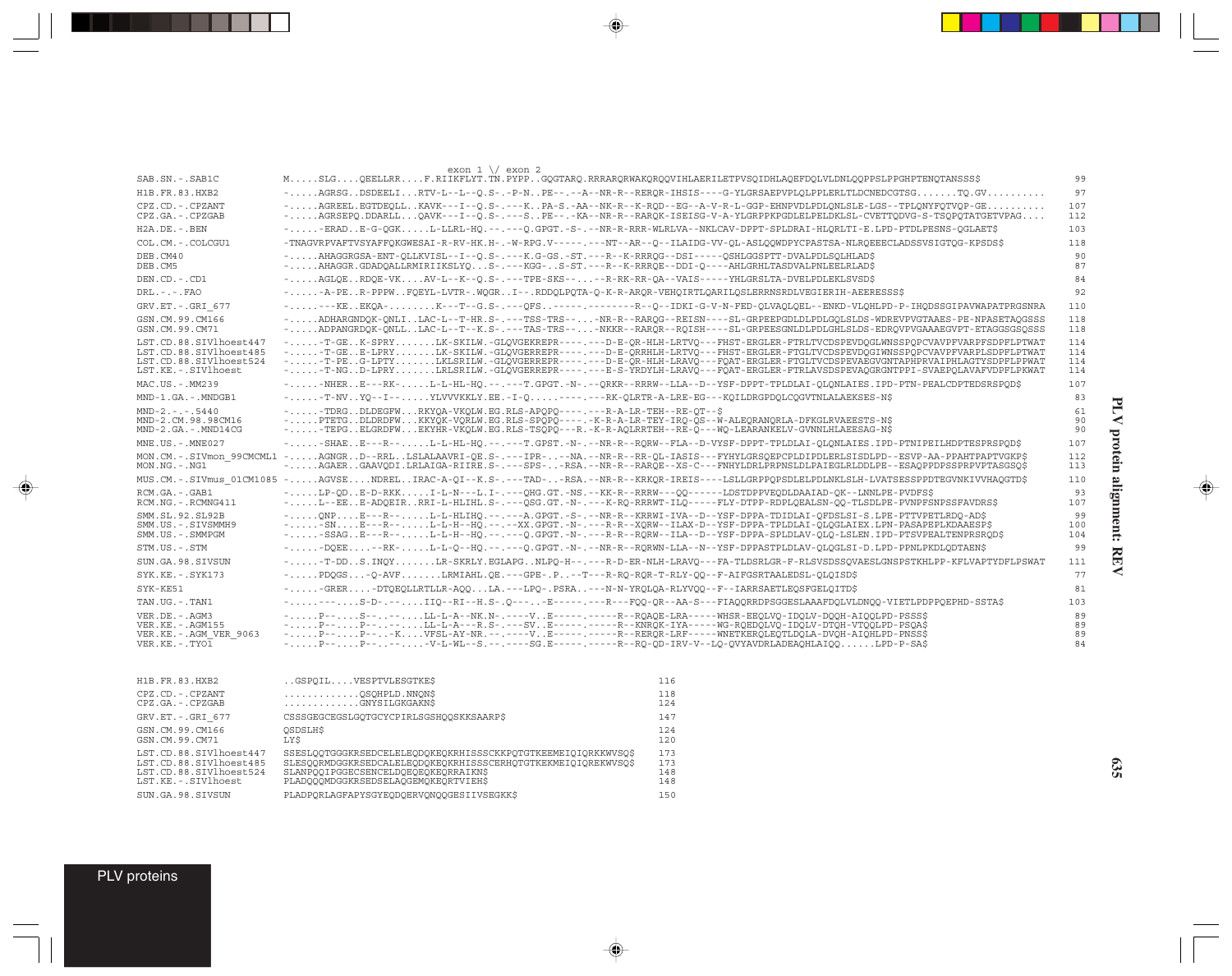|                                                                                                                                                                                                                                                                                                                                                       | $\overline{a}$ | transmembrane domain | $-11-$ | cytoplasmic domain<br>$-$ alpha helix $-$                                                                                                                                                                                                                                                                                                                                                                                                                                                                                                                                                                                                                                                                                                                                                                                                                                                                                                                                                                                                                                                                                                                                                                                          | / Env CDS start<br>phos phos<br> -alpha helix |                                                                                              |
|-------------------------------------------------------------------------------------------------------------------------------------------------------------------------------------------------------------------------------------------------------------------------------------------------------------------------------------------------------|----------------|----------------------|--------|------------------------------------------------------------------------------------------------------------------------------------------------------------------------------------------------------------------------------------------------------------------------------------------------------------------------------------------------------------------------------------------------------------------------------------------------------------------------------------------------------------------------------------------------------------------------------------------------------------------------------------------------------------------------------------------------------------------------------------------------------------------------------------------------------------------------------------------------------------------------------------------------------------------------------------------------------------------------------------------------------------------------------------------------------------------------------------------------------------------------------------------------------------------------------------------------------------------------------------|-----------------------------------------------|----------------------------------------------------------------------------------------------|
| H1A1.UG.85.U455                                                                                                                                                                                                                                                                                                                                       |                |                      |        | MTP.LEIWAITGLIVALILA.IVVWTIVGIE.XKKKLLKOKKIDRLLNRIRERAEDSGNESDGDTEEL.SLLVEMGNYDLGVDNNLS                                                                                                                                                                                                                                                                                                                                                                                                                                                                                                                                                                                                                                                                                                                                                                                                                                                                                                                                                                                                                                                                                                                                            |                                               | 82                                                                                           |
| H1B.FR.83.HXB2<br>H1B. US. 90. WEAU160<br>H1C. ET. 86. ETH2220<br>H1D.CD.84.84ZR085<br>H1F1.BE.93.VI850<br>H1G.SE.93.SE6165<br>H1H.CF.90.056<br>H1J. SE. 93. SE7887<br>H1K.CM.96.MP535<br>H1N.CM.95.YBF30<br>H10.BE.87.ANT70<br>H10.CM.91.MVP5180<br>H101 AE. TH. 90. CM240<br>$H102-AG.NG. - IBNG$<br>H103 AB.RU.97.KAL153 2<br>H104 cpx.CY.94.CY032 |                |                      |        | $T_{1},,0-1P-V-VA-V-1-I-1-1-P-S-I-1-.Y,0-0.1+P-S-1-.1+P-S-1-P-S-P-S-0.1+P-S-0.1+P-S-0.1+P-S-0.1+P-S-0.1+P-S-0.1+P-S-0.1+P-S-0.1+P-S-0.1+P-S-0.1+P-S-0.1+P-S-0.1+P-S-0.1+P-S-0.1+P-S-0.1+P-S-0.1+P-S-0.1+P-S-0.1+P-S-0.1+P-S-0.1+P-S-0.1+P-S-0.1+P-S-0.1+P-S-0.1+P-S-0.$<br>$-VDLL$ .AKVDYRIV-VAF-----I-.------AY--YR---R-RR----IK-T------------------TM-D---LR.L-D-ND--<br>-OS.-O-L--VA-VL---I-.-------F--YRRIKR-R---W-ID-----E-------E--K---.-T-----HHA.PWD--DD-<br>$-1, \ldots$ , SY, -LAIG-AA------I-, -------Y--,, Y,, ---V,,,,, R-R--,,, NK-YK----,,,,,,,---------E--A---, AA-G---PFI, PGDIN-,,,--<br>$-1, 0.05 - V - L - V - - - F - A - - - - - - F - 0.1$<br>$-$ YI.-GLGIGALVVTFI-AVI-----Y--Y---VR-------IE--G-----------------.K-M---HLN.LGY-AD--<br>-I-.-O-A--VAF---IF--.-GM----Y--Y----R-R---K-ID---------------------AD.---R-PHD.LWN-ND--<br>-VS.-A-SIVALVVALILA-I-----Y--YR--V---R-NW-ID-------------E--A---AD.IG-L-HLI.LGNI---<br>-LSLGFIA-GA-VSI-.VI--ALLYR-Y--IKL-E--KHIRO-----E----------A-W-DGDEEWLVTLLSSSKL-OGNWV-<br>-HH.RDLL--IIISAL-FIN.VIL-GFILRKYLEOK.EODRKEREILE--R.----IRD--DY--N-EE-OEVMD--LSHGFDNPMFEP-<br>-HO.ENLL-LIA-SALCLIN.VLI-LFNLRIY.LVORKODRRE-EILE--R.--K-IRD--DY--NEEEOOEVME-IHSHGFANPMFE-- |                                               | 82<br>81<br>86<br>82<br>81<br>81<br>80<br>81<br>80<br>83<br>85<br>85<br>80<br>81<br>78<br>81 |
| $CPZ$ . $CD - ANT$<br>$CPZ$ . $CM - CAM3$<br>CPZ.CM.98.CAM5<br>CPZ.GA.-.CPZGAB<br>CPZ.GA.88.GAB2<br>$CPZ.TZ. - TAN1$<br>CPZ.US.85.CPZUS                                                                                                                                                                                                               |                |                      |        | $-$ -N.IFEYAF-AFS.--L-I-CIPIL.Y-LYKIY--QQ-D.NKRNQ--I-.VLSRRLSI.--AI-E-EEADTYYLGSGFANPVYREGDE<br>$-$ LT.W-OIGLI-IGIEI-I-.--A-G-AFK-WR-GKEEENRA.OKI.RT-IE--IS-O--------EDOROLDREIHVYGFDNPMFDW-<br>$-$ LI.W-OIGLIA-GIE--IV.----G-AYKKWREIKEERNRT.ORI.YN-AE---I-O------N-EE-AOLDN-LHANGFDNPMFDWP-<br>$ -L$ .-VGLVLILVGL.IAWN.-CI-GYIIKW.GYRRYKRHRLETEI.E--NLIL----------N-EE--RLEO-IHNY-HNNHFANPMFD.--<br>-LSMWVAIGLI-IGTL-VIN.----G----SV.Y-RWKRH-EEORI.ID-IIK-T-----------EDK-TLAT-LHNNGFDNPMFE-RI-<br>-IKIVVGSVSTNVIGILC-LLILIG.GGLLIGI--RR.E.LEREROH-R.VL.E--A.-RLSIDSGVEEDEEFNWNNFDPHNYNPRDWI-<br>$-$ LN.WFEIGLIA-GIEG--V.VII-GL-ARLWROIKIKENT-OE-O.NL-E.---I-E--------EE--TLAK-LSSLELDNPRIV-                                                                                                                                                                                                                                                                                                                                                                                                                                                                                                                                     |                                               | 83<br>85<br>86<br>88<br>88<br>83<br>84                                                       |
| DEN.CD. -. CD1                                                                                                                                                                                                                                                                                                                                        |                |                      |        | $-$ LKIKLGPIEYVCL-FAVVITWIAAIG--YLA.YRAYKSYREELRYIR-RLWSIDSGYESSOEDP                                                                                                                                                                                                                                                                                                                                                                                                                                                                                                                                                                                                                                                                                                                                                                                                                                                                                                                                                                                                                                                                                                                                                               |                                               | 64                                                                                           |
| GSN.CM.99.CN166<br>GSN.CM.99.CN71                                                                                                                                                                                                                                                                                                                     |                |                      |        | -H-AAVW-WGAAI-TFIY-CVALLALYLAWDK.WV-GKPKPTOVAV--LIEDEEDSGIYD-ASSELTGFNGFA-PGFEV<br>-SAAALW-WGAAV-TFIYFCLAIFALYLAWDK.WI-GKPKIP.VAV--LVED-EESGIFE-ASSE.PNAYGFA-PGFEV                                                                                                                                                                                                                                                                                                                                                                                                                                                                                                                                                                                                                                                                                                                                                                                                                                                                                                                                                                                                                                                                 |                                               | 78<br>76                                                                                     |
| MON.CM.99.L1<br>$MON.NG. - . NG1$                                                                                                                                                                                                                                                                                                                     |                |                      |        | - N.YWWSLVAITYSLILI-LPVAAWAWWRYY-ITKRFKRIDOEIORLIOIHE-R-HDSGVDTESESEOHEETHGFV-PVFNDDFGEWV-<br>-N.TYWI-AISVWCVIV-LAPC-LYLLYOSY-EHKRVSRFEO.DFORLVOXYOEXDSGYEDEDEDHNSFDNPLFDDGDPDOW-XFRKOIMGHSILWSAG--                                                                                                                                                                                                                                                                                                                                                                                                                                                                                                                                                                                                                                                                                                                                                                                                                                                                                                                                                                                                                                |                                               | 87<br>98                                                                                     |
| MUS.CM.01.1085                                                                                                                                                                                                                                                                                                                                        |                |                      |        | -N.YWYL-AVIVTGIYFVIA-FAFVLAYORWC-PKKVEVSVILLLE-GD-DSGIFEDA-DDMAES-HHAFANPAFEO-                                                                                                                                                                                                                                                                                                                                                                                                                                                                                                                                                                                                                                                                                                                                                                                                                                                                                                                                                                                                                                                                                                                                                     |                                               | 76                                                                                           |

 $\overrightarrow{\mathbf{\P}}$ 

 $\spadesuit$ 

PLV protein alignment: VPU **PLV protein alignment: VPU**

 $\begin{picture}(20,5) \put(0,0){\line(1,0){10}} \put(15,0){\line(1,0){10}} \put(15,0){\line(1,0){10}} \put(15,0){\line(1,0){10}} \put(15,0){\line(1,0){10}} \put(15,0){\line(1,0){10}} \put(15,0){\line(1,0){10}} \put(15,0){\line(1,0){10}} \put(15,0){\line(1,0){10}} \put(15,0){\line(1,0){10}} \put(15,0){\line(1,0){10}} \put(15,0){\line(1,$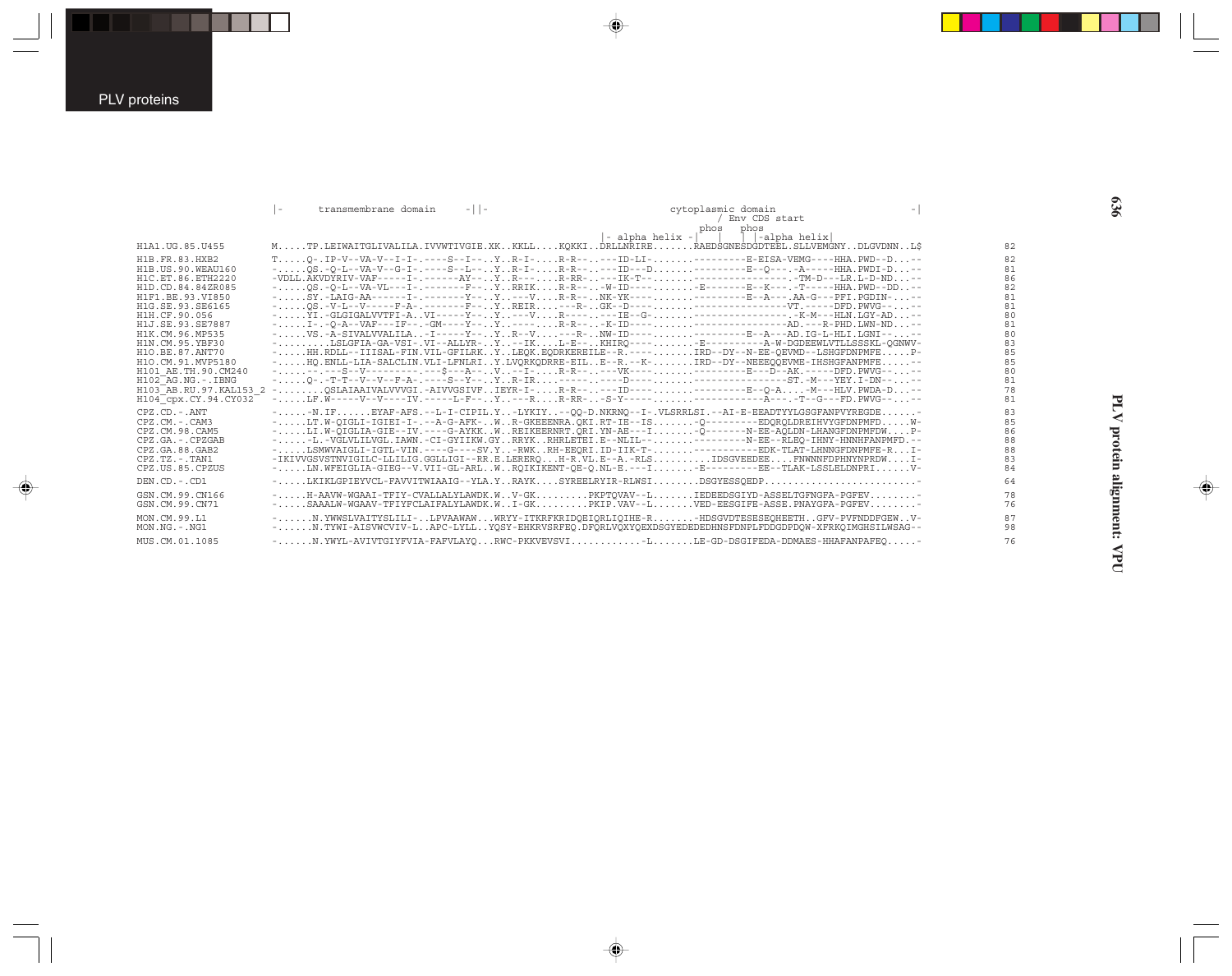|                                                                                                                                          | signal peptide $\setminus$ gp120                                                                                                                                                                                                                                                                                                                                                                                                                                                                                                                                                                                                                                                                                                                    |                          |
|------------------------------------------------------------------------------------------------------------------------------------------|-----------------------------------------------------------------------------------------------------------------------------------------------------------------------------------------------------------------------------------------------------------------------------------------------------------------------------------------------------------------------------------------------------------------------------------------------------------------------------------------------------------------------------------------------------------------------------------------------------------------------------------------------------------------------------------------------------------------------------------------------------|--------------------------|
| SAB.SN. - . SAB1C                                                                                                                        | MKLLTVLLWLSGCWSLVWLVOY.VTVFYGIPVWKNSSVOAFCKTPNTNLWASTNCIP.DDEPEGT.IAEVPIPNITEKFDAWKNRNPLVGOAESNIHL                                                                                                                                                                                                                                                                                                                                                                                                                                                                                                                                                                                                                                                  | 95                       |
| H1B.FR.83.HXB2                                                                                                                           | -RVKE-YOHLWR-GWRWGTMLLGMLMICSATEKLW.---Y--V----EATTTL--ASDAKAYD-EVH-V--THA-V-.T-PNPOEVVLVNVTE-FNMWK-DM-E-MHED-IS                                                                                                                                                                                                                                                                                                                                                                                                                                                                                                                                                                                                                                    | 110                      |
| $CPZ$ . $CD$ . - .ANT<br>CPZ.GA. - . CPZGAB                                                                                              | -R-PIHIIWG-A-LI.OFIEKGTNED-.-----V---R-ATPTL--ATNASMTS-EVH-V--T-S-V-.I-PDPI.VVRLN.TSVW-NAYK-YM-ESMTEDMXO<br>-KVMEKKKRDWNSLSIITIITII-LTPCLTSELW.---Y--V---HDADPVL--ASDAKAHS-EAH-I--TQA-V-.T-PSPQEVFLPNV-ESFNMWK-NM-D-MHED-IS                                                                                                                                                                                                                                                                                                                                                                                                                                                                                                                         | 100<br>109               |
| $H2A.DE. - .BEN$                                                                                                                         | $-1$ EPGRNO-FVVILLTSAC--YCS--.---------A---A-IPL--A-K-RDT-GTIO-L-.-NDDYOE.-ILNVTEAFDAWNTVTE--VEDVWH                                                                                                                                                                                                                                                                                                                                                                                                                                                                                                                                                                                                                                                 | 92                       |
| BAB.TZ.85.2010E                                                                                                                          |                                                                                                                                                                                                                                                                                                                                                                                                                                                                                                                                                                                                                                                                                                                                                     | $\circ$                  |
| COL.CM.-.CGU1                                                                                                                            | -LRY-FINLVLGIVLSNKW.---YO-V-A-EEADVNDO-F--FSSSPEIOOVLG-L-PPPGKPVEONMPNVTEAFDLFK-SFS-EVWI                                                                                                                                                                                                                                                                                                                                                                                                                                                                                                                                                                                                                                                            | 88                       |
| DEB.CM.99.CM40<br>DEB.CM.99.CM5                                                                                                          | -RLIQL.LLLILGLIVIGTQGKOKKO--.L--Y--VDAK-DL--TANSSESG--V-A-L-.HALVREEVPMPNVTO-FNAFD-PIEEQLWODMT                                                                                                                                                                                                                                                                                                                                                                                                                                                                                                                                                                                                                                                      | 95<br>91                 |
| DEN.CD. -. CD1                                                                                                                           | -SOVRRTLKV-LLILWTIGIICTTEK--.-------A-R--AAPL--TAMDRGV--AAS-V-.E-PYOREVWM-NATDYFDIYH--I-D-VVO-MKD                                                                                                                                                                                                                                                                                                                                                                                                                                                                                                                                                                                                                                                   | 96                       |
| $DRL - - -$ . $FAO$                                                                                                                      | $-$ IRHIIIGL-ILGFLGISIGKHW.------T-K-RPA-THLI-A-D-HSF-VT-S---.SLLHYEETEINNIEE-F-VPMTENEVIKOAWG                                                                                                                                                                                                                                                                                                                                                                                                                                                                                                                                                                                                                                                      | 89                       |
| $GRV. - . - . GRI2E$<br>$GRV. - . - . GRI3E$<br>GRV.ET. - . GRI 677                                                                      |                                                                                                                                                                                                                                                                                                                                                                                                                                                                                                                                                                                                                                                                                                                                                     | $\circ$<br>$\circ$<br>90 |
| GSN.CM.99.CN166<br>GSN.CM.99.CN71                                                                                                        | -R-TVESMMM-AVSLLALMALLIPGLKC.ENW.T--Y--V--RDATPPL--ASDPDIASNEPG-I-I--A-L-.S-PSPAEVPL.NITEKFNIYK-YM-DEVRDDMVS<br>-MRKVGF-KM-VVSLT.LMALLIPGSRSKGNW.T-----V---RDAKPPL--ASDADITSNEPG-I-I--A-L-.S-PSPSEVPL.NITEEFNIYK-YM-DEVRDDMVS                                                                                                                                                                                                                                                                                                                                                                                                                                                                                                                       | 105<br>105               |
| LST.CD.88.447<br>LST.CD.88.485<br>LST.CD.88.524<br>LST.KE.-.lho7                                                                         | $-$ NCPGLI $-$ LLII-RVOGEKTKK.--.-----V-K-EEAV-PLI-ASA-NS--VT-S---.-LOSYAO.-PIHN-SLNFT-EIKDN-IIOOAWS<br>$\ldots DC-KLL-\ldots. FL-F-GA\^{QG}\ldots\ldots\ldots. EAKK.\ldots\ldots\ldots-V-K-EDAV\ldots-PLI-A.\ldots\ldots SA-NS-\t-VT-S-L-\ldots\texttt{LQSYAQ}\ldots\texttt{PHIN-SLNFTQE}\ldots\ldots\ldots\texttt{IKDN-IIQQANS}\ldots\ldots\ldots\texttt{MQANSE}\ldots\ldots\ldots\texttt{MQANSE}\ldots\ldots\ldots\texttt{MQANSE}\ldots\ldots\ldots\ldots\texttt{MQANSE}\ldots\ldots\ldots\texttt{MQANSE}\ldots\ldots\ldots\texttt{MQANSE}\ldots\$<br>-ACPGNI--L-LCLGLTAGEKEK--.-----V-K-EDAV-PLI-ASA-NS--VT-S-L-.-LOSYAO.-PIHN-TLNFTOEIKDN-IIOOAWG<br>-ACPGLGIL-LLLGIIWGK--.-----V-N-DDNVSPLI-ASA--S--VT-S-L-.-LÕSYAE.VPIYN-SENFTĨPVKDN-VIÕÕAWS | 90<br>89<br>91<br>88     |
| MAC.US. - . 239                                                                                                                          | -GC-GNO-LIAILLLS-YGIYCTL-.-----V-A-R-ATIPL--A-K-RDT-GT-O-L-.-NGDYSE.V-LNVTESFDAWN-TVTE--IEDVWO                                                                                                                                                                                                                                                                                                                                                                                                                                                                                                                                                                                                                                                      | 92                       |
| MND-1.GA.-.MNDGB1                                                                                                                        | -KCPGLF-ILCLAXLVGIIGK--.------V----EAKTHLI-A-D-SS--VT-----.SLPDYDE.VEIPD-KENFTGLIREN-IVYOAWH                                                                                                                                                                                                                                                                                                                                                                                                                                                                                                                                                                                                                                                        | 89                       |
| $MND-2. - - 5440$<br>MND-2.CM.-.MND302ENV                                                                                                | $-$ LRYLRYIVLGIIVS-IVGE-W.---Y--T-K-HKARTHL--A-D-NSF-VT-S-V-.SLLHYEEOHIPNITE-F-GPIEENEIVTOAWG                                                                                                                                                                                                                                                                                                                                                                                                                                                                                                                                                                                                                                                       | 88<br>$^{\circ}$         |
| MND-2.CM.98.CM16<br>$MND-2.GA.-.M14$                                                                                                     | -LRYIILGIIVGLGLGN-W.---Y--T-K-HKAETHL--A-E-DS--VT-S-V-.SLLHYEEOPIPNITW-F-GPMEENEVVMOAWG<br>-LRHLITAIVIIGIGIGK-W.---Y--T-K-HPARTHL--A-D-NS--VT-S-V-.SLLHYEEQLIPNITE-F-VPIOENEVVROAWG                                                                                                                                                                                                                                                                                                                                                                                                                                                                                                                                                                 | 85<br>86                 |
| MON.CM.99.L1<br>$MON.NG. - . NG1$                                                                                                        | -TOG--ONLNOSNMRKLMALSTLCLMMTLVNGSNW.T--Y--V----PATPPL--ASDPNYGSKEAG-N-LASS-L-.T-PTPOSLYL.NITEEFNAYONYMVEEMVEDMK<br>-IOGMRMRMKTIIVLTILC-MMGTL.TSGSXSGNKSW.------V--Y-PATPPL--ASDPXYGSKEAG-N-LASS-L-.S-PVPRALPL.NITESFNAY <sup>I</sup> NYMVEEMVEDIK                                                                                                                                                                                                                                                                                                                                                                                                                                                                                                   | 108<br>109               |
| MNE.US.-.MNE027                                                                                                                          | -GC-GNO-LIAILFLSAYGIYCI--.-----V-A-R-ATIPL--V-R-RDT-GT-O-L-.-NDDYSE.L-LNITESFDAWE-TVTE--IEDVWH                                                                                                                                                                                                                                                                                                                                                                                                                                                                                                                                                                                                                                                      | 92                       |
| MUS.CM.01.1085                                                                                                                           | -PRMTWLRASTTLL-TLLLSSSIIWGR-W.------V---DATPPL--ASDANIANREPG-V-IT-A-L-.T-PAPOEVOL.NISGEKFDIYKNYMVDOMTDDVR                                                                                                                                                                                                                                                                                                                                                                                                                                                                                                                                                                                                                                           | 103                      |
| RCM.GA.-.GAB1<br>RCM.NG. - . NG411                                                                                                       | $- \ldots$ D $- \ldots \ldots \ldots \ldots$ K-VIVLIV-IGIIL.VOGSOK.P--.I-----V---R--T-PM--V-D--OS-GTL----.EGGISPE.VSINVSERFDAWN-S-YE--KD-VWN<br>-A-FISI-IIIGLLGIIIVGEK--.------V-----T-PM--A-D-AOS-GTL----.EGGISPE.VPVNVSEKFDAWE-S-YE--K--VWH                                                                                                                                                                                                                                                                                                                                                                                                                                                                                                       | 93<br>91                 |
| $SAB$ . - . - . $CS$<br>$SAB$ . $  -SAB3E$<br>$SAB$ . - . - . $SAB4E$                                                                    |                                                                                                                                                                                                                                                                                                                                                                                                                                                                                                                                                                                                                                                                                                                                                     | $\circ$                  |
| SMM.SL.92.SL92B<br>$SMM.US.-.H9$<br>SMM.US.-.PGM53                                                                                       | -ACPGLH-LIDILFLS-LGTWCA--.--I-----A-R-ATIPL--A-Q-RDT-GTVQ-L-.-NGDYSE.L-LNVTEAFDAWD-TVTE--IEDVWN<br>-GC-GNQ-LIALSLXSASGIYCV---------V-A-R-AT-PL--AR-RDT-GT-Q-L-.-NGDYSE.L-INVTEAFDAWD-TVTE--IEDVWN<br>-GC-GNO-LIAILLLSAYGIYCT--.-----V-A---ATIPL--A-K-RDT-GT-O-L-.-NDDYSE.L-INVTERFDAWNTVTE--IEDVWN                                                                                                                                                                                                                                                                                                                                                                                                                                                  | 92<br>92<br>92           |
| STM.US.-.STM                                                                                                                             | -ACPGNO-LIAILLLSAC-TYCT--.-----V-A-R-ATIPL--A-K-RDT-GT-Q-L-.-NGDYSE.L-INVTEAFDAWD-TVTE--IEDVWN                                                                                                                                                                                                                                                                                                                                                                                                                                                                                                                                                                                                                                                      | 92                       |
| SUN.GA.98.L14                                                                                                                            | -RCPEI-IGFSLLLG-.IAI-------T-K-EPAV-PLI-ASA-NS--VT-S-L-.-LQTYAE.VPITGLEENFTEGISNN-IVQQAWQ                                                                                                                                                                                                                                                                                                                                                                                                                                                                                                                                                                                                                                                           | 87                       |
| SYK.KE. - . KE51<br>$SYK.KE. - .SYK173$                                                                                                  | -KLFNIISVVLGIVLSLGIVARLE-------V-N-EDAO-PM--A--H-GG--TK--V-.SS-OIEVRVNISGEYFTAW-SSHGIR-OLLODMS<br>-AAFR-YIVCLFSLISLGFMEK0.--.-------H-EDAYAPL--T-SHKGG--TK--V-.SADOIEVRVNITGEYFPAW-SSHMIR-OILEDMS                                                                                                                                                                                                                                                                                                                                                                                                                                                                                                                                                   | 94<br>93                 |
| $TAN. - . - . TAN17E$<br>$TAN. - . - . TAN40E$<br>$TAN. - . - . TAN49E$<br>TAN.CF. - . AGMB05<br>TAN.CF. - . AGMTB14<br>TAN.UG. - . TAN1 |                                                                                                                                                                                                                                                                                                                                                                                                                                                                                                                                                                                                                                                                                                                                                     | $\circ$<br>55<br>96      |
| $VER. - . - . VER1E$                                                                                                                     |                                                                                                                                                                                                                                                                                                                                                                                                                                                                                                                                                                                                                                                                                                                                                     |                          |
| $VER. - . - . VER2E$<br>VER.DE. - . AGM3<br>VER.ET. - . VER385E                                                                          |                                                                                                                                                                                                                                                                                                                                                                                                                                                                                                                                                                                                                                                                                                                                                     | 93<br>$\circ$            |
| VER.KE. - . 9063<br>VER. KE. - . AGM155                                                                                                  |                                                                                                                                                                                                                                                                                                                                                                                                                                                                                                                                                                                                                                                                                                                                                     | 93<br>94                 |
| VER.KE. - . TYO1<br>VER.KE. - . VER266E                                                                                                  |                                                                                                                                                                                                                                                                                                                                                                                                                                                                                                                                                                                                                                                                                                                                                     | 92<br>$\circ$            |

 $\spadesuit$ 

 $\Rightarrow$ 

PLV proteins

 $\Rightarrow$ 

---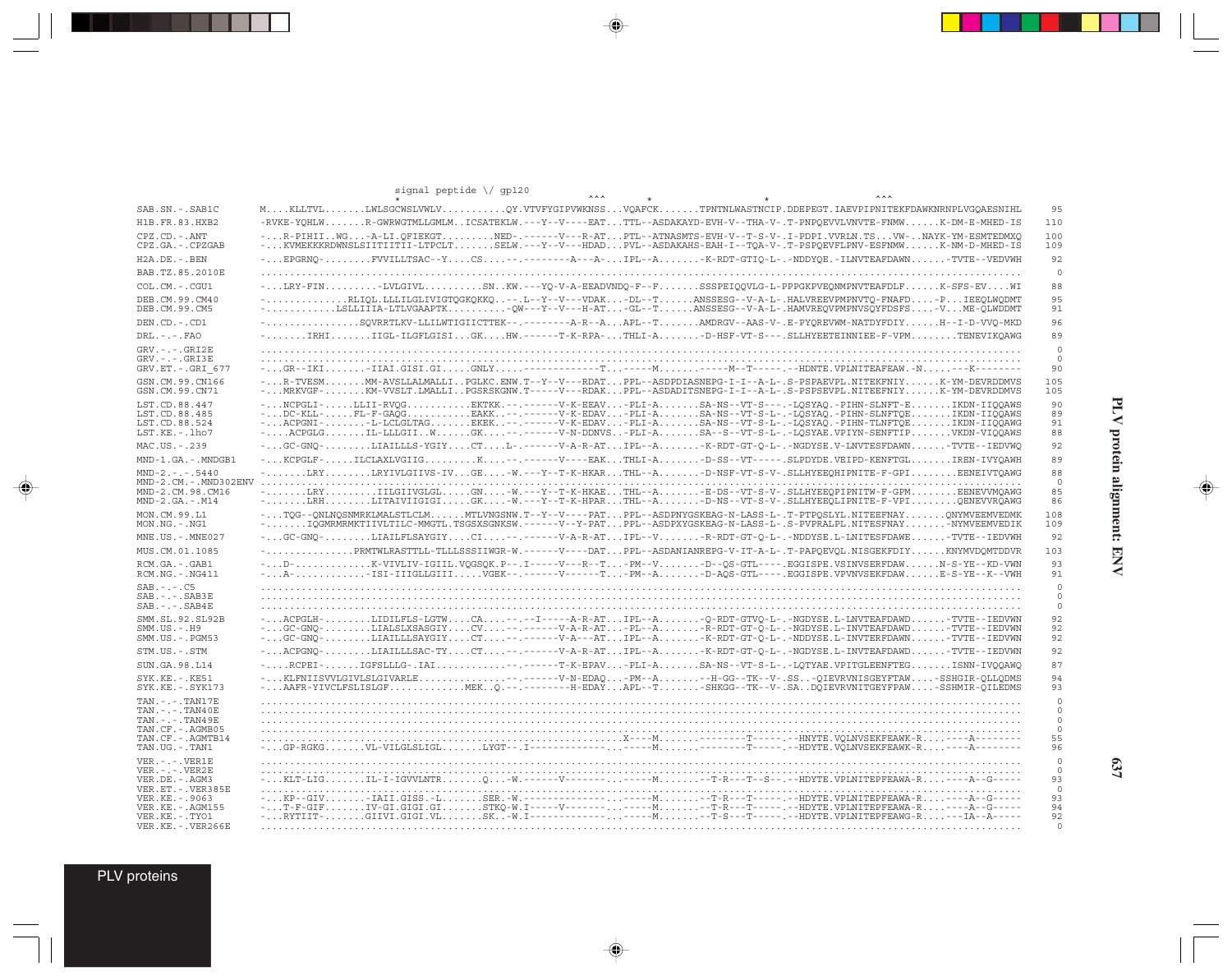|                                                                                                                                                                               | V1 loop |                                                                                                                                                                                                                                                                                                                                                                                                                                                                                                                                                                                                                  | $\lambda \lambda$ V <sub>2</sub> loop |                                                                        |
|-------------------------------------------------------------------------------------------------------------------------------------------------------------------------------|---------|------------------------------------------------------------------------------------------------------------------------------------------------------------------------------------------------------------------------------------------------------------------------------------------------------------------------------------------------------------------------------------------------------------------------------------------------------------------------------------------------------------------------------------------------------------------------------------------------------------------|---------------------------------------|------------------------------------------------------------------------|
| SAB.SN. - . SAB1C                                                                                                                                                             |         | LFESTLKPCVKLSPMCIKMNCYRLEGGAATTTSPSTSTARPEVVSVGFNDSVIEOEMEKEOAMN.CSFAMAGYRRDVKKNY.STVWDDOEVVCEE.GREKSN                                                                                                                                                                                                                                                                                                                                                                                                                                                                                                           |                                       | 194                                                                    |
| H1B.FR.83.HXB2                                                                                                                                                                |         |                                                                                                                                                                                                                                                                                                                                                                                                                                                                                                                                                                                                                  |                                       | 188                                                                    |
| CPZ.CD. - . ANT<br>CPZ.GA. - . CPZGAB                                                                                                                                         |         | $\ldots -2QSH---T---T---T GYN-TPT-P.\ldots -T-ST.\ldots\ldots\ldots\cdot TPKTTTPIVDGM-LQE.-N.\ldots-NQSTGFK-K-QKMKATPYKG. DLMKCQDNN-TN.\ldots$<br>$\ldots \ldots \ldots \texttt{WPOS-----}-\texttt{T-L-VTLQ-SKANFS} \ldots \ldots \texttt{QAKNL}.\ldots \ldots \ldots \ldots \ldots \ldots \texttt{NQTSSPPL--}\ldots \ldots \texttt{M}\bar{K}\texttt{---}-\texttt{--}\bar{\texttt{WVTTEL--K--QUY-LFYVE}} \texttt{--} \texttt{--} \texttt{NU} \texttt{--} \texttt{---} \texttt{--} \texttt{NU} \texttt{--} \texttt{--} \texttt{--} \texttt{--} \texttt{--} \texttt{--} \texttt{--} \texttt{--} \texttt{--} \text$ |                                       | 189<br>187                                                             |
| $H2A.DE. - .BEN$                                                                                                                                                              |         | ---TSI------T-L-VA---S-.VO-NT--PN-R--SSTTSRPPTSAA-I-NETSNCIENNT.-AGLGYEEMMOCEF-MKGLEO-KKRRYKDT.WYLEDVVC                                                                                                                                                                                                                                                                                                                                                                                                                                                                                                          |                                       | 192                                                                    |
| BAB.TZ.85.2010E                                                                                                                                                               |         |                                                                                                                                                                                                                                                                                                                                                                                                                                                                                                                                                                                                                  |                                       | $\overline{0}$                                                         |
| COL.CM. - . CGU1                                                                                                                                                              |         | ITOTTL-OR-R--A--TAY-AP-I-TKVNRTENGT-TVAPTTTNNSASDWDESNWKEYPWY-.-RMNST-FLLK-R-ELELGFSVE-LT-LGNKNDS                                                                                                                                                                                                                                                                                                                                                                                                                                                                                                                |                                       | 184                                                                    |
| DEB.CM.99.CM40<br>DEB.CM.99.CM5                                                                                                                                               |         | SLYKQSF------T-Y-VS-Q-IKTSTNPTP-NTST-T-TIATTTKTTTDWSGENITMTQYW-.--F-VSGPYR-KK-KSSAV.WL-DDIQW                                                                                                                                                                                                                                                                                                                                                                                                                                                                                                                     |                                       | 185<br>172                                                             |
| DEN.CD. - .CD1                                                                                                                                                                |         |                                                                                                                                                                                                                                                                                                                                                                                                                                                                                                                                                                                                                  |                                       | 191                                                                    |
| $DRL$ . - . - . $FAO$                                                                                                                                                         |         | ALSSMIDAV------IN-Y-V--E-SD-KIVNAASTTPTPTTVATTVNTSVA-TTTANDTL-I-V-.NTEPVMETN-VC-Y-VTGLCR-CK-EIT-N.F-YDDVVC                                                                                                                                                                                                                                                                                                                                                                                                                                                                                                       |                                       | 193                                                                    |
| $GRV. - . - . GRI2E$<br>$GRV. - . - . GRI3E$<br>GRV.ET. - . GRI 677                                                                                                           |         |                                                                                                                                                                                                                                                                                                                                                                                                                                                                                                                                                                                                                  |                                       | $\circ$<br>$\circ$<br>188                                              |
| GSN.CM.99.CN166<br>GSN.CM.99.CN71                                                                                                                                             |         | $\ldots \cdot - \text{NQA-R---T---VR-K-KLPNTSTT--P-TT-A-T} \ldots \ldots \ldots \ldots \cdot \text{SPSSPTPTFWG-WGTGQP} \ldots \text{NGTGQP} \ldots \text{N-TTF--K--R\bar{Q}MY-LF-K--DIMRAOD---}\ldots \ldots$                                                                                                                                                                                                                                                                                                                                                                                                    |                                       | 197<br>199                                                             |
| LST.CD.88.447<br>LST.CD.88.485<br>LST.CD.88.524<br>LST.KE.-.lho7                                                                                                              |         | AMTSMVDTIM-----VN-Y-VR-K-EGEGI-TTKA-KTK-STTPMPCFITEKTTTTTKRSTTGGP-LIEDI-.-IKWVNETTEIN-ECRY-VTGLCR-CRTEIKQS.F-YDETTC<br>AMTSMVDTIM-----IN-Y-VR-K-TGGGI-PK--P--IGKTTTPMPCFIAETTTTTK-NTTMESLIEDT-.-TRWLNETTEIN-EC-Y-VTGLCR-CK-EIKOS.F-YDETTC<br>AMTSMVDAIM---T-IN-Y-VR-K-TGEGL-KKR--TTT-PTTTPMPCFITESTTTTTKSSGTEOPSLIEDT-.-TRWLNETTEIN-ECSY-VTGLCR-CK-EIKON.F-YDETTC<br>AMNAMVD-IM-----IN-Y-VR-Q-GEVTKTPT--PKTTTQMPCFINEQVTVKNPGNET.RL-EDL-.-TRGLNETTERNAECQY-VTGLCR-CRTEIKQS.F-YDDVTC                                                                                                                              |                                       | 203<br>202<br>205<br>195                                               |
| MAC.US.-.239                                                                                                                                                                  |         | ---TSI--------L--T-R-NKS-TDRWGL-KSI-TTASTT-TTASAKVDMVNETSSCIAQD-.-TGLEQEQMISC-F-MTGLKR-KKKEYN-T.WYSADLVC                                                                                                                                                                                                                                                                                                                                                                                                                                                                                                         |                                       | 194                                                                    |
| MND-1.GA.-.MNDGB1                                                                                                                                                             |         | AMGSMLDTI------IN-Y-V--O-OET-NVS---AK-ITTPTTTSTVASSTEIYLDVD-NNTEEKVERNHVCRY-ITGLCR-SK-EIVTN.F-GDDVKC                                                                                                                                                                                                                                                                                                                                                                                                                                                                                                             |                                       | 188                                                                    |
| $MND-2. - - - 5440$<br>$MND-2$ . $CM. - . MND302ENV$                                                                                                                          |         | AISSMIDAV-----R-T-Y-V--K-TEGONETEOA-AKTTTPVPTTTTPSTTTSSSTNKTTTPVLVVEKONNETTTOON-VC-F-TTGLCR-CKLEIE-N.F-YEDVTC                                                                                                                                                                                                                                                                                                                                                                                                                                                                                                    |                                       | 196<br>$\overline{0}$                                                  |
| MND-2.CM.98.CM16<br>$MND-2.GA.-.M14$                                                                                                                                          |         | AISSMIDAV-------T-Y-V--Q-TKGKDL-TPIPTTSTTTTTTTKTVANTT-LDIDT-NTETTTQQN-VC-F-TTGLCR-CKLEIE-N.F-YEDVTC<br>$\tt{AISMIDAV-----T-Y-V--Q-TKG-NSSTS\tt{TTTPMP}\tt{TTTPTPPVPAVTGEVTVQNNE\tt{STTQEN-VC-F-TTGLCR-CKIEIK-S.F-YEDVTC}$                                                                                                                                                                                                                                                                                                                                                                                        |                                       | 184<br>182                                                             |
| MON.CM.99.L1<br>$MON.NG. - . NG1$                                                                                                                                             |         | S--SOA-------T---VR-L-VEVNTVSNAS-T-APSTPTPWGNWGG.N.GTGOP.VYN--FNOTTEFRD--KOMYSLFWKEDIMK--G<br>S--SQA-------T---VR-R-QXINESTTVXPTTTXXATTPWGSWGG.N.GTGQP.LYN--FNQTTEFRD-XKQMYSLFXKEDIMQDKD                                                                                                                                                                                                                                                                                                                                                                                                                         |                                       | 195<br>196                                                             |
| MNE.US. - . MNE027                                                                                                                                                            |         |                                                                                                                                                                                                                                                                                                                                                                                                                                                                                                                                                                                                                  |                                       | 195                                                                    |
| MUS.CM.01.1085                                                                                                                                                                |         | SI-NQA------T---V--K-AKVTNYTRS-GGNSTGTTAPPTTPWGSWGNONDSAGQP.-FN--FNQTTEFRD--RQMYSLFFVDDLMRDSSES-N                                                                                                                                                                                                                                                                                                                                                                                                                                                                                                                |                                       | 200                                                                    |
| RCM.GA.-.GAB1<br>$RCM.NG. -.NG411$                                                                                                                                            |         | $\ldots$ -YD-------R---L--T---SAIN-SWDGTPTSAPPTTKTTTORTIGVEKECTAGNET.-EEVODADVMSCEFAVAGLKR-EKHKYNDT.WYSRDLWC<br>$\ldots$ -YD-------R-T----T-Y-TA-N-SWDG-ATO-PTTTTRATTRTTKEIGKDCYANOTE.--SVPDADVMNCEFTVAGLKR-EKMK-NDT.WYSRDLWC                                                                                                                                                                                                                                                                                                                                                                                    |                                       | 191<br>189                                                             |
| $SAB$ . - . - . $CS$<br>$SAB$ . - . - . $SAB3E$<br>$SAB$ . - . - . $SAB4E$                                                                                                    |         |                                                                                                                                                                                                                                                                                                                                                                                                                                                                                                                                                                                                                  |                                       | $\circ$<br>$\circ$<br>$\circ$                                          |
| SMM. SL. 92. SL92B<br>$SMM. US. - . H9$<br>SMM.US. - . PGM53                                                                                                                  |         | $\ldots \ldots \texttt{-TST---T-L--A-K-NKN-TDRWGL-RAA-T-SS-TTT-PLTAASPSGE} \ldots \ldots \ldots \ldots \ldots \ldots \ldots \ldots \ldots \texttt{GITOEFMIGCOF-MTGLKR-OKROYN-T.WSSDLVC}$<br>$\ldots \ldots \text{---TSI-----T--L--T--R-NKS-XXRWGL-GXPAP-TTOTSTPPSPIIA \ldots \ldots \ldots \ldots \ldots \ldots \ldots \ldots \text{JUDSDPCIRSN--T--C\_GLEOEPMVSC-F-MTGLKR-KKREYN-T.WISRDLVC}$                                                                                                                                                                                                                   |                                       | 199<br>196<br>201                                                      |
| STM.US.-.STM                                                                                                                                                                  |         | ---TSI------T-L--A-R-NKN-TDKWGL-GKTVT-VT-TAAAAATKPELVNETSSCVSNN-.-TGLEEESLVGC-F-MTGLKR-KKREYN-T.WYSSDLIC                                                                                                                                                                                                                                                                                                                                                                                                                                                                                                         |                                       | 194                                                                    |
| SUN.GA.98.L14                                                                                                                                                                 |         | AMTSMVDAIM-----IN-Y-V--K-PPKPTTPSSNSTVKS-CDYWTTTTAKTTTOTTSSTS-TASTTTPMPLDW-.-TDT.ENI-ESNKVC-Y-VTGLCR-CKTE-EON.F-DTEVTC                                                                                                                                                                                                                                                                                                                                                                                                                                                                                           |                                       | 202                                                                    |
| SYK.KE. - . KE51<br>SYK.KE. - . SYK173                                                                                                                                        |         | DL-LOADR----------RTL-VEDKDSSSGNLTTTI-PTTTTNKAATPPAWWGDNSTETRY-.--F-MTGGFK-KKHOYNAF.FYKSDIMR<br>AL-LOANR-----A----R-L-TLDNSP-TSTPTTSPPTTPPNETWWGDNSTEPRF-.--F-LTGGFK-KKOOYRAF.FYKDDLMK                                                                                                                                                                                                                                                                                                                                                                                                                           |                                       | 184<br>177                                                             |
| $TAN. - . - . TAN17E$<br>$TAN. - . - . TAN40E$<br>$TAN. - . - . TAN49E$<br>TAN.CF. - . AGMB05<br>TAN.CF. - . AGMTB14<br>TAN.UG. - . TAN1                                      |         |                                                                                                                                                                                                                                                                                                                                                                                                                                                                                                                                                                                                                  |                                       | $\circ$<br>$\circ$<br>$\circ$<br>$\mathbf{0}$<br>154<br>197            |
| $VER. - . - . VER1E$<br>$VER. - . - . VER2E$<br>VER.DE. - . AGM3<br>VER.ET. - . VER385E<br>VER.KE. - . 9063<br>VER. KE. - . AGM155<br>VER.KE. - . TYO1<br>VER.KE. - . VER266E |         | $\ldots \ldots -\tilde{\mathbb{Q}} - \mathbb{N} - \cdots - \tilde{\mathbb{N}} - \mathbb{N} - \mathbb{N} - \mathbb{N} - \mathbb{N} - \mathbb{N} - \mathbb{N} - \mathbb{N} - \mathbb{N} - \mathbb{N} - \mathbb{N} - \mathbb{N} - \mathbb{N} - \mathbb{N} - \mathbb{N} - \mathbb{N} - \mathbb{N} - \mathbb{N} - \mathbb{N} - \mathbb{N} - \mathbb{N} - \mathbb{N} - \mathbb{N} - \mathbb{N} - \mathbb{N} - \mathbb{N} - \mathbb{N} -$                                                                                                                                                                               |                                       | $\circ$<br>$\Omega$<br>205<br>$\circ$<br>205<br>200<br>199<br>$\Omega$ |
|                                                                                                                                                                               |         |                                                                                                                                                                                                                                                                                                                                                                                                                                                                                                                                                                                                                  |                                       |                                                                        |

 $\begin{picture}(20,5) \put(0,0){\vector(0,1){10}} \put(15,0){\vector(0,1){10}} \put(15,0){\vector(0,1){10}} \put(15,0){\vector(0,1){10}} \put(15,0){\vector(0,1){10}} \put(15,0){\vector(0,1){10}} \put(15,0){\vector(0,1){10}} \put(15,0){\vector(0,1){10}} \put(15,0){\vector(0,1){10}} \put(15,0){\vector(0,1){10}} \put(15,0){\vector(0,1){10}} \put(15,0){\vector(0,$ 

 $\Rightarrow$ 

**638**

PLV protein alignment: ENV **PLV protein alignment: ENV**

 $\Rightarrow$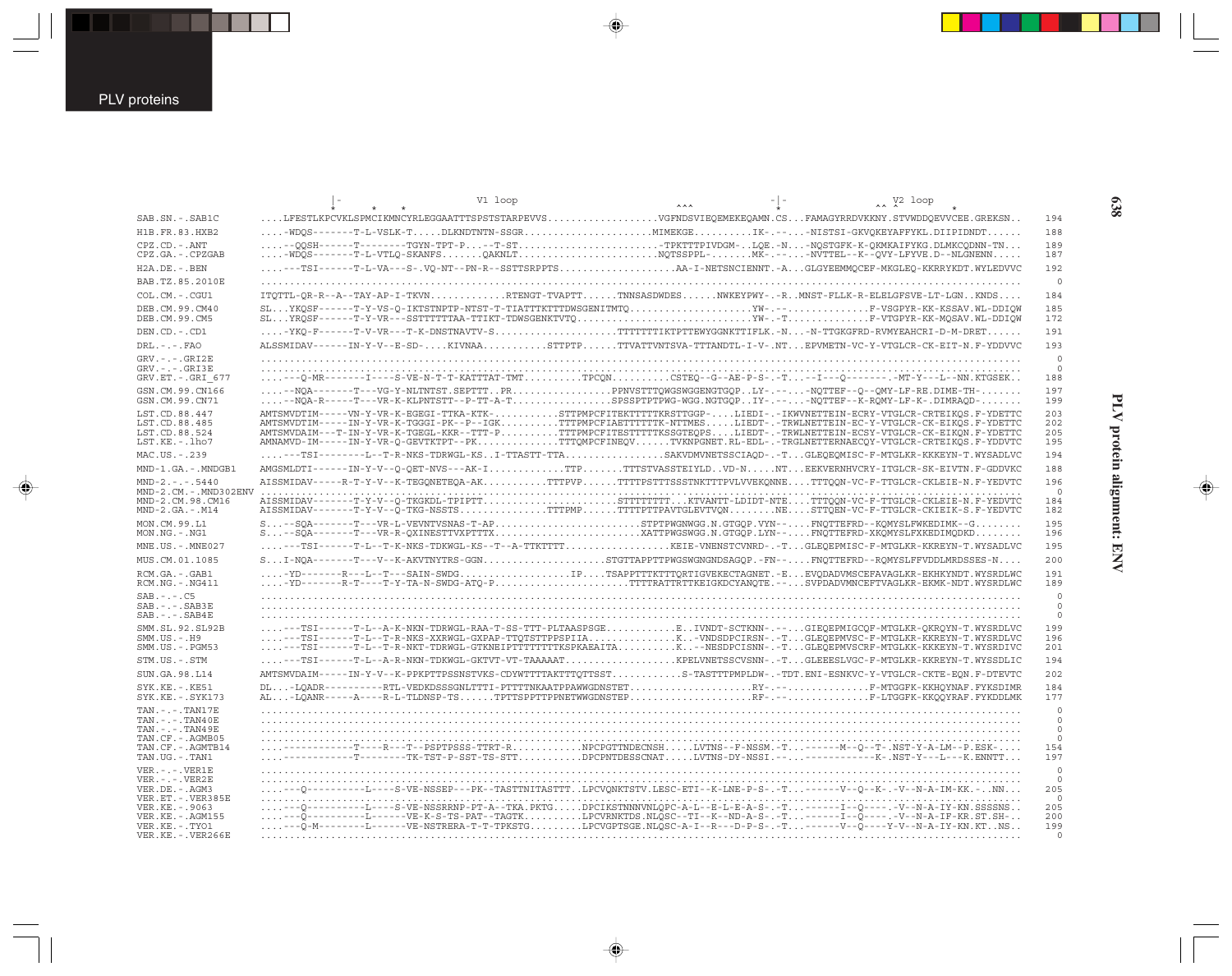|                                                                                                                                          | V2 loop | $+ \lambda \lambda \lambda$ |                                                                                                                                                                                                                                                                                                                                                                                                                                                                   | $*$ $\wedge \wedge \wedge$ $*$ | $\wedge \wedge \wedge$ | <b>AAA</b> |                                    |
|------------------------------------------------------------------------------------------------------------------------------------------|---------|-----------------------------|-------------------------------------------------------------------------------------------------------------------------------------------------------------------------------------------------------------------------------------------------------------------------------------------------------------------------------------------------------------------------------------------------------------------------------------------------------------------|--------------------------------|------------------------|------------|------------------------------------|
| SAB.SN.-.SAB1C                                                                                                                           |         |                             | $\ldots$ ATHTVGCYMIHCNTSVIKEACDKTYWDTFRLRYCAPAGYALLRCADTDYSGHKACRNVTVSACTRLINTTVSTGIGINGSYVA.NRTEIWOKNGNSNDSVIIRLNR                                                                                                                                                                                                                                                                                                                                               |                                |                        |            | 299                                |
| H1B.FR.83.HXB2                                                                                                                           |         |                             |                                                                                                                                                                                                                                                                                                                                                                                                                                                                   |                                |                        |            | 288                                |
| $CPZ$ . $CD$ . - .ANT                                                                                                                    |         |                             | CY-LW----TT-TOS-E-STFEPIPIH--------I---E-E-FT-VGM-K--S-VH--HG-SPM-A-WLLL--T-OTNTSVVMNGRKNESVLVRFGKE                                                                                                                                                                                                                                                                                                                                                               |                                |                        |            | 288                                |
| CPZ.GA. - . CPZGAB                                                                                                                       |         |                             |                                                                                                                                                                                                                                                                                                                                                                                                                                                                   |                                |                        |            | 286                                |
| H2A.DE. - . BEN                                                                                                                          |         |                             | DNT-AGT--R-----I---S---H---AM-F-----P-F-----N---FEP.K-TK-VAAS---MME-OT--WF-F--TRAE.---Y-YWHGRDNRT--S--K                                                                                                                                                                                                                                                                                                                                                           |                                |                        |            | 297                                |
| BAB.TZ.85.2010E                                                                                                                          |         |                             |                                                                                                                                                                                                                                                                                                                                                                                                                                                                   |                                |                        |            | 34                                 |
| COL.CM. - . CGU1                                                                                                                         |         |                             | NSIRAT-KD-ANYTVTOV--M-IV-PV-TGF--AP--M----D-KKWD-TGA-N---AVS--HEF-I--MSHVLV-A-KEL.SDWAKDREGVWKNDSGT-EYYWF                                                                                                                                                                                                                                                                                                                                                         |                                |                        |            | 288                                |
| DEB. CM. 99. CM40<br>DEB.CM.99.CM5                                                                                                       |         |                             | ADNKDGSGNRTG--K---D---TOS-ETSRFKP-KI-------G----D-KNFN-TGL-N---AV---N--H-MA--WVOF---DEE.RAE-LHIIRK.EV-GEVO-G-IT--VPA<br>ETENOTNTNKSIRHG--N---N---TOS-ETSRFKP-KI-------G----D-RNFN-TGL-T---AV---N--H-MA--WMOF---DEE.RAED-HIIRKG.LE-KTITV-IPP                                                                                                                                                                                                                       |                                |                        |            | 300<br>286                         |
| DEN.CD. - . CD1                                                                                                                          |         |                             | $\ldots\ldots\ldots\ldots\ldots\ldots\ldots$ . YY--RY--O-T-TO--E-VVFEP-KI-M-----F---K-N-HPW--YGL-K-MSARV--DE-H-MA--WLIM-STVEL.LD.NHTOIIRNTSKD-OTIA-LFRK                                                                                                                                                                                                                                                                                                           |                                |                        |            | 296                                |
| $DRL$ . - . - . $FAO$                                                                                                                    |         |                             | .KCGNETESPESNNCTNKKR.T--VTS--ST--TQD-N-AST-MMKF-L---P--I----NEKLNISS--K-I-AVQ---HMPA-I-SHF-F--TKHG.QDEL-ETRG-PDFL-HKYVF-V-K                                                                                                                                                                                                                                                                                                                                       |                                |                        |            | 313                                |
| $GRV. - . - . GRI2E$<br>$GRV. - . - . GRI3E$<br>GRV.ET. - . GRI 677                                                                      |         |                             | $\ldots \ldots \ldots \ldots \ldots \ldots$ . D------D--------------L-V-----------K-N-K--R-FAP.K-K--S-VH--------IT----L---RSE.------. --G--D--T---K--K                                                                                                                                                                                                                                                                                                            |                                |                        |            | 79<br>79<br>292                    |
| GSN.CM.99.CN166<br>GSN.CM.99.CN71                                                                                                        |         |                             | NOS-Y-IRN----Y-TOK-V-SSFOPVPIH----P---M-K-N-VNFT-VGT-Y--SAVT--HG-OPL-A-WLHL--T-OP.GN.NTRIMM--MK-E-IV-GFGE<br>NDTDY-I-N----YVTOK-V--SFOPVPIH----P-F-M-K-N-ANFT-VGK-S--SAVT--HG-OPL-A-WLHL--T-OP.GN.NTRVMM--KK-E-IV-GFGE                                                                                                                                                                                                                                            |                                |                        |            | 300<br>302                         |
| LST.CD.88.447<br>LST.CD.88.485<br>LST.CD.88.524<br>LST.KE.-.lho7                                                                         |         |                             | DKNGT---T---D-I-QQD-N-GVISNAYF-L------M--K-NEKLNFSAN-T-I-ATP--DYMISS--SFF-F--TNHT.DDEL-PLTP.KKM.GNLLEAKFVYKVAG<br>DKNGT---T---D-I-QQD-N-GVISNAYF-L------M--K-NEKLNFSAN-T-I-ATP--DYMIS---SFF-F--TNHT.EDKL-PLTPKKMGNLLDAKFVYKVSG<br>NENGT---T---D-I-LQD-N-GVMSNAYF-L------M--K-NEKLNFSAN-T-I-ATP--DYMISS--SFF-F--TNHT.EDEL-PLTPKKMGDLNGAKFVYKVAG<br>SGERENRT---T---D-I-TQD-N-GVMQNAYF-L------M----NEQLNFSK--E-I-ATP--GYMLSS--SFF-F--TNHT.RDEL-PLTPNKMEDLNGAKFVYKVAG |                                |                        |            | 310<br>309<br>312<br>305           |
| MAC.US. - . 239                                                                                                                          |         |                             | EQGN.NTGNESR---N-------Q-S---H---AI-F-----P-------N---FMP.K-SK-V--S---MME-OT--WF-F--TRAE.---Y-YWHGRDNRT--S--K                                                                                                                                                                                                                                                                                                                                                     |                                |                        |            | 303                                |
| MND-1.GA.-.MNDGB1                                                                                                                        |         |                             | ENNT---N---E--NT-D-O-GL.LIRCILG-V-P--VM--YNEKLNNNKL-S-ISAVO--OHLVA---SFF-F--TMHK.EGEL-PIDDKYRGPEEFHORKFVYKVPG                                                                                                                                                                                                                                                                                                                                                     |                                |                        |            | 295                                |
| $MND-2. - - - 5440$                                                                                                                      |         |                             | -KLNKTGSATNSTEPEY.E---TS--AT--TODRN-AST-RMTF-L---P-FV--K-NEKLNKTKL-G--SAVO--APLPA-I--MF-F--TKHD.YDEL-OTNP.RKG-DEFHDHKYVY-VDK                                                                                                                                                                                                                                                                                                                                      |                                |                        |            | 317                                |
| MND-2.CM.-.MND302ENV<br>MND-2.CM.98.CM16<br>$MND-2.GA.-.M14$                                                                             |         |                             | -NGTNN-YS---TQ------TQD-N-AST-EIKF-L---P--V----LERLNVSK--T-I-AVQ--QPLPA-T--MC-SS-TKHD.YNEL-QTNT.KKG-EEFHDHKYVY-VDE<br>-KKEND-ETE.E---T------TOD-N-AST-KMTF-L---P--I---REKLNKTKL-A--SAVO--DPMPA-I--MF-F--TKHN.YDEL-LVNPOKEFHDHKYVY-V-K                                                                                                                                                                                                                             |                                |                        |            | $\cap$<br>296<br>293               |
| MON.CM.99.L1<br>MON.NG.-.NG1                                                                                                             |         |                             | SNGSHY-ILN----Y-TQ--E-SNYEPVP-H----P------D-PAFT-QGS-S--SAVT--HA-QPI-A-WFQL-STGN-.PN.TTVMM-KQK-E-IVV--AK<br>NTTDDYY-LLN---XYXTQ--E-SNYEPIPIH----P---I---D-PXFT-ONN-X--SAVT--HG-MPI---WFOL-ATSAT.-X.TTVMM--KR-E-IV---XK                                                                                                                                                                                                                                            |                                |                        |            | 298<br>300                         |
| MNE.US.-.MNE027                                                                                                                          |         |                             | EOGN.STEDESR---N-------O-S---H---AI-F------P-------N--K---FMP.N-SK-V--S---MME-OT--WF-F--TRAE.---Y-YWHSKDNRT--S--K                                                                                                                                                                                                                                                                                                                                                 |                                |                        |            | 304                                |
| MUS.CM.01.1085                                                                                                                           |         |                             | DSY-ITN----Y-TQ--E-SSFQPVPIQ------S--K-N-ANFT-QGE-N---ARH--HG-LPL-A-WLQL--T-LE.GN.NTAVMM--DK-E-IG-KFGE                                                                                                                                                                                                                                                                                                                                                            |                                |                        |            | 301                                |
| RCM.GA.-.GAB1<br>RCM.NG. - . NG411                                                                                                       |         |                             | EKE-NSTNS-KKK-FVR----TS-QQF-EPK--EP-------P-F---V-K-KN-T-FDT-V---ATS--HM-----AS-F-L---INV.-E-W-YQRRQSNRTV-G--S<br>KAGNNNTRO-FIR----TS-OOF-EPK--EP-------P---I-K-L-AN-T-FDT-O---ATS--HM-------SF-L---ISE.---W-YORKOSNRTV-G---                                                                                                                                                                                                                                      |                                |                        |            | 301<br>295                         |
| $SAB$ . - . - . $CS$<br>$SAB$ . - . - . $SAB3E$<br>$SAB$ . - . - . $SAB4E$                                                               |         |                             |                                                                                                                                                                                                                                                                                                                                                                                                                                                                   |                                |                        |            | $\Omega$<br>78<br>78               |
| SMM.SL.92.SL92B<br>$SMM.US.-.H9$<br>$SMM.US. - . PGM53$                                                                                  |         |                             | EOGGNESSR---N-------O-S---H---AI-Y-----P-------N---FAP.N-SK-V--S---MME-OT--WF-F--TRAE.---Y-YWHGGSNRT--S--K<br>EQNSNGNETDSK---N------Q-S---H---AI-X----P-------N---FAP.N-TK-V--S---MME-QT--WF-F--TRAE.---Y-YWHXRSNRT--S--K<br>EQS-.TSRNESK---N------Q-S---H---AI-F-----P-------N---FAP.N-SK-V--S---MWE-QT--WF-F--TRAE.---Y-YWHSRSNRT--S--K                                                                                                                         |                                |                        |            | 306<br>306<br>310                  |
| STM.US.-.STM                                                                                                                             |         |                             | EONVTGEESR---R-------O-S---H---AL-F------P-------N-T-FAP.N-SK-V--S---MME-OT--WF-F--TRAE.---Y-YWHGRDNRT--S--K                                                                                                                                                                                                                                                                                                                                                      |                                |                        |            | 302                                |
| SUN.GA.98.L14                                                                                                                            |         |                             | NGNDT---T--D-I-TOD-H-GIMONAYF-L------M----DEKLNATK--K-I-ATP--NYMTS---SFF-F--TRHK.EDEL-PINNKVGOGAEGEYVWKVAA                                                                                                                                                                                                                                                                                                                                                        |                                |                        |            | 308                                |
| SYK.KE. - . KE51<br>SYK.KE. - . SYK173                                                                                                   |         |                             | EEGNBSYY-LO------MRN--E-OTFRP-PIO----P--S--K-N--EFE-DAE-O---AVS--HPF--LA--WFOL--T-K-.KDKVRFIR--.DKNES.---LVPE<br>EEGNSSYY-LL------SA--E-QTFQP-PIQ----P--S--K-N--NFE-DDV-T---AVS--QEF--LA--WFQL--T-K-.KDKVRFIK--.DKNES.---LVPE                                                                                                                                                                                                                                     |                                |                        |            | 290<br>283                         |
| $TAN. - . - . TAN17E$<br>$TAN. - . - . TAN40E$<br>$TAN. - . - . TAN49E$<br>TAN.CF. - . AGMB05<br>TAN.CF. - . AGMTB14<br>TAN.UG. - . TAN1 |         |                             |                                                                                                                                                                                                                                                                                                                                                                                                                                                                   |                                |                        |            | 78<br>78<br>78<br>15<br>257<br>300 |
| $VER. - . - . VER1E$<br>$VER. - . - . VER2E$                                                                                             |         |                             |                                                                                                                                                                                                                                                                                                                                                                                                                                                                   |                                |                        |            | 79<br>79                           |
| VER.DE. - . AGM3                                                                                                                         |         |                             | SNRE------D-----------EL--------F---K-N-Y--A-F-T.N-S--S-VH--N------T--LLL----SE.---O----HRV-----LVLF-K                                                                                                                                                                                                                                                                                                                                                            |                                |                        |            | 309<br>79                          |
| VER.ET. - . VER385E<br>VER.KE. - . 9063                                                                                                  |         |                             |                                                                                                                                                                                                                                                                                                                                                                                                                                                                   |                                |                        |            | 309                                |
| VER. KE. - . AGM155                                                                                                                      |         |                             |                                                                                                                                                                                                                                                                                                                                                                                                                                                                   |                                |                        |            | 304                                |
| VER.KE. - . TYO1<br>VER.KE. - . VER266E                                                                                                  |         |                             | EL-------F---K-N-A--D-F-T.N-S--S-VH--N-M----T--LLL----SE.---O---HRT-----L-L--K                                                                                                                                                                                                                                                                                                                                                                                    |                                |                        |            | 303<br>79                          |

 $\begin{picture}(20,5) \put(0,0){\vector(0,1){10}} \put(15,0){\vector(0,1){10}} \put(15,0){\vector(0,1){10}} \put(15,0){\vector(0,1){10}} \put(15,0){\vector(0,1){10}} \put(15,0){\vector(0,1){10}} \put(15,0){\vector(0,1){10}} \put(15,0){\vector(0,1){10}} \put(15,0){\vector(0,1){10}} \put(15,0){\vector(0,1){10}} \put(15,0){\vector(0,1){10}} \put(15,0){\vector(0,$ 

 $\spadesuit$ 

 $\overline{\phantom{0}}$ 

▋

PLV proteins

 $\overrightarrow{\mathbf{\P}}$ 

 $\frac{\overline{\phantom{m}}}{\overline{\phantom{m}}\phantom{m}}$ 

--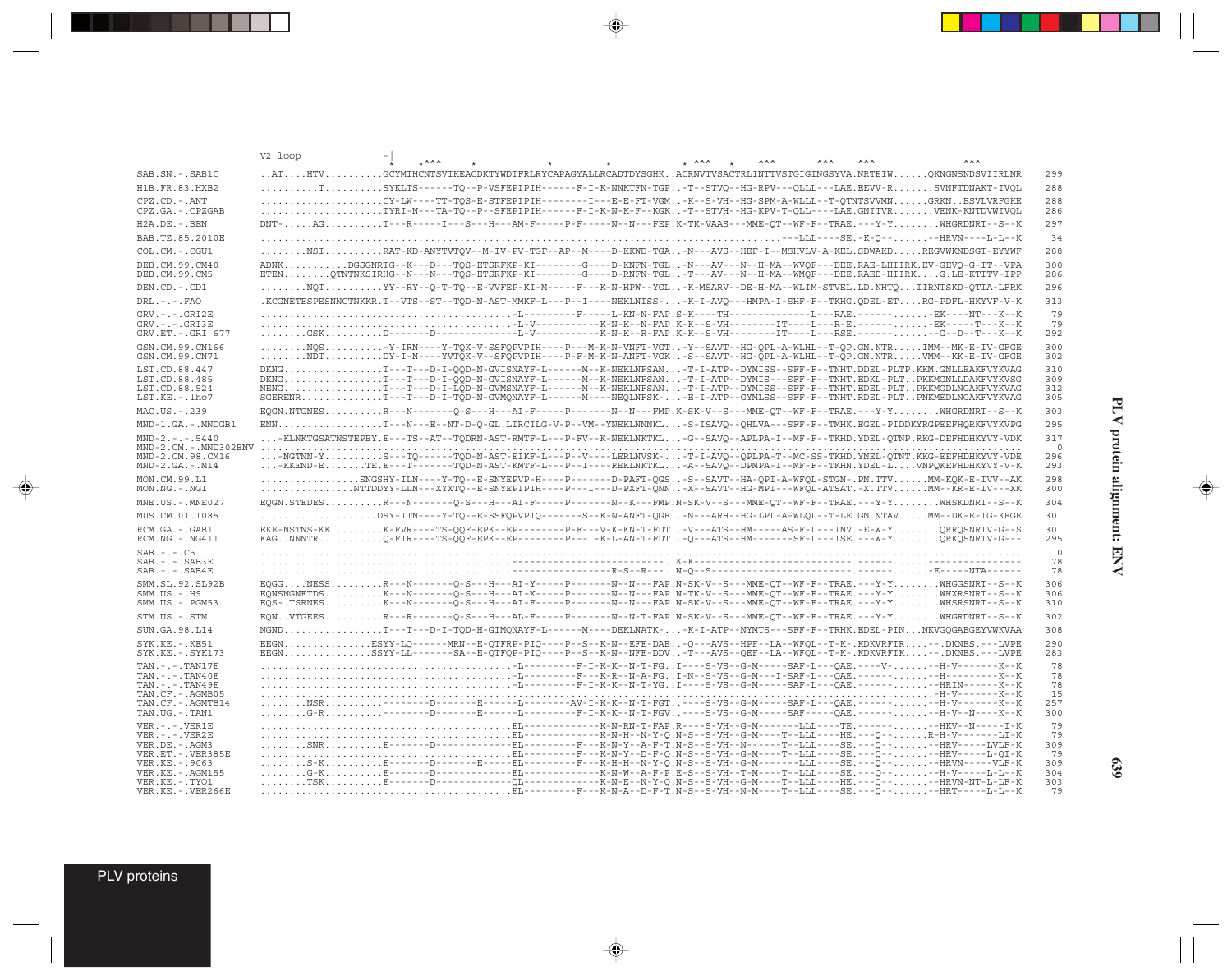$\overrightarrow{\mathbf{\P}}$ 

|                                                                                                                                                                               | V3 loop |  |                                                                                                                                                                                                                                                                                                                                                                                                                                                                                            |                                                      |
|-------------------------------------------------------------------------------------------------------------------------------------------------------------------------------|---------|--|--------------------------------------------------------------------------------------------------------------------------------------------------------------------------------------------------------------------------------------------------------------------------------------------------------------------------------------------------------------------------------------------------------------------------------------------------------------------------------------------|------------------------------------------------------|
| SAB.SN. - . SAB1C                                                                                                                                                             |         |  | YFNLTIRCRRPGNKTVLPVTIMA.GLVF.HSOKYNTRLKOAWCWF.GGNWRGAWKEVKETIVRLPPKKYSGTNDTNKIFLOROWGDPESEFFFFNCOGE                                                                                                                                                                                                                                                                                                                                                                                        | 395                                                  |
| H1B.FR.83.HXB2                                                                                                                                                                |         |  | NTSVE-N-T--N-N-RKRIR-OR.-PGRAFVTIG-I.GNMR--H-NISRAK-NNTL-OIASKLREOFGNNKTIIK-SSG----IVTHS---G--                                                                                                                                                                                                                                                                                                                                                                                             | 381                                                  |
| $CPZ$ . $CD$ . - .ANT<br>CPZ.GA. - . CPZGAB                                                                                                                                   |         |  | FE----T-I----R--RNLQ--PGMTFYNVEIATGDTRK-F-TVNKTL-EQ-RNKTEHVLAEHWK-VDNK--A-TIWTF-D----VKVHW------<br>VEAVSLN-H----N-RGE-O--PGMTFYNIENVVGDTRS-Y-KIN-TT-NRTVE---KALATSSNRTAANITLNRASG----VTHHM---G--                                                                                                                                                                                                                                                                                          | 384<br>379                                           |
| H2A.DE. - .BEN                                                                                                                                                                |         |  | -Y---M--K---------I-L-S.----.--PI---PR----R-.--R---E-MO---O-L-OH-RY-GINDTGKINFTKPGAGS---VA-MWT--R-                                                                                                                                                                                                                                                                                                                                                                                         | 393                                                  |
| BAB.TZ.85.2010E                                                                                                                                                               |         |  | HY---VT-K------I--------.-M--.----------R----H-.N-------E---RE--K--KDR-0---A0--Y----F----AANLW------                                                                                                                                                                                                                                                                                                                                                                                       | 130                                                  |
| COL.CM. - . CGU1                                                                                                                                                              |         |  | PKDIALG-I-R--SSHRNLNTAN.-AK-YYELIPYSKGIYGR-O-VPMT-ON-KN-TOFAIEIK-NLTAWLERISRKNITTPRNGNRTS---AT-T-VI-HRL                                                                                                                                                                                                                                                                                                                                                                                    | 391                                                  |
| DEB. CM. 99. CM40<br>DEB.CM.99.CM5                                                                                                                                            |         |  | KY---LT-V------YRAIHMAT.--S-YTTFIQRL-I-R-H-RL.N-S-AN-T--MRQK-LEIFG-ANRTNNLTIHYPK--R-VQSVW-Q-H--<br>KY--SLD-V------YRA-HMAT.--S-YTTFIPRL-I-R-H-RM.R---T--V--IRSRLKEIYNVTKITVHYPG--R-VONTW-O-H--                                                                                                                                                                                                                                                                                             | 393<br>375                                           |
| DEN.CD. - .CD1                                                                                                                                                                |         |  | SSVIKLK-T----V-LKGLNMA-.-I-MRATIIPRRAIRR-A-KIV----TRTRO-IEKAVKEEFNINGTV-WDVP-VG----TSSAR-O-R--                                                                                                                                                                                                                                                                                                                                                                                             | 389                                                  |
| $DRL$ . - . - . $FAO$                                                                                                                                                         |         |  | KW--K-I---K--RSIISTPSAS.--L-Y-GLEPGKN--RGM-K-.E-Q-GK-LGSLAKELKSVSGSIWRN-TNSTCISLKGKKIQDRNVTGCMLKQL-VDNYTTK--LA--NLMML-G--                                                                                                                                                                                                                                                                                                                                                                  | 432                                                  |
| $GRV. - . - . GRI2E$<br>$GRV. - . - . GRI3E$<br>GRV.ET. - . GRI 677                                                                                                           |         |  |                                                                                                                                                                                                                                                                                                                                                                                                                                                                                            | 169<br>172<br>385                                    |
| GSN.CM.99.CN166<br>GSN.CM.99.CN71                                                                                                                                             |         |  | DYH-NLT-I------IRNLQ--AGMTFYSQVIVGGNTRK-Y-RLDPDR-NR-IR-AMKAMNEHWEN-TGRN--QIRWTSEPK--L-VQTHW-Q----<br>DYQ--LT-I------LKNLQ--AGMTFYSQIIVGGDTRK-Y-KLNHTK-DI-IRQAMKAMKNHWE-INND-TPNK-QIRWTSEPK--L-VQTHW-Q----                                                                                                                                                                                                                                                                                  | 397<br>402                                           |
| LST.CD.88.447<br>LST.CD.88.485<br>LST.CD.88.524<br>$LST.KE. - Lh07$                                                                                                           |         |  | KWG-I---I-K--RSEVSTISST.--L-YYGLEHGS--RL-Q-K-.E-Q-GRMFHNLGNMLK--NATAMNY-HGNCIDNTKPCGRQLKGLPIANMT-RG-NLAT-MLMHT-GE-<br>KWG-I---I-K--RSEVSTISST.--L-YYGLEHGS--RL-O-K-.E-O-GRMFNNLGKMLOK-NATAMNY--.GO.CPEGKOPCGRHLKGLPIANMT-RGEGLAT-MLMHT-GE-<br>KWG-I---I-K--RSEVSTISST.--L-YYGLEHGS--RL-Q-K-.E-Q-GRMFNNLGRMLKK-NETAMNYKE.GN.CSTPGKPCGRQLKGLPIANMT-RGV-LAT-MLMHT-GE-<br>KWG-I---I-K--RSEVSTISST.-YL-YYGLEHGS--RL-O-K-.E-O-GRMFNNLGKMLKE-NAEAMNY-EGTGTCDSKKTTCGRKLKGLPIANMT-HGA-LAT-MLMHT-GE- | 422<br>421<br>424<br>419                             |
| MAC.US. - . 239                                                                                                                                                               |         |  | $-Y$ ---MK--------------S.----.--PI-D-P-------.--K-KD-I----Q---KH-RYTGTNNTKINLTAPGG.----VT-MWT--R--                                                                                                                                                                                                                                                                                                                                                                                        | 398                                                  |
| MND-1.GA.-.MNDGB1                                                                                                                                                             |         |  | KYG-K-E-H-K--RS-VSTPSAT.--L-Y-GLEPGKN--KGM-T-.K-R-GL-LWSLAKELNK-NDSIKVNOTCKNFTSTGEENKONTDKOKEFAKCIK-L--DNYTTS--RAA-MMMMT----                                                                                                                                                                                                                                                                                                                                                               | 417                                                  |
| $MND-2. - - - 5440$<br>MND-2.CM.-.MND302ENV<br>MND-2.CM.98.CM16<br>$MND-2.GA.-.M14$                                                                                           |         |  | KWG-OV----K--RSIISTPSST.--L-Y-GLEPGKN-RKGK-QL.E-K-GQ-LHSLSLELRKINDSI-KDNHNMTCKSSNNKKNTTGCHLK-IS-SESTVK-E-GA-TIMLL-G--<br>KY--OVV---K--RS-ISTPSAT.--I-YSGLEPGKN--KGM-OL.K-O-GI-MHDLAIELRKIDSSIWRNVTKGYCKGLKRKENRTGCALK-I-VSDYTTK-E-GA-TIMLL-G--<br>KWG-KVV-D-K--RSIVS-PSAS.--I-Y-GLEPGRN--KGM-RL.I-O-GR-LNALSRELKKVNASI-R-F-ASGPCRGINNRGVVNKTGCALK-IEVSNYTTI-E-GA-TIMIL-G--                                                                                                                 | 432<br>$\circ$<br>411<br>411                         |
| MON.CM.99.L1<br>MON.NG.-.NG1                                                                                                                                                  |         |  | HLHVN-T-I------IRNLQ--AGMTFYSQLIVGGNTRK-Y-KVNKTQ-ET-LQA-H-AVKTEWE--NNGTNV-TISWRFQPQ--K-VQTHW------<br>TLSVN-T-I------LRNLQ--AGMTFYSQIIVGGNXRK-Y-QVNKTQ-DA-LHAAHXA-XXEWES-NNNVTVA-ITWRYQPK--N-VQTHW------                                                                                                                                                                                                                                                                                   | 396<br>398                                           |
| MNE.US. - . MNE027                                                                                                                                                            |         |  | -N---MK--------------S.----PI-E-P----R-.E---KE-I----O---KH-RYTGTNNTKINLTAP-G.----VT-MWT--R-                                                                                                                                                                                                                                                                                                                                                                                                | 399                                                  |
| MUS.CM.01.1085                                                                                                                                                                |         |  | N-RVNLT-I------IRNLO--AGMTFYSOLIVDGDTRR-Y-KINKTO-DP-LROAMLAMRKHWHGRLOKONHSSINETKIKIRWRSEPK--O-VOTHW---G--                                                                                                                                                                                                                                                                                                                                                                                  | 406                                                  |
| RCM.GA. - . GAB1<br>RCM.NG. - . NG411                                                                                                                                         |         |  | FY--SVT----S-R--KGISLAT.-VFI-LRVEK-P-G---R-.E---TD-------RVKTTKGYRGTSNTDKIKIRTVYG--D-ARY-WL--N--<br>H----VT---S-R--KGISLAT.-VFI-LRVQK-P-G---R-.D-D-K--------A-NKTKGY-GTRQPE-ITIRSVYG--D-AKC-WL--D--                                                                                                                                                                                                                                                                                        | 395<br>389                                           |
| $SAB$ . $  C5$<br>$SAB$ . $-$ . $-SAB3E$<br>$SAB$ . - . - . $SAB4E$                                                                                                           |         |  |                                                                                                                                                                                                                                                                                                                                                                                                                                                                                            | $\overline{0}$<br>174<br>174                         |
| SMM. SL. 92. SL92B<br>$SMM.US.-.H9$<br>SMM.US. - . PGM53                                                                                                                      |         |  | -Y---K-------------S.----.--------PI-E-PR------.--K--E-MO---K---XH-RYTGTNDTRKINLTAPGG.----VT-MWT--R-<br>-Y------------------S.--I-.--PI-E-P-------.--S--E-IQ-------KH-RYTGTNETKKINLTAPGG.----VT-MWT--R--                                                                                                                                                                                                                                                                                   | 401<br>401<br>405                                    |
| STM.US.-.STM                                                                                                                                                                  |         |  | -Y---MS--------------S.-----PI-E-P------.-E---I-----L-KH-RYTGTNDTAKIR-VAPGG.----VT-MWT--R-                                                                                                                                                                                                                                                                                                                                                                                                 | 397                                                  |
| SUN. GA. 98. L14                                                                                                                                                              |         |  | KWG-V-Q-I-K--RSQVSTISST.--L-YYGLEPGSK-RL-Q-K-.V-Q-GR-FATLGKLLRQVE-LANMSNGC.TF.DNITKTCRFT.NGTDFKKMIKFKPMEKHGA-AAT-MLMMT-GE-                                                                                                                                                                                                                                                                                                                                                                 | 425                                                  |
| SYK.KE. - . KE51<br>$SYK.KE. - .SYK173$                                                                                                                                       |         |  | KLG-OLV-E----ESIKNIOLA-.-FFLPVIOGRL-TGKAA-R-F-KV.K-E-GKFFEO-HNESIKV.W-NVTS-SWRSOPO--L-VRTHW-O-G--<br>ALR-Q-I-E----ESIKNIQLA-.-YFLPVIQGKL-TGRDA-R-F-RV.T---TEFF-Q-H-QATKT.W-NVTNTTWRSQPG--L-VRTHW-Q-G--                                                                                                                                                                                                                                                                                     | 384<br>377                                           |
| TAN. - . - . TAN17E<br>$TAN. - . - . TAN40E$<br>TAN. - . - . TAN49E<br>TAN.CF. - . AGMB05<br>TAN.CF. - . AGMTB14<br>TAN.UG. - . TAN1                                          |         |  |                                                                                                                                                                                                                                                                                                                                                                                                                                                                                            | 174<br>174<br>174<br>111<br>353<br>396               |
| $VER. - . - . VER1E$<br>$VER. - . - . VER2E$<br>VER.DE. - . AGM3<br>VER.ET. - . VER385E<br>VER.KE. - . 9063<br>VER. KE. - . AGM155<br>VER.KE. - . TYO1<br>VER.KE. - . VER266E |         |  |                                                                                                                                                                                                                                                                                                                                                                                                                                                                                            | 175<br>175<br>405<br>175<br>405<br>400<br>399<br>175 |

 $\overline{\blacklozenge}$ 

 $\spadesuit$ 

 $\begin{picture}(20,5) \put(0,0){\line(1,0){10}} \put(15,0){\line(1,0){10}} \put(15,0){\line(1,0){10}} \put(15,0){\line(1,0){10}} \put(15,0){\line(1,0){10}} \put(15,0){\line(1,0){10}} \put(15,0){\line(1,0){10}} \put(15,0){\line(1,0){10}} \put(15,0){\line(1,0){10}} \put(15,0){\line(1,0){10}} \put(15,0){\line(1,0){10}} \put(15,0){\line(1,$ 

 $\overline{\phantom{0}}$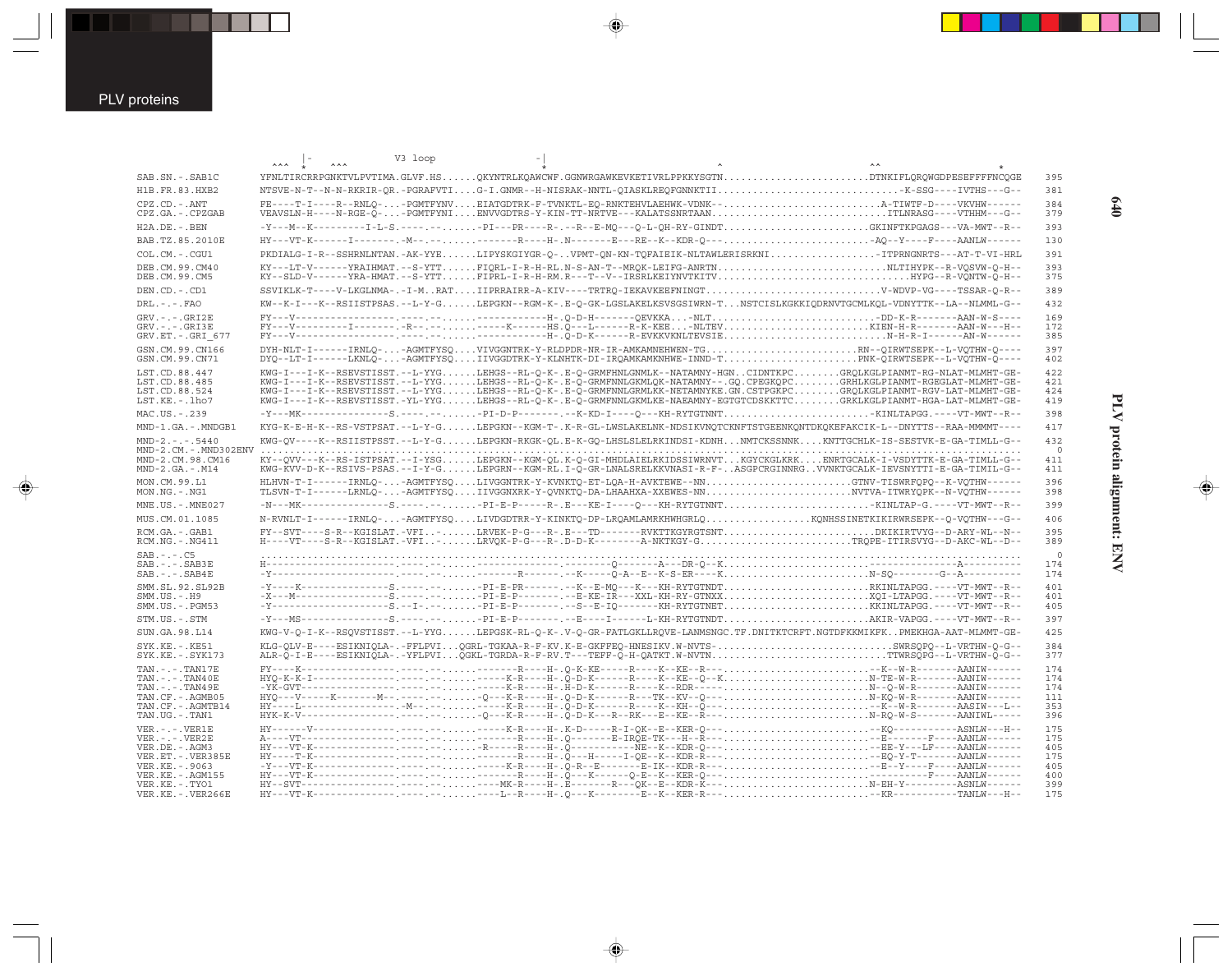|                                                                            | AA                                                                                                                                                                                                                                                                                                                                                                                                                                                                                                   | V4 loop | $*$ $\lambda \lambda \lambda +$ | $+ A A A$ | - V5 region              |
|----------------------------------------------------------------------------|------------------------------------------------------------------------------------------------------------------------------------------------------------------------------------------------------------------------------------------------------------------------------------------------------------------------------------------------------------------------------------------------------------------------------------------------------------------------------------------------------|---------|---------------------------------|-----------|--------------------------|
| SAB.SN.-.SAB1C                                                             | FFYCKMDWFLNYLNNKSVDPDHNNCAKNNTKPCWQRTYVPCHIRQVVNDWYTLSKKTYAPPREGHLECNSTATALYVELNYNSKNRTNVTLSPQIESI.                                                                                                                                                                                                                                                                                                                                                                                                  |         |                                 |           | 493                      |
| H1B.FR.83.HXB2                                                             | ----NSTQLF-STWFN-TWSTEGSNNTEGSDTITL--R-K-II-M-QKVG-AM----IS-QIR-S-NI-G-LLTRDGGNSNNESEIFRPGGGDMRDN.                                                                                                                                                                                                                                                                                                                                                                                                   |         |                                 |           | 478                      |
| CPZ.CD. - . ANT<br>CPZ.GA. - . CPZGAB                                      | ----NTSOIFTD-ITNGIIIL--R---I-SS-MRVGRGI----IR-NIT---NI-G-LLTSDTPVTN.NSG-L-FRPTGGNMKD-.                                                                                                                                                                                                                                                                                                                                                                                                               |         |                                 |           | 468<br>463               |
| H2A.DE. - . BEN                                                            |                                                                                                                                                                                                                                                                                                                                                                                                                                                                                                      |         |                                 |           | 475                      |
| BAB.TZ.85.2010E                                                            | ------------I--LTVDANHNTNRCNKTGKTSGAPG--A----A----S--------V--L------------R--V-.GMTVELNYNN0S-------------                                                                                                                                                                                                                                                                                                                                                                                           |         |                                 |           | 235                      |
| COL.CM.-.CGU1                                                              |                                                                                                                                                                                                                                                                                                                                                                                                                                                                                                      |         |                                 |           | 472                      |
| DEB.CM.99.CM40<br>DEB.CM.99.CM5                                            | ----NISKA-DL-LLONNTRNSTWSDKWLM--R-N-L--T---VGOHI-L--K--E-K-S-HIS-FVFDVDHYNGSITL-P-AD-RAV.<br>----NVSKAF-L-M--TNNITWSNN-LM--K-N-L--T-FKVGQHV-L--K--E-K-H-SVS--VF-VAHYGQNM-I-P-SD-KAV.                                                                                                                                                                                                                                                                                                                 |         |                                 |           | 481<br>461               |
| DEN.CD. - . CD1                                                            | ----NLTRMF-SSQYPVNNSNIINNQ--MV-N-K-L--T-H-VGMDI-L--A--EIT-T-NVSGII-DTDVHPNRTHITL---ADVRQV.                                                                                                                                                                                                                                                                                                                                                                                                           |         |                                 |           | 478                      |
| $DRL - - -$ . FAO                                                          | Y-F-NVSKIWRTW--RTSNVWYP-AS---K-IID--ARVGR-I-M--VS-FNNEIR-TODV-EMFF-IOKLETEETGDSN.YOIKFIPODEVONO.                                                                                                                                                                                                                                                                                                                                                                                                     |         |                                 |           | 526                      |
| $GRV. - . - . GRI2E$<br>$GRV. - . - . GRI3E$<br>GRV.ET. - . GRI 677        | ---------I--ETVDADGNKCNKPKGPGPG--V----A------------T----R-----O----SV-----I---NESGPI--------R--.                                                                                                                                                                                                                                                                                                                                                                                                     |         |                                 |           | 271<br>275<br>488        |
| GSN.CM.99.CN166<br>GSN.CM.99.CN71                                          | ----NLSILFQLN--.TINSS.NIGNITSKYKGQWLA-K---F-TQ-GYV--SI-L---Q--IN-T-NI-G-LIDGAMYESSINMTPSA.DVADA.<br>----NLSVLFQFN--ITAVDDTNINNVTSKYKGQWMA-R---F-TQ-GYV-RSI-L---Q--IN-T                                                                                                                                                                                                                                                                                                                               |         |                                 |           | 489<br>496               |
| LST.CD.88.447<br>LST.CD.88.485<br>LST.CD.88.524<br>LST.KE.-.lho7           | M-F-NVTRIFOEW---NS-KWYPWAN---KS-ID--ASVG--I-L--TS-FNNRIR-THRV-EMWFOMEKFEPEENLGGNLS.VRFLPPSWETNO<br>M-F-NITRI-OEW---NS-KWYPWAN---KS-ID--A-VG--I-I--TS-FNNRIR-THRV-EMWF--EKWEPEENLGGNLS.VRFLPPSWETNO<br>M-F-NVTRIFOEW---NS-KWYPWAN---KSIID--A-VG--I-L--TS-FNNRIR-THRV-EMWF-MEKWEPHEDLGGNLS.IKFLPPSWETNO<br>M-F-NVTRIFOEW---NS-KWYPWAN---KSIID--A-IG--I-L--TS-FNNRIR-THRV-EMFF-MEKWEPHEDLGGNLS.IKFLPPSWETNO.                                                                                            |         |                                 |           | 516<br>515<br>518<br>513 |
| MAC.US. - . 239                                                            |                                                                                                                                                                                                                                                                                                                                                                                                                                                                                                      |         |                                 |           | 489                      |
| MND-1.GA.-.MNDGB1                                                          | M-F-NVTRIMRAW-DPNEKKWYP-AS-O---I-D--MOVGR-I-L--TS-FNN-IR-THRV-EM-F-MOKIDSNETKMOIKFLPPSETSNO                                                                                                                                                                                                                                                                                                                                                                                                          |         |                                 |           | 508                      |
| $MND-2. - - - 5440$                                                        | Y-F-NWTKIWKAW-S-OSSVWYP-MSRN---I-G--HKVG--I-M--VS-FNNEIR-TNDV-EMFF-VOKTDDDNGYIIKFIPODW-ONO                                                                                                                                                                                                                                                                                                                                                                                                           |         |                                 |           | 522                      |
| MND-2.CM.-.MND302ENV<br>MND-2.CM.98.CM16<br>$MND-2.GA.-.M14$               | Y-F-NWTKIWRTW-DONSSVWYPWMS-N---IID--HKVG--I-M--VS-FNNEIR-SNDV-EMFF-VOKTEEGYIIKFVPODEVONR.<br>Y-F-NWTRIWKTW--ONSNVWYP-MS-K---I-D--HKVGR-I-M--VS-FNN-IR-TNDV-EMFF-VOLVEGKRYLIKFLPODEVONO.                                                                                                                                                                                                                                                                                                              |         |                                 |           | $\cap$<br>499<br>500     |
| MON.CM.99.L1<br>MON.NG.-.NG1                                               | ----NVSALFINRRTNKT-GISPFDVN-KPNTTYHGGWLA-T---M-TO-GYV--SI-L---K--VO-T-NI---LITGELYONNVTLVP-A-VSDS.<br>----NLSRLFXSSDPXKNKNETFESTFNVST-ASTAYNGEWLT-RL--L-TO-GYI--SX-L---O--VO-T-NI---L-DGELYGSTVTLIP-ARVSDA.                                                                                                                                                                                                                                                                                          |         |                                 |           | 493<br>498               |
| MNE.US.-.MNE027                                                            | $-L----N---WVED-N$ LTGTTQKPQEQHK-N-------II-T-HKVG-NV-L-----D-T----V-S-IANIDWIDGQ-I-M-AEVAEL.                                                                                                                                                                                                                                                                                                                                                                                                        |         |                                 |           | 492                      |
| MUS.CM.01.1085                                                             | ----NLSVLFQFV-HTEINESNIHTV-TKYHKDQWMV-R---F--Q-GYV--SI-L---K-LVR-E-NI-G-LIDGAMYRDSI-M-P-ANVLDAW                                                                                                                                                                                                                                                                                                                                                                                                      |         |                                 |           | 501                      |
| RCM.GA.-.GAB1<br>RCM.NG. - . NG411                                         | $-L---LN----L---ET\ldots, \ldots, G. \ldots, G. \ldots, \ldots, T-NEKKAPF---ITKMI---V-R-V-T---PD. \ldots, A-K-SAQVSY-LADID- \ldots, \ldots, \ldots, \text{INDSE--I---ABVGDY}.$                                                                                                                                                                                                                                                                                                                       |         |                                 |           | 484<br>478               |
| $SAB$ . - . - . $C5$<br>$SAB$ . - . - . $SAB3E$<br>$SAB$ . - . - . $SAB4E$ | $\begin{minipage}{0.99\textwidth} \begin{minipage}{0.99\textwidth} \begin{minipage}{0.99\textwidth} \begin{minipage}{0.99\textwidth} \begin{minipage}{0.99\textwidth} \begin{minipage}{0.99\textwidth} \begin{minipage}{0.99\textwidth} \begin{minipage}{0.99\textwidth} \begin{minipage}{0.99\textwidth} \begin{minipage}{0.99\textwidth} \begin{minipage}{0.99\textwidth} \begin{minipage}{0.99\textwidth} \begin{minipage}{0.99\textwidth} \begin{minipage}{0.99\textwidth} \begin{minipage}{0.9$ |         |                                 |           | $\circ$<br>272<br>272    |
| SMM. SL. 92. SL92B<br>$SMM.US.-.H9$<br>SMM.US.-.PGM53                      | $-L----N---WVEDRN$<br>$-L----N---WVEDRN$ TSGSLWTOOTKADEKK-N-------II-T-HRVG-NV-L-----D-T----V-S-IADIDWIDG-O--I-M-AEVAEL.                                                                                                                                                                                                                                                                                                                                                                             |         |                                 |           | 497<br>496<br>501        |
| STM.US.-.STM                                                               | $-L----N---WIE-R-1 \ldots, \ldots, \ldots, \text{TSE} \ldots, \text{MRDWNK-K-EOOK-N-------I-T-HKVG-NV-L---O-1 \ldots, D-T---V-SIIANIDWTNN \ldots, \ldots, \texttt{--E--I-A-AEVAEL}$                                                                                                                                                                                                                                                                                                                  |         |                                 |           | 493                      |
| SUN.GA.98.L14                                                              | M-F-NLTRIFKVW-DTTSNKWYPWAN---KS-ID--ASVG--I-L--TS-FNNRIR-ANRV-EAWFT-ERVEDWKVNGSNISVVAFOPPTNTLNO.                                                                                                                                                                                                                                                                                                                                                                                                     |         |                                 |           | 520                      |
| SYK.KE. - . KE51<br>SYK.KE. - . SYK173                                     | ----NVSKIFANVS-GYAN-SNYAKNL-LS-A---II-Y-GYVT-LM-L--T---IK-T-NI--VLTDIE-YPNSOL-FAPTANV-DV.<br>----NVSKLFANIT-GNASKNNYASNLRLS-A---II---RYVR-LI-L--TA--IK-T-NV--VLTDIE-YPGSTL-F-PTANV-DV.                                                                                                                                                                                                                                                                                                               |         |                                 |           | 472<br>465               |
| TAN. - . - . TAN17E<br>$TAN. - . - . TAN40E$                               | ----TP---V-----D-.ARRRKEDVEGNDCKDPRK-FK-S------S--------------------T--V-SMM-S-D-VN--M-----TANL-N-.<br>----TP---V-W---E-.AGGNYTDVEGNPCSNSTKGGMTGSRK-LK----G----S------S------------T--V-SMM-S-D-----M-----TANL-N-.                                                                                                                                                                                                                                                                                   |         |                                 |           | 275<br>277               |
| $TAN. - . - . TAN49E$<br>TAN.CF. - . AGMB05                                |                                                                                                                                                                                                                                                                                                                                                                                                                                                                                                      |         |                                 |           | 283<br>220               |
| TAN.CF. - . AGMTB14<br>TAN.UG. - . TAN1                                    | ----TP--------E-.SEGSFTDVEGNRCSNITSGGLTGS-RK-LK----GL---S--------LO-R-----------R--V-SML-S-D--D-M-----TANL-N-.                                                                                                                                                                                                                                                                                                                                                                                       |         |                                 |           | 463<br>499               |
| $VER. - . - . VER1E$                                                       | --------------LTVDADHNSCNGSRTSPRAPG--A-----A----S-I-----I--------------O-T--V-GMT-------R------------------                                                                                                                                                                                                                                                                                                                                                                                          |         |                                 |           | 276                      |
| $VER. - . - . VER2E$<br>VER.DE. - . AGM3                                   |                                                                                                                                                                                                                                                                                                                                                                                                                                                                                                      |         |                                 |           | 278<br>508               |
| VER.ET. - . VER385E                                                        |                                                                                                                                                                                                                                                                                                                                                                                                                                                                                                      |         |                                 |           | 278                      |
| VER.KE. - . 9063<br>VER.KE. - . AGM155                                     | --------------0-VDANHNOCSNETKKG-APG--V----A----S-I----I---V-----------T--V-GMT------NNY----------G-.                                                                                                                                                                                                                                                                                                                                                                                                 |         |                                 |           | 508<br>503               |
| VER.KE. - . TYO1                                                           |                                                                                                                                                                                                                                                                                                                                                                                                                                                                                                      |         |                                 |           | 501                      |
| VER.KE. - . VER266E                                                        | --------------LTVDADHNECKNTSGTKSGN-RAPG--V----A----S-I----I-----S--------T--V-GMT-----INQ----------------                                                                                                                                                                                                                                                                                                                                                                                            |         |                                 |           | 282                      |

 $\begin{picture}(20,5) \put(0,0){\vector(0,1){10}} \put(15,0){\vector(0,1){10}} \put(15,0){\vector(0,1){10}} \put(15,0){\vector(0,1){10}} \put(15,0){\vector(0,1){10}} \put(15,0){\vector(0,1){10}} \put(15,0){\vector(0,1){10}} \put(15,0){\vector(0,1){10}} \put(15,0){\vector(0,1){10}} \put(15,0){\vector(0,1){10}} \put(15,0){\vector(0,1){10}} \put(15,0){\vector(0,$ 

# PLV protein alignment: ENV **PLV protein alignment: ENV**

 $\spadesuit$ 

 $\overline{\phantom{0}}$ 

▊

**641**

 $\overrightarrow{\mathbf{\P}}$ 

 $\frac{\overline{\phantom{m}}}{\overline{\phantom{m}}\phantom{m}}$ 

--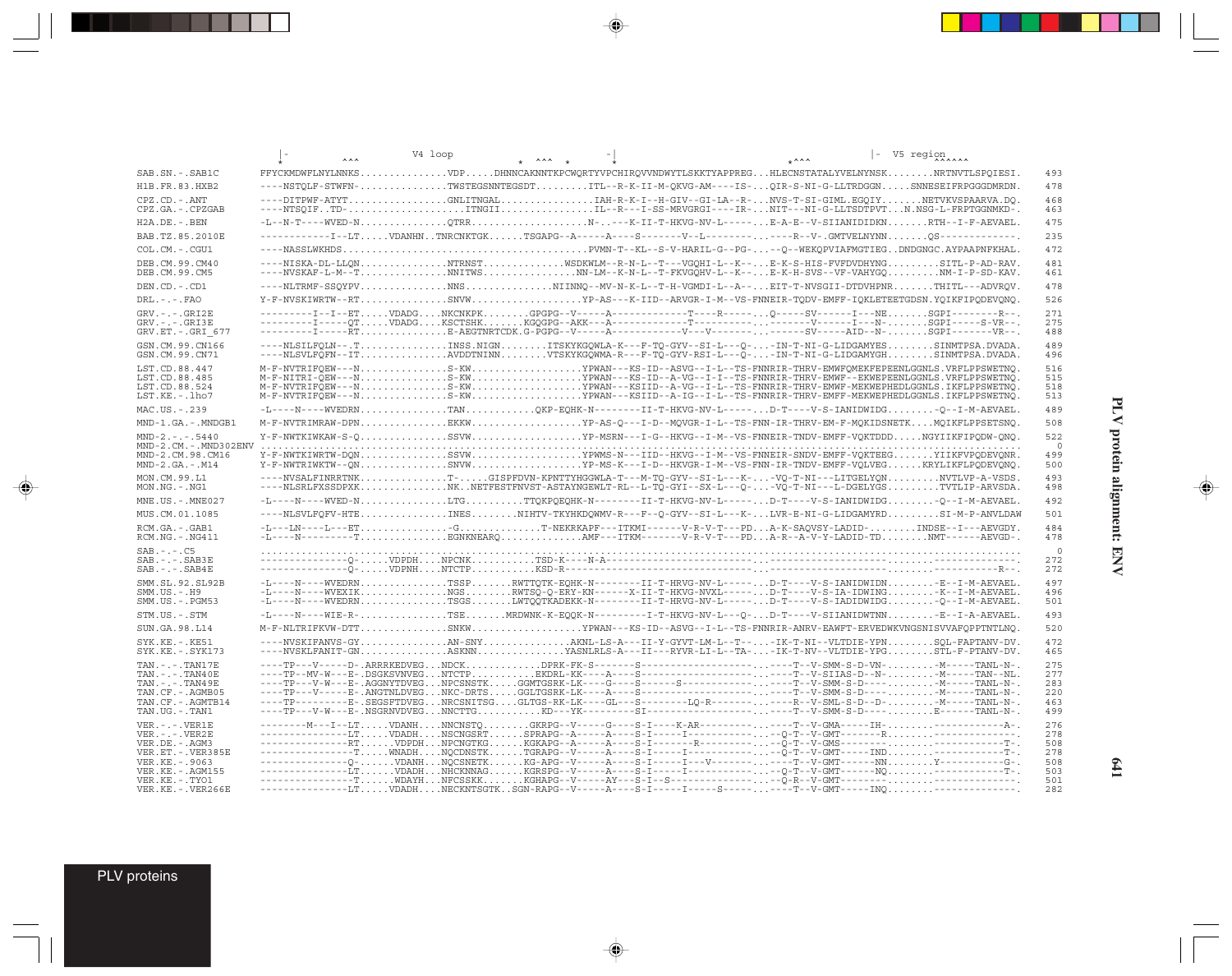PLV proteins

 $\overline{\blacklozenge}$ 

|                                                                                                                                        | gp120 \/ gp41                                                                                                                                                                                                                                                                                                                                                                                                                                                                                                                                                                                                                                                                                                                                                                                     |                                        |
|----------------------------------------------------------------------------------------------------------------------------------------|---------------------------------------------------------------------------------------------------------------------------------------------------------------------------------------------------------------------------------------------------------------------------------------------------------------------------------------------------------------------------------------------------------------------------------------------------------------------------------------------------------------------------------------------------------------------------------------------------------------------------------------------------------------------------------------------------------------------------------------------------------------------------------------------------|----------------------------------------|
| SAB.SN. - . SAB1C                                                                                                                      | WANELGDYKLVEIKPIGFAPTKVRRYTGPERQKRVPF.VLGFLGFLGAAGAAMGAAATALTVQSQQLLAGILQQQKNLL.AAVEQQQQMLKLTIWGVKNLNARVTALEKYLEDQARLNIWGCAF                                                                                                                                                                                                                                                                                                                                                                                                                                                                                                                                                                                                                                                                      | 615                                    |
| H1B.FR.83.HXB2                                                                                                                         | -RS--YK--V-K-E-L-V----AK-RVVQ-E--A.VG.I-AL--------ST----SMT----AR---S--V---N---.R-I-A--HL-Q--V--I-Q-Q--IL-V-R--K--QL-G----SG                                                                                                                                                                                                                                                                                                                                                                                                                                                                                                                                                                                                                                                                      | 600                                    |
| CPZ.CD. - . ANT<br>CPZ.GA. - . CPZGAB                                                                                                  | -RA--SR-QV---X-LSV---TXK-PEIKQHS----GI.G.I-LF---L-S---ST----SI---A-TRN-XH--V---A---.Q-I-T--HL-Q-SV----Q-Q--ML-V----R--QL-SL----D<br>-RS--YK--V-R-E-LSV----A--H-VARQKD.----AA-G.--AL--------ST-----VT----AR---S--V---N---.K-I-A--HL-Q-S-----Q-Q--LL-V-R--Q--QI-GL---SG                                                                                                                                                                                                                                                                                                                                                                                                                                                                                                                             | 593<br>590                             |
| H2A.DE.-.BEN                                                                                                                           | YRL------I--T------DQ---SS.T-V-N--GV-.--------AT--S----RSLT-SA--RT-----V---QQ--.DV-KR--E--R--V--T---Q-----I----KH--Q--S-----                                                                                                                                                                                                                                                                                                                                                                                                                                                                                                                                                                                                                                                                      | 598                                    |
| BAB.TZ.85.2010E                                                                                                                        |                                                                                                                                                                                                                                                                                                                                                                                                                                                                                                                                                                                                                                                                                                                                                                                                   | 302                                    |
| COL.CM. - . CGU1                                                                                                                       | STL---R----KMRTTTYV--DIK-SVNVNWHHG----GI-AFSI-AL-SG------S-SV---I-A-S-NGRASASSNRM-LKL--T-SAL-Q--V------QV--ATI-G---E--K-ASI---N                                                                                                                                                                                                                                                                                                                                                                                                                                                                                                                                                                                                                                                                   | 599                                    |
| DEB.CM.99.CM40<br>DEB.CM.99.CM5                                                                                                        | -RAD-FK--II-V-------SA----E-PESV-H--AAGIAF-LVA--ST--------S------RS--S--V---QE--.K---AHG-L-T--A---R---T-L--I----K---K---E-----<br>-RAD-YK--II-V----M---SI---E-PESA----AAGIAF-LVA--ST--------S-------RS--S--V---QE--.K---AHGHL-S--A---R---T-L--I----K--SK--E-----                                                                                                                                                                                                                                                                                                                                                                                                                                                                                                                                  | 606<br>586                             |
| DEN.CD. - .CD1                                                                                                                         | -RA--ARW----LT---L---S----E-PESAESVSR-RREVS-VLGLI---S---TV---VG-G-A---RD-----V---QE--.R---GHSAL-Q-SV--I------L--I---K---L--E----W                                                                                                                                                                                                                                                                                                                                                                                                                                                                                                                                                                                                                                                                 | 607                                    |
| $DRL$ . - . - . $FAO$                                                                                                                  | FTAVGAH----KVE------D-H--NLPGH----GA.V---I--L-SL--S--CSV---M-----A--T-MVE---Q--.RL-----EL--------Q--L----E-IG---M-SL---S-                                                                                                                                                                                                                                                                                                                                                                                                                                                                                                                                                                                                                                                                         | 649                                    |
| $GRV. - . - . GRI2E$<br>$GRV. - . - . GRI3E$<br>GRV.ET. - .GRI 677                                                                     |                                                                                                                                                                                                                                                                                                                                                                                                                                                                                                                                                                                                                                                                                                                                                                                                   | 367<br>371<br>610                      |
| GSN.CM.99.CN166<br>GSN.CM.99.CN71                                                                                                      | -NY--SR--V---D-LSM---PAK-KEHPAVE--A.LS.--IS--T--S---TT---------E--RS-----M---E---. R---A--SL-QPSV--I-Q-QT-LSS-----R--TI-QA----N-<br>-KY--SR--V---D-LSL---SAQ-RPHPGVHVK--A.IS.--IS--T--S----T-----------RS-----V---E---.R---A--SL-Q-SV--I-Q-Q--LSS-----R--TI-QA----N                                                                                                                                                                                                                                                                                                                                                                                                                                                                                                                               | 612<br>621                             |
| LST.CD.88.447<br>LST.CD.88.485<br>LST.CD.88.524<br>LST.KE.-.lho7                                                                       | FVATGAH---IRLR-------D-H--APSSK---AAPLA--A--L-S---T---LVS-I----A-VVIQ------Q--.VL--K--EL-R--------Q--L--I-E--K--TL-AS---QW<br>FVATGAH---IR-R-------AEHQ-APSSK---AAPLA--A--L-S---T---LVS-I----A-VVIQ-------Q--.VL--K--EL-R--------Q--L--I-E--K---L-AS---QW<br>$FVATGAH--IRLR------SEH--AP\ldots RG--T-AAPLA--\ldots A--L-S---T--LVS-I---A-VVIQ-----Q--\ldots VL--K--EL-R-----Q--L--I-E--K---L-AS---QW-RA-E--R--Q--\ldots A--R--Q--\ldots A--R--Q--\ldots A--R--Q--\ldots A--R--Q--\ldots A--R--Q--\ldots A--R--Q--\ldots A--R--Q--\ldots A--R--Q--\ldots A--R--Q--\ldots A--R--Q--\ldots A--R--Q--\ldots A--R--Q--\ldots A--R--Q--\ldots A--R--Q--\ldots A--R--Q--$<br>FVA-GSK---IKLN-------DEH--APRG--T-AAPLA--A--L-S---T---LVS-I----A-AV-Q-------Q--.VL--K--EL-R--------Q--L----E-VKH--L-AS---QW | 639<br>638<br>641<br>636               |
| MAC.US.-.239                                                                                                                           | YRL---------T---L---D-K---TGGTS-N--GV-.--------AT--S-----SLT--A--RT-----V---QQ--.DV-KR--EL-R--V--T---QT----I----K---Q--A-----                                                                                                                                                                                                                                                                                                                                                                                                                                                                                                                                                                                                                                                                     | 613                                    |
| MND-1.GA.-.MNDGB1                                                                                                                      | FVAYGAH----K-M---I---D-K-H-LPEHHKE--GA.VI--I--L-SL--S---SVSV-------S-VT--VE---O--.KLI---SEL-----------OT-L-S--N-IK---L-SO---SW                                                                                                                                                                                                                                                                                                                                                                                                                                                                                                                                                                                                                                                                    | 632                                    |
| $MND-2. - - - 5440$                                                                                                                    | YTAVGAH----KVD------DIH-HHLPNT----GA.VL--M--L--E--S---SV-V-------T--N--VE---V--.SLID-HSEL------------OV-L----E-VA--S--SV---S-                                                                                                                                                                                                                                                                                                                                                                                                                                                                                                                                                                                                                                                                     | 645                                    |
| MND-2.CM.-.MND302ENV<br>MND-2.CM.98.CM16<br>$MND-2.GA.-.M14$                                                                           | FTAVGAH-Q--KVD-------E-A--HLPEA----GA.VL--MF-L--L--ST--SV-V-------A--N--VE---V--.SLID-HSEL-----------Q--L----D-VA-----SM---S-<br>FTAVGAH----KVD------D-H--HLPDAK---GA.VL--M--L--L--S---SV-V-------A--N--VE---I--.SLID-HSEL-----------Q--L----D-VA--S--AV---S-                                                                                                                                                                                                                                                                                                                                                                                                                                                                                                                                     | 69<br>622<br>623                       |
| MON.CM.99.L1<br>MON.NG.-.NG1                                                                                                           | -RS--SR--V---D-LSM---TAQ-R--VH-E--AIT--MA-----ST--GT-----------RS-----V---E---.R--TA--SL-Q--V----Q-Q--L--V--FIK--TL--A----N<br>-RS--SK--V---D-LSV---AAQ-RH-LM-ER-AIT--MA-----ST--GT------------RS-----V--E---.R--TA--SL-Q-SV--I-Q-Q--L--V--FIK--TL--S----N                                                                                                                                                                                                                                                                                                                                                                                                                                                                                                                                        | 616<br>621                             |
| MNE.US. - . MNE027                                                                                                                     | YRL---------T---L---N-K---TGGTP-N--GV-.--------AT--S-----SLT--A--RT-----V---QQ--.DV-KR--EL-R--V--T---QT----I----K---Q--A-----                                                                                                                                                                                                                                                                                                                                                                                                                                                                                                                                                                                                                                                                     | 616                                    |
| MUS.CM.01.1085                                                                                                                         | RMEPKKVQ-V---D-LSM---E-Q-RPVPHVHARAIS.LGIT----S---GT------------RS----V---A---.R---A--HL-Q-SV--I-Q-Q--L-----FIK---L--L----N                                                                                                                                                                                                                                                                                                                                                                                                                                                                                                                                                                                                                                                                       | 624                                    |
| RCM.GA.-.GAB1                                                                                                                          | --A---R--AI--R-------EIK--QTK----.PL.VLG.----S---T-------------RH-------------DI-KR--NL----V--T---Q-----I----A--SL--TF---W                                                                                                                                                                                                                                                                                                                                                                                                                                                                                                                                                                                                                                                                        | 604                                    |
| $RCM.NG. - . NG411$                                                                                                                    | $-{\tt A} - {\tt R} - {\tt V} - {\tt M} - {\tt N} - {\tt N} - {\tt N} - {\tt N} - {\tt E} {\tt T} \ldots \ldots {\tt K} - {\tt N} - {\tt P} {\tt L} \ldots {\tt V} {\tt G} \ldots - {\tt S} - {\tt T} - {\tt T} - {\tt N} - {\tt N} - {\tt R} {\tt H} - {\tt N} - {\tt N} - {\tt N} - {\tt N} - {\tt N} - {\tt T} - {\tt N} - {\tt T} - {\tt N} - {\tt T} - {\tt N} - {\tt T} - {\tt N} - {\tt T} - {\tt N} - {\tt N} - {\tt N} - {\tt N} - {\tt N} - {\tt N$                                                                                                                                                                                                                                                                                                                                     | 598                                    |
| $SAB$ . $  C5$<br>$SAB$ . - . - . $SAB3E$<br>$SAB$ . - . - . $SAB4E$                                                                   |                                                                                                                                                                                                                                                                                                                                                                                                                                                                                                                                                                                                                                                                                                                                                                                                   | 88<br>368<br>368                       |
| SMM.SL.92.SL92B<br>$SMM.US.-.H9$<br>SMM.US.-.PGM53                                                                                     | YRL---------T---M---H-K---T.STSKN--GV-.-------AT--S-----SLT--A--RT-----V--QQ--.DV-KR--EL-R--V--T---QT----I----K---Q--S-----<br>YRL----------T------S-K---TTGAS-N--GV-.--------AT--S-----SLT-SA--RT-----V---QQ--.DV-KR--EL-R--V--T---QT----I----K---XX-S-----<br>YRL---------T---L---S-----T.GAS-N--GV-.-------AT--S-----SVTRSA--RT-----V---QQ--.DV-KR--EL-R--V--T---QT----I---RK---Q--S-----                                                                                                                                                                                                                                                                                                                                                                                                      | 620<br>620<br>624                      |
| STM.US.-.STM                                                                                                                           | YRL---------T---L---N-K---T.STS-T--GV-.--------AT--S-----SLT--A--RT--T--V---QQ--.DV-KR--EL-R--V--T---QT----I----K---Q--S-----                                                                                                                                                                                                                                                                                                                                                                                                                                                                                                                                                                                                                                                                     | 616                                    |
| SUN.GA.98.L14                                                                                                                          | FVSTGAH----R-R-------DEH--APRKE--AAPVA--A-AL-S---T---LVS-I----A-AV-Q-------Q--.VL--K--EL-R--------Q--L----E-VQ--SL-AS---QW                                                                                                                                                                                                                                                                                                                                                                                                                                                                                                                                                                                                                                                                        | 642                                    |
| $SYK.KE. - .KE51$<br>SYK.KE. - . SYK173                                                                                                | -RAD-FN---IR--------SQ---ELPTK---AAPLA-----L-S---T---S------L---T-----V---QK--.E---A--HL-G--V---------L----T--R---IMSN-----                                                                                                                                                                                                                                                                                                                                                                                                                                                                                                                                                                                                                                                                       | 595<br>589                             |
| $TAN. - . - . TAN17E$<br>$TAN. - . - . TAN40E$<br>TAN. - . - . TAN49E<br>TAN.CF. - . AGMB05<br>TAN.CF. - . AGMTB14<br>TAN.UG. - . TAN1 | $-Y - -R - -IK - -$<br>$-$ - Y - - - R - - - I - - - - - - - - - - E - -                                                                                                                                                                                                                                                                                                                                                                                                                                                                                                                                                                                                                                                                                                                          | 371<br>373<br>379<br>234<br>487<br>621 |
| $VER. - . - . VER1E$                                                                                                                   |                                                                                                                                                                                                                                                                                                                                                                                                                                                                                                                                                                                                                                                                                                                                                                                                   | 372                                    |
| $VER. - . - . VER2E$                                                                                                                   |                                                                                                                                                                                                                                                                                                                                                                                                                                                                                                                                                                                                                                                                                                                                                                                                   | 375<br>631                             |
| VER.DE. - . AGM3<br>VER.ET. - . VER385E                                                                                                |                                                                                                                                                                                                                                                                                                                                                                                                                                                                                                                                                                                                                                                                                                                                                                                                   | 375                                    |
| VER. KE. - . 9063                                                                                                                      |                                                                                                                                                                                                                                                                                                                                                                                                                                                                                                                                                                                                                                                                                                                                                                                                   | 631                                    |
| VER.KE. - . AGM155<br>VER.KE. - TYO1                                                                                                   |                                                                                                                                                                                                                                                                                                                                                                                                                                                                                                                                                                                                                                                                                                                                                                                                   | 626<br>624                             |
| VER.KE. - . VER266E                                                                                                                    |                                                                                                                                                                                                                                                                                                                                                                                                                                                                                                                                                                                                                                                                                                                                                                                                   | 379                                    |

 $\blacklozenge$ 

 $\spadesuit$ 

PLV protein alignment: ENV **PLV protein alignment: ENV**

 $\begin{picture}(20,5) \put(0,0){\line(1,0){10}} \put(15,0){\line(1,0){10}} \put(15,0){\line(1,0){10}} \put(15,0){\line(1,0){10}} \put(15,0){\line(1,0){10}} \put(15,0){\line(1,0){10}} \put(15,0){\line(1,0){10}} \put(15,0){\line(1,0){10}} \put(15,0){\line(1,0){10}} \put(15,0){\line(1,0){10}} \put(15,0){\line(1,0){10}} \put(15,0){\line(1,$ 

 $\Box$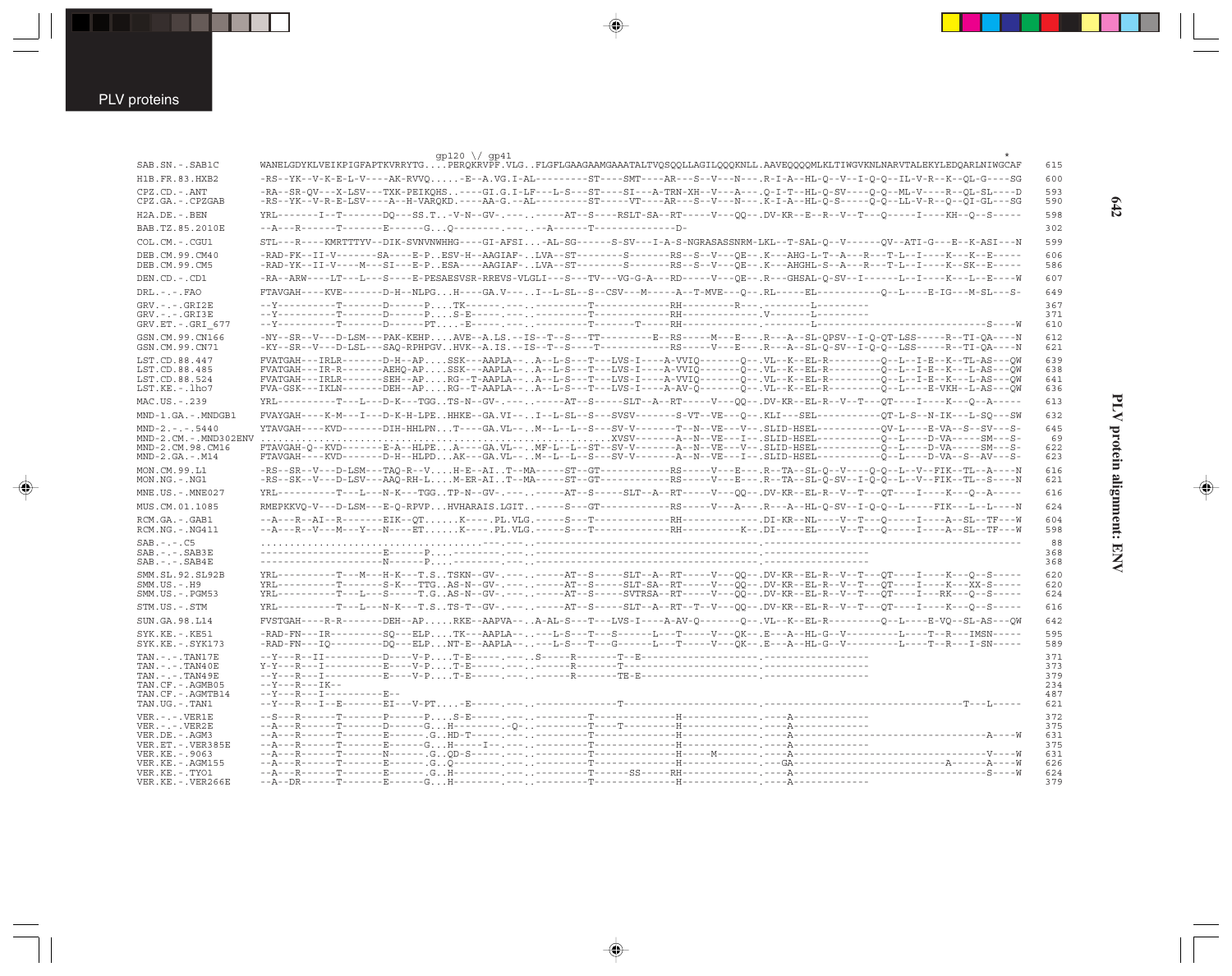|                                                                                 | ᄉᄉ<br>ᄉᄉᄉ<br>$\star$                                                                                                                                                                                                                                                                                                                                                          |                          |
|---------------------------------------------------------------------------------|-------------------------------------------------------------------------------------------------------------------------------------------------------------------------------------------------------------------------------------------------------------------------------------------------------------------------------------------------------------------------------|--------------------------|
| SAB.SN. - . SAB1C                                                               | RQVCHTTVLWKYNNTPDWENMTWQEWERQIEKYEANISRILEQAHEQEQKNLDSYQKLVSWSD.FWSWFDLTKWFGWMKIAIMVIAGIIVARVLLVIIGILRKFRKGYAPLSSLP                                                                                                                                                                                                                                                           | 729                      |
| H1B.FR.83.HXB2                                                                  | KLI-T-A-P-NASWSNKSLEOI-NHT--M--D-E-NN-TSL-HSLI-ESQN-QE--EQELLE-DK-AS.L-N--NI-N-LWYI-LF--IVG-LVGL-IVFAVLS-VNRV-Q--S-.L-FQ                                                                                                                                                                                                                                                      | 718                      |
| $CPZ$ . $CD - ANT$<br>CPZ.GA.-.CPZGAB                                           | KVT-----P-NNSWVNFTOTC.AKNSSDIOCI---------D-LVONSTGO-YN--OI----OER-KKELYE-DK--S.L-N---I-O-LWYI--F--IVGA-VGL-I---LVSC---V-O--H-.L-FO<br>KA--Y---P-NNSWPG.SNSTDDI-G-L---Q-DKLVSN-TGK-FGL--E-QS-QE--ERDLLE-DQ-AS.L-N---I---LWYI--FL-AVG---GL-IIMTVFSVV-RV-Q--S-.L--Q                                                                                                              | 720<br>709               |
| $H2A$ . DE. $-$ . BEN                                                           | --------P-VNDSLS---K--------K-VRYL-----OS--E-OI-OE--MYEL---N--DI.LGN-----S-VKYIOYGVHIVV---AL-IAIYVVOL-SR-----R-VF-S-                                                                                                                                                                                                                                                          | 713                      |
| $COLCM. - CGU1$                                                                 | M-I-R-I-P-NKTWGEEDP-O----KO-HERVRN-TDI-EAD-VE-YDLOEE-EKKLAE-GD-TN.WF-G-G-FNI-KYVLY-AY-VG-L-GL-IIM-V-ACI-GAFRVKGF.OOIG                                                                                                                                                                                                                                                         | 714                      |
| DEB.CM.99.CM40<br>DEB.CM.99.CM5                                                 | K-I-----P-NNSLED---D--------MKVAN-TDEWEGA-QR-Q--QER-VHAL-S-QD-DS.L-N----SR--W-IRLVVYI--AL-LL-IAMFGVN-GS-LCR--S--QT-T<br>K-I-----P-NHTWGE--N--------KVAN-TDEWEGA-QR-Q--QER-VHAL-S-TD-DS.L-N----SR--W-IRLVVYI--AL-LL-IAMFGVN-GT-LCR--S--QT-T                                                                                                                                    | 721<br>701               |
| DEN.CD.-.CD1                                                                    | K-I---S-E-SNOSIPGLALYO--FO----O--TD-AALFG-V-DA-KK-OA-OER-VHEV-S-YD-DN.L-N----S---W-IRLVVY----LVIL-IIMF--NV-SRLCR--S--LOI-                                                                                                                                                                                                                                                     | 728                      |
| $DRL - - -$ . $FAO$                                                             | A-----N-V-PNESV--N-TSE--M--OKRVDSISN--TLD-OK-Y------IFEL---GDLTS.WAN---F-W-SKYI--GFFIVMA--GL-I-AALWSTVGR--O--R--PY.I                                                                                                                                                                                                                                                          | 763                      |
| GRV.ET. - .GRI 677                                                              | K-------P-----K-D----L-----NAL-G--TOL--E-ON--S----L----DD--G.----S-ST-L-YV--GFL--VI-LGL-FAW-LW-CI-NI-O--N-.L.PO                                                                                                                                                                                                                                                               | 722                      |
| GSN.CM.99.CN166<br>GSN.CM.99.CN71                                               | -PI---I-P-NTSWANGSL--------K-SMLV-NDTYT-OOL----NO-OAS--NELM--SK-DS.L-----ISD-ORYI--FVI-V-AL-AL-IVMF-LNM--RI-O--S-.L-PO<br>OPI---I-P-NDSWAKNS----H-----SKL--NDTYT-OOL--N-NH-OS--MNDLL--SK-DS.L-----ISN-LWYI--F---V-ALVAL-IIMFVLNM--RV-O--S-.L-PO                                                                                                                               | 729<br>738               |
| LST.CD.88.447<br>LST.CD.88.485<br>LST.CD.88.524<br>LST.KE.-.lho7                | K-----N-P-N--V--N-TRD--I-----VGSL----TTL-OE-YTT-LE-RNNFK--ODFN----M---T--OYI-Y-VLI-I---IL-I-SF--OSVV-MCR--RV.LAPS<br>K-----N-E-T--I--N-TKD--R---SKVAI-DK--TSL-OE-YTT-LE-ONKFK--OEFN----L-ISH--TYV-Y-VLI-LV--GL---SF--ONVV-MCR--RV.L-PS                                                                                                                                        | 751<br>750<br>753<br>748 |
| MAC.US.-.239                                                                    | --------P-PNASL--K-N-E-------KVDFL-E--TAL--E-OI-OE--MYEL----N--DV.-GN----AS-IKYIOYGVYIVV-V-LL-IVIY-VOM-A-L-O--R-VF-S-                                                                                                                                                                                                                                                         | 728                      |
| MND-1.GA.-.MNDGB1                                                               | A-----S-E-TNTSI--N-TSE--K---TRTDYLOO--TEM-K--YDR--R-TYEL---GDLTS.WA----F-W-VOYL-WGVFLVL---GL-I--ALWNTISR--O--R-VF-                                                                                                                                                                                                                                                            | 745                      |
| $MND-2. - - - 5440$<br>MND-2.CM.98.CM16<br>$MND-2.GA.-.M14$                     | MND-2.CM.-.MND302ENV S-----H-P-PN-SO-N-TSE--L---KRVDILTK-MTVD-OR-Y-L----MYNL---GDL.TSWA------W-LKYV--GLLIVVV--GL-M-ACLWSV-GR--O--<br>A-----H-P-PNDSI--N-TSE--L--DKRVTALTD-MTVN-QK-Y-L----IYELE--GD-TS.WA----F-W-LKYV--GLLIVIV---L-I-ACLWSV-G---Q--R--PY<br>$S---N-P-PNES$ T--N-TSE--L--D-RVTAITN-MTID-OR-Y-L----MYEL---GDLTS.WA-----W-LKYV--G-LI-MVV-GL-I-ACLWSTIGR--O--R--PY | 759<br>177<br>735<br>736 |
| MON.CM.99.L1<br>$MON.NG. - . NG1$                                               | KA------P-NNSWAKGHF-E-D----O-SELVDNDTMT-OOL--A-O--OG--OHELM-PGO-DF.L-N---IS--LWYI--F-I-V-AL-GL-I-MF-L-VISRLGO--SL.L-SO<br>-AX---O---NNTWAKGHF-E-D-----O-SMLVDNDT-L-QXL--E-O--OG--AHELM--GO-DW.L-N---IS--LWYI--F-I-V-ALVGL---MF-L--I-RVGO--SL.L-PO                                                                                                                             | 733<br>738               |
| MNE.US.-.MNE027                                                                 | --------P-PNASL--N-N-E------KVDFL-E--TAL--E-QI-QE--MYEL---N--DV.-GN----AS-IRYIQYGVYIVV-V-LL-IVIY-VQM-A-L-Q--R-VF-S-                                                                                                                                                                                                                                                           | 731                      |
| MUS.CM.01.1085                                                                  | --I---R-P-NDSWANHTQ-G------Q-S-LVDNDTTT-QEL--L-QR-QEE-QHKL---LE-DS.L-E---IS--LWYI--FC--V--LVLF-LVMFVL----RV-Q--S-.L-PQ                                                                                                                                                                                                                                                        | 741                      |
| RCM.GA.-.GAB1<br>$RCM.NG. - .NG411$                                             | ------V-P-TFNK--E-QKES-LO---N-SYL----TIA-QE-OD-HE--VHELE--SN-G-.AF--LN-DW-MOYI--GFFIVI---GL--AWLLWNC-SNL-O--R---PPS<br>--------E-I-SO--E-NKO--L----N-SRL-G---VA-OD-O--HER-VHDLE--N--G-.ML--LNMDW-LKYIR-G-FI-L---GL-IIFLLWSCVS-L-A--T--L-P-                                                                                                                                    | 718<br>712               |
| $SAB - - - C5$                                                                  |                                                                                                                                                                                                                                                                                                                                                                               | 200                      |
| SMM. SL. 92. SL92B<br>$SMM. US. - . H9$<br>$SMM.US. - . PGM53$                  | ---------PNDSLV---N-------KKV-FL----TOM--E-RL-OE--MYEL---N--DV.-GN-----S-VRYIOYGVFLVI--VLL-IVIYVVOM-SRL-O--R-VF-S-<br>------X-P-PNDTL--X-N--X-----K-VNFL----TXX--E-QI-QEX-MYEL---NXXDX.XGN-X---X-IKYIQYGVLIVL-V-GL-IVIYVVQM-ARL-Q--R-VF-S-<br>--------P-PNASLV-N-N---------VDDL----TQA--E-QI-QE--MYEL---N--DI.-GN-----S-IKYIQYGVLIVL-VVGL-IVIYVVQMIARL-Q--R-VF-S-             | 735<br>735<br>739        |
| STM.US.-.STM                                                                    | --------P-PNDSLV---N--------KVDFL----TOL--E-OV-OE--MYEL---N--DV.-GN-----S-VRYIOYGVYLVI-LVML--AIY-MOL-ARL----R-VF-S-                                                                                                                                                                                                                                                           | 731                      |
| SUN.GA.98.L14                                                                   | K-----N-P-N--T--N-TKD--M--D--VKM-DD--TAL-OE-YVT-LE-ONKFKO-OEFN----L--SO--LYI-Y-VLI-GI--A--I-SF--OOIYRMCO--RV.L-PS                                                                                                                                                                                                                                                             | 754                      |
| $SYK.KE. - .KE51$<br>SYK.KE. - . SYK173                                         | K-I---A-T-OOACGNNSRCP--O------HT----VDNLTDH-DNL-RE-O--OE--VHDLT--OE-DS.L------S---OYL--GFFA--A-VIL---SFAW--V-NMLG--S--LOK-<br>K-I---A-T-EKACGNNSNFCPK-O-K----HR--OEVDNLTDH-DGL-RE-O--OER-VHDLT--OE-DS.L-----S---FYL--GFY--GALVLL-LVSFSV--IKNLLG--V-ILON-                                                                                                                      | 716<br>711               |
| TAN.UG. - .TAN1                                                                 | K-------P-TF------D--------S--TAL-G---TT-VK-Y----------GD-TS.W-NI--VSS--W-I-WGFYIVI-L-LF-MAWL-W-CIARV-O--F-.L-PO                                                                                                                                                                                                                                                              | 734                      |
| VER.DE. - . AGM3<br>VER. KE. - . 9063<br>VER.KE. - . AGM155<br>VER.KE. - . TYO1 | K-------P-OW--R---N----L------SYL-G--TTO--E-RA--E----A----S----.FS--LNIL--GFLDVL---GL-L-YTVYSCIARV-O--S-.L-PO<br>K-------P-TW----E-N----L---K---GL-G--TKQ----R---E----A----SD--S.------FS--LNIL--GFLAVI-V-GL-L-YTLYTCIARV-Q--S-.L-PQ<br>K-------E-PWT-R---O----L------ADL-S--TGO-VK-R---E----A----T----.-----FS--LNIL-MGFL--V---GL-L-YTVY-CIVRV-O--V-.L-PO                    | 745<br>745<br>739<br>738 |
|                                                                                 |                                                                                                                                                                                                                                                                                                                                                                               |                          |

 $\spadesuit$ 

 $\Rightarrow$ 

PLV proteins

 $\Rightarrow$ 

 $\overline{\mathbb{F}}$ 

. . .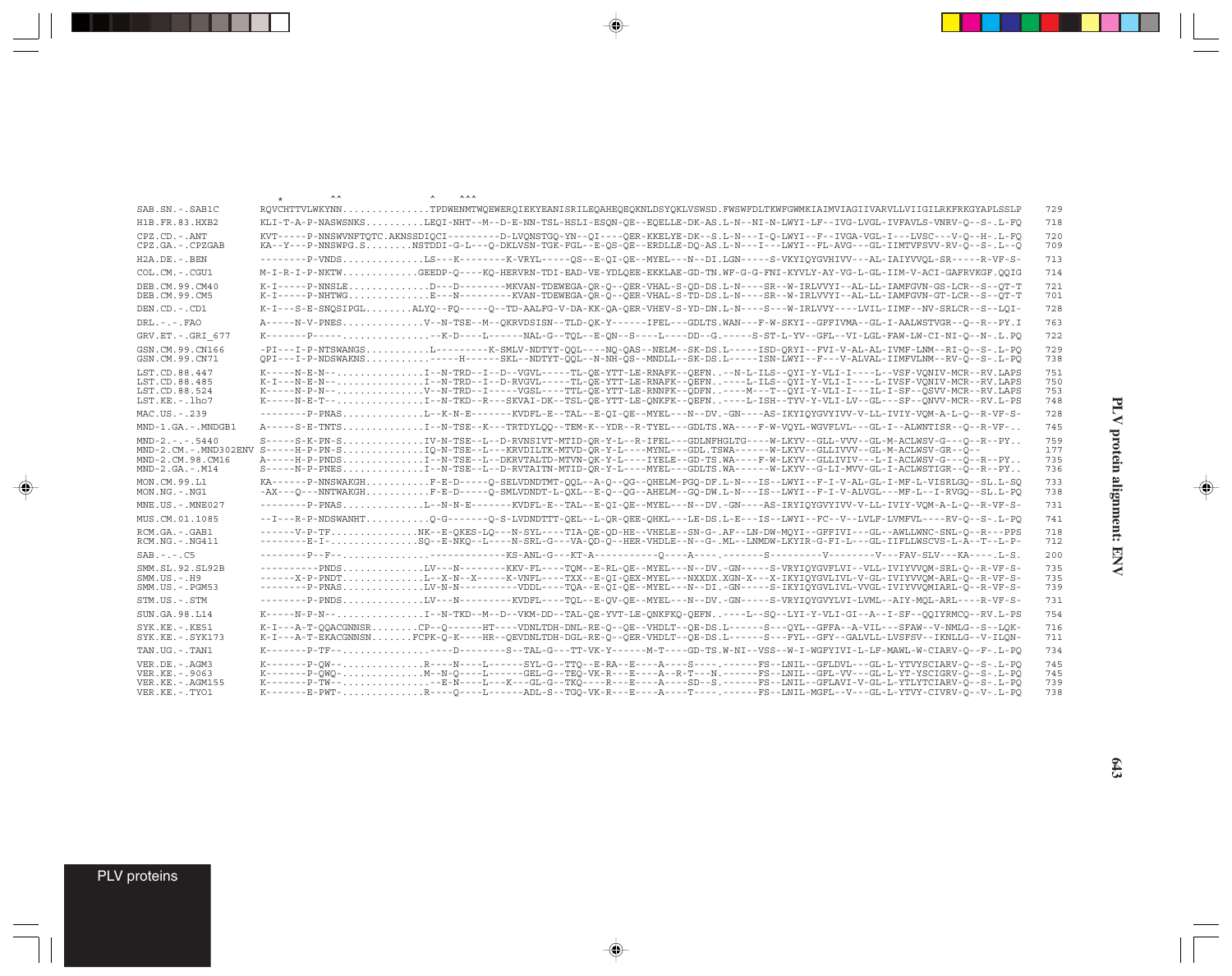$\overrightarrow{\mathbf{\P}}$ 

| SAB.SN. - . SAB1C                                                                  | SSH\$OIHIHLDKGOPDKEEEOGSGGLNSDSRSYTWOREFLRHLCHRLITWLRNLTSWFSTIFSNLHRCLOD.IOORTROLTAHLEY                                                                                                                                                                                                                                                                                                                                                                                              | 813                      |
|------------------------------------------------------------------------------------|--------------------------------------------------------------------------------------------------------------------------------------------------------------------------------------------------------------------------------------------------------------------------------------------------------------------------------------------------------------------------------------------------------------------------------------------------------------------------------------|--------------------------|
| H1B. FR. 83. HXB2                                                                  | THLPTPRGPDR-EGI--E-GERDRDR-IRLVNGSLA-IWDDLRSLCL--YHRLRDLLLIVTRIVELLGRR.GWEALKYWWN-LQ                                                                                                                                                                                                                                                                                                                                                                                                 | 801                      |
| $CPZ$ . $CD$ . - .ANT<br>$CPZ.GA. - .CPZGAB$                                       | IPTQN-QDPEQ-EEIR-E-GRKDRIRW-ALQHGFFA-LWVDLTSIIQWIYQICRTCLLNLWAVLQHLCRITF-LCNHLENN-ST<br>TLIPVREOGRLGEID-G-GEODR-R-VRLVEGCLP-IWDDLRNLGIW-YOSLTSLACNVWROLKTLGHLILH.SLRLL-E-LCLLGGIIO                                                                                                                                                                                                                                                                                                   | 804<br>799               |
| $H2A.DE. - .BEN$                                                                   | PGYLQQIH--K.DRGQ.-AN-GTEEDV-GD-GYDLWP-PINYVQF-I-L-TRL-IG-YNICRDLL-KNSPTRRLISQS-TA.-RDWL-LK-AQLQ                                                                                                                                                                                                                                                                                                                                                                                      | 805                      |
| COL.CM.-.CGU1                                                                      |                                                                                                                                                                                                                                                                                                                                                                                                                                                                                      | 785                      |
| DEB.CM.99.CM40<br>DEB.CM.99.CM5                                                    | PK--EVLRLAEEGG--GGDG-ARWTA-PRGFFSLIWEDLOOLLTW-YOTFRNCIWLIRRGFELLOEGIYRLSFALW-R.LRLLGE-F-V-GGYLO<br>PK-VEVLOLGGEGDK-GEGVKSRWTTSPRGFLRLIWDDI-QLLTW-YQTLRNCAWLIRRGFELLQETIYRLSFAFW-R.LRLLGEHL-VVWGYCQ                                                                                                                                                                                                                                                                                   | 815<br>795               |
| DEN.CD. - .CD1                                                                     | IR.POKAANOPEEG-G-S-DG-RLKWWQYPRGFLSIIWEDLSQLLTW-YLTLRNL.VFLIRTACSRIWDFVH-HSLILLGYFQ-                                                                                                                                                                                                                                                                                                                                                                                                 | 810                      |
| $DRL - - -$ . $FAO$                                                                | FKDAYR.PETTNY.HR---R-KGEEQDRGEW.NIRSEPSKPGSSKAWSEETVGTWLKE-RGYIW-KNVKAVEVGWSELQEAGRGIC                                                                                                                                                                                                                                                                                                                                                                                               | 847                      |
| GRV.ET. - . GRI_677                                                                |                                                                                                                                                                                                                                                                                                                                                                                                                                                                                      | 800                      |
| GSN.CM.99.CN166<br>GSN.CM.99.CN71                                                  | ILIPOAVERGP--AT--GVGAOGKVR-VR-LTGFSS-LWDDLRNLVIWIYOILASLAWTLRGIGKF-WEOL-KAIOKAIOOAR.OLREVA-RVIA<br>ILTPÖOVERDP-GTRKD-GAOG-VR-VR-LTGFSS-LWDDLRSLVIWIYOILATLVWTLORIGKF-WEOLOKAFOOAROLGEVA-RAAA                                                                                                                                                                                                                                                                                         | 823<br>828               |
| LST.CD.88.447<br>LST.CD.88.485<br>LST.CD.88.524<br>LST.KE. - . lho7                | AYVEODCKWEKRENOE-----G-IEKDKE-I.YINLEOYKKESSTPPWNVDWSEPLOD-L-V-LLKWIKAFGILLLSLVWOFLSWLGHLVILFFOHGOHL.RKACS-RVVENAO<br>AYVEODYKWEKGENPE-----G-IEKDKEDI.YINLEOCKKESSIPPWNVDWSEPLOD-L-V-LLKWIKAFGILLLSLVWOFLSWLGHLVILFFOHGOHL.WKASSGWMVENAO<br>AYVEODFKWENGESOE-----G-TEKDRE-I.YINLEOCKKESFRPPWNVDWNEPLOD-L-V-LLKW-KAWGILLLTLVWOFLTWLGHIVILSYHHGOHL.W-TLS-F-VESAO<br>VYIEODYKWEKEENOE---R---K-ADTETI.YINLEOCKKESSRPLWNVDWNEPLOD-LLV-LLKW-KEGGILLLSLVWOSLSWLWHLLILFFONGORL.W-TSS-WMVENAO | 863<br>862<br>865<br>860 |
| MAC.US.-.239                                                                       | P-YFOOTH-OO.DPAL.-TR-GKERD--EGGGNS-WP--I-YIHF-IRO--RL-TW-F-NCR-LL-RVYOILOPILORLSAT--R.-REVL-TELTYLO                                                                                                                                                                                                                                                                                                                                                                                  | 824                      |
| MND-1.GA.-.MNDGB1                                                                  | $\ldots$ ODC-ON-YRKR--NG--ESNSLELG.EHNSENLKEESLN-SLIEDLTSFARE\$P-WLW-KNLRAAIEY.GFLAVOEAIRSLG                                                                                                                                                                                                                                                                                                                                                                                         | 824                      |
| $MND-2. - - - 5440$<br>MND-2.CM.98.CM16<br>$MND-2.GA.-.M14$                        | VFKGDYLRPHNLKR--R-GGEEPDLEKO.NIKSESSROESRKPWKPEOVRSWLKR--LYIW-KNLOAVLEYGW-ELKAAGAALY<br>$\ldots$ VFKGDYLRPHNLK--G--R-EEPDSEKO.-TKSDSSKVEFGKPWSKEOIRDWLKT-RGYVW-KNLOAVEEKGW-ELKTAGGKIF<br>VLKGDYLRPRNLR---E-R-GELNLEEO.NIKSESSKKEFGRPWRPEOIRNWLKE---YIW-KNLOAVIEYGW-ELKAAGA-IC                                                                                                                                                                                                        | 842<br>818<br>819        |
| MON.CM.99.L1<br>$MON.NG. - . NG1$                                                  | IPIPSHAGOPT--GTGAG-GD-S--R-PA-LKGFFTIIWEDLRNLVLWTYQILKDSVLVIYRILORVSORLPPLLHIRLLOLWESLRRLLAYC                                                                                                                                                                                                                                                                                                                                                                                        | 826<br>831               |
| $MNE$ . U.S. - $MNE$ 027                                                           | P-YFOOTH-RO.DOAL.-T--GTE-D--DSGGNS-WP--I-YIHF-IRO--RL-TW-F-NCR-LL-RAYOILOPIFORFSTT--R.VREVL-TELTYLO                                                                                                                                                                                                                                                                                                                                                                                  | 827                      |
| MUS.CM.01.1085                                                                     | ILIRP-TGPEA-EGT-GD-GS-SRDR-VR-LSGFFS-FWDDLRNLVIW-YOTLISSASTLWWLLORAVHLIQKGSIRLWFTLRALIEPLREALOR-LACL                                                                                                                                                                                                                                                                                                                                                                                 | 841                      |
| $RCM.GA. - .GAB1$<br>RCM.NG. - . NG411                                             | YVO----.HNT-E-OTPG-KRED-GEEGGNK-NNWLREYCWIOLIHPLSRIWTOLSOICRSCSSIIFOSLRWILAKIOYGW<br>PCYHO--P-.RNREEOPIK-GEKG-SGEGGGHK-YNWQRGYFYI-ILRPIEILCRRLYOICSNSLSVIYOSLOSIPSRILLHLRWIGAKLODGW                                                                                                                                                                                                                                                                                                  | 798<br>805               |
| $SAB$ . - . - . $CS$                                                               | .LPSYN\$----------------D-----K----------C----P--T--.LRNLTNWFVTIC-SLHH---VIL-V-TWK-Q---                                                                                                                                                                                                                                                                                                                                                                                              | 286                      |
| SMM. SL. 92. SL92B<br>$SMM. US. - . H9$<br>$SMM.US. - . PGM53$                     | P-YHOOIH-OR.DOEL.-A--GTE-E--NGGGY-LWP--I-YIHF-IRO--RI-TW-YNNLTRLA-RAYONLOOLCORLSEIS-P.-RELV-RE-GYIR<br>PAXVXQIP-XT.GQEL.-T--G-E-D--XRGGN--WPX-I-YIHF-IRQ--RL-TW-F-SCRDWLLRXCQILQPVLQSLSRT--R.AREVI-VEITYLQ<br>PVYVOOIP--K.GOEO.-T--G-E-D--DRGGN--WP--I-YIHF-IRO--RL-TW-FNNCR-YLLRIYOILOPVFORL--R.-REVV-TEISYLO                                                                                                                                                                       | 831<br>831<br>832        |
| STM.US.-.STM                                                                       | P-CROOIP--K.GOEO.-T--GTEEG--DRGGIN-WP--I-YTHF-IRO-VRL-TW-YNN-RACL-RIYOTLHPTFORISRI--R.-REVV-LG-AYLO                                                                                                                                                                                                                                                                                                                                                                                  | 827                      |
| SUN.GA.98.L14                                                                      | AYVEODWLOETCPK-TDK--EEETEKERIYINLEOSKKESLPPPWTVDWDEPLRD-LLV-LLKW-KAWGIVLAONIYHLLSFLWHLLTTSFHHGORL.W-TLRGW-GSHLI                                                                                                                                                                                                                                                                                                                                                                      | 864                      |
| $SYK.KE. - KF51$<br>SYK.KE. - . SYK173                                             |                                                                                                                                                                                                                                                                                                                                                                                                                                                                                      | 785<br>777               |
| TAN.UG. - TAN1                                                                     |                                                                                                                                                                                                                                                                                                                                                                                                                                                                                      | 825                      |
| $VER.DE. - . AGM3$<br>VER. KE. - . 9063<br>VER. KE. - . AGM155<br>VER.KE. - . TYO1 |                                                                                                                                                                                                                                                                                                                                                                                                                                                                                      | 823<br>823<br>816<br>810 |

 $\overline{\blacklozenge}$ 

 $\spadesuit$ 

PLV protein alignment: ENV **PLV protein alignment: ENV**

 $\begin{picture}(20,5) \put(0,0){\line(1,0){10}} \put(15,0){\line(1,0){10}} \put(15,0){\line(1,0){10}} \put(15,0){\line(1,0){10}} \put(15,0){\line(1,0){10}} \put(15,0){\line(1,0){10}} \put(15,0){\line(1,0){10}} \put(15,0){\line(1,0){10}} \put(15,0){\line(1,0){10}} \put(15,0){\line(1,0){10}} \put(15,0){\line(1,0){10}} \put(15,0){\line(1,$ 

 $\overline{\phantom{0}}$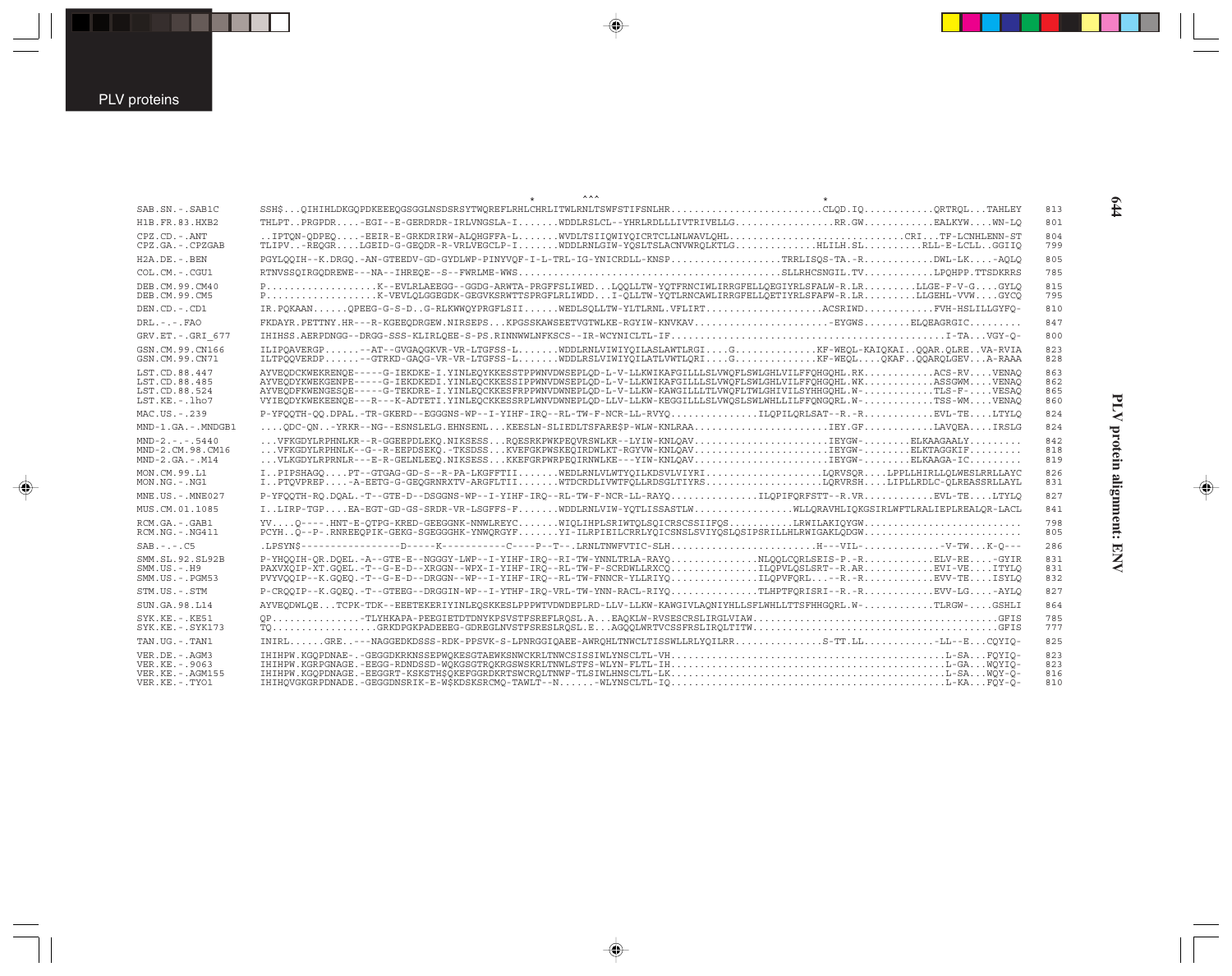\* SAB.SN.-.SAB1C GW.QELKAAAASLTVAVVQAATSASDSVRHACR.....SIVRAVIAHPRRMRQELERWFN\$ 867 H1B.FR.83.HXB2 Y-S----NS-V--LN-TAI-VAEGT-R-IEVVQ.....GAC--IRHI---I--G---ILL- 856 CPZ.CD.-.ANT L-.TIIRTEIIKNIDRLAIWVGEKT--ILL-LQ.....T---IIREV---I--G--IAL-- 858  $Y-GK---IS-I--LD-TAI-VABGT-RIIE-FQ.$ .... $VTL-IIRNI---I--G---ALL-$ H2A.DE.-.BEN YGCEWIQE-FQAFARTTRETLAG-WGWLWE-A-.....R-G-GIL-V---I--GA-LALL- 860 COL.CM.-.CGU1 A-.-T-RYL...-VPRGPSLQILETLQRWLRSAA....RGW-RAPEYL-GWIYDRPQGPA- 837 DEB.CM.99.CM40 YGWK-F-DTITWAGGELW-WLQGIAEMALQGLV.....RAGG-ILRV-A-I--GA-LIL-- 870 YGWK-F-DTIIWAGQEIWEWLQGIAQVAIQGLV.....WGG-NLL-I-A-I--GA-LLL--DEN.CD.-.CD1 -LQELQTGL..RDLGTSAIQQGR-TAE-VL-ALT....RAA-E-V-I---I--G--IVL-- 864 DRL.-.-.FAO .......TLLQEVAQRIWREGRQLGL-SAR-L-.....ALAQE-A-I---I--GA-VL--- 895  ${\tt GRV. ET. - .GRL\_677--LQ-LQE--T.G-AQ-LAR--RE-WGRLGAIV- . . . . -AY---NS--V--G--KVLG-- 854}$ GSN.CM.99.CN166 YISYGIQELQ-AA-GILDSL-IFTWN..WTEAVLHACRRVW-EFL-I---I--GA-IL--- 881<br>GSN.CM.99.CN71 YISYGIORIO-AVSGILDSI-VFTWN..WTRPI.VOTVGRVW-EFL-I---I--GA-ILL-- 886 TISTGIQELQ-AVSGILDSL-VFTWN..WTEPLVQTVGRVW-EFL-I---I--GA-ILL--LST.CD.88.447 KIASWSWNKIRRNRRDISA-...HARNL-LGQK.....KRW-FRFRGRSGFPS-TTETAL- 915 LST.CD.88.485 KIARWSWNKIRRNRRDISA-...HARDI-LGQK.....KRW-FRFRGRSGFPS-TTETAL- 914 LST.CD.88.524 KTASWIRNKSRRNRGELSKT...NGTNI-LGQNR....RRW-FRFR..SGLPS-TTETTL- 916 LST.KE.-.lho7 KIQSW-REKCRRNRGQLSST...DRKNIQLGKK.....KRW-LRFGGRSGISS-ATETAL- 912 MAC.US.-.239 YGWSYFHE-VQAVWRSATETLAG-WGDLWETL-.....RGG-WIL-I---I--G--LTLL- 879 MND-1.GA.-.MNDGB1 SLLVSFA-ISWRAGYTGWLQ-NRIFTGC-E-II.....AAGTCIWHIL--I--SA--PL-- 879 MND-2.-.-.5440 .......QVLQGFAQRLWSRGYQLGL-GVRGAA.....AFG-GIWNI---I--GA-ALL-- 890 MND-2.CM.98.CM16 .......KVLQGYAQGLWSRGHQWGL-TAACF-.....A-A-GI-NI---I--GA-VLL-- 866<br>MND-2.GA.-.M14 .......QVLQ-FAQRLWSGGHQLGL--IRGAA.....A-G--IGNI---I--GA-VLL-- 867 MON.CM.99.L1 QYGIQELQ--VTSLLDALARF-IVWTDALLHAGG....RLW--IV-I---I--GA-IFL-- 882 MON.NG.-.NG1 QYGLQEXQX-CTGAIDALARF-VIWTDAVLRLGG....RLW-GLV-V---I--GA-ILL-- 887 MNE.US.-.MNE027 YGWSYFQE-VQVAWRSATETLAG-WGDLWETLG.....RVG-WIL-I---I-----LTLL- 882 MUS.CM.01.1085 QHGIQELQT-STAVLDQLATF-WNWTETVLQAGR....RVW-EFL-I---V--GA-ILL-- 897 RCM.GA.-.GAB1 ...--F-EFSSWFAEMAL-N-YYTWRGLCAVA-.....DFAGWPAMVC--I--G---LC-- 850<br>RCM.NG.-.NG411 ...--F-GFSSW-AEMARTN-YYTWRGLCAV--.....DPAGWPATLC--I--GF--FL-- 857  $\ldots$ --F-GFSSW-AEMARTN-YYTWRGLCAV--.....DPAGWPATLC--I--GF--FL--SAB.-.-.C5 --.-------GA-F--L-------G--I-----.....-----IL---------F------ 340 SMM.SL.92.SL92B YGWNYFIE-CQEAWRSAQE-IVG-WGLIWETLG.....RVG-GIA-I---I--G--LML-- 886 SMM.US.-.H9 YGWRY-QE--XXWWKFXRETLA--WRDLWETLG.....RVG-GIL-IXX-I--G--LTLL- 886 YGCRWFQE-VQAAWR-RGETLA--WRDSWETLG.....RVG-W-L-I---I--G--LALL-STM.US.-.STM YGCIWIQE--QAAWR-AGETLA--GRDLWETLG.....RVG-RIG-I---I--G--LTLL- 882 SUN.GA.98.L14 QATSRIRN-CRTSRER-SSSQKAR-RTFSLGRK.....WRPKWNRTRGS-IPS-TTETTL- 919 SYK.KE.-.KE51 YGVT---E--I--GRE-AHQMVAIWQALLAYA-.....RVAEN-A-L---L--G--IYL-- 840<br>SYK.KE.-.SYK173 YGFN---I-----GREIRDWVAAIWQAIYA-T-.....RV-E--A-L---L--G--IYL-- 832  $\verb|YGFN---I----GREIRD@VAAIW@AIYA-T-.\dots .RV-E--A-L---L--G--IVL--$ TAN.UG.-.TAN1 --.-OF-EG--RSFE-LAS--O---RTLWN---.....-AY--ILE--------------- 879 VER.DE.-.AGM3 -L.G------QEAV--LARL-QN-GYQIWL---.....-AY--I-NS---V--G--GIL-- 877<br>VER.KE.-.9063 - L.G---T--QEARL--ARF-QN-GHQIWL---.....-TY-HI-SS---V--G--EIL-- 877<br>VER.KE.-.AGM155 -L.G------OEAVNHLASF-RN-AHOIWL---.....-AY--I-VER.KE.-.9063 -L.G---T--QEARL--ARF-QN-GHQIWL---.....-TY-HI-SS---V--G--EIL-- 877 VER.KE.-.AGM155 -L.G------QEAVNHLASF-RN-AHQIWL---.....-AY--I-NS---V--G--EVL-- 870 VER.KE.-.TYO1 -L.A---TG-QEILQTLAGV-QN-CHQIWL---.....-AY-NIVNS---V--G--EIL-- 864

⊕

PLV proteins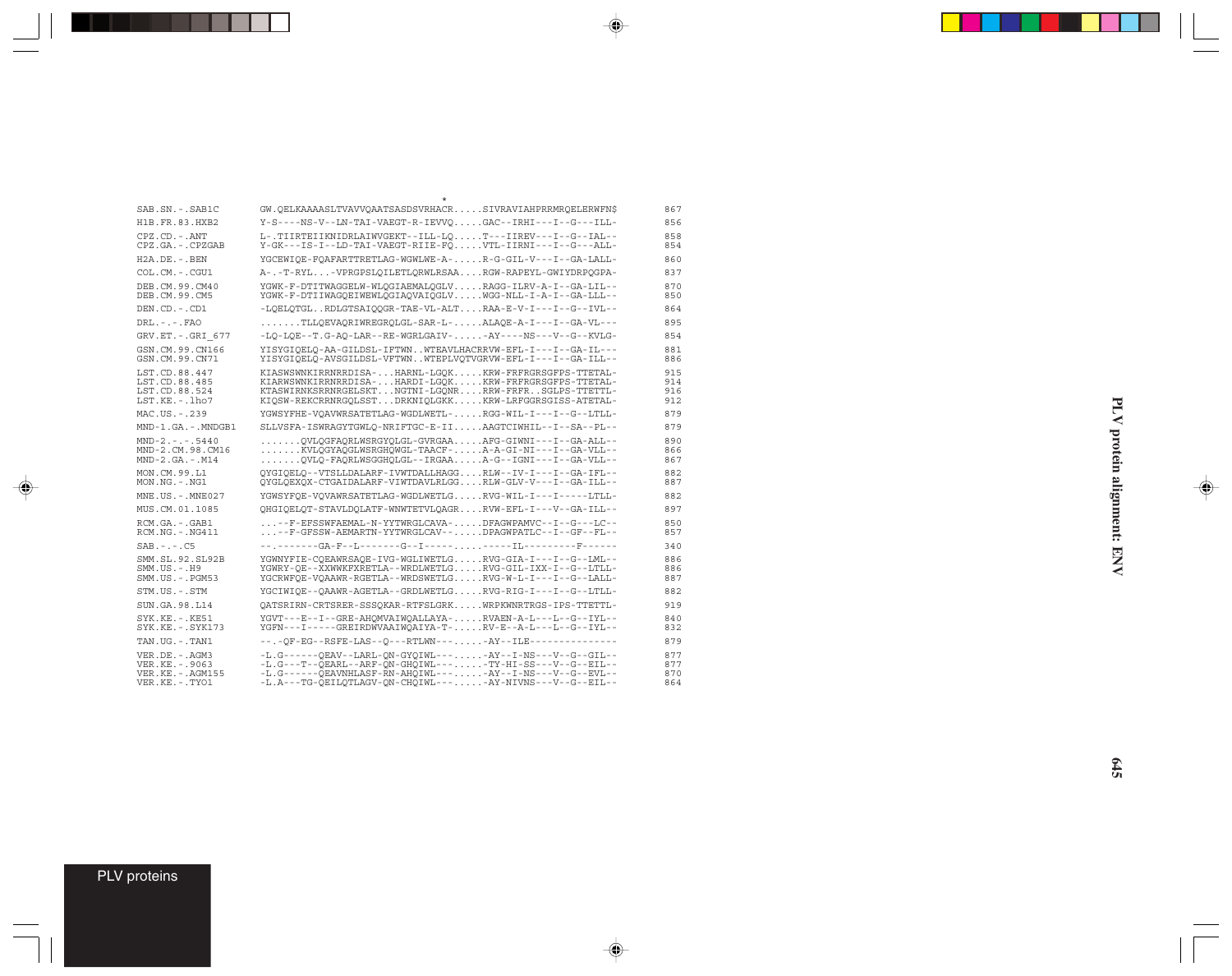ш

| SAB.SN. - . SAB1C                                                            | MGGKSSKOOORHSLWLWSKLROAPVIOYDMLADPLLGOSSHIOEECAKSLRDGLIROGDSSRTEEGVKMKHOGROPSWYDEDEEEVGF.PVRPCLPLRAMTYKLAIDFG                                                                                                                                                                                                                                                                                                                                              | 108                      |
|------------------------------------------------------------------------------|------------------------------------------------------------------------------------------------------------------------------------------------------------------------------------------------------------------------------------------------------------------------------------------------------------------------------------------------------------------------------------------------------------------------------------------------------------|--------------------------|
| H1B.FR.83.HXB2                                                               | ----W--SSVIGWPTVRERM-RAEPAADRVGAAS--LEKHGAIT.SSNTAATNAACAWLEAOE------.-T-OV---P----A-V-LS                                                                                                                                                                                                                                                                                                                                                                  | 88                       |
| $CPZ$ . $CD - ANT$<br>CPZ.GA.-.CPZGAB                                        | --SAW--IKWVGARQAIR-IHETNPDDIGPCGNELAS-GALT.SSTI.GTE-DVITYSEDHT--.GT--.----QV-M-P--E---V-LS<br>--T-W--SSLVGWPEVRRRIREAPTAA-GVGEVSK-LERHGAIT.SRNTPETNOTLAWLEEM-N-E---.----OV-T-P----A-F-LS                                                                                                                                                                                                                                                                   | 86<br>88                 |
| $H2A.DE. - .BEN$                                                             | --ASG--KLSK--RG-RER-LR-RGDGYGKQRDASGGEYS-FQEESGREQNSP-CEGQQYQQGEYMN-PWRNPATERQKDLYRQQNMDDVDSD-DDLI-V.--T-RV-R-E-------MS                                                                                                                                                                                                                                                                                                                                   | 120                      |
| $COLCM. - CGU1$                                                              | --SLL-CLNI-OOPOTRGGVLGRLFGIYWYPGVOAFRFLRHFRGGY-LRRVAGVERLNI-EDGYMTVPKVLPNCPCPLCYRHPDVYYHN-EPE-VEDV-.AGCY-MSR--V-OA-I--LV-IS                                                                                                                                                                                                                                                                                                                                | 122                      |
| DEB. CM. 99. CM40<br>DEB.CM.99.CM5                                           | ----N--IPS-GQVGSFGSGSRGLLRWRYRDLSEQEEQFSECLLES-REQSS--TEFWGSPREIKCTNKQQQDLDQT-A---.---QVSI-DP----M--YS<br>----N--TPSFGQGKKSGSGSKGLLRWRYKDLSGEAETFSPFLQES-KEQSCY-TEEPLYADPHREIKCTQRAQECYD--HGI--.A---RV-I-EP----M--YS                                                                                                                                                                                                                                       | 103<br>105               |
| DEN.CD.-.CD1                                                                 | --S-N---ASGIWGLAP-NKEGRORKWYWRLLPEOOEKWWPSPDGS-RA-KL--TRLL-HDEDEETFVDAEEIIOSSPALDPOHPRIH-YVVDHD-------.---RR--H-P---DM--MS                                                                                                                                                                                                                                                                                                                                 | 122                      |
| $DRL - - - FAO$                                                              | ---ON--KREEAYARFYKR--RGYGAKGGNLDYHOLEPSEPLLRKWO-FP-GLDKA-RSSSTSSLDTTHMOAAAAEKDVTLPTEEEOPSE-E------.-C-OR---EP---DLV--S                                                                                                                                                                                                                                                                                                                                     | 118                      |
| GRV.ET. - . GRI 677                                                          | --SSN--R--OGL-K--RG--GK-GADWVLLSDPLIGOSSTVOEECGKA-KK-WGKGKMTPDGR-LOEGDTFDEW-D-------.--O-RV---O------V--S                                                                                                                                                                                                                                                                                                                                                  | 104                      |
| GSN.CM.99.CN166<br>GSN.CM.99.CN71                                            | --S-N----SQE-STALLSSHGTGQSPSFRL-DEY-EN-WLSPDASDRGRRYYLTEES--RQNCID.Y.EPSC.----QV---DP----MV-LS                                                                                                                                                                                                                                                                                                                                                             | 92<br>91                 |
| LST.CD.88.447<br>LST.CD.88.485<br>LST.CD.88.524<br>LST.KE.-.lho7             |                                                                                                                                                                                                                                                                                                                                                                                                                                                            | 81<br>81<br>80<br>81     |
| MAC.US.-.239                                                                 | ---AI-MRRS-P-GD-ROR-LR-RGETYGRLLGEVEDGYS-SPGGL-KG-SSL-CEGOKYNOG-YMNTPWRNPAEEREKLAYRKONMDDIDE\$-DDL--V.S---KV---T-S-----MS                                                                                                                                                                                                                                                                                                                                  | 119                      |
| MND-1.GA.-.MNDGB1                                                            | --SSO--KRSEAWVRYS-A---LVGGPVTPDGYKOIESSOGAEKOSLLRG-AYGTYSEGLDKVONDPLTKDEKLDLTOO-PE---E.---.--CROVS--VPS--DL---S                                                                                                                                                                                                                                                                                                                                            | 109                      |
| $MND-2. - - - 5440$<br>MND-2.CM.98.CM16<br>$MND-2.GA.-.M14$                  | -------REQ-YIKYYKA--RGYGAEGTNLDYQVLEEQQPLAGASGTS-AA-DKVLRPYSTERDLRHQQDVTLPSEKEQPSD--EE---.--Y-TQ-VPEA---DL--MS<br>--------EEKY-KYYKAM-RGYGAEGTNGDYQQLHASEPLLGALSTSQEEFDRE-KS-ST--E--T--.--Y-QC-V-EP---DLV-MP                                                                                                                                                                                                                                               | 110<br>90<br>94          |
| MON.CM.99.L1<br>MON.NG.-.NG1                                                 | --S-N----SPL-STPLLGSQSSGRMRYFMLEDDYGEQSWLSPDAS-RERKY-LTEGRNGKQRRQPLDDDD-DG--C.----RV---DP-W--MM-LS<br>--S-X-X-PAQEP-MPSHGSQSSGQTRSFAWEDDYGEDSWLSPDAS-RGRRF-LTEGRNHRSNRRPTTVVD                                                                                                                                                                                                                                                                              | 98<br>102                |
| MNE.US.-.MNE027                                                              | ---AT--KRSKSPGD-ROR-LR-RGETYGRLWEGLEDGYS-SLGGS-KS-SLL-CEGOKYNOG-FMNTPWKNPAGEREKLAYRKONMDDIDE--DGL--V.----RV---------V-MS                                                                                                                                                                                                                                                                                                                                   | 120                      |
| MUS.CM.01.1085                                                               | --S-----PAQQ--ISSPPSPGTGRKQYFKLVEEYGENSWLSPDASGRGRRY-LTEGASKRPVI--HERTC.----RV-I-DP----MV-MS                                                                                                                                                                                                                                                                                                                                                               | 91                       |
|                                                                              | PAT.SN.-.PAMG31NEF ---------Q-----------QIRYDMLADPLLGQSSNIQEECAKS-RDG-IKQGDSSRTEEGIKYKGQGRQPSWYDED--E.---.----RV---T--F---V--                                                                                                                                                                                                                                                                                                                              | 107                      |
| RCM.GA. - . GAB1<br>$RCM.NG. - . NG411$                                      | ------NSAAGL-RWRF-MLTT-GEGYVRWHETLLDGQPWCAEGSGRASRDFVIRGGIT-ETQASIDDIDWYE-T-DTL---.--K-QV---P-S------MS<br>-------ASAAGLRRWRGLMLTT-GEDYARFAETLQDGQPRCAEGSGRASRDFLTRGGFTIETQQSVDAIDWYE-T-DTL---.----QV-I-P-S------LS                                                                                                                                                                                                                                        | 103<br>103               |
| SMM. SL. 92. SL92B<br>$SMM. US. - . H9$<br>$SMM$ . U.S. - . PGM53            | ---IT-SKPA-KHGD-RK--LS-RGDSYGRLWDGLEEGSO-SOGGS-RA-N-CLTRDGY-YNVGEFMNTPWRNPATEROKOOYROOCMDDIDED-D-LA-V.V-W-KV----S-----MS<br>---VT--K-RXAGGN-XER-L--RGETYGRLWEGLEGEYS-SXDASGKG-SSL-CEPOKYCEG-FMNTPWRNPATEGAKLGYROONMDDVDN--L--C.--S-RV-V-I--------MS<br>--AAG--K-S-QRGG-GE--L--RGETHGKLWEGLEDGYS-SRGELGRDWNLH-FEGQGYSEG-FMNTPWRNPAREREKLKYRQONMDDVD-D-D-LI-V.S-H-KV-----S------MS                                                                           | 121<br>118<br>120        |
| STM.US.-.STM                                                                 | --ASG--K-RKOHGE-RER-LR-RGETYGKLLEGLGEGSGPSOGAS-KG-NSH-CEPORYNEG-FMNTPWKNPAAESAKLEYROONMDDVDE--DNL--V.A-H-RV---E-------LS                                                                                                                                                                                                                                                                                                                                   | 120                      |
| SUN.GA.98.L14                                                                |                                                                                                                                                                                                                                                                                                                                                                                                                                                            | 84                       |
| $SYK.KE. - .KE51$<br>$SYK.KE. - .SYK173$                                     | --SO---K-PSRWDEK-RTRWWPFGKPYSPMPDELLRMSOP-HEDF-RGWRSTLTEPI-DPKRDFDS-GKKWNAGDICH--GD-D.L---.--L-OV---PL------LS<br>--ST---S--LR-EGKYAIGWRLFGKOYTPLPDELSRPLOPCRGGF-KAWRSTLTEPIDPHGPDRDWG-S-GOKFSPGDIVO--GDTG.L---.--C-OT---TL-------LS                                                                                                                                                                                                                       | 109<br>112               |
| TAN.UG.-.TAN1                                                                | ---SN--RE-OGL-R--RA--K---VR-G------I----N----D-NWNG-ST-R-KS-.PEGRKLAADDTWDDWEPE------.-----RV---O------V--S                                                                                                                                                                                                                                                                                                                                                | 105                      |
| VER.DE. - . AGM3<br>VER.KE. - . 9063<br>VER. KE. - . AGM155<br>VER.KE.-.TYO1 | --LGN--P-HKKO-S--HA-HKTRATR-GL-----I----TL----D-A-KES---KRNGKM-.PEGRKLOE-DKWDEWSDE-D----.----RV---O------V--S<br>--LGN--P-HKKHVS--HA-HKTQ-TK-GL-----I-T--AV---YD-G--KS---KRNGNM-.PDGRRLQE-DEWDEWSD--D----.--K-RV---Q------V-S<br>--LG---P-HKKQ-TI-RA-HATRHTR-GL-----I----TL---D-G--KS---KRNGNM-.PEGRRLQD-D-WDEWSDE-D----.RV---QI-----V--S<br>--SQN--PAHKKYSK--QA-HKTH-TR-GL-----I-T--TV----D-A--KS---KQNGNM-.-EERRLQE-DTWEEWSD-------.----RV---Q------V--S | 107<br>107<br>107<br>107 |
|                                                                              |                                                                                                                                                                                                                                                                                                                                                                                                                                                            |                          |

 $\begin{picture}(20,5) \put(0,0){\vector(0,1){10}} \put(15,0){\vector(0,1){10}} \put(15,0){\vector(0,1){10}} \put(15,0){\vector(0,1){10}} \put(15,0){\vector(0,1){10}} \put(15,0){\vector(0,1){10}} \put(15,0){\vector(0,1){10}} \put(15,0){\vector(0,1){10}} \put(15,0){\vector(0,1){10}} \put(15,0){\vector(0,1){10}} \put(15,0){\vector(0,1){10}} \put(15,0){\vector(0,$ 

 $\spadesuit$ 

PLV protein alignment: NEF **PLV protein alignment: NEF**

 $\Rightarrow$ 

**646**

■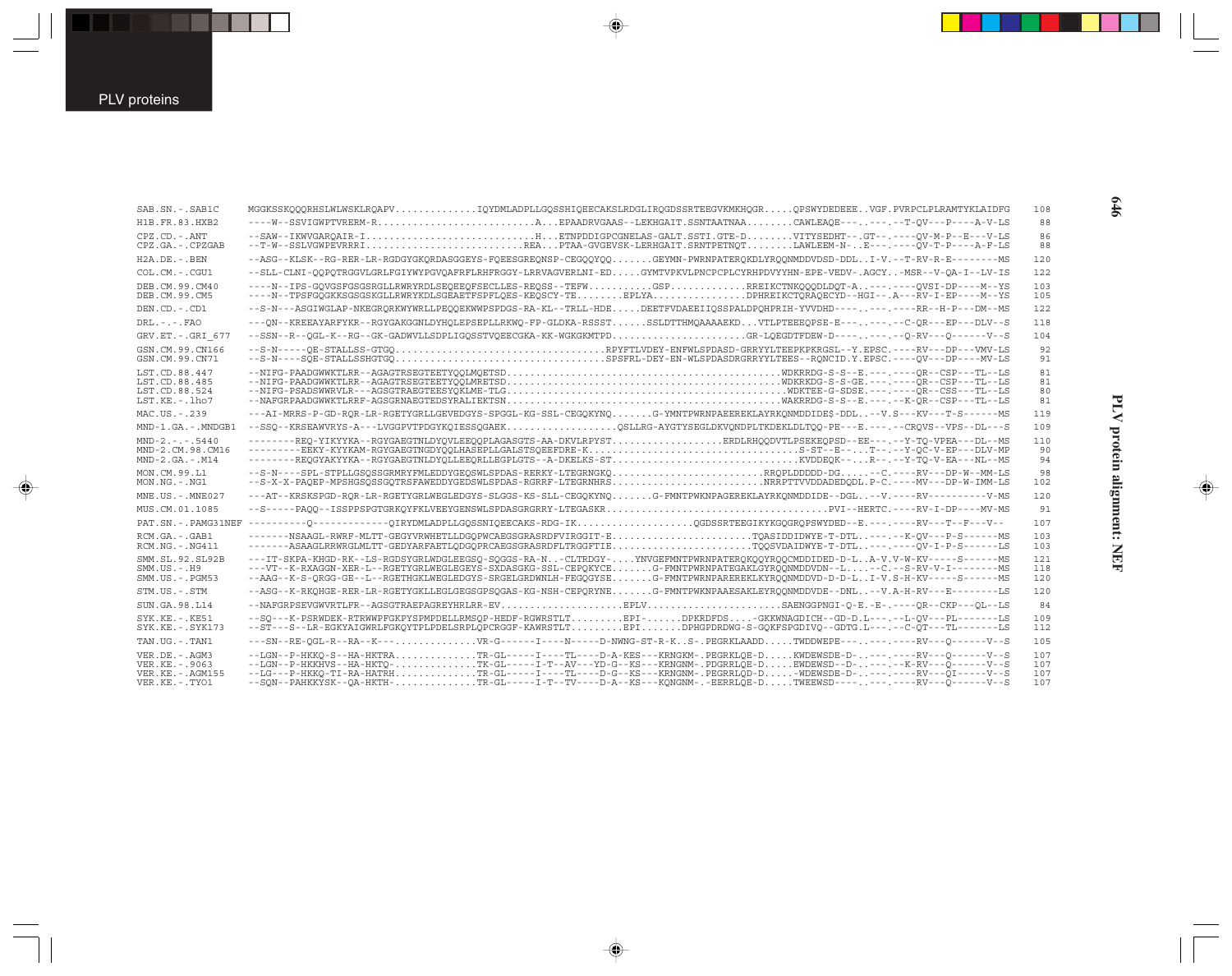| SAB.SN.-.SAB1C                                                           | HFLKEKGGLEGIYYSERRKKILDLYALNEWGIVDGWQNYTDGPGTRYPKCFGWCFKLVPVDLSEEAKNSENHCLLHPAQVAYEDDAW.KETLVWKFDPLLAVDY.VAWRLHP                                                                                                                                                                                                                                                                                                                                                                    | 218                      |
|--------------------------------------------------------------------------|-------------------------------------------------------------------------------------------------------------------------------------------------------------------------------------------------------------------------------------------------------------------------------------------------------------------------------------------------------------------------------------------------------------------------------------------------------------------------------------|--------------------------|
| H1B.FR.83.HXB2                                                           | -----------LIH-0--OD----WIYHTO-YFPD\$----P---V---LT----Y-----EPDKIEEANKGE-TS----VSLHGM--PE.R-V-E-R--SR--FHH--RE---                                                                                                                                                                                                                                                                                                                                                                  | 199                      |
| $CPZ$ . $CD - ANT$                                                       | X--------DXLIXXLK-AA---MWMF-TO--FPD-----EE--V---L-R-------ESPPDDERNI-----CTHGDG-PH.--I-R-E--AS-MRRH.I-RER--                                                                                                                                                                                                                                                                                                                                                                         | 193                      |
| CPZ.GA.-.CPZGAB                                                          | ----------LV--R--QE----WVYHTQ-FFPD-----T-----F-L---------LTEEQVEQAN-GD-N-----ICQHGME-ED.--V---R--SR--LRH.I-REQ--                                                                                                                                                                                                                                                                                                                                                                    | 200                      |
| H2A.DE.-.BEN                                                             | --I-------0-MF--R--HR---I-LEK-E--IPD-----H--- V---MY---LW---S-E--O--EED-AN- -V----TSRH-- EH .G-----O--SM--YN- . K-FT-Y-                                                                                                                                                                                                                                                                                                                                                             | 230                      |
| COL.CM.-.CGU1                                                            | C----------IRTPE-DDLIEQ--YI---CLK--LE-E-EL-EDGALKED-K-LVA--LW---YIEQLG-YAY-YD.LSL-SVTSRKKKKPQQVAI                                                                                                                                                                                                                                                                                                                                                                                   | 219                      |
| DEB.CM.99.CM40<br>DEB.CM.99.CM5                                          | ---------DVF--A--HA--E-H-O-----IP--LO--K---V---IY--FL------EIADPDYENDERN.I---D-HOGMME-PH.R-R------ST--YC-.K-GHAEO                                                                                                                                                                                                                                                                                                                                                                   | 214<br>217               |
| DEN.CD.-.CD1                                                             | ----------OD-F--P--HA------O--H-FIT---T------ I---LE--FLW-----TIE--YD-K-E N- ---DRYEGOOA- P- .R-----R---E--WC- . K-GHKKL                                                                                                                                                                                                                                                                                                                                                            | 232                      |
| DRL.-.-.FAO                                                              |                                                                                                                                                                                                                                                                                                                                                                                                                                                                                     | 228                      |
| GRV.ET. - . GRI 677                                                      | ----S----D---------E---N---------I-D--A-SP---I---RV--F---------H---R-C-R---M----MGEDP-GIDH.G-V-------K---E-.RPDMFKD                                                                                                                                                                                                                                                                                                                                                                 | 216                      |
| GSN.CM.99.CN166<br>GSN.CM.99.CN71                                        | ---------AMF-C-D-HOK-ES-CYY-----P--LOW-P---I---TMP-F-WC-R--AMT-DSEPGDDO.YL-N---YOGOOE-HH.R-I--FS-CSR--LKSGWOMNOLO                                                                                                                                                                                                                                                                                                                                                                   | 204<br>203               |
| LST.CD.88.447<br>LST.CD.88.485<br>LST.CD.88.524<br>LST.KE.-.lho7         | --I--------L-W-O--OD--C--CE----LIGDFMT--------F-LA---LWO-E--ACD-YTDP-DYR.O----SS-LGVOE-P-.G-R-I-H-N-M-----.--L-KO-<br>--I--------L-W-O--OD--C--CE----LIGDFMT----------LT---LWO-E--ACD-YTDP-DAS.O----SS-LGVOE-P-.G-R-I-H-S-M----F.--L-KO-<br>--I--------L-W-Q--ND--T--CE----LIGDFM-----------LA---LWQ-E--ACD-FKDP-DER.Q----SS-LGVLE-P-.G-R-I-H-N-M-----.--L-KQ<br>--I--------L-W-Q--QD--I--CE----LIGDFM-----------LT---LWQ-E--ACD-YKDP-DET.Q----SS-LGVLE-P-.G-R-I-H-N-M----F.I-LKKQ- | 192<br>192<br>191<br>192 |
| MAC.US.-.239                                                             | --I-------------A--HR---I-LEK-E--IPD--D--S---I----T---LW-----NV-D--QED-E-Y-M----TSQW--P-.G-V-A-----T--YT-.E-YVRY-                                                                                                                                                                                                                                                                                                                                                                   | 229                      |
| MND-1.GA.-.MNDGB1                                                        | --I------G----R--EE------E----FEP---O--T--------T--FL---E--SRAIGDEYAANNH---SS-LCPOE-PE.G---M-SGTLI-PMTL.OH\$                                                                                                                                                                                                                                                                                                                                                                        | 214                      |
| $MND-2. - - - 5440$<br>MND-2.CM.98.CM16<br>$MND-2.GA.-.M14$              | ------------WW-K--EE------O----LIPN-----K---I----T--FL------AV-PPLEED--NR--NSS-MGIOE-PE.G-R-M----SG--YTF.Y-PIIR-<br>------------WH-K--EE------O----FIPT--S------I----T-RFL---C--AVPPDQE-N-NK--QSS-LGIQEEXP-.G-R------SG--YTF.Y-PIKR-<br>------------WF-R--EE--N---Q----FIPD--E--S---I----R--FL---I--QVPPDQE-Q--NR--NSS-LGIQEEXP-.G-R-M-----E--YTF.Y-PIKC-                                                                                                                           | 220<br>201<br>205        |
| MON.CM.99.L1<br>MON.NG.-.NG1                                             | -Y-------GEMF-C-D-HRKIEQ--YL---LIP--LQ--E---V---TMP-FLWC-R--ATT-DSEEGDED.FL-T---YOGRME-PH.ROF--FS-CSK---KSGROLAQLQ<br>--------DKLF-CXDXHQK-EQ--YVM--L-P--LQF-X---V---TIP-FLWC-R--AIQ-DSEDGDXE.FL-T---YQGRDE-PH.-QF--XS-CSK-G-KSGPQLDELQ                                                                                                                                                                                                                                             | 210<br>214               |
| MNE.US.-.MNE027                                                          | --I---------------H----I-LEK-E---PD--D--S---P----T---LW-----NV-D--QEG-ENY------TSQW--P-.G-V-------T--YT-.E-YIRY-                                                                                                                                                                                                                                                                                                                                                                    | 230                      |
| MUS.CM.01.1085                                                           | -----------MFV-TE-LQK-ETW-YV----IP--LM-----------IP-FLWC-RE-AMT-GSEEGDDQ.YL-D---FQGR-E-HH.-QF--FS-CSR--LKSGLQLDQMQ                                                                                                                                                                                                                                                                                                                                                                  | 203                      |
| RCM.GA.-.GAB1<br>$RCM.NG. - . NG411$                                     |                                                                                                                                                                                                                                                                                                                                                                                                                                                                                     | 213<br>213               |
| SMM.SL.92.SL92B<br>$SMM.US. - .H9$<br>$SMM. US. - . PGM53$               | --I------D--------HR---I-LEK-E--IPD-----S--- I----F---LWO-----V-D--N-D-T. . -- -V----TYOHS- P- .GKV-A---N-H--YT- . E-FVR--<br>--I---------V---I--H----X-LEX-E--IPD-----A---I---MF---LW--X--NV-D--OED-T---M----TSOW--P-.G-V-A-----X--YX-.K-FVE--<br>--I---------------HR---I-LEK-E--TPD-----S---I---MF---LW-----SA-D--QED-T-Y-V----ISQW--P-.G-V-A----SQ--YR-.E-FIR--                                                                                                                 | 231<br>228<br>230        |
| STM.US.-.STM                                                             | --I-S--------------HR---M-LEK-E---PD-----A---I----Q---LW------M-N--QEDDGTH.Y-V----THQW--P-.G-V----------HT-.E-FVR--                                                                                                                                                                                                                                                                                                                                                                 | 231                      |
| SUN.GA.98.L14                                                            | --I--------LW--RT-EE------E----FIT---D--K---V----A---LW--A--TID-DRDPNHP-QA---SS-QGVNE-P-.G-R-I-T---T--Y-F.R-IQK--                                                                                                                                                                                                                                                                                                                                                                   | 195                      |
| $SYK.KE. - .KE51$<br>$SYK.KE. - SYK173$                                  | --I-R----O-MFFCOK-HE--O--LK--H-VI.DDIT--S-------LI---LWE-A-NEIEGYLVDE-DTLMM---AGVGASEDPHR-N-M-N-N-H--YTP.GWEMARO<br>--I-N----Q-MN-C-K-DE--H--LQ--H--I.DRI---S-------LI---LWE---NEIEGCLEYE-HTL-----SGQGSSSMGEPHV-LQPPPGYTPGW.EMARLQLERQ                                                                                                                                                                                                                                              | 219<br>224               |
| TAN.UG.-.TAN1                                                            | -------------W-PK-EQ--N---------I-D--A-SP-----K-R---F--E------V-Q--QDER--------IEW-S-P-.---------N-P----Q-.NPDSFKD                                                                                                                                                                                                                                                                                                                                                                  | 214                      |
| VER.DE. - . AGM3<br>VER.KE. - . 9063<br>VER.KE.-.AGM155<br>VER.KE.-.TYO1 | --------D--NO--N---------I-D-NAWSE---I---R---F--------H---ETC-R---V-----REDP-GINH.G-V-------M---O-.DPN-KYL<br>---------D--------NR--N---------I-D-NAWST---V---R---F-------EMH---ETC-R-Y-A----IKEDP-GISH.G---------M---O-.DPN-OYF<br>---------D----D--N---N--------I-D-NAWSK---I---R---F------A-H---ETC-R---V----LHEDP-GINH.G-I-A-----M---O-.DPS-EYF<br>---------D---N---N---------------D-NAWSK---I-F-----F---------H---OTC-R---V----MGEDP-GISH.G-I-------M--IO-.DPN-EYF            | 219<br>219<br>219<br>219 |

 $\begin{picture}(20,5) \put(0,0){\vector(0,1){10}} \put(15,0){\vector(0,1){10}} \put(15,0){\vector(0,1){10}} \put(15,0){\vector(0,1){10}} \put(15,0){\vector(0,1){10}} \put(15,0){\vector(0,1){10}} \put(15,0){\vector(0,1){10}} \put(15,0){\vector(0,1){10}} \put(15,0){\vector(0,1){10}} \put(15,0){\vector(0,1){10}} \put(15,0){\vector(0,1){10}} \put(15,0){\vector(0,$ 

 $\spadesuit$ 

 $\overline{\phantom{0}}$ 

▊

PLV proteins

 $\overline{\blacklozenge}$ 

 $\frac{1}{\sqrt{2}}$ 

. . .